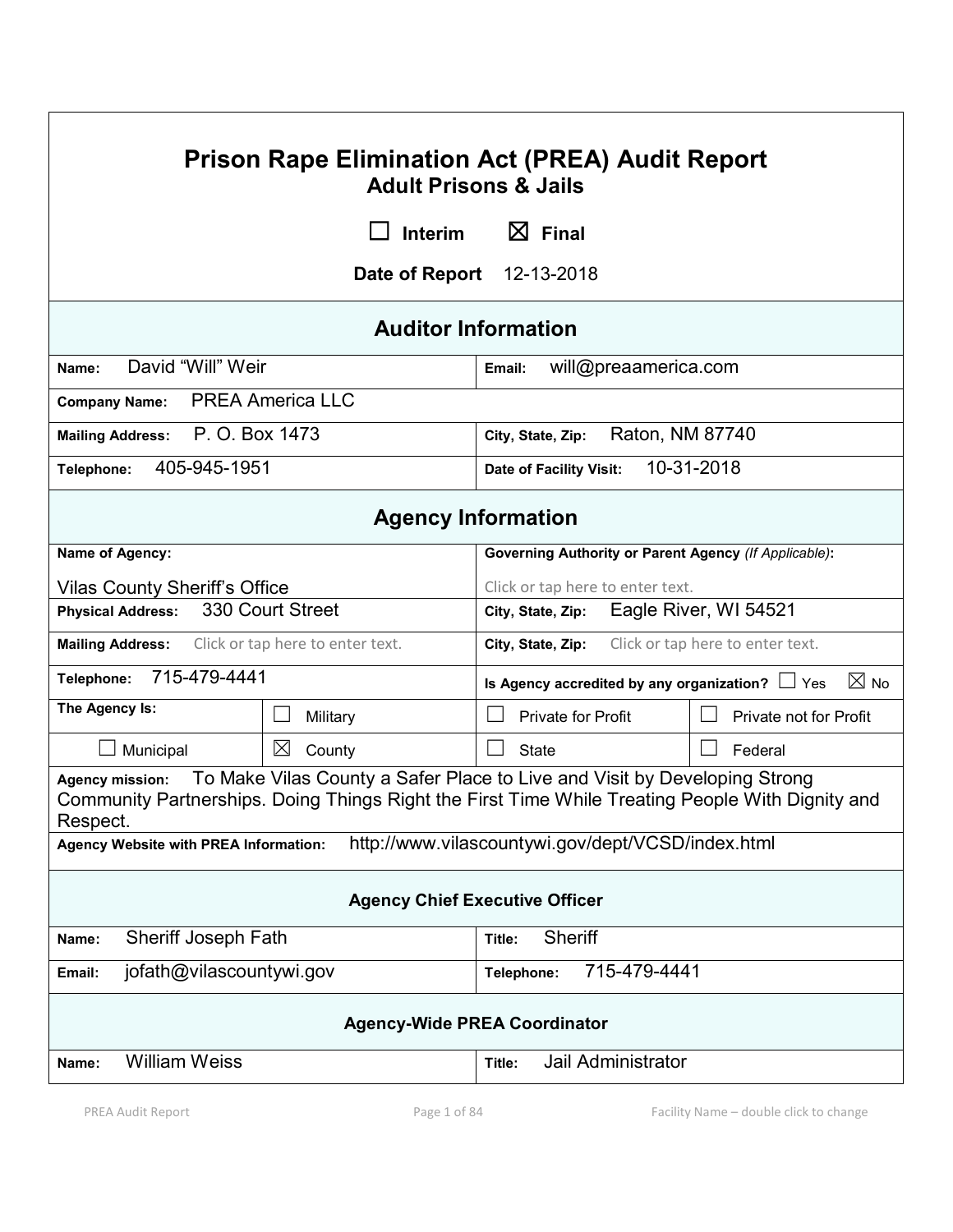| wiweis@vilascountywi.gov<br>Email:                                                                                                                                                                                                                                                                                                                                                                                                                                                                                                                                                                                                                                                                                                                                                                                                                                                                                                                                                                                                                                               |                                         | 715-479-4441<br>Telephone: |                                                      |                    |                                        |
|----------------------------------------------------------------------------------------------------------------------------------------------------------------------------------------------------------------------------------------------------------------------------------------------------------------------------------------------------------------------------------------------------------------------------------------------------------------------------------------------------------------------------------------------------------------------------------------------------------------------------------------------------------------------------------------------------------------------------------------------------------------------------------------------------------------------------------------------------------------------------------------------------------------------------------------------------------------------------------------------------------------------------------------------------------------------------------|-----------------------------------------|----------------------------|------------------------------------------------------|--------------------|----------------------------------------|
| <b>PREA Coordinator Reports to:</b>                                                                                                                                                                                                                                                                                                                                                                                                                                                                                                                                                                                                                                                                                                                                                                                                                                                                                                                                                                                                                                              |                                         |                            | Number of Compliance Managers who report to the PREA |                    |                                        |
| <b>Sheriff</b>                                                                                                                                                                                                                                                                                                                                                                                                                                                                                                                                                                                                                                                                                                                                                                                                                                                                                                                                                                                                                                                                   |                                         |                            | Coordinator                                          | 2                  |                                        |
|                                                                                                                                                                                                                                                                                                                                                                                                                                                                                                                                                                                                                                                                                                                                                                                                                                                                                                                                                                                                                                                                                  |                                         |                            |                                                      |                    |                                        |
|                                                                                                                                                                                                                                                                                                                                                                                                                                                                                                                                                                                                                                                                                                                                                                                                                                                                                                                                                                                                                                                                                  |                                         |                            | <b>Facility Information</b>                          |                    |                                        |
| Name of Facility:                                                                                                                                                                                                                                                                                                                                                                                                                                                                                                                                                                                                                                                                                                                                                                                                                                                                                                                                                                                                                                                                | <b>Vilas County Jail</b>                |                            |                                                      |                    |                                        |
| <b>Physical Address:</b>                                                                                                                                                                                                                                                                                                                                                                                                                                                                                                                                                                                                                                                                                                                                                                                                                                                                                                                                                                                                                                                         | 330 Court Street; Eagle River, WI 54521 |                            |                                                      |                    |                                        |
| Mailing Address (if different than above):                                                                                                                                                                                                                                                                                                                                                                                                                                                                                                                                                                                                                                                                                                                                                                                                                                                                                                                                                                                                                                       |                                         |                            | Click or tap here to enter text.                     |                    |                                        |
| <b>Telephone Number:</b>                                                                                                                                                                                                                                                                                                                                                                                                                                                                                                                                                                                                                                                                                                                                                                                                                                                                                                                                                                                                                                                         | 715-479-0628                            |                            |                                                      |                    |                                        |
| The Facility Is:                                                                                                                                                                                                                                                                                                                                                                                                                                                                                                                                                                                                                                                                                                                                                                                                                                                                                                                                                                                                                                                                 | Military                                |                            | Private for profit                                   |                    | Private not for profit                 |
| Municipal<br>□                                                                                                                                                                                                                                                                                                                                                                                                                                                                                                                                                                                                                                                                                                                                                                                                                                                                                                                                                                                                                                                                   | $\boxtimes$<br>County                   |                            | <b>State</b>                                         |                    | Federal                                |
| <b>Facility Type:</b>                                                                                                                                                                                                                                                                                                                                                                                                                                                                                                                                                                                                                                                                                                                                                                                                                                                                                                                                                                                                                                                            | ⊠<br>Jail                               |                            |                                                      |                    | Prison                                 |
| sentenced and pre-sentenced male and female inmates. We provide for the protection of the public<br>by accounting for all persons incarcerated according to their custody levels. It is also designed to<br>provide for the safety and security of all users, while being run in a cost-effective manner. The Vilas<br>County Jail will operate in accordance with the Wisconsin State Statutes, standards set by the<br>Department of Corrections and the Constitution of the United States. The philosophical direction of<br>this facility will include, but is not limited to the following statements: The principals of direct and<br>indirect inmate supervision; A system of objective classification; A clean and safe environment;<br>Ongoing staff training to maintain high professional standards; An incentive program to encourage<br>positive behavior; Means for inmates to maintain ties with the community; Organized programs to<br>promote inmate self-improvement; and, Doing task right the first time while treating people with<br>dignity and respect. |                                         |                            |                                                      |                    |                                        |
| <b>Facility Website with PREA Information:</b><br>Same as agency.                                                                                                                                                                                                                                                                                                                                                                                                                                                                                                                                                                                                                                                                                                                                                                                                                                                                                                                                                                                                                |                                         |                            |                                                      |                    |                                        |
| <b>Warden/Superintendent</b>                                                                                                                                                                                                                                                                                                                                                                                                                                                                                                                                                                                                                                                                                                                                                                                                                                                                                                                                                                                                                                                     |                                         |                            |                                                      |                    |                                        |
| <b>William Weiss</b><br>Name:                                                                                                                                                                                                                                                                                                                                                                                                                                                                                                                                                                                                                                                                                                                                                                                                                                                                                                                                                                                                                                                    |                                         | Title:                     |                                                      | Jail Administrator |                                        |
| wiweis@vilascountywi.gov<br>Email:                                                                                                                                                                                                                                                                                                                                                                                                                                                                                                                                                                                                                                                                                                                                                                                                                                                                                                                                                                                                                                               |                                         | Telephone:                 |                                                      | 715-479-0604       |                                        |
| <b>Facility PREA Compliance Manager</b>                                                                                                                                                                                                                                                                                                                                                                                                                                                                                                                                                                                                                                                                                                                                                                                                                                                                                                                                                                                                                                          |                                         |                            |                                                      |                    |                                        |
| <b>William Weiss</b><br>Name:                                                                                                                                                                                                                                                                                                                                                                                                                                                                                                                                                                                                                                                                                                                                                                                                                                                                                                                                                                                                                                                    |                                         | Title:                     |                                                      | Jail Administrator |                                        |
| wiweis@vilascountywi.gov<br>Email:                                                                                                                                                                                                                                                                                                                                                                                                                                                                                                                                                                                                                                                                                                                                                                                                                                                                                                                                                                                                                                               |                                         | Telephone:                 |                                                      | 715-479-0604       |                                        |
| <b>Facility Health Service Administrator</b>                                                                                                                                                                                                                                                                                                                                                                                                                                                                                                                                                                                                                                                                                                                                                                                                                                                                                                                                                                                                                                     |                                         |                            |                                                      |                    |                                        |
| PREA Audit Report                                                                                                                                                                                                                                                                                                                                                                                                                                                                                                                                                                                                                                                                                                                                                                                                                                                                                                                                                                                                                                                                |                                         | Page 2 of 84               |                                                      |                    | Facility Name - double click to change |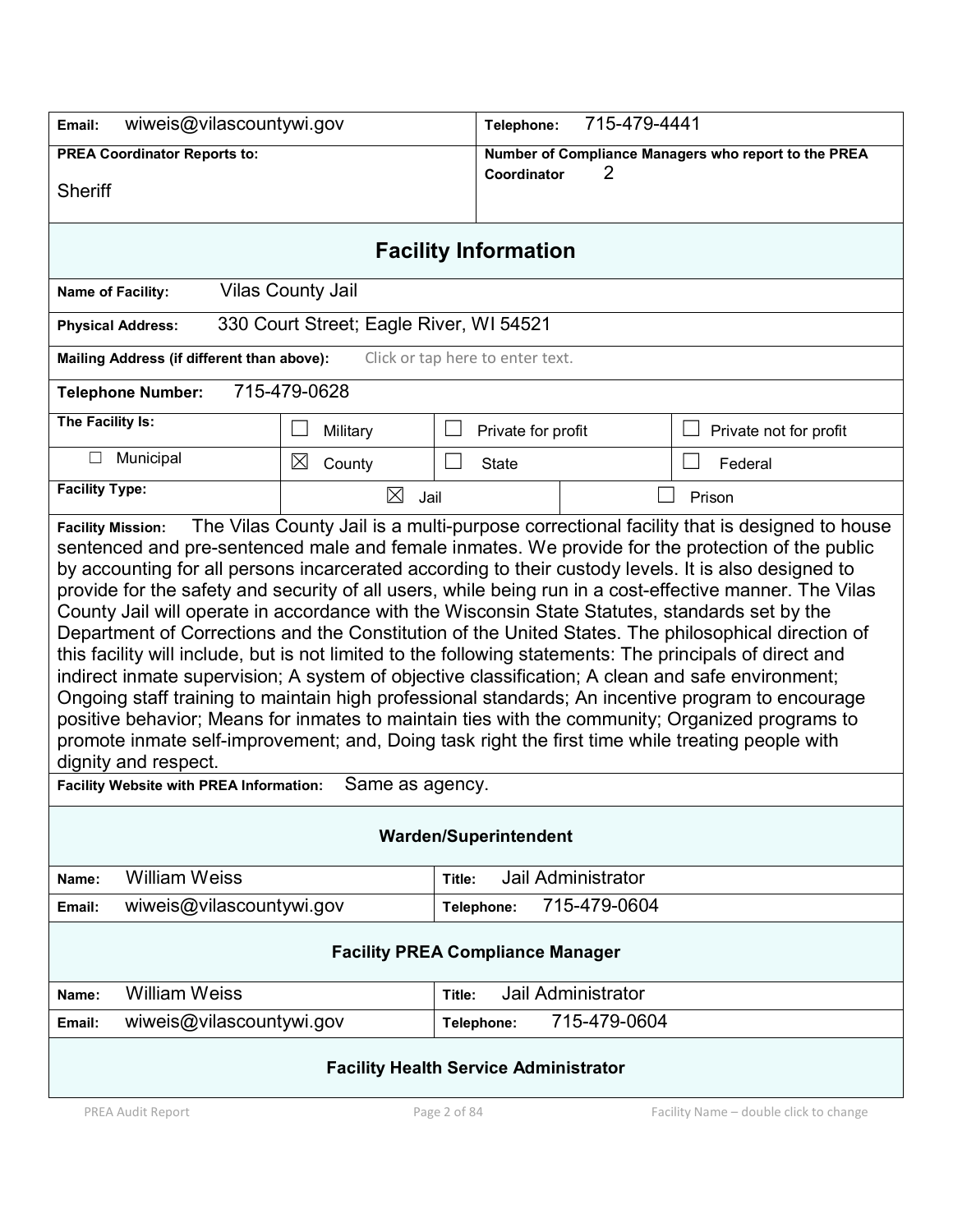| Dr. Travis Schainber<br>Name:                                                                                                                                                                                                                                                            | <b>Advanced Correctional Healthcare</b><br>Title: |                                                |  |  |  |
|------------------------------------------------------------------------------------------------------------------------------------------------------------------------------------------------------------------------------------------------------------------------------------------|---------------------------------------------------|------------------------------------------------|--|--|--|
| Click or tap here to enter text.<br>Email:                                                                                                                                                                                                                                               | 309-256-5132<br>Telephone:                        |                                                |  |  |  |
| <b>Facility Characteristics</b>                                                                                                                                                                                                                                                          |                                                   |                                                |  |  |  |
| 125<br><b>Designated Facility Capacity:</b>                                                                                                                                                                                                                                              | <b>Current Population of Facility: 107</b>        |                                                |  |  |  |
| Number of inmates admitted to facility during the past 12 months                                                                                                                                                                                                                         |                                                   | 1675                                           |  |  |  |
| Number of inmates admitted to facility during the past 12 months whose length of stay in the<br>facility was for 30 days or more:                                                                                                                                                        | 250                                               |                                                |  |  |  |
| Number of inmates admitted to facility during the past 12 months whose length of stay in the facility<br>was for 72 hours or more:                                                                                                                                                       | 592                                               |                                                |  |  |  |
| Number of inmates on date of audit who were admitted to facility prior to August 20, 2012:                                                                                                                                                                                               |                                                   | $\Omega$                                       |  |  |  |
| Age Range of<br>$\mathbf 0$<br>Youthful Inmates Under 18:<br><b>Population:</b>                                                                                                                                                                                                          | 18-69<br><b>Adults:</b>                           |                                                |  |  |  |
| Are youthful inmates housed separately from the adult population?                                                                                                                                                                                                                        | $\boxtimes$ Yes<br>No                             | <b>NA</b>                                      |  |  |  |
| Number of youthful inmates housed at this facility during the past 12 months:                                                                                                                                                                                                            |                                                   | 16                                             |  |  |  |
| Average length of stay or time under supervision:                                                                                                                                                                                                                                        |                                                   | $1.94$ days                                    |  |  |  |
| Facility security level/inmate custody levels:                                                                                                                                                                                                                                           | Minimum,<br>Medium,<br>Maximum                    |                                                |  |  |  |
| Number of staff currently employed by the facility who may have contact with inmates:                                                                                                                                                                                                    |                                                   | 23                                             |  |  |  |
| Number of staff hired by the facility during the past 12 months who may have contact with inmates:                                                                                                                                                                                       |                                                   | 4                                              |  |  |  |
| Number of contracts in the past 12 months for services with contractors who may have contact with<br>inmates:                                                                                                                                                                            |                                                   | $\overline{2}$                                 |  |  |  |
|                                                                                                                                                                                                                                                                                          | <b>Physical Plant</b>                             |                                                |  |  |  |
| 1<br>Number of Single Cell Housing Units: 0 (There are 9 single<br><b>Number of Buildings:</b><br>cells in 4 housing units. See facility characteristics<br>section of this report.)                                                                                                     |                                                   |                                                |  |  |  |
| <b>Number of Multiple Occupancy Cell Housing Units:</b><br>0 (There are 30 double cells in 4 housing units)                                                                                                                                                                              |                                                   |                                                |  |  |  |
| <b>Number of Open Bay/Dorm Housing Units:</b><br>4 (56 beds are open bay/dorm)                                                                                                                                                                                                           |                                                   |                                                |  |  |  |
| Number of Segregation Cells (Administrative and<br>Disciplinary):                                                                                                                                                                                                                        |                                                   |                                                |  |  |  |
| Description of any video or electronic monitoring technology (including any relevant information about where cameras are<br>placed, where the control room is, retention of video, etc.):<br>There are 120 cameras in and around the facility. Recording varies but is at least 14 days. |                                                   |                                                |  |  |  |
| <b>Medical</b>                                                                                                                                                                                                                                                                           |                                                   |                                                |  |  |  |
| <b>Type of Medical Facility:</b>                                                                                                                                                                                                                                                         |                                                   | Eagle River Memorial Hospital; Eagle River, WI |  |  |  |
| Forensic sexual assault medical exams are conducted at:<br>Howard Young Medical Center; Woodruff, WI                                                                                                                                                                                     |                                                   |                                                |  |  |  |
|                                                                                                                                                                                                                                                                                          |                                                   |                                                |  |  |  |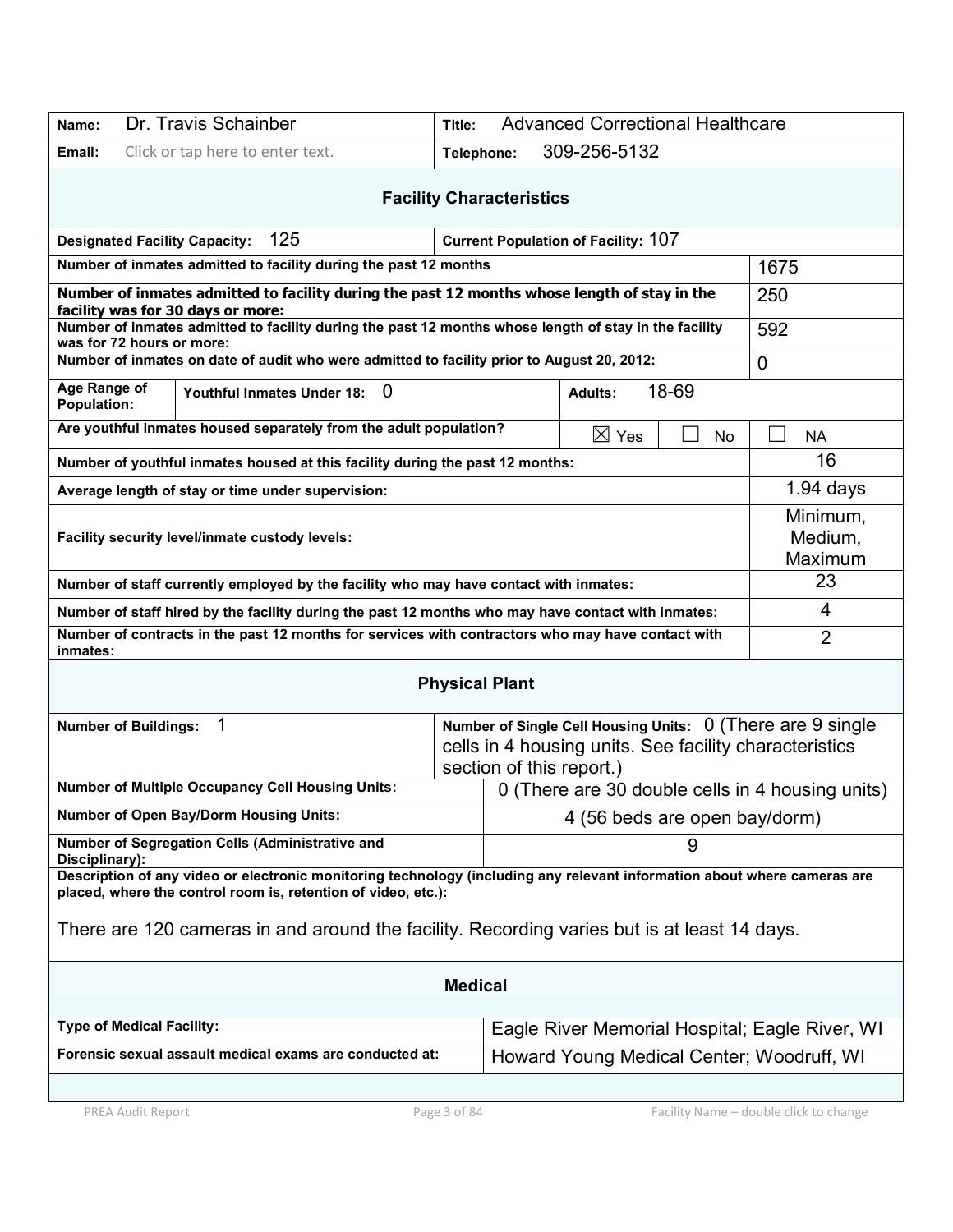| <b>Other</b>                                                                                                                       |  |
|------------------------------------------------------------------------------------------------------------------------------------|--|
| Number of volunteers and individual contractors, who may have contact with inmates, currently<br>authorized to enter the facility: |  |
| Number of investigators the agency currently employs to investigate allegations of sexual abuse:                                   |  |

# **Audit Findings**

## **Audit Narrative**

*The auditor's description of the audit methodology should include a detailed description of the following processes during the pre-onsite audit, onsite audit, and post-audit phases: documents and files reviewed, discussions and types of interviews conducted, number of days spent on-site, observations made during the site-review, and a detailed description of any follow-up work conducted during the post-audit phase. The narrative should describe the techniques the auditor used to sample documentation and select interviewees, and the auditor's process for the site review.*

Introductory communication with the PREA Coordinator to discuss the audit process, audit preparation, the Pre- Audit Questionnaire (PAQ), and supporting documents and elements of the on-site visit, took place shortly after scheduling the on-site audit dates. The contract was signed on January 24th, 2018. The Audit Notice Posting was sent, with instructions to print on color paper and for proper distribution of the postings. Alternative language posting was also made available. Proof of posting was verified by emailed photos of the various locations in the facility where the postings were placed. The date of the email was used to verify the minimum posting requirements of six weeks, along with observations of the postings during the physical plant tour.

During the Pre-Audit Phase, an extensive desk audit of the facility/agency: PAQ, policies, procedures, as well as supporting documentation, was conducted, and several emails were exchanged to clarify issues. This phase of the audit was used to collaborate with the facility staff on questions and concerns with documenting compliance. The communication with the facility staff was used not only to understand the policies and procedures unique to the facility, but also to understand how PREA was put into practice.

The Pre-Audit process led to clarification of how policy is updated; the First Responder Card being updated; the training via National Institute of Corrections (NIC) of investigators; improvements to PREA screening form and staffing plan; and the establishment of an outside reporting agency.

All documents received were reviewed, including logs, training files, and curriculum. Background checks were randomly selected of staff, contractors, and volunteers, to verify the initial background check, as well as the 5 year recheck requirement. Phone calls were made to listed advocates, to verify the advocacy required by the standards.

Documentation review includes: PAQ; Audit Notices; Northwest Staffing Study; Staffing Plan; Organizational Chart; Vilas County Custody Manual; Vilas County Jail Policy; email communications; Memorandum of Understanding between Vilas County Sherriff's Office and Tri-County Council on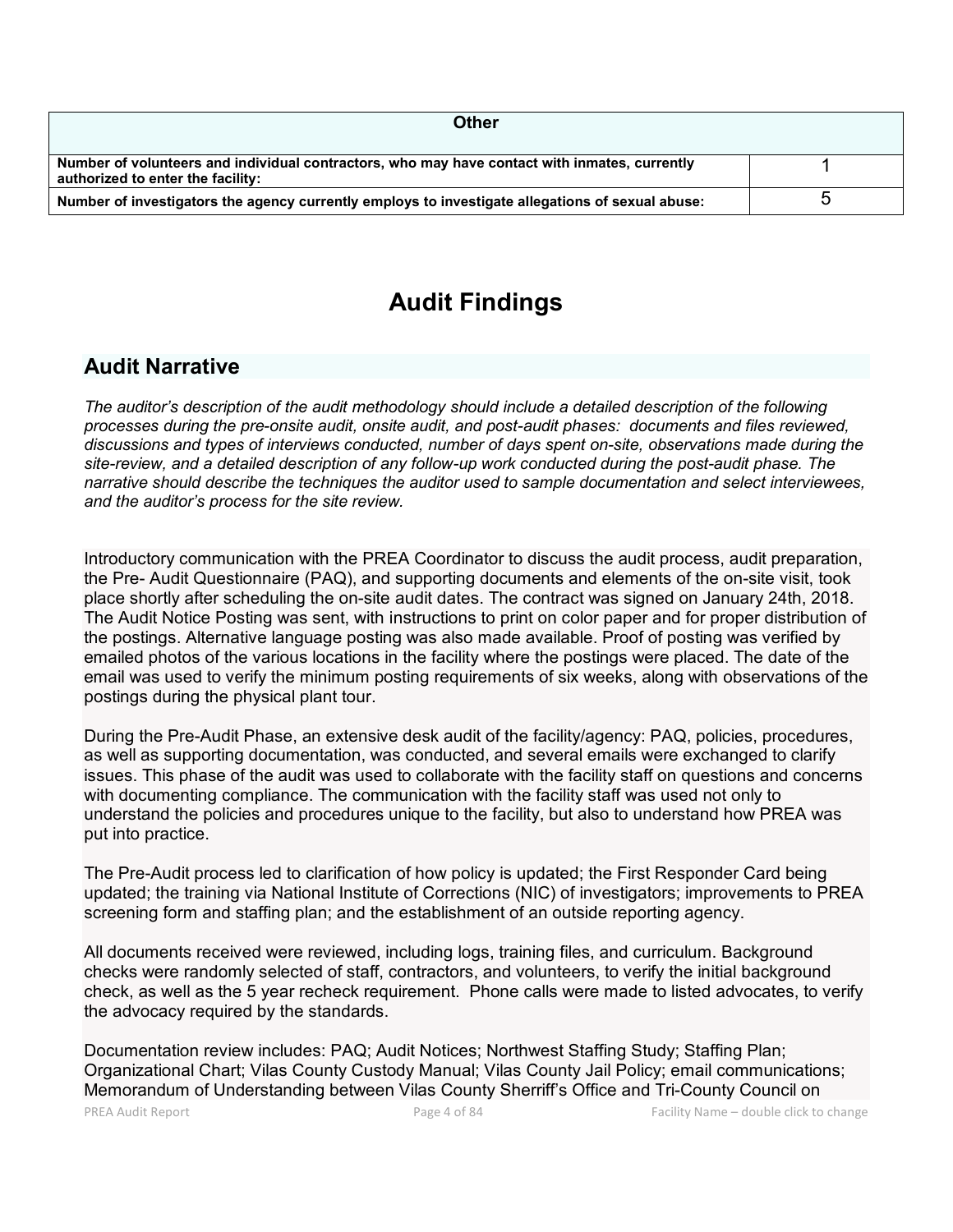Domestic Violence and Sexual Assault; Search Consent Form; Mission Statement; Staff Training Rosters; Daily Population Count; Schematic; Unannounced Rounds logs from dates 1/15/2018 to present; Inmate Education list; Blank Screening Form and revision; Updated PREA Screenings (5 Examples); First Responder card and revision; MOU with Tri-County for advocacy and reporting; Average Daily Population; JJDP Act Annual Survey - Youthful Offenders; Vulnerability Assessment and update; Staffing Plan Review; Investigator Training; Sexual Assault Response Chart; Screening and Classification Overview; Investigation Matrix; Training curriculum; Training logs and certification of completion; Investigations; Annual Report; Retaliation Monitoring Logs; Incident Review; Intake education records and inmate screening for 10 inmates; Background checks for 12 of 25 staff and 1 contractor; Annual Jail Inspection; Inmate Guide update; Photos of new privacy screens; Policy Update Rollout Spreadsheet; Compliance Monitor Sheet for Youthful Offenders; and 4 NIC Investigator Training Certificates.

The on-site audit started with a briefing, which confirmed current population (107), with 10 active housing units; agenda and logistics review; discussion of mandatory reporting; and clarifying the need to allow any staff or resident who requests an interview to get one. The audit team checked to see if there were questions or concerns. Present were: Facility Director Bill Weiss and members of the PREA Team, Tammy Dowe and Alisha Wagner.

The Site Review included obtaining and studying the facility diagram of the physical plant and observing staff and inmates and their supervision and movement, along with casual conversations to ascertain if observations made were of "normal" supervision and movement. Random checks were made to assure doors intended to be secured were locked. Random checks of PREA Hotline phones for functionality were made. All housing units and bathroom facilities were inspected for compliance for cross-gender supervision. This included a camera review for those areas with cameras. All areas of the physical plants were observed, with attention to those areas which statistically are high-risk for sexual abuse. PREA Postings, including third-party reporting postings, in the visitation area were checked. Confirmation of the availability to staff of First Responder Duties was also a part of the tour. Blind spots were identified, and procedures for checking them were verified. The third-party reporting poster did not have the outside agency number, and this was added immediately. Cross-gender supervision issues with two toilets were observed. (These were fixed with barriers, immediately after the on-site audit, and photos were sent to the audit team.)

Interviews were selected in accordance with the guidance of the PREA Auditor Handbook, with random selections of inmates to ensure diversity of geographic location (from each housing unit), race, and those with risk factors. Interviews were in a conversational manner, to gain the confidence of those interviewed and to put them at ease, so the audit team could better understand their comprehension of PREA and the practices in the facility. 23 inmates were selected according to this method and interviewed. 9 of these inmates qualify as targeted interviews, according to the Auditor Handbook, because of risk factors identified. All others were randomly selected.

Random Staff interviews were made to include: gender, shift, and posting diversity. These interviews included: PREA Coordinator/Jail Administrator, Agency Head Designee (Undersheriff), Agency Human Resources, Local Investigators, PREA team members, Higher-Level Staff for Unannounced Rounds, Medical personnel, Contractor, Staff who perform Screenings, Intake Staff who monitor for Retaliation, Incident Review Team, Staff who Supervise Youthful Offenders, and Staff who monitor in Isolation. Some staff have multiple duties. This represents a total of 6 specialized staff that were interviewed. 7 line staff were also interviewed, representing various stations, housing units, shifts, and genders. Everyone at work that day was interviewed. Also, the SANE and the Executive Director of the advocacy provider were interviewed.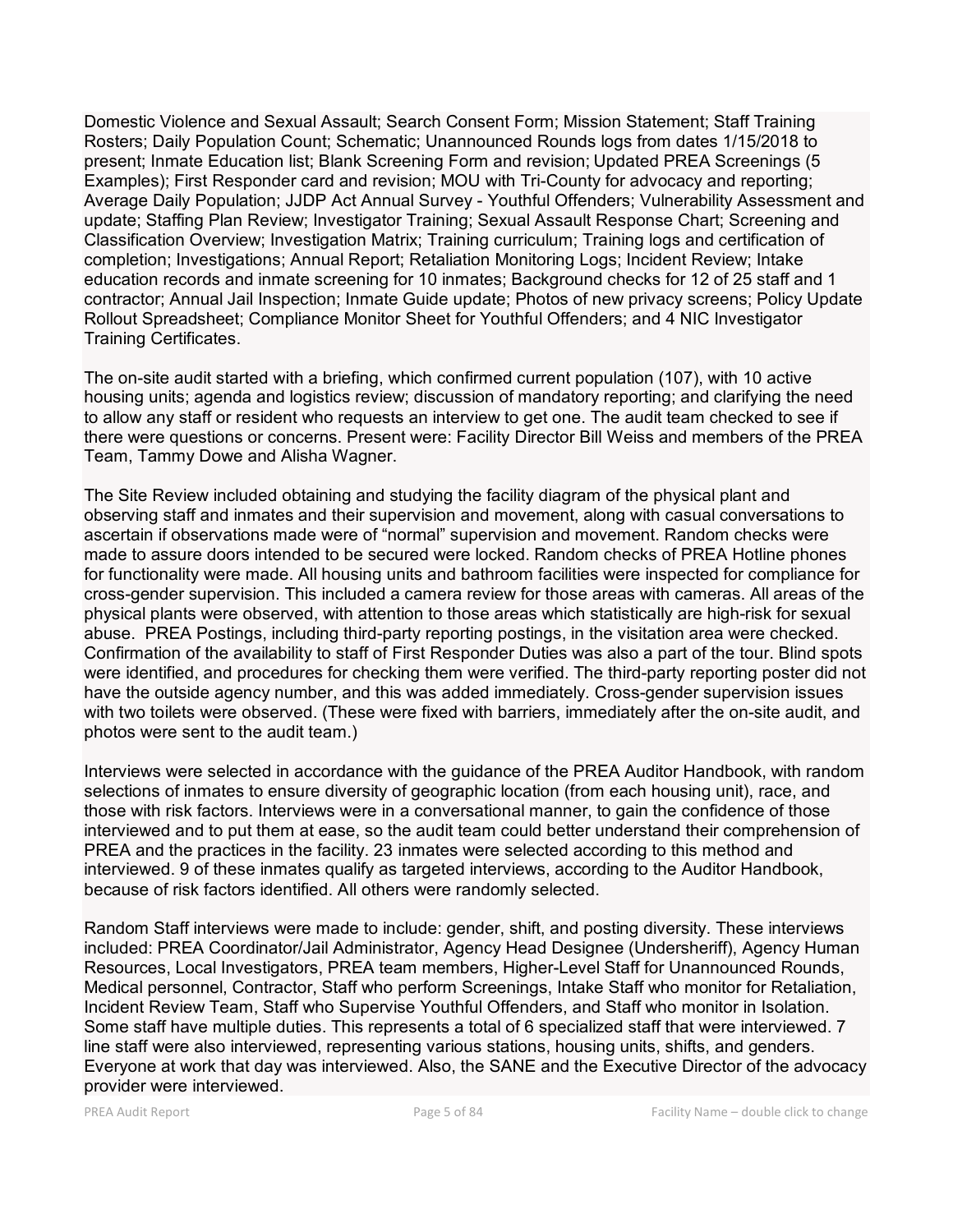The Exit Briefing addressed all aspects of the audit to date. Present were: Bill Weiss, Tammy Dowe and Alisha Wagner. No determination of compliance was given. The recap of the aggregated information obtained and observed was summarized, including a Strengths, Weaknesses, Opportunities, and Threats, briefing (SWOT) was provided by request of the facility staff to assist in furthering the efforts of the facility to prevent and detect sexual abuse and harassment.

## **Facility Characteristics**

*The auditor's description of the audited facility should include details about the facility type, demographics and size of the inmate, resident or detainee population, numbers and type of staff positions, configuration and layout of the facility, numbers of housing units, description of housing units including any special housing units, a description of programs and services, including food service and recreation. The auditor should describe how these details are relevant to PREA implementation and compliance.*

The Vilas County Jail, built in 1999, has 10 housing units. A control center is surrounded by 5 cell blocks and 4 dorm pods. The custody levels vary from minimum, medium and maximum.

Huber A/ dorm 14 beds Huber B/ dorm 14 beds Huber C/ dorm 20 beds Huber D/ dorm 8 beds A Block / 9 single cells B Block/ 7 double cells, three single C Block/ 7 double cells, three single D Block/ 6 double cells E Block / 1 double cells, two single Medical Segregation/ three single cells 5 single occupancy receiving cells 1 holding room up to 10 currently approved for 8 1 court house secure holding room capacity of 5

Housing units have video for visitation.

The kitchen and laundry are adjacent to the dorms. There is a visitor area, which has video visits: video from home and face-to-face separated by glass; plus two face-to-face private rooms for legal or parole visits.

Booking and Control has a holding cell and is across from Medical, with three medical segregation cells that are used as an additional housing unit. It has a separate day room. When there is a youthful offender, this area is emptied of adult inmates, so the youth has day room access. The vehicle sally port area leads to booking.

There is a secure elevator to provide courthouse access.

Updated cameras and newly issued body cameras are ubiquitous.

Programming includes: AA, NA, Catholic Bible Study, non-denominational Bible study, women's Bible group, GED, college courses from La de Flambeau Tribe LCO Community College, and women's and men's groups facilitated by the tribal treatment center.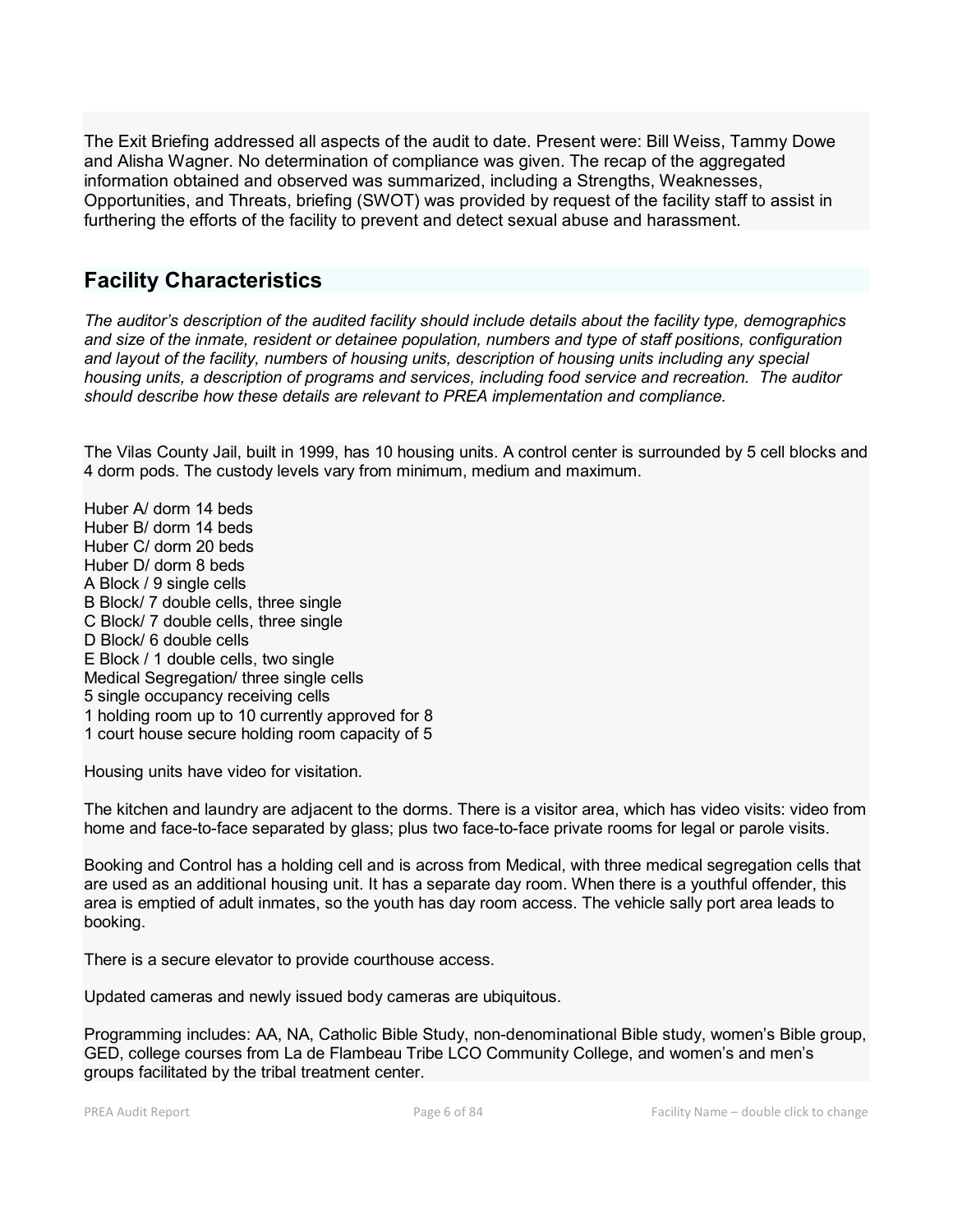## **Summary of Audit Findings**

*The summary should include the number of standards exceeded, number of standards met, and number of standards not met, along with a list of each of the standards in each category. If relevant, provide a summarized description of the corrective action plan, including deficiencies observed, recommendations made, actions taken by the agency, relevant timelines, and methods used by the auditor to reassess compliance.*

*Auditor Note: No standard should be found to be "Not Applicable" or "NA". A compliance determination must be made for each standard.*

| <b>Number of Standards Exceeded:</b> |    |
|--------------------------------------|----|
| Click or tap here to enter text.     |    |
| <b>Number of Standards Met:</b>      | 45 |
| Click or tap here to enter text.     |    |
|                                      |    |
| <b>Number of Standards Not Met:</b>  |    |
| Click or tap here to enter text.     |    |

## **Summary of Corrective Action (if any)**

Corrective action was not required at Vilas County Jail.

# **PREVENTION PLANNING**

## **Standard 115.11: Zero tolerance of sexual abuse and sexual harassment; PREA coordinator**

#### **All Yes/No Questions Must Be Answered by The Auditor to Complete the Report**

**115.11 (a)**

- Does the agency have a written policy mandating zero tolerance toward all forms of sexual abuse and sexual harassment?  $\boxtimes$  Yes  $\Box$  No
- **Does the written policy outline the agency's approach to preventing, detecting, and responding** to sexual abuse and sexual harassment?  $\boxtimes$  Yes  $\Box$  No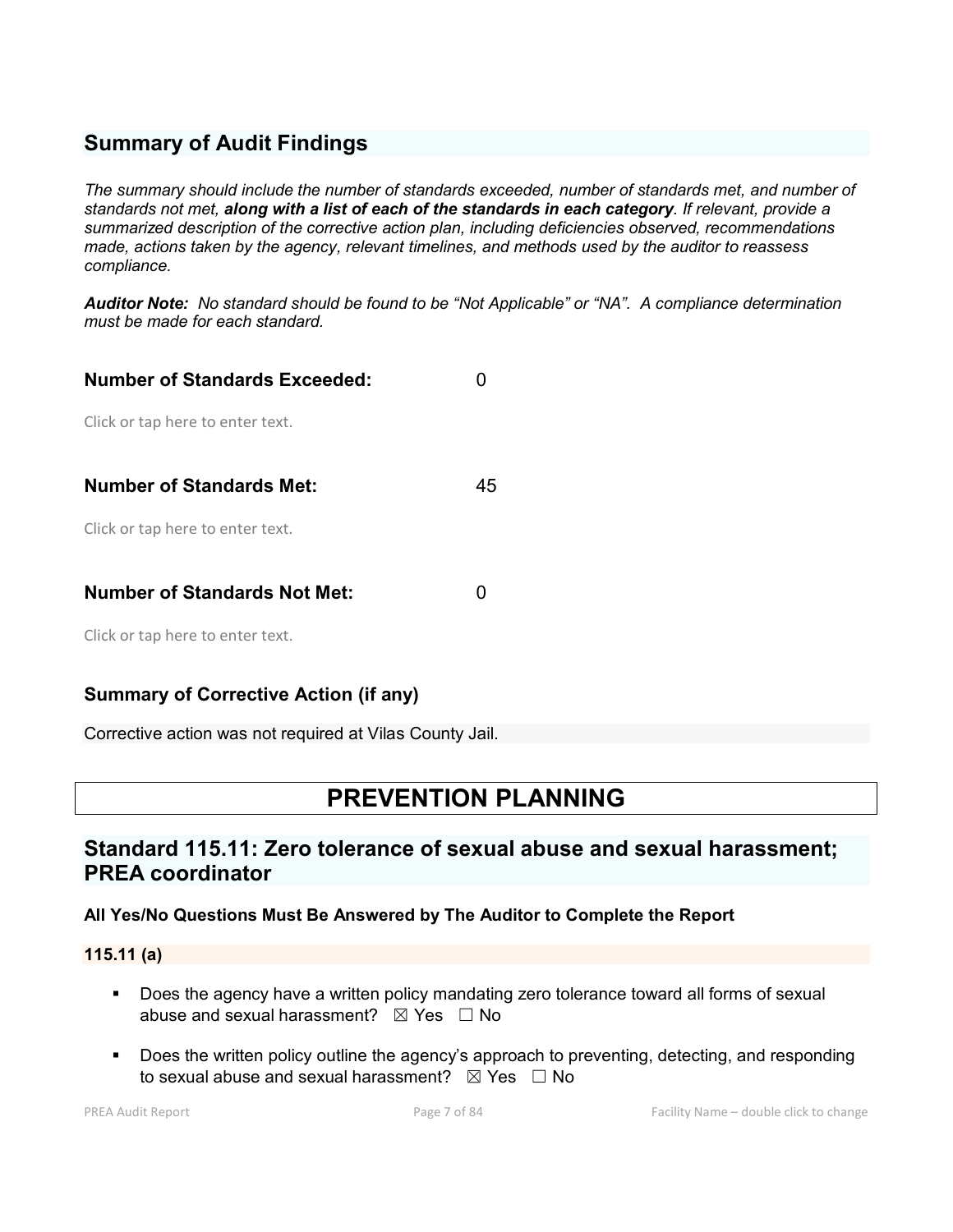### **115.11 (b)**

- Has the agency employed or designated an agency-wide PREA Coordinator?  $\boxtimes$  Yes  $\Box$  No
- Is the PREA Coordinator position in the upper-level of the agency hierarchy?  $\boxtimes$  Yes  $\Box$  No
- Does the PREA Coordinator have sufficient time and authority to develop, implement, and oversee agency efforts to comply with the PREA standards in all of its facilities?  $\boxtimes$  Yes  $\Box$  No

#### **115.11 (c)**

- If this agency operates more than one facility, has each facility designated a PREA compliance manager? (N/A if agency operates only one facility.)  $\Box$  Yes  $\Box$  No  $\boxtimes$  NA
- Does the PREA compliance manager have sufficient time and authority to coordinate the facility's efforts to comply with the PREA standards? (N/A if agency operates only one facility.)  $\Box$  Yes  $\Box$  No  $\boxtimes$  NA

#### **Auditor Overall Compliance Determination**

- ☐ **Exceeds Standard** (*Substantially exceeds requirement of standards*)
- ☒ **Meets Standard** (*Substantial compliance; complies in all material ways with the standard for the relevant review period*)
- ☐ **Does Not Meet Standard** (*Requires Corrective Action*)

#### **Instructions for Overall Compliance Determination Narrative**

*The narrative below must include a comprehensive discussion of all the evidence relied upon in making the compliance or non-compliance determination, the auditor's analysis and reasoning, and the auditor's conclusions. This discussion must also include corrective action recommendations where the facility does not meet the standard. These recommendations must be included in the Final Report, accompanied by information on specific corrective actions taken by the facility.*

Vilas County Jail has a written policy, as required by this standard, mandating zero tolerance toward all forms of sexual abuse and sexual harassment and outlining the agency's approach to preventing, detecting, and responding to such conduct. These policies are all in the Vilas County Sheriff's Office Custody Manual, which has been maintained with professional assistance from Lexipol LLC. The duties of the PREA Coordinator are fulfilled by the Jail Administrator, William Weiss, who answers directly to Sheriff Joseph Fath. The policy was fully approved and implemented in 2015, with some minor revisions related to specific PREA standards occurring in the past 12 months. All interviews and information received indicate that the general basics of PREA, such as zero tolerance, have been entrenched in the facility culture for a number of years.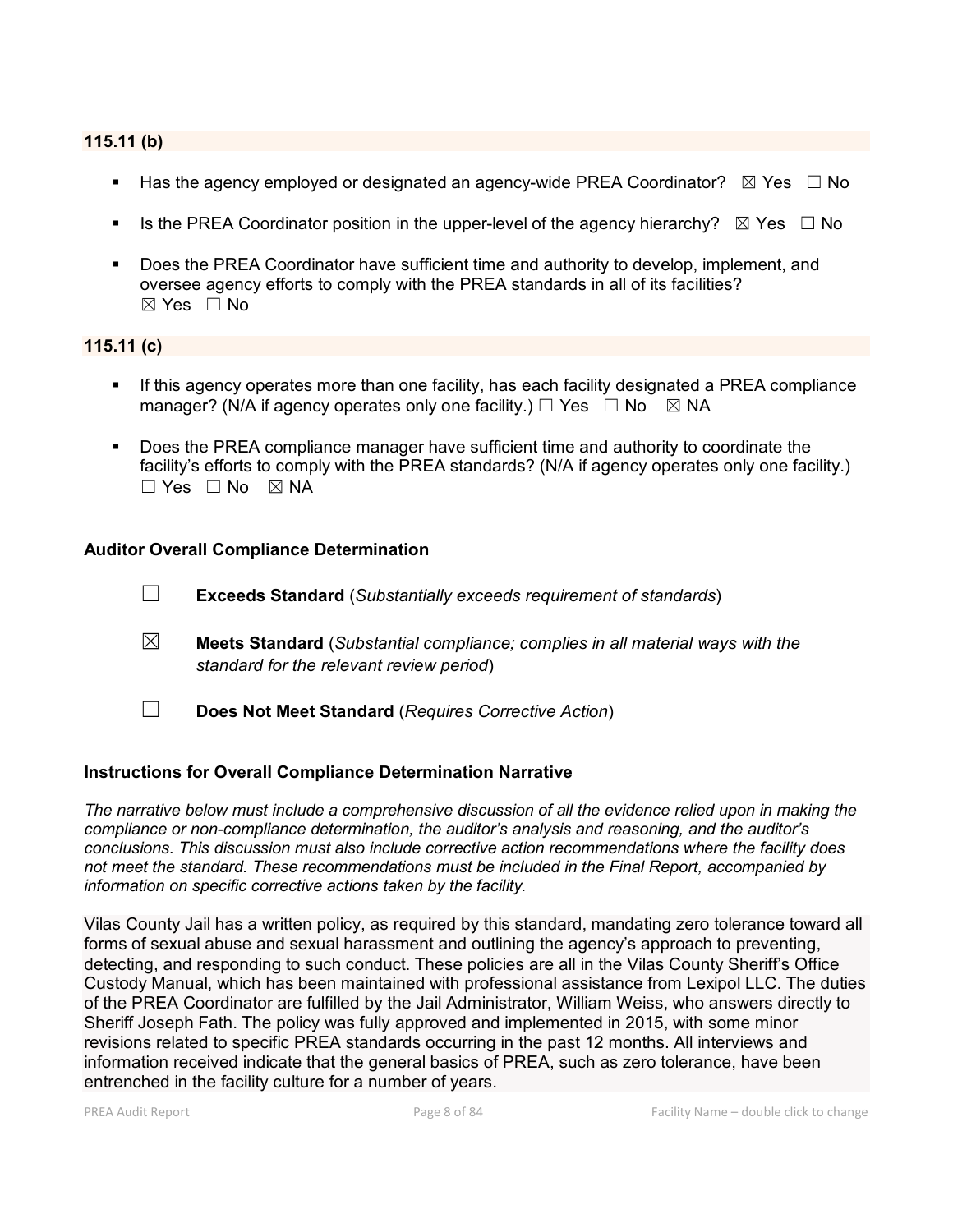**Analysis:** By a triangulation of evidence, the auditor is able to determine that the facility has shown compliance with this standard. This evidence is divided into the following types: all interviews conducted, but especially those with the administrators and PREA Coordinator; reviews of policy and of policy revision implementation procedures, with dates; a review of the Organizational Chart; and other Pre-Audit Questionnaire documentation.

**Finding:** The facility has shown compliance with this standard.

## **Standard 115.12: Contracting with other entities for the confinement of inmates**

### **All Yes/No Questions Must Be Answered by the Auditor to Complete the Report**

### **115.12 (a)**

 If this agency is public and it contracts for the confinement of its inmates with private agencies or other entities including other government agencies, has the agency included the entity's obligation to comply with the PREA standards in any new contract or contract renewal signed on or after August 20, 2012? (N/A if the agency does not contract with private agencies or other entities for the confinement of inmates.)  $\Box$  Yes  $\Box$  No  $\boxtimes$  NA

#### **115.12 (b)**

 Does any new contract or contract renewal signed on or after August 20, 2012 provide for agency contract monitoring to ensure that the contractor is complying with the PREA standards? (N/A if the agency does not contract with private agencies or other entities for the confinement of inmates OR the response to 115.12(a)-1 is "NO".)  $\Box$  Yes  $\Box$  No  $\boxtimes$  NA

#### **Auditor Overall Compliance Determination**

- ☐ **Exceeds Standard** (*Substantially exceeds requirement of standards*)
- ☒ **Meets Standard** (*Substantial compliance; complies in all material ways with the standard for the relevant review period*)
- ☐ **Does Not Meet Standard** (*Requires Corrective Action*)

#### **Instructions for Overall Compliance Determination Narrative**

*The narrative below must include a comprehensive discussion of all the evidence relied upon in making the compliance or non-compliance determination, the auditor's analysis and reasoning, and the auditor's conclusions. This discussion must also include corrective action recommendations where the facility does not meet the standard. These recommendations must be included in the Final Report, accompanied by information on specific corrective actions taken by the facility.*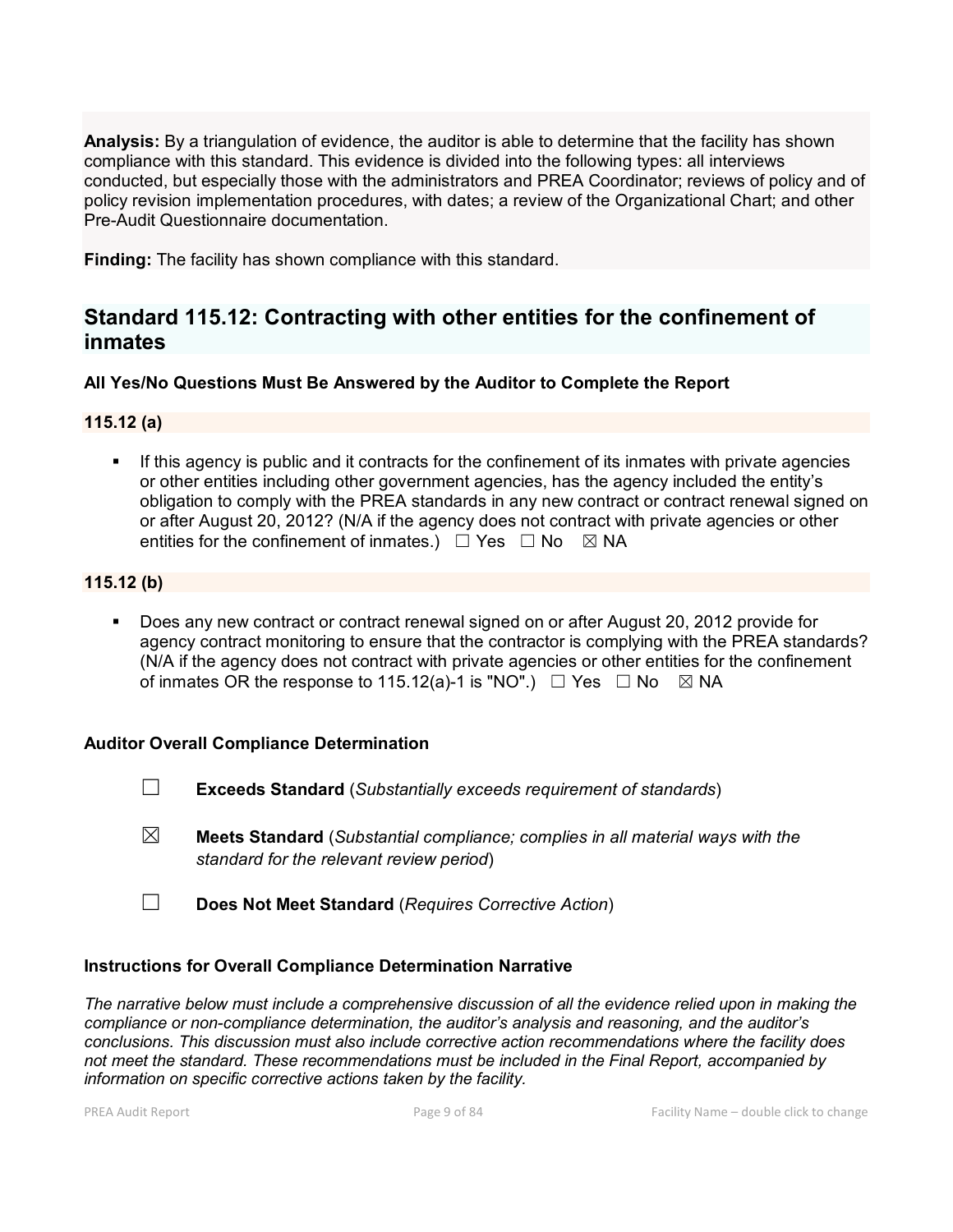The agency has no contracts for the confinement of Vilas County inmates elsewhere.

**Analysis:** By a triangulation of evidence, the auditor is able to determine that the facility has shown compliance with this standard. This evidence is divided as follows: PAQ information, which was verified during interviews; and email exchanges with PREA Coordinator Weiss. The contract reviewed is with the Wisconsin DOC, which houses inmates at Vilas County Jail.

**Finding:** The facility has shown compliance with this standard.

## **Standard 115.13: Supervision and monitoring**

#### **All Yes/No Questions Must Be Answered by the Auditor to Complete the Report**

#### **115.13 (a)**

- Does the agency ensure that each facility has developed a staffing plan that provides for adequate levels of staffing and, where applicable, video monitoring, to protect inmates against sexual abuse? ⊠ Yes □ No
- Does the agency ensure that each facility has documented a staffing plan that provides for adequate levels of staffing and, where applicable, video monitoring, to protect inmates against sexual abuse?  $\boxtimes$  Yes  $\Box$  No
- Does the agency ensure that each facility's staffing plan takes into consideration the generally accepted detention and correctional practices in calculating adequate staffing levels and determining the need for video monitoring?  $\boxtimes$  Yes  $\Box$  No
- Does the agency ensure that each facility's staffing plan takes into consideration any judicial findings of inadequacy in calculating adequate staffing levels and determining the need for video monitoring?  $\boxtimes$  Yes  $\Box$  No
- Does the agency ensure that each facility's staffing plan takes into consideration any findings of inadequacy from Federal investigative agencies in calculating adequate staffing levels and determining the need for video monitoring?  $\boxtimes$  Yes  $\Box$  No
- Does the agency ensure that each facility's staffing plan takes into consideration any findings of inadequacy from internal or external oversight bodies in calculating adequate staffing levels and determining the need for video monitoring?  $\boxtimes$  Yes  $\Box$  No
- Does the agency ensure that each facility's staffing plan takes into consideration all components of the facility's physical plant (including "blind-spots" or areas where staff or inmates may be isolated) in calculating adequate staffing levels and determining the need for video monitoring?  $\boxtimes$  Yes  $\Box$  No
- Does the agency ensure that each facility's staffing plan takes into consideration the composition of the inmate population in calculating adequate staffing levels and determining the need for video monitoring? ⊠ Yes □ No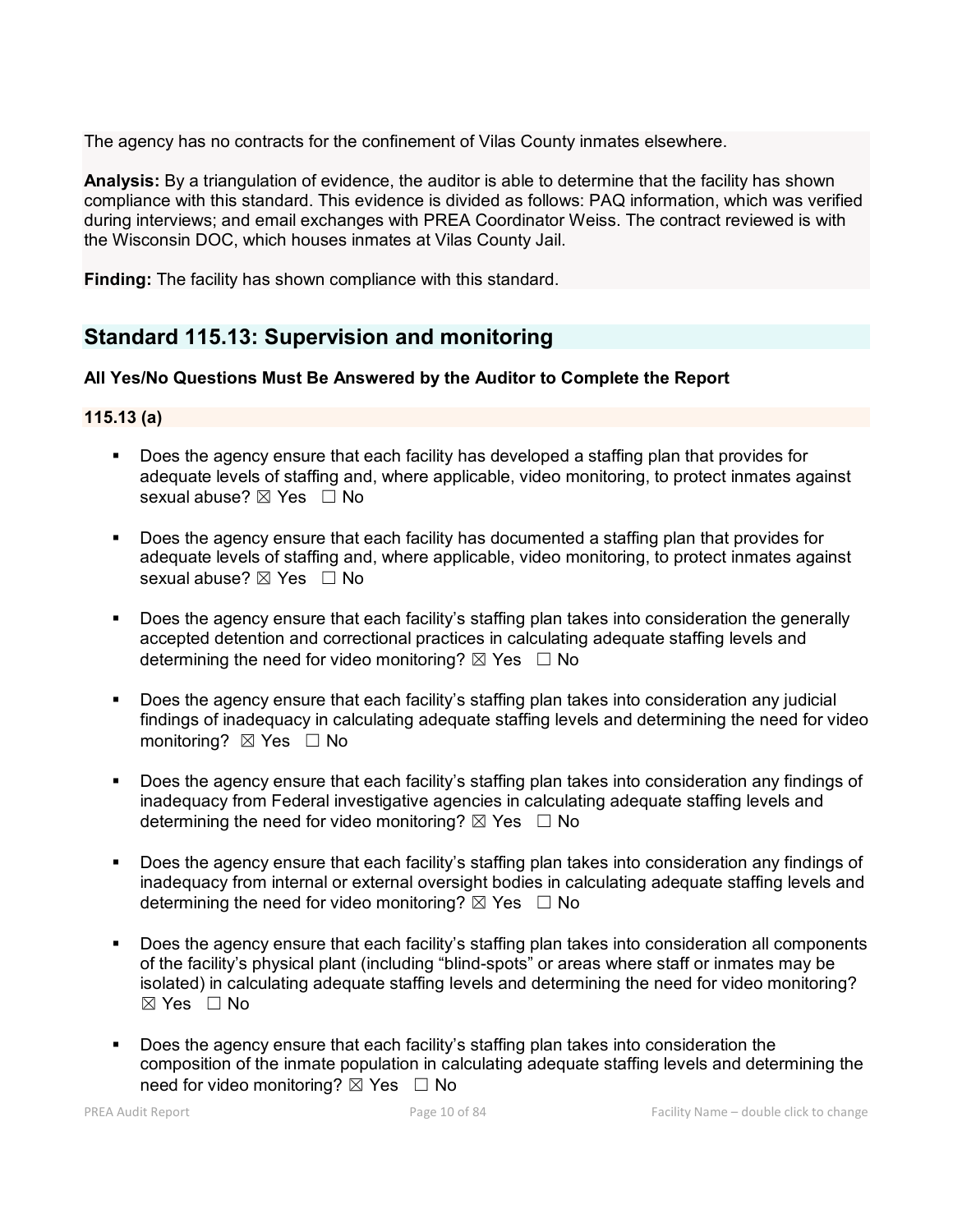- Does the agency ensure that each facility's staffing plan takes into consideration the number and placement of supervisory staff in calculating adequate staffing levels and determining the need for video monitoring? ⊠ Yes □ No
- Does the agency ensure that each facility's staffing plan takes into consideration the institution programs occurring on a particular shift in calculating adequate staffing levels and determining the need for video monitoring?  $\boxtimes$  Yes  $\Box$  No  $\Box$  NA
- Does the agency ensure that each facility's staffing plan takes into consideration any applicable State or local laws, regulations, or standards in calculating adequate staffing levels and determining the need for video monitoring?  $\boxtimes$  Yes  $\Box$  No
- **Does the agency ensure that each facility's staffing plan takes into consideration the prevalence** of substantiated and unsubstantiated incidents of sexual abuse in calculating adequate staffing levels and determining the need for video monitoring?  $\boxtimes$  Yes  $\Box$  No
- Does the agency ensure that each facility's staffing plan takes into consideration any other relevant factors in calculating adequate staffing levels and determining the need for video monitoring? ⊠ Yes □ No

### **115.13 (b)**

 In circumstances where the staffing plan is not complied with, does the facility document and justify all deviations from the plan? (N/A if no deviations from staffing plan.)  $\Box$  Yes  $\Box$  No  $\boxtimes$  NA

## **115.13 (c)**

- In the past 12 months, has the facility, in consultation with the agency PREA Coordinator, assessed, determined, and documented whether adjustments are needed to: The staffing plan established pursuant to paragraph (a) of this section?  $\boxtimes$  Yes  $\Box$  No
- In the past 12 months, has the facility, in consultation with the agency PREA Coordinator, assessed, determined, and documented whether adjustments are needed to: The facility's deployment of video monitoring systems and other monitoring technologies?  $\boxtimes$  Yes  $\Box$  No
- In the past 12 months, has the facility, in consultation with the agency PREA Coordinator, assessed, determined, and documented whether adjustments are needed to: The resources the facility has available to commit to ensure adherence to the staffing plan?  $\boxtimes$  Yes  $\Box$  No

#### **115.13 (d)**

- Has the facility/agency implemented a policy and practice of having intermediate-level or higherlevel supervisors conduct and document unannounced rounds to identify and deter staff sexual abuse and sexual harassment?  $\boxtimes$  Yes  $\Box$  No
- Is this policy and practice implemented for night shifts as well as day shifts?  $\boxtimes$  Yes  $\Box$  No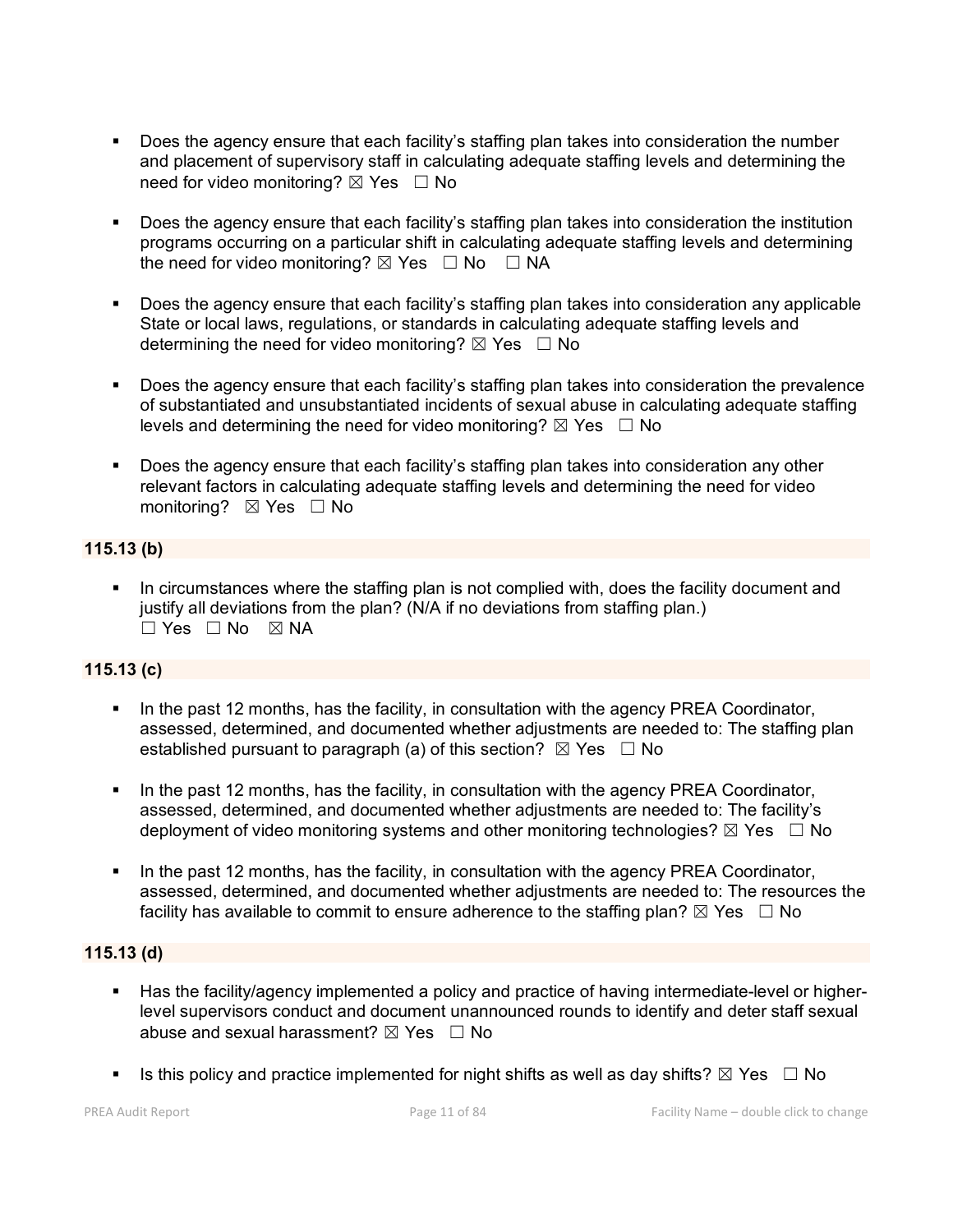Does the facility/agency have a policy prohibiting staff from alerting other staff members that these supervisory rounds are occurring, unless such announcement is related to the legitimate operational functions of the facility?  $\boxtimes$  Yes  $\Box$  No

#### **Auditor Overall Compliance Determination**

- ☐ **Exceeds Standard** (*Substantially exceeds requirement of standards*)
- ☒ **Meets Standard** (*Substantial compliance; complies in all material ways with the standard for the relevant review period*)
- ☐ **Does Not Meet Standard** (*Requires Corrective Action*)

#### **Instructions for Overall Compliance Determination Narrative**

*The narrative below must include a comprehensive discussion of all the evidence relied upon in making the compliance or non-compliance determination, the auditor's analysis and reasoning, and the auditor's conclusions. This discussion must also include corrective action recommendations where the facility does not meet the standard. These recommendations must be included in the Final Report, accompanied by information on specific corrective actions taken by the facility.*

The facility develops, documents, and makes its best efforts to comply on a regular basis with a staffing plan that provides for adequate levels of staffing and video monitoring to protect inmates against abuse. Each time the staffing plan is not complied with, the facility documents and justifies all deviations from the staffing plan. According to documentation, as well as staff and administrative interviews, there have been no deviations from staffing plan; however, they document staffing challenges. The staffing plan has been reviewed at least annually to see whether adjustments are needed. The facility requires that intermediate-level or higher-level staff conduct unannounced rounds to identify and deter staff sexual abuse and sexual harassment. The facility documents unannounced rounds, which cover all shifts. The facility prohibits staff from alerting other staff of the conduct of such rounds.

**Analysis:** By a triangulation of evidence, the auditor is able to determine that the facility has shown compliance with this standard. This evidence is divided as follows: Review of Vilas County S. O. Custody Manual Section 606, staffing plan, staffing plan review, unannounced rounds log, and annual review report; and interviews with PREA Coordinator (along with email clarifications). Other interviews with supervisors, staff, and inmates also indicated compliance.

**Finding:** The facility has shown compliance with this standard.

## **Standard 115.14: Youthful inmates**

## **All Yes/No Questions Must Be Answered by the Auditor to Complete the Report**

## **115.14 (a)**

 Does the facility place all youthful inmates in housing units that separate them from sight, sound, and physical contact with any adult inmates through use of a shared dayroom or other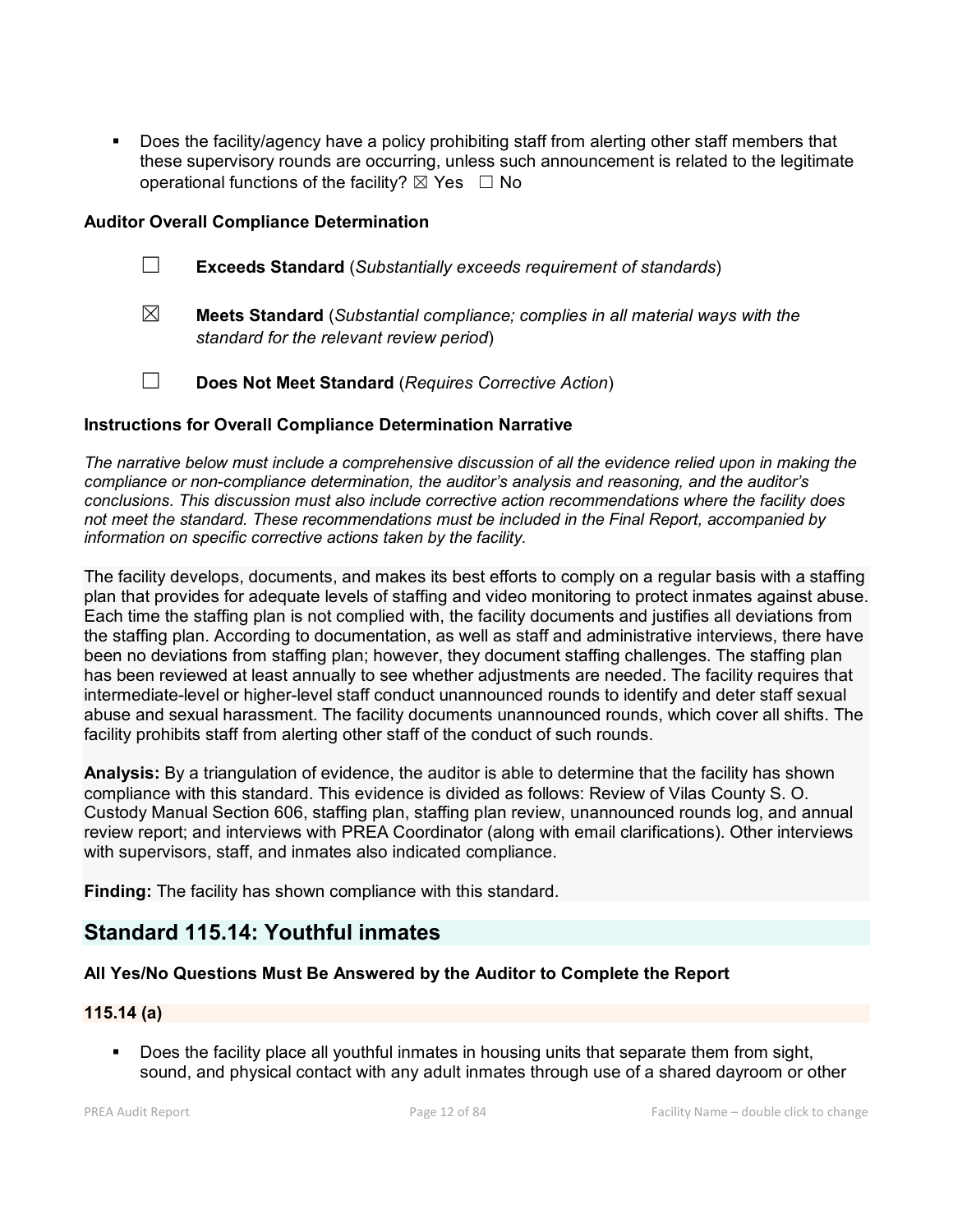common space, shower area, or sleeping quarters? (N/A if facility does not have youthful inmates [inmates <18 years old].)  $\boxtimes$  Yes  $\Box$  No  $\Box$  NA

#### **115.14 (b)**

- In areas outside of housing units does the agency maintain sight and sound separation between youthful inmates and adult inmates? (N/A if facility does not have youthful inmates [inmates <18 years old].)  $\boxtimes$  Yes  $\Box$  No  $\Box$  NA
- **IFT In areas outside of housing units does the agency provide direct staff supervision when youthful** inmates and adult inmates have sight, sound, or physical contact? (N/A if facility does not have youthful inmates [inmates <18 years old].)  $\boxtimes$  Yes  $\Box$  No  $\Box$  NA

#### **115.14 (c)**

- Does the agency make its best efforts to avoid placing youthful inmates in isolation to comply with this provision? (N/A if facility does not have youthful inmates [inmates <18 years old].)  $\boxtimes$  Yes  $\Box$  No  $\Box$  NA
- Does the agency, while complying with this provision, allow youthful inmates daily large-muscle exercise and legally required special education services, except in exigent circumstances? (N/A if facility does not have youthful inmates [inmates <18 years old].)  $\boxtimes$  Yes  $\Box$  No  $\Box$  NA
- Do youthful inmates have access to other programs and work opportunities to the extent possible? (N/A if facility does not have youthful inmates [inmates <18 years old].)  $\boxtimes$  Yes  $\Box$  No  $\Box$  NA

#### **Auditor Overall Compliance Determination**

- ☐ **Exceeds Standard** (*Substantially exceeds requirement of standards*)
- ☒ **Meets Standard** (*Substantial compliance; complies in all material ways with the standard for the relevant review period*)
- ☐ **Does Not Meet Standard** (*Requires Corrective Action*)

#### **Instructions for Overall Compliance Determination Narrative**

*The narrative below must include a comprehensive discussion of all the evidence relied upon in making the compliance or non-compliance determination, the auditor's analysis and reasoning, and the auditor's conclusions. This discussion must also include corrective action recommendations where the facility does not meet the standard. These recommendations must be included in the Final Report, accompanied by information on specific corrective actions taken by the facility.*

The facility policy prohibits placing youthful inmates in a housing unit in which a youthful inmate will have sight, sound, or physical contact with any adult inmate through use of a shared day room or other common space, shower area, or sleeping quarters. The agency defines a youthful inmate as "a 17 year-old inmate that is charged as in adult." The facility provided their JJDP Act Annual Survey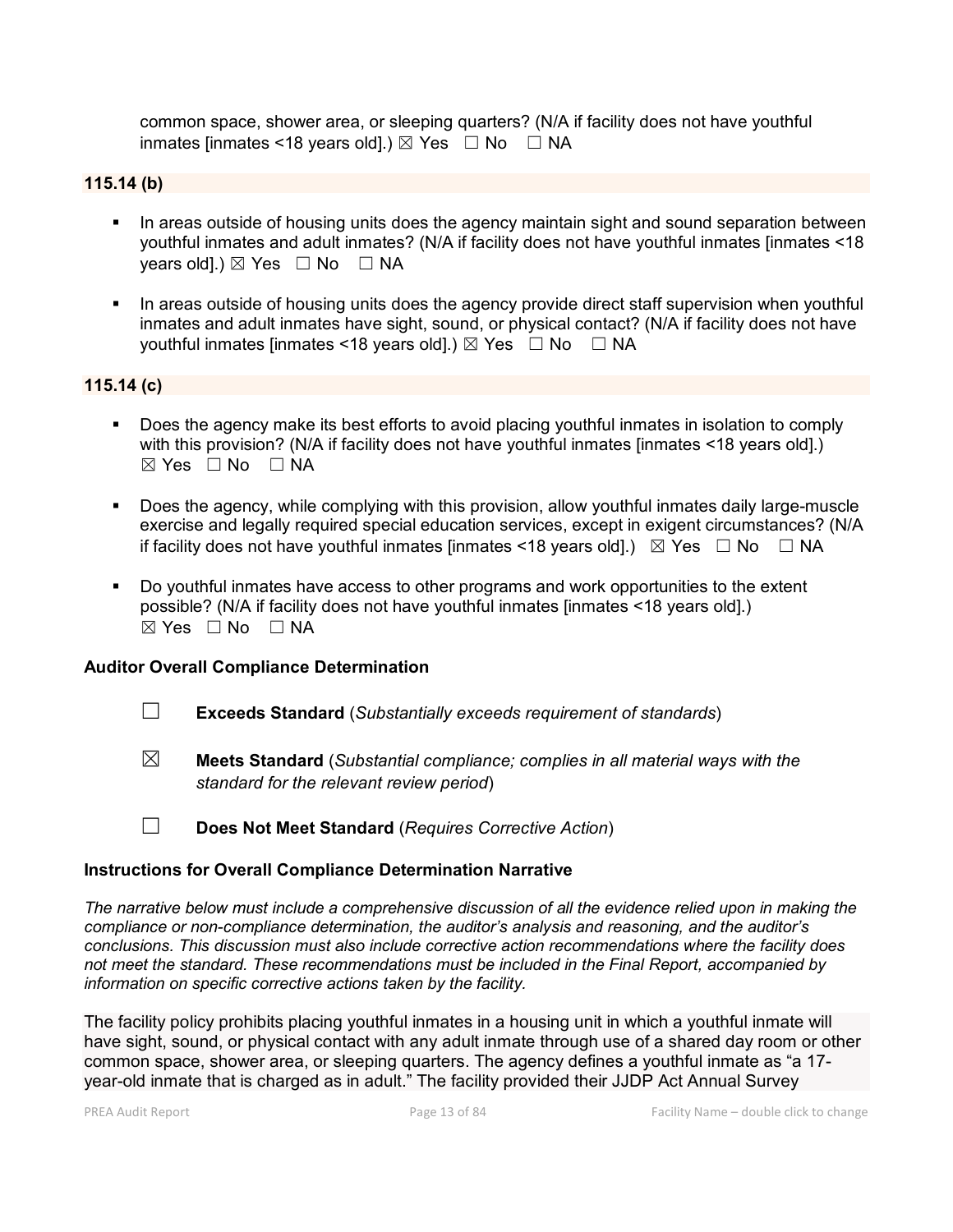response provided to the Wisconsin DOJ, detailing some basic demographics of the 9 youthful offenders held at the jail between October 1, 2017 and September 30, 2018. 5 were released the same day or next day after their booking. The longest hold was 24 days; the next longest hold was 6 days. No youthful offenders were present at the facility the day of the on-site, but an adult inmate who had been a youthful inmate was interviewed. Booking and Control has a holding cell across from Medical, with three medical segregation cells that are used as an additional housing unit. This area has a separate day room. When there is a youthful offender, this area is emptied of adult inmates, and the youth have day room access. Youth are constantly and directly physically accompanied by staff if they have to enter any area in which incidental contact with adult inmates might occur.

**Analysis:** By a triangulation of evidence, the auditor is able to determine that the facility has shown compliance with this standard. This evidence is divided as follows: JJDP Act Annual Survey response; Jail schematic; site review; interview with an adult inmate who had been incarcerated at the facility as a youthful offender; line staff, supervisors, and program staff who work with youthful inmates; population reports; facility policy (Vilas County S. O. Custody Manual Section 606); specific plan and documentation regarding youthful inmates; and PREA Coordinator/Jail Administrator interviews and emails.

**Finding:** The facility has shown compliance with this standard.

## **Standard 115.15: Limits to cross-gender viewing and searches**

### **All Yes/No Questions Must Be Answered by the Auditor to Complete the Report**

### **115.15 (a)**

 Does the facility always refrain from conducting any cross-gender strip or cross-gender visual body cavity searches, except in exigent circumstances or by medical practitioners? ☒ Yes ☐ No

#### **115.15 (b)**

- Does the facility always refrain from conducting cross-gender pat-down searches of female inmates in non-exigent circumstances? (N/A here for facilities with less than 50 inmates before August 20,2017.)  $\boxtimes$  Yes  $\Box$  No  $\Box$  NA
- Does the facility always refrain from restricting female inmates' access to regularly available programming or other out-of-cell opportunities in order to comply with this provision? (N/A here for facilities with less than 50 inmates before August 20, 2017.)  $\boxtimes$  Yes  $\Box$  No  $\Box$  NA

## **115.15 (c)**

- Does the facility document all cross-gender strip searches and cross-gender visual body cavity searches?  $\boxtimes$  Yes  $\Box$  No
- Does the facility document all cross-gender pat-down searches of female inmates?  $\boxtimes$  Yes  $\Box$  No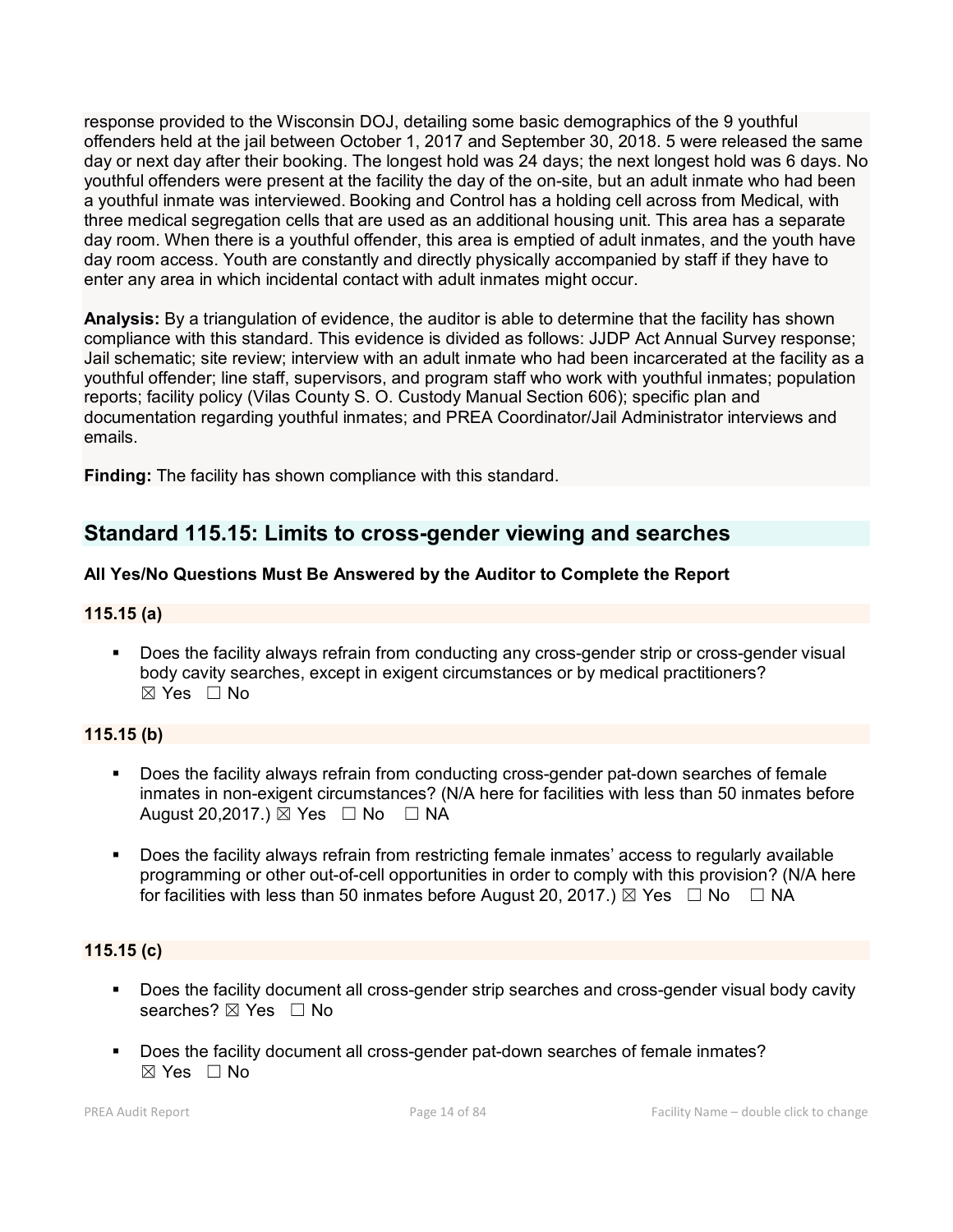#### **115.15 (d)**

- Does the facility implement a policy and practice that enables inmates to shower, perform bodily functions, and change clothing without nonmedical staff of the opposite gender viewing their breasts, buttocks, or genitalia, except in exigent circumstances or when such viewing is incidental to routine cell checks?  $\boxtimes$  Yes  $\Box$  No
- Does the facility require staff of the opposite gender to announce their presence when entering an inmate housing unit?  $\boxtimes$  Yes  $\Box$  No

#### **115.15 (e)**

- Does the facility always refrain from searching or physically examining transgender or intersex inmates for the sole purpose of determining the inmate's genital status?  $\boxtimes$  Yes  $\Box$  No
- If an inmate's genital status is unknown, does the facility determine genital status during conversations with the inmate, by reviewing medical records, or, if necessary, by learning that information as part of a broader medical examination conducted in private by a medical practitioner?  $\boxtimes$  Yes  $\Box$  No

#### **115.15 (f)**

- Does the facility/agency train security staff in how to conduct cross-gender pat down searches in a professional and respectful manner, and in the least intrusive manner possible, consistent with security needs?  $\boxtimes$  Yes  $\Box$  No
- Does the facility/agency train security staff in how to conduct searches of transgender and intersex inmates in a professional and respectful manner, and in the least intrusive manner possible, consistent with security needs?  $\boxtimes$  Yes  $\Box$  No

#### **Auditor Overall Compliance Determination**

- ☐ **Exceeds Standard** (*Substantially exceeds requirement of standards*)
- ☒ **Meets Standard** (*Substantial compliance; complies in all material ways with the standard for the relevant review period*)
- ☐ **Does Not Meet Standard** (*Requires Corrective Action*)

#### **Instructions for Overall Compliance Determination Narrative**

*The narrative below must include a comprehensive discussion of all the evidence relied upon in making the compliance or non-compliance determination, the auditor's analysis and reasoning, and the auditor's conclusions. This discussion must also include corrective action recommendations where the facility does*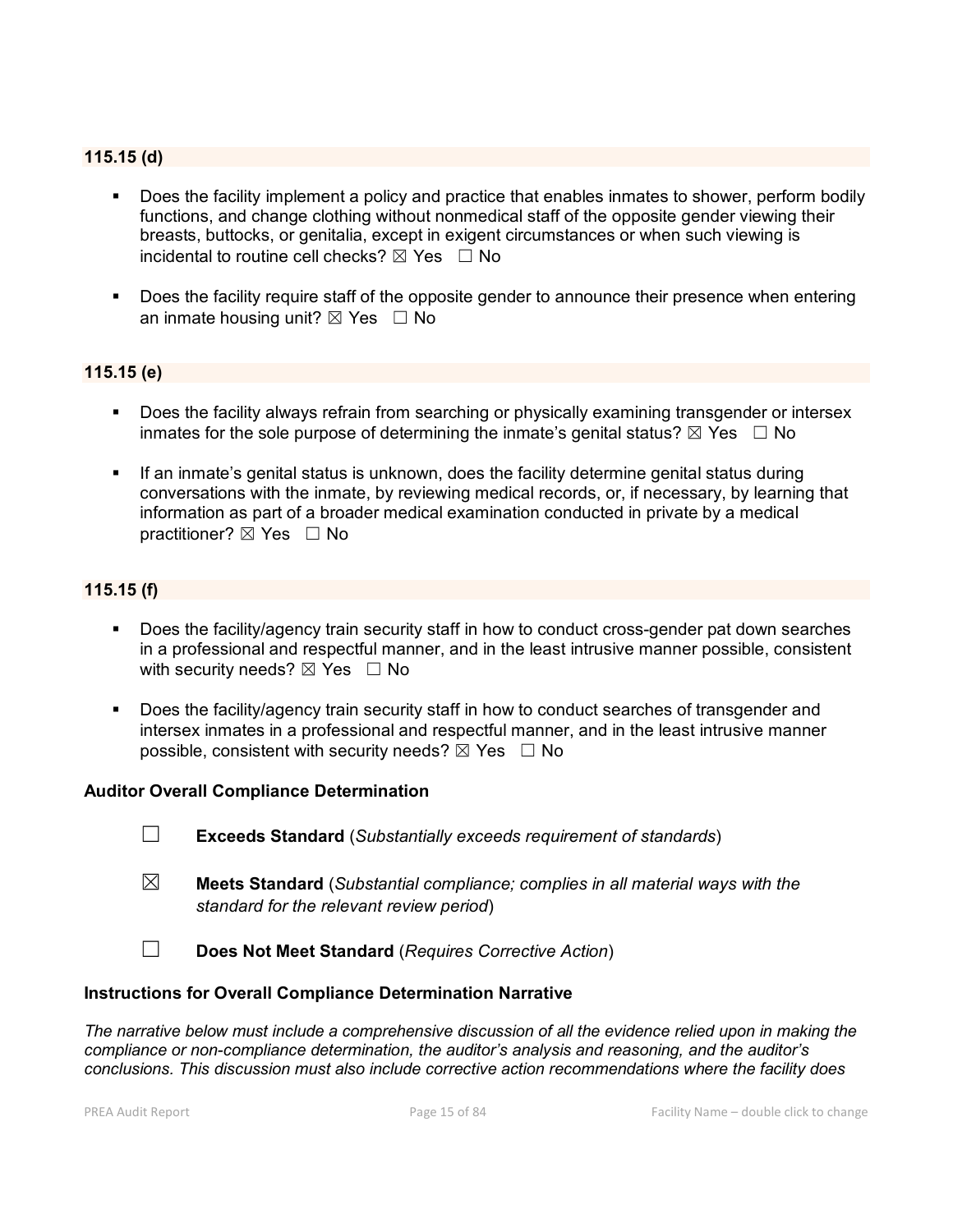*not meet the standard. These recommendations must be included in the Final Report, accompanied by information on specific corrective actions taken by the facility.*

The facility policy forbids employees from conducting cross-gender searches unless it is an emergency or when performed by medical practitioners. None have been conducted in the past year. If exceptions occur, documentation is required. The facility has implemented policies and procedures that enable inmates to shower, perform bodily functions, and change clothing without non-medical staff of the opposite gender viewing their breasts, buttocks, or genitalia, except in exigent circumstances or when such viewing is incidental to routine cell checks (this includes viewing via video camera). Policies and procedures require staff of the opposite gender to announce their presence when entering the inmate housing unit. The facility has a policy prohibiting staff from searching or physically examining a transgender inmate or an intersex inmate for the sole purpose of determining the inmate's genital status. None of these searches have occurred, and all staff have been trained on this policy. Interviews conducted during the audit, including inmate interviews, verify that opposite-gender staff are announced, and that no cross-gender searches are being performed. Staff agree that if a cross-gender search had to occur due to exigent circumstances, they would document. Interviews and observations during the tour also verify that inmates can perform bodily functions out of view of staff of the opposite gender, with an exception of two toilets that are not often used, but which are in full view of staff and did not have any privacy screens in the front. The facility installed substantial barriers to obstruct viewing and provided the audit team with photos to verify this update during the 30 days after the on-site audit.

**Analysis:** By a triangulation of evidence, the auditor is able to determine that the facility has shown compliance with this standard. This evidence is divided as follows: Vilas County S. O. Custody Manual Sections 513, 807 and 606; digital photos of privacy screens recently installed on two toilets; interviews of random staff and inmates; search consent forms; training logs and curriculum; and site review.

**Finding:** The facility has shown compliance with this standard.

## **Standard 115.16: Inmates with disabilities and inmates who are limited English proficient**

## **All Yes/No Questions Must Be Answered by the Auditor to Complete the Report**

#### **115.16 (a)**

- Does the agency take appropriate steps to ensure that inmates with disabilities have an equal opportunity to participate in or benefit from all aspects of the agency's efforts to prevent, detect, and respond to sexual abuse and sexual harassment, including: inmates who are deaf or hard of hearing?  $\boxtimes$  Yes  $\Box$  No
- Does the agency take appropriate steps to ensure that inmates with disabilities have an equal opportunity to participate in or benefit from all aspects of the agency's efforts to prevent, detect, and respond to sexual abuse and sexual harassment, including: inmates who are blind or have low vision? ⊠ Yes □ No
- Does the agency take appropriate steps to ensure that inmates with disabilities have an equal opportunity to participate in or benefit from all aspects of the agency's efforts to prevent, detect,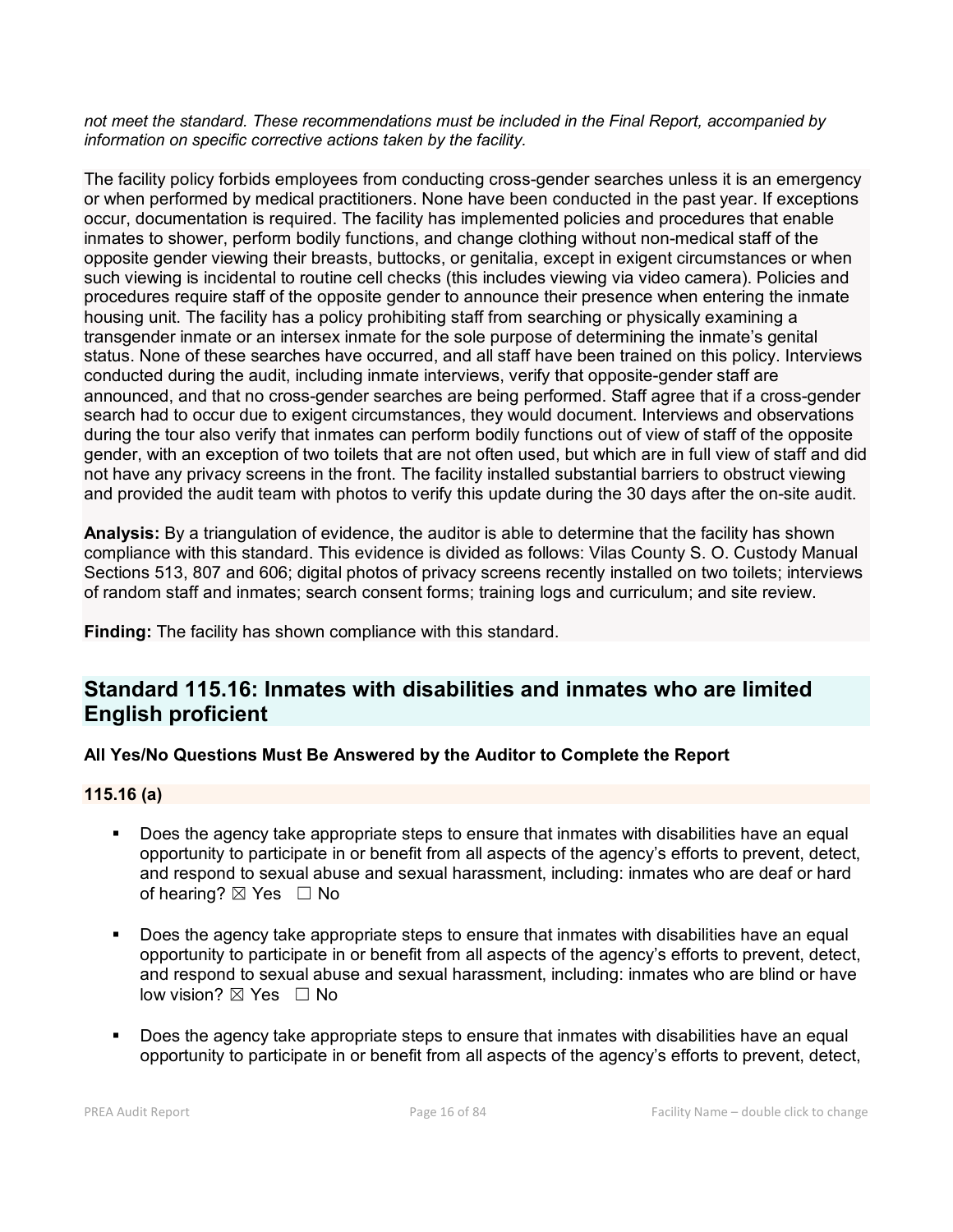and respond to sexual abuse and sexual harassment, including: inmates who have intellectual disabilities?  $\boxtimes$  Yes  $\Box$  No

- Does the agency take appropriate steps to ensure that inmates with disabilities have an equal opportunity to participate in or benefit from all aspects of the agency's efforts to prevent, detect, and respond to sexual abuse and sexual harassment, including: inmates who have psychiatric disabilities?  $\boxtimes$  Yes  $\Box$  No
- Does the agency take appropriate steps to ensure that inmates with disabilities have an equal opportunity to participate in or benefit from all aspects of the agency's efforts to prevent, detect, and respond to sexual abuse and sexual harassment, including: inmates who have speech disabilities?  $\boxtimes$  Yes  $\Box$  No
- Does the agency take appropriate steps to ensure that inmates with disabilities have an equal opportunity to participate in or benefit from all aspects of the agency's efforts to prevent, detect, and respond to sexual abuse and sexual harassment, including: Other (if "other," please explain in overall determination notes)?  $\boxtimes$  Yes  $\Box$  No
- Do such steps include, when necessary, ensuring effective communication with inmates who are deaf or hard of hearing?  $\boxtimes$  Yes  $\Box$  No
- Do such steps include, when necessary, providing access to interpreters who can interpret effectively, accurately, and impartially, both receptively and expressively, using any necessary specialized vocabulary?  $\boxtimes$  Yes  $\Box$  No
- Does the agency ensure that written materials are provided in formats or through methods that ensure effective communication with inmates with disabilities including inmates who: Have intellectual disabilities?  $\boxtimes$  Yes  $\Box$  No
- Does the agency ensure that written materials are provided in formats or through methods that ensure effective communication with inmates with disabilities including inmates who: Have limited reading skills?  $\boxtimes$  Yes  $\Box$  No
- Does the agency ensure that written materials are provided in formats or through methods that ensure effective communication with inmates with disabilities including inmates who: Are blind or have low vision?  $\boxtimes$  Yes  $\Box$  No

## **115.16 (b)**

- Does the agency take reasonable steps to ensure meaningful access to all aspects of the agency's efforts to prevent, detect, and respond to sexual abuse and sexual harassment to inmates who are limited English proficient?  $\boxtimes$  Yes  $\Box$  No
- Do these steps include providing interpreters who can interpret effectively, accurately, and impartially, both receptively and expressively, using any necessary specialized vocabulary? ☒ Yes ☐ No

#### **115.16 (c)**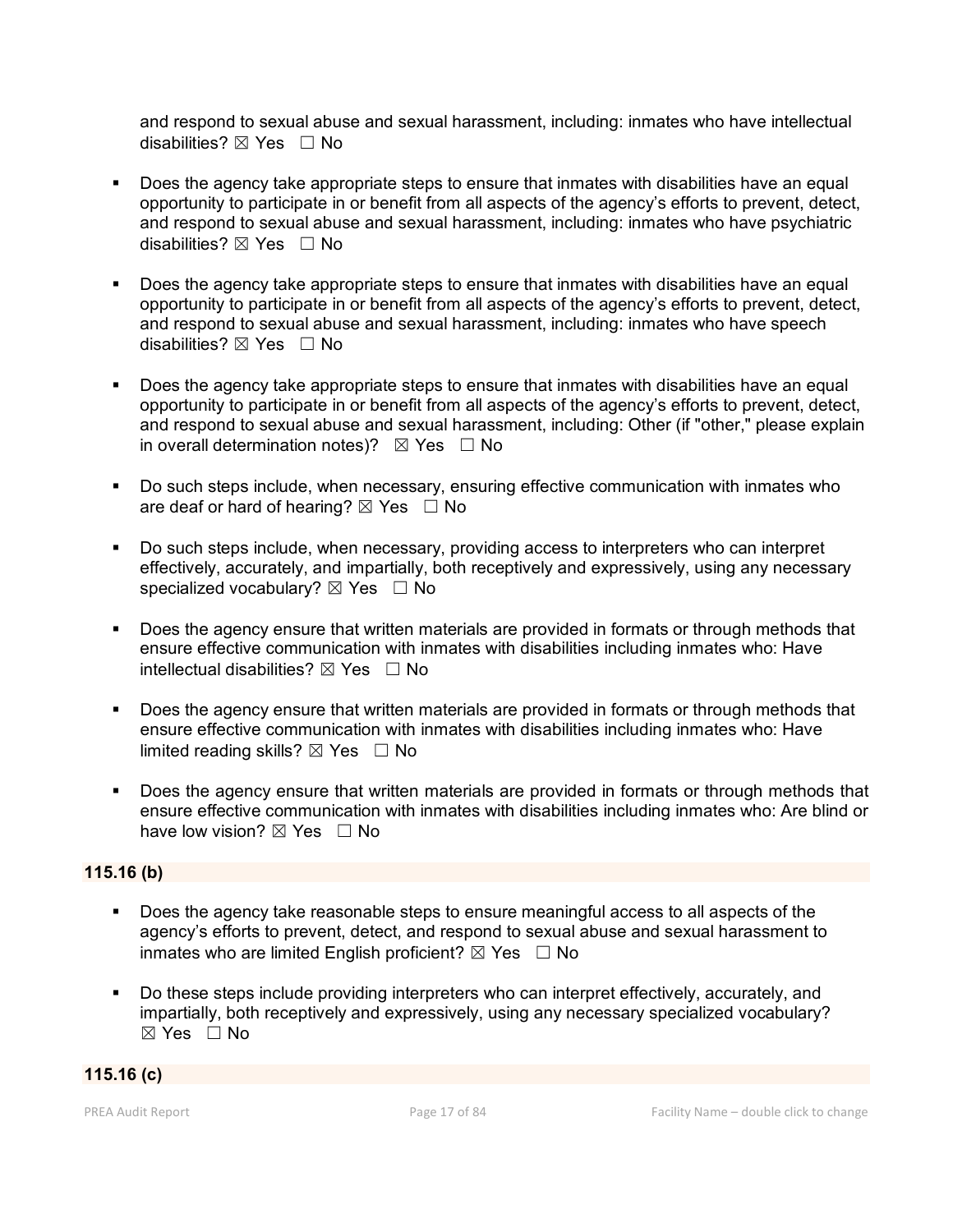Does the agency always refrain from relying on inmate interpreters, inmate readers, or other types of inmate assistance except in limited circumstances where an extended delay in obtaining an effective interpreter could compromise the inmate's safety, the performance of firstresponse duties under §115.64, or the investigation of the inmate's allegations?  $\boxtimes$  Yes  $\Box$  No

#### **Auditor Overall Compliance Determination**

- ☐ **Exceeds Standard** (*Substantially exceeds requirement of standards*)
- ☒ **Meets Standard** (*Substantial compliance; complies in all material ways with the standard for the relevant review period*)
- ☐ **Does Not Meet Standard** (*Requires Corrective Action*)

#### **Instructions for Overall Compliance Determination Narrative**

*The narrative below must include a comprehensive discussion of all the evidence relied upon in making the compliance or non-compliance determination, the auditor's analysis and reasoning, and the auditor's conclusions. This discussion must also include corrective action recommendations where the facility does not meet the standard. These recommendations must be included in the Final Report, accompanied by information on specific corrective actions taken by the facility.*

Vilas County Jail has established procedures to provide disabled inmates and inmates with limited English proficiency equal opportunity to participate in or benefit from all aspects of the agency's efforts to prevent, detect, and respond to sexual abuse and sexual harassment. The policy codifies all subsections of this standard and makes special mention of these duties in the "Jail Administrator Responsibilities" and "First Responder Duties" sections of policy, as well as making it part of booking and classification.

**Analysis:** By a triangulation of evidence, the auditor is able to determine that the facility has shown compliance with this standard. This evidence is divided as follows: Vilas County S. O. Custody Manual Sections 602 and 606; site review of these policies available for reference in Master Control; methods to acquire interpreters as needed; interviews with inmates with disabilities; and interviews with random staff.

**Finding:** The facility has shown compliance with this standard.

## **Standard 115.17: Hiring and promotion decisions**

#### **All Yes/No Questions Must Be Answered by the Auditor to Complete the Report**

#### **115.17 (a)**

 Does the agency prohibit the hiring or promotion of anyone who may have contact with inmates who has engaged in sexual abuse in a prison, jail, lockup, community confinement facility, juvenile facility, or other institution (as defined in 42 U.S.C. 1997)?  $\boxtimes$  Yes  $\Box$  No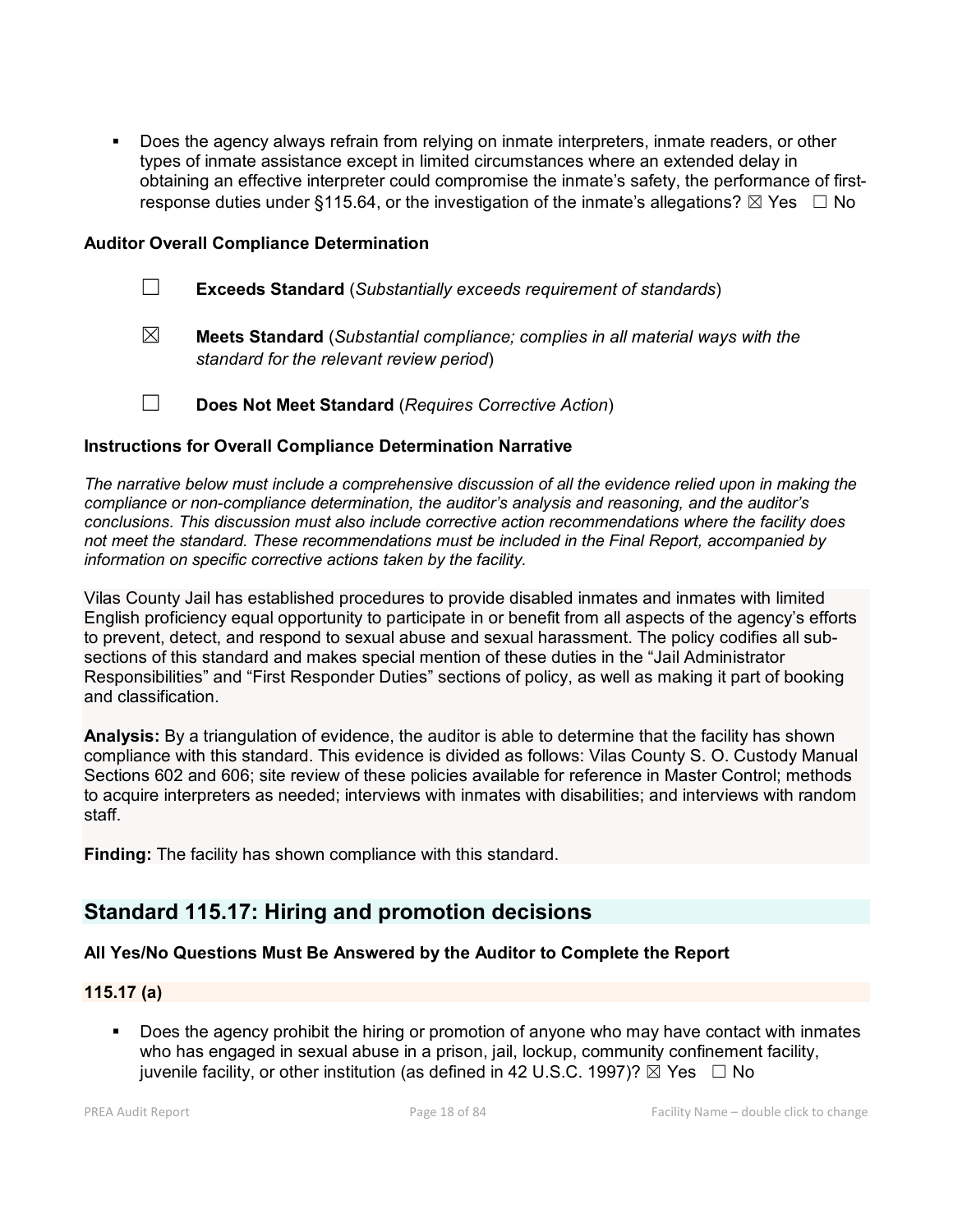- Does the agency prohibit the hiring or promotion of anyone who may have contact with inmates who has been convicted of engaging or attempting to engage in sexual activity in the community facilitated by force, overt or implied threats of force, or coercion, or if the victim did not consent or was unable to consent or refuse?  $\boxtimes$  Yes  $\Box$  No
- **Does the agency prohibit the hiring or promotion of anyone who may have contact with inmates** who has been civilly or administratively adjudicated to have engaged in the activity described in the question immediately above?  $\boxtimes$  Yes  $\Box$  No
- Does the agency prohibit the enlistment of services of any contractor who may have contact with inmates who has engaged in sexual abuse in a prison, jail, lockup, community confinement facility, juvenile facility, or other institution (as defined in 42 U.S.C. 1997)?  $\boxtimes$  Yes  $\Box$  No
- Does the agency prohibit the enlistment of services of any contractor who may have contact with inmates who has been convicted of engaging or attempting to engage in sexual activity in the community facilitated by force, overt or implied threats of force, or coercion, or if the victim did not consent or was unable to consent or refuse?  $\boxtimes$  Yes  $\Box$  No
- Does the agency prohibit the enlistment of services of any contractor who may have contact with inmates who has been civilly or administratively adjudicated to have engaged in the activity described in the question immediately above?  $\boxtimes$  Yes  $\Box$  No

### **115.17 (b)**

 Does the agency consider any incidents of sexual harassment in determining whether to hire or promote anyone, or to enlist the services of any contractor, who may have contact with inmates? ☒ Yes ☐ No

## **115.17 (c)**

- **Before hiring new employees, who may have contact with inmates, does the agency: perform a** criminal background records check?  $\boxtimes$  Yes  $\Box$  No
- Before hiring new employees, who may have contact with inmates, does the agency: consistent with Federal, State, and local law, make its best efforts to contact all prior institutional employers for information on substantiated allegations of sexual abuse or any resignation during a pending investigation of an allegation of sexual abuse?  $\boxtimes$  Yes  $\Box$  No

#### **115.17 (d)**

Does the agency perform a criminal background records check before enlisting the services of any contractor who may have contact with inmates?  $\boxtimes$  Yes  $\Box$  No

#### **115.17 (e)**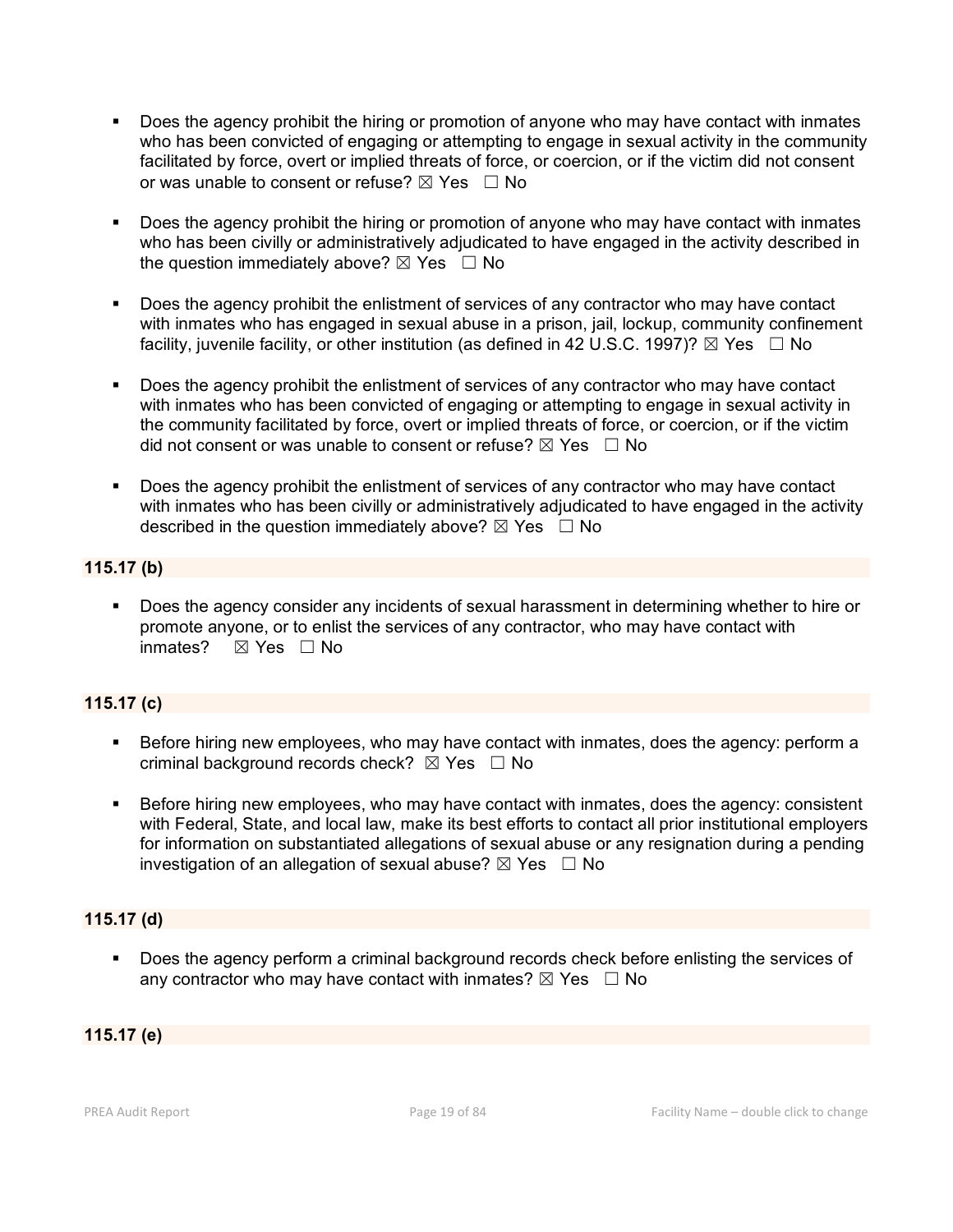Does the agency either conduct criminal background records checks at least every five years of current employees and contractors who may have contact with inmates or have in place a system for otherwise capturing such information for current employees?  $\boxtimes$  Yes  $\Box$  No

## **115.17 (f)**

- Does the agency ask all applicants and employees who may have contact with inmates directly about previous misconduct described in paragraph (a) of this section in written applications or interviews for hiring or promotions?  $\Box$  Yes  $\Box$  No
- Does the agency ask all applicants and employees who may have contact with inmates directly about previous misconduct described in paragraph (a) of this section in any interviews or written self-evaluations conducted as part of reviews of current employees?  $\boxtimes$  Yes  $\Box$  No
- Does the agency impose upon employees a continuing affirmative duty to disclose any such misconduct? □ Yes □ No

#### **115.17 (g)**

 Does the agency consider material omissions regarding such misconduct, or the provision of materially false information, grounds for termination?  $\boxtimes$  Yes  $\Box$  No

#### **115.17 (h)**

 Does the agency provide information on substantiated allegations of sexual abuse or sexual harassment involving a former employee upon receiving a request from an institutional employer for whom such employee has applied to work? (N/A if providing information on substantiated allegations of sexual abuse or sexual harassment involving a former employee is prohibited by law.)  $\boxtimes$  Yes  $\Box$  No  $\Box$  NA

#### **Auditor Overall Compliance Determination**

- ☐ **Exceeds Standard** (*Substantially exceeds requirement of standards*)
- ☒ **Meets Standard** (*Substantial compliance; complies in all material ways with the standard for the relevant review period*)
- ☐ **Does Not Meet Standard** (*Requires Corrective Action*)

#### **Instructions for Overall Compliance Determination Narrative**

*The narrative below must include a comprehensive discussion of all the evidence relied upon in making the compliance or non-compliance determination, the auditor's analysis and reasoning, and the auditor's conclusions. This discussion must also include corrective action recommendations where the facility does not meet the standard. These recommendations must be included in the Final Report, accompanied by information on specific corrective actions taken by the facility.*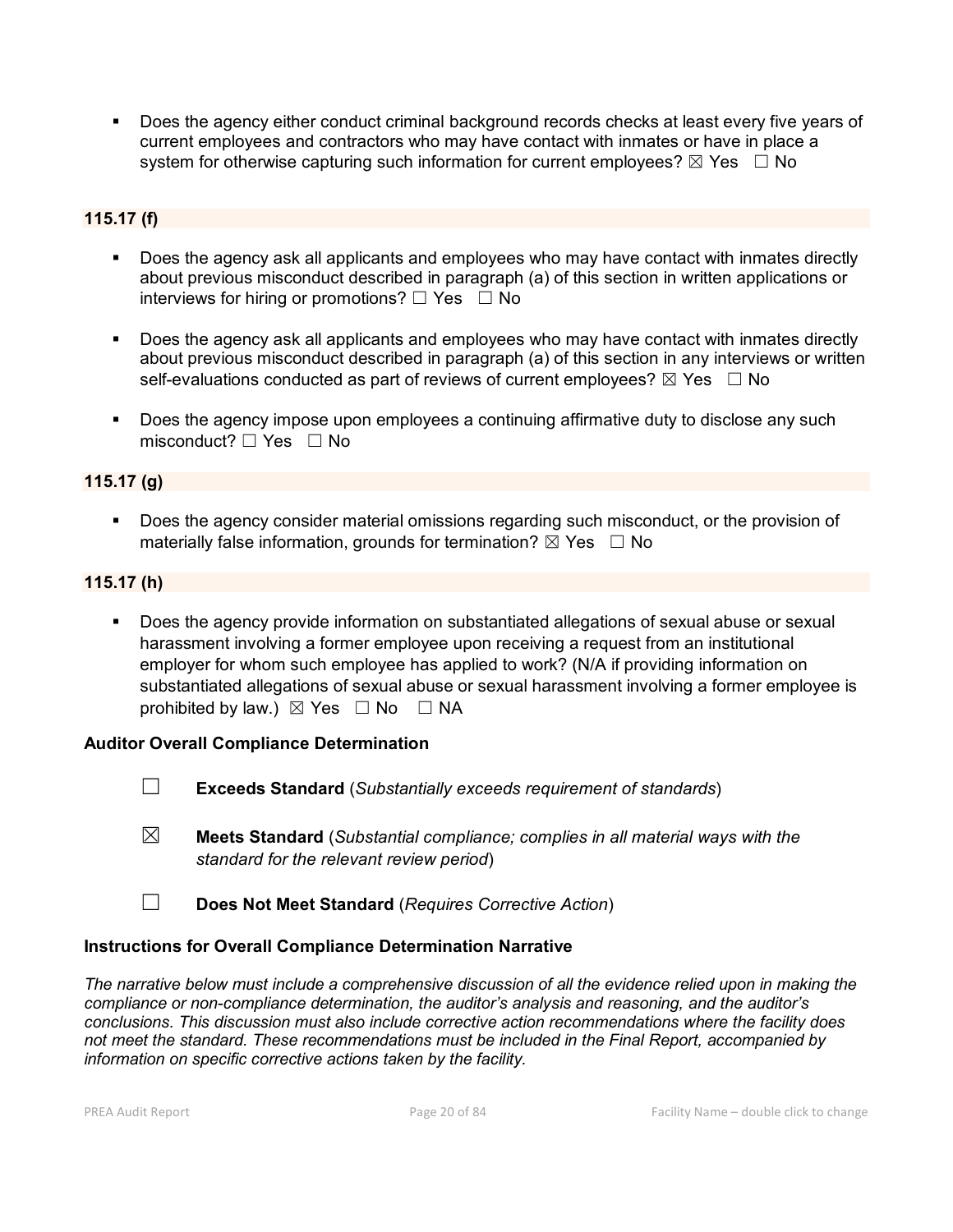Policy prohibits hiring or promoting anyone who may have contact with inmates, and prohibits enlisting the services of any contractor who may have contact with inmates, who: Has engaged in sexual abuse in a prison, jail, lockup, community confinement facility, juvenile facility, or other institution (as defined in 42 U.S.C. 1997); Has been convicted of engaging or attempting to engage in sexual activity in the community facilitated by force, overt or implied threats of force, or coercion, or if the victim did not consent or was unable to consent or refuse; or Has been civilly or administratively adjudicated to have engaged in the activity described in paragraph (a)(2) of this section. Policy requires the consideration of any incidents of sexual harassment in determining whether to hire or promote anyone, or to enlist the services of any contractor, who may have contact with inmates. Policy requires that before hiring any new employees who may have contact with inmates, criminal background record checks are conducted, and (b) consistent with federal, state, and local law, best efforts are made to contact all prior institutional employers for information on substantiated allegations of sexual abuse or any resignation during a pending investigation of an allegation of sexual abuse. Policy requires a criminal background record check be completed before enlisting the services of any contractor who may have contact with inmates. Policy requires that criminal background record checks be conducted at least every five years for all current employees and contractors. Policy states that material omissions regarding such misconduct, or the provision of materially false information, shall be grounds for termination. Auditor reviewed documentation that these background checks have been completed for employees, and employees have been asked whether they have been civilly or administratively adjudicated to have been engaged in described activity. Interviews with administrators indicated they will give information on substantiated sexual abuse to potential employers upon request.

**Analysis:** By a triangulation of evidence, the auditor is able to determine that the facility has shown compliance with this standard. This evidence is divided as follows: Vilas County S. O. Custody Manual section 107.2; Background checks for 12 of 25 staff and 1 contractor; and interviews with PREA Coordinator and Human Resources. Employee files reviewed contained all information required, except the files did not contain clear documentation that applicants had been overtly asked whether they had previously engaged in sexual abuse in a prison, jail, lockup, community confinement facility, juvenile facility, or other institution (as defined in 42 U.S.C. 1997); had been convicted of engaging or attempting to engage in sexual activity in the community facilitated by force, overt or implied threats of force, or coercion, or if the victim did not consent or was unable to consent or refuse; or had been civilly or administratively adjudicated to have engaged in the activity described in paragraph (a)(2) of this section. To remedy this, Mr. Weiss developed and implemented a new form, in consultation with Wisconsin DOC, that contained these questions. He had all employees fill out the form and sign it and provided the forms to the audit team for review.

**Finding:** The facility has shown compliance with this standard.

## **Standard 115.18: Upgrades to facilities and technologies**

## **All Yes/No Questions Must Be Answered by the Auditor to Complete the Report**

## **115.18 (a)**

 If the agency designed or acquired any new facility or planned any substantial expansion or modification of existing facilities, did the agency consider the effect of the design, acquisition, expansion, or modification upon the agency's ability to protect inmates from sexual abuse? (N/A if agency/facility has not acquired a new facility or made a substantial expansion to existing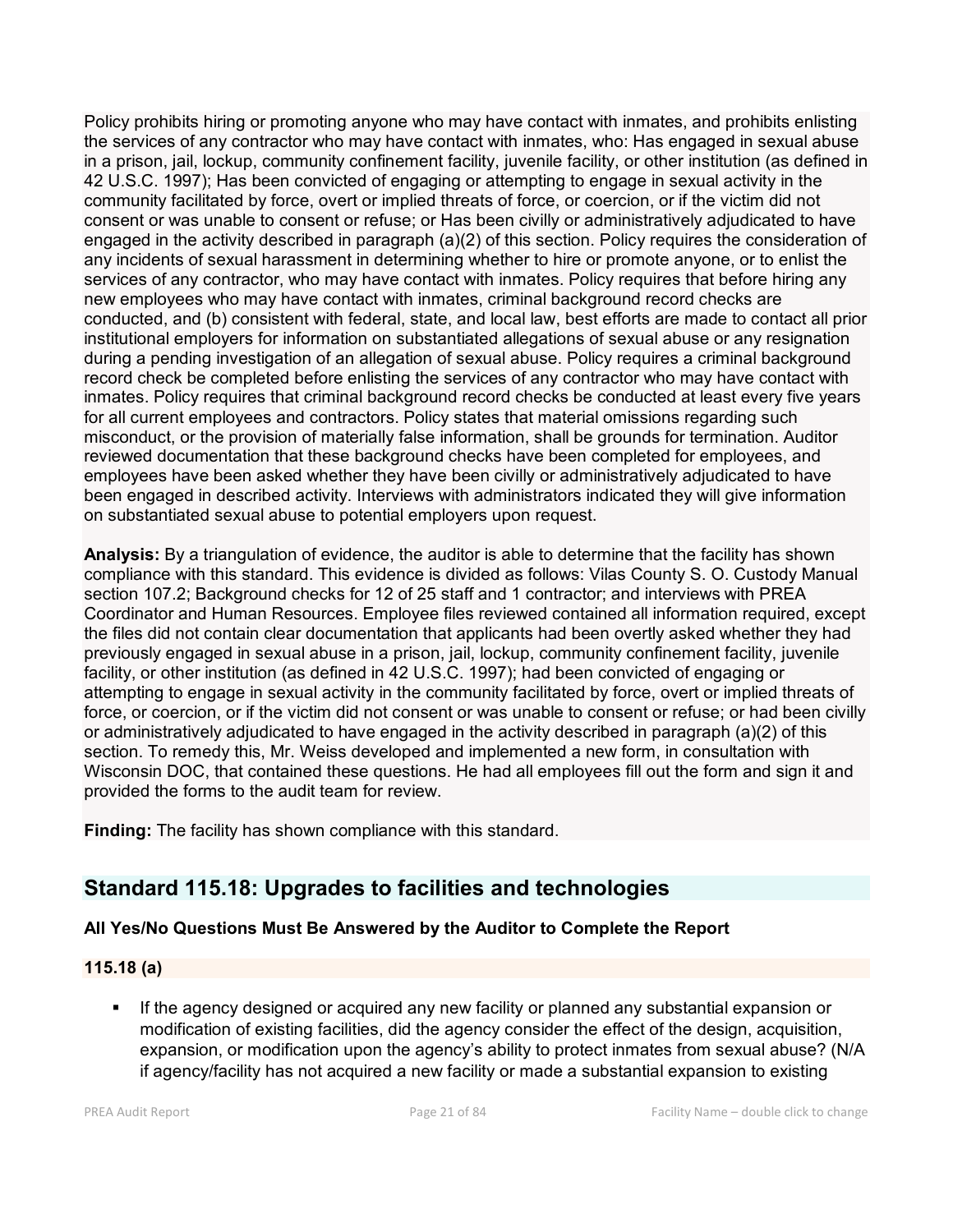facilities since August 20, 2012, or since the last PREA audit, whichever is later.)  $\Box$  Yes  $\Box$  No  $\boxtimes$  NA

#### **115.18 (b)**

**If the agency installed or updated a video monitoring system, electronic surveillance system, or** other monitoring technology, did the agency consider how such technology may enhance the agency's ability to protect inmates from sexual abuse? (N/A if agency/facility has not installed or updated a video monitoring system, electronic surveillance system, or other monitoring technology since August 20, 2012, or since the last PREA audit, whichever is later.)  $\Box$  Yes  $\Box$  No  $\boxtimes$  NA

#### **Auditor Overall Compliance Determination**

- ☐ **Exceeds Standard** (*Substantially exceeds requirement of standards*)
- ☒ **Meets Standard** (*Substantial compliance; complies in all material ways with the standard for the relevant review period*)
- ☐ **Does Not Meet Standard** (*Requires Corrective Action*)

#### **Instructions for Overall Compliance Determination Narrative**

*The narrative below must include a comprehensive discussion of all the evidence relied upon in making the compliance or non-compliance determination, the auditor's analysis and reasoning, and the auditor's conclusions. This discussion must also include corrective action recommendations where the facility does not meet the standard. These recommendations must be included in the Final Report, accompanied by information on specific corrective actions taken by the facility.*

Vilas County Jail has not acquired a new facility or made a substantial expansion or modification to existing facilities or installed or updated a video monitoring system since August 20, 2012.

**Analysis:** The facility is compliant with the standard, since no substantial expansions or modifications, which would trigger this standard, have been made. Vilas County S. O. Custody Manual Section 606.3 (d) states the PREA Coordinator is to ensure that "when designing, acquiring, expanding or modifying facilities, or when installing or updating a video-monitoring system, electronic surveillance system or other monitoring technology, consideration is given to the department's ability to protect inmates from sexual abuse (28 CFR 115.18)."

**Finding:** The facility has shown compliance with this standard.

# **RESPONSIVE PLANNING**

## **Standard 115.21: Evidence protocol and forensic medical examinations**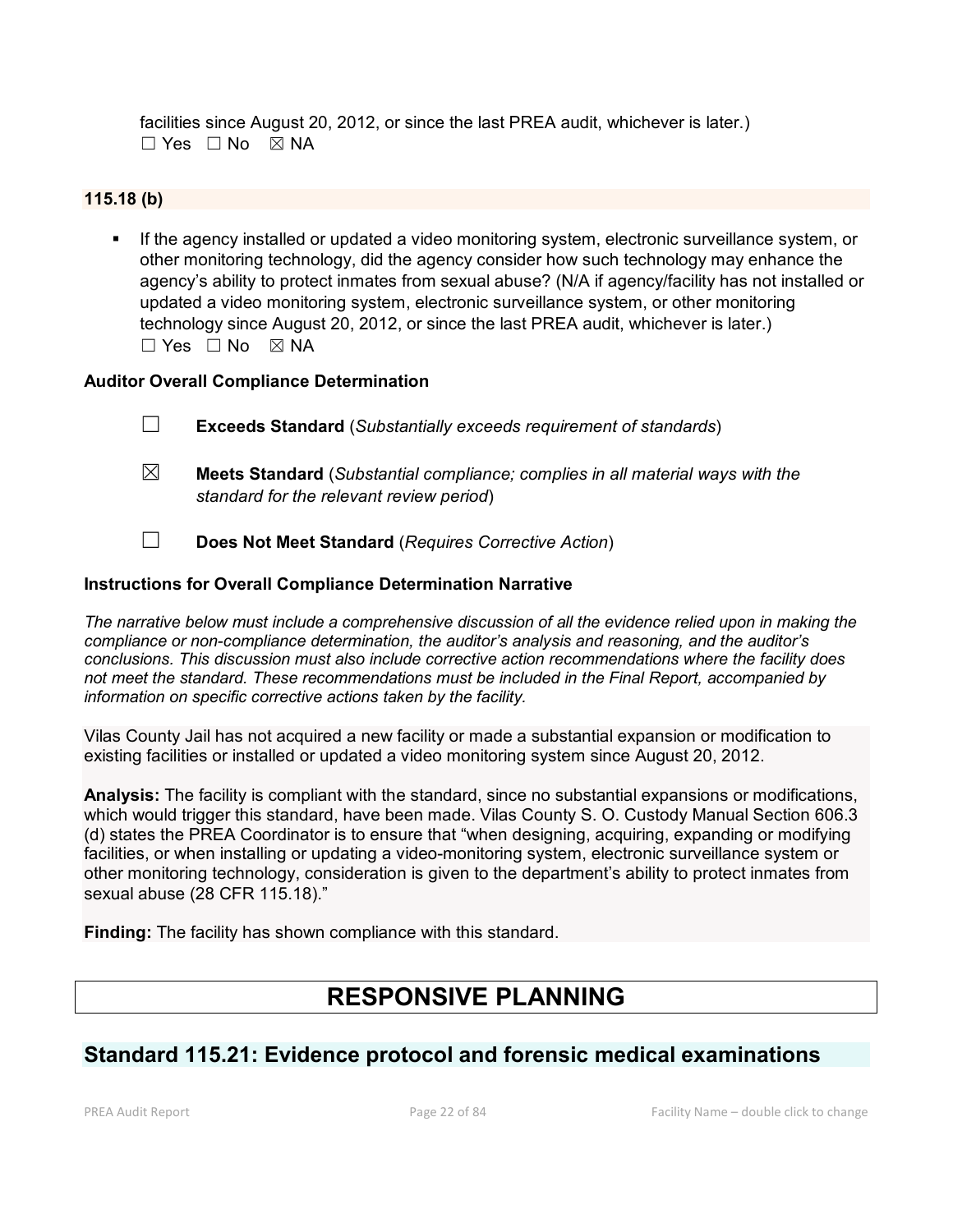#### **All Yes/No Questions Must Be Answered by the Auditor to Complete the Report**

#### **115.21 (a)**

 If the agency is responsible for investigating allegations of sexual abuse, does the agency follow a uniform evidence protocol that maximizes the potential for obtaining usable physical evidence for administrative proceedings and criminal prosecutions? (N/A if the agency/facility is not responsible for conducting any form of criminal OR administrative sexual abuse investigations.)  $\boxtimes$  Yes  $\Box$  No  $\Box$  NA

## **115.21 (b)**

- Is this protocol developmentally appropriate for youth where applicable? (N/A if the agency/facility is not responsible for conducting any form of criminal OR administrative sexual abuse investigations.)  $\boxtimes$  Yes  $\Box$  No  $\Box$  NA
- Is this protocol, as appropriate, adapted from or otherwise based on the most recent edition of the U.S. Department of Justice's Office on Violence Against Women publication, "A National Protocol for Sexual Assault Medical Forensic Examinations, Adults/Adolescents," or similarly comprehensive and authoritative protocols developed after 2011? (N/A if the agency/facility is not responsible for conducting any form of criminal OR administrative sexual abuse investigations.)  $\boxtimes$  Yes  $\Box$  No  $\Box$  NA

#### **115.21 (c)**

- Does the agency offer all victims of sexual abuse access to forensic medical examinations, whether on-site or at an outside facility, without financial cost, where evidentiarily or medically appropriate?  $\boxtimes$  Yes  $\Box$  No
- Are such examinations performed by Sexual Assault Forensic Examiners (SAFEs) or Sexual Assault Nurse Examiners (SANEs) where possible?  $\boxtimes$  Yes  $\Box$  No
- If SAFEs or SANEs cannot be made available, is the examination performed by other qualified medical practitioners (they must have been specifically trained to conduct sexual assault forensic exams)?  $\boxtimes$  Yes  $\Box$  No
- Has the agency documented its efforts to provide SAFEs or SANEs?  $\boxtimes$  Yes  $\Box$  No

#### **115.21 (d)**

- Does the agency attempt to make available to the victim a victim advocate from a rape crisis center? ☒ Yes ☐ No
- If a rape crisis center is not available to provide victim advocate services, does the agency make available to provide these services a qualified staff member from a community-based organization, or a qualified agency staff member?  $\boxtimes$  Yes  $\Box$  No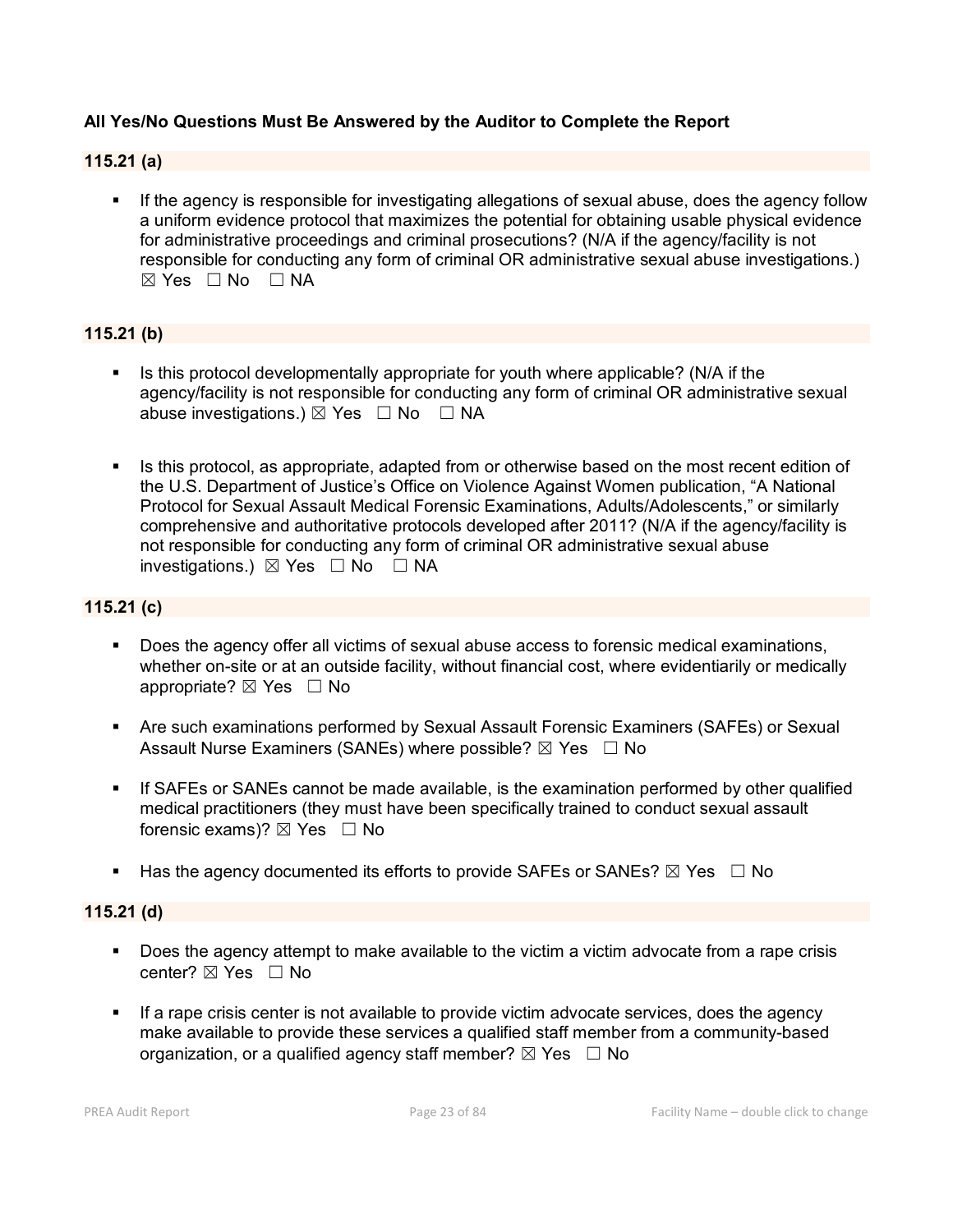Has the agency documented its efforts to secure services from rape crisis centers? ☒ Yes ☐ No

### **115.21 (e)**

- As requested by the victim, does the victim advocate, qualified agency staff member, or qualified community-based organization staff member accompany and support the victim through the forensic medical examination process and investigatory interviews?  $\boxtimes$  Yes  $\Box$  No
- As requested by the victim, does this person provide emotional support, crisis intervention, information, and referrals?  $\boxtimes$  Yes  $\Box$  No

#### **115.21 (f)**

 If the agency itself is not responsible for investigating allegations of sexual abuse, has the agency requested that the investigating entity follow the requirements of paragraphs (a) through (e) of this section? (N/A if the agency/facility is responsible for conducting criminal AND administrative sexual abuse investigations.)  $\Box$  Yes  $\Box$  No  $\boxtimes$  NA

#### **115.21 (g)**

Auditor is not required to audit this provision.

#### **115.21 (h)**

**If the agency uses a qualified agency staff member or a qualified community-based staff** member for the purposes of this section, has the individual been screened for appropriateness to serve in this role and received education concerning sexual assault and forensic examination issues in general? [N/A if agency attempts to make a victim advocate from a rape crisis center available to victims per 115.21(d) above.]  $\Box$  Yes  $\Box$  No  $\boxtimes$  NA

#### **Auditor Overall Compliance Determination**

- ☐ **Exceeds Standard** (*Substantially exceeds requirement of standards*)
- ☒ **Meets Standard** (*Substantial compliance; complies in all material ways with the standard for the relevant review period*)
- ☐ **Does Not Meet Standard** (*Requires Corrective Action*)

#### **Instructions for Overall Compliance Determination Narrative**

*The narrative below must include a comprehensive discussion of all the evidence relied upon in making the compliance or non-compliance determination, the auditor's analysis and reasoning, and the auditor's conclusions. This discussion must also include corrective action recommendations where the facility does not meet the standard. These recommendations must be included in the Final Report, accompanied by information on specific corrective actions taken by the facility.*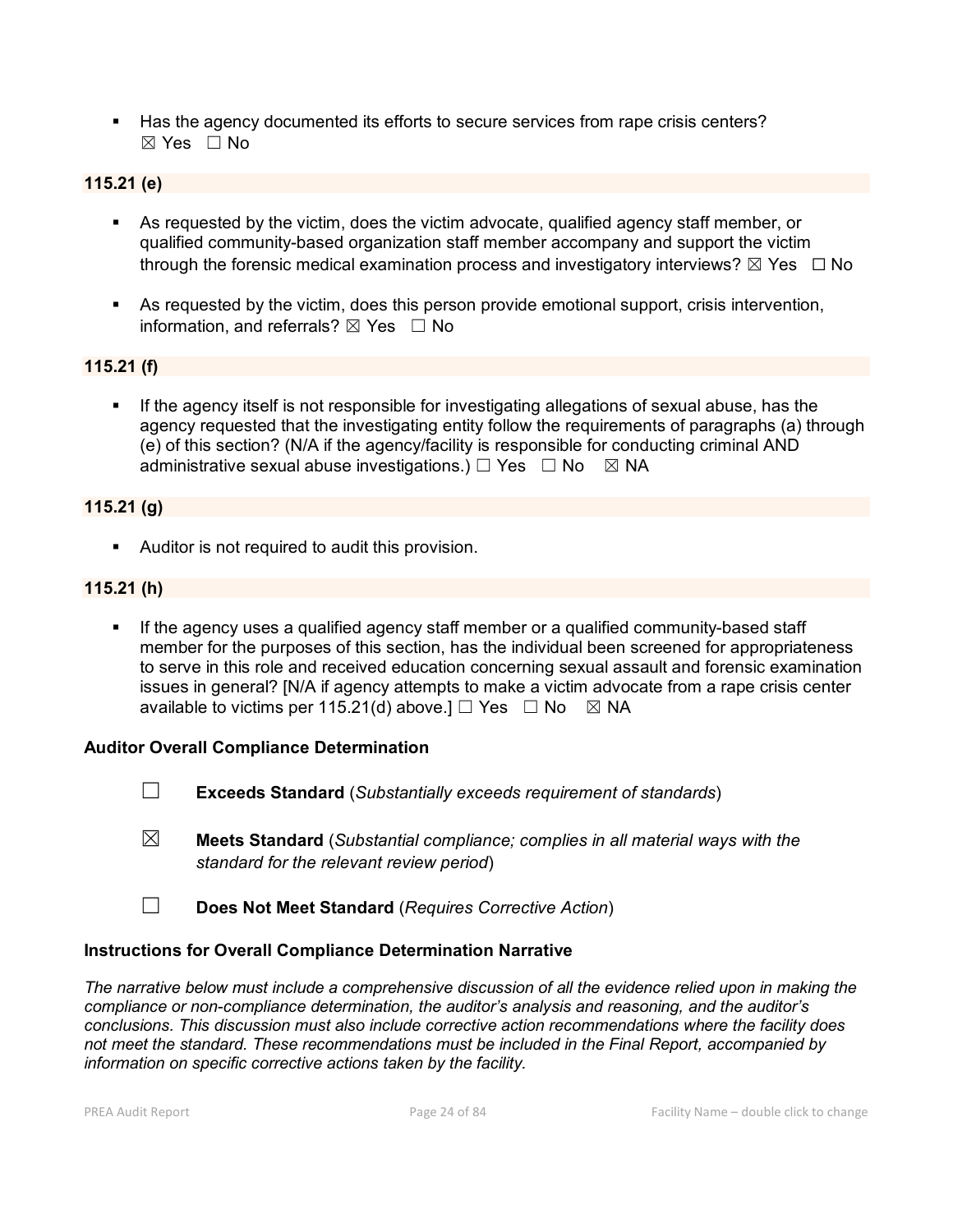The agency is responsible for conducting administrative and criminal sexual abuse investigations (including inmate-on-inmate sexual abuse or staff sexual misconduct), and they follow uniform evidence protocol. When appropriate, the agency refers staff-related investigations out to other investigative agencies. Policy requires them to offer all inmates who experience sexual abuse access to forensic medical examinations without financial cost to the victim. When possible, SANEs and SAFEs conduct the exams; but when they are not available, a qualified medical practitioner performs the forensic medical examinations. The facility documents efforts to provide SANEs and SAFEs. None of these exams have been indicated or performed during the past 12 months. The facility attempts to make a victim advocate from a rape crisis center available to the victim, either in person or by other means, and documents these efforts. If and when a rape crisis center is not available to provide victim advocate services, the facility provides a qualified staff member from a community-based organization, or a qualified agency staff member; but Tri-County has always had an advocate available. If requested by the victim, a victim advocate, a qualified agency staff member, or a qualified community-based organization staff member accompanies and supports the victim through the forensic medical examination process and investigatory interviews and provides emotional support, crisis intervention, information, and referrals.

**Analysis:** By a triangulation of evidence, the auditor is able to determine that the facility has shown compliance with this standard. This evidence is divided as follows: Vilas County S. O. Custody Manual Sections 310, 602, and 606; MOU with Tri County; Interview and email communication with Shellie Holmes, Executive Director of Tri-County Council's Lily's House; and interviews with the PREA Coordinator and with administrators who fill in for the PREA Coordinator when needed.

**Finding:** The facility has shown compliance with this standard.

## **Standard 115.22: Policies to ensure referrals of allegations for investigations**

## **All Yes/No Questions Must Be Answered by the Auditor to Complete the Report**

#### **115.22 (a)**

- **Does the agency ensure an administrative or criminal investigation is completed for all** allegations of sexual abuse?  $\boxtimes$  Yes  $\Box$  No
- Does the agency ensure an administrative or criminal investigation is completed for all allegations of sexual harassment?  $\boxtimes$  Yes  $\Box$  No

## **115.22 (b)**

- Does the agency have a policy and practice in place to ensure that allegations of sexual abuse or sexual harassment are referred for investigation to an agency with the legal authority to conduct criminal investigations, unless the allegation does not involve potentially criminal behavior? **⊠** Yes □ No
- Has the agency published such policy on its website or, if it does not have one, made the policy available through other means?  $\boxtimes$  Yes  $\Box$  No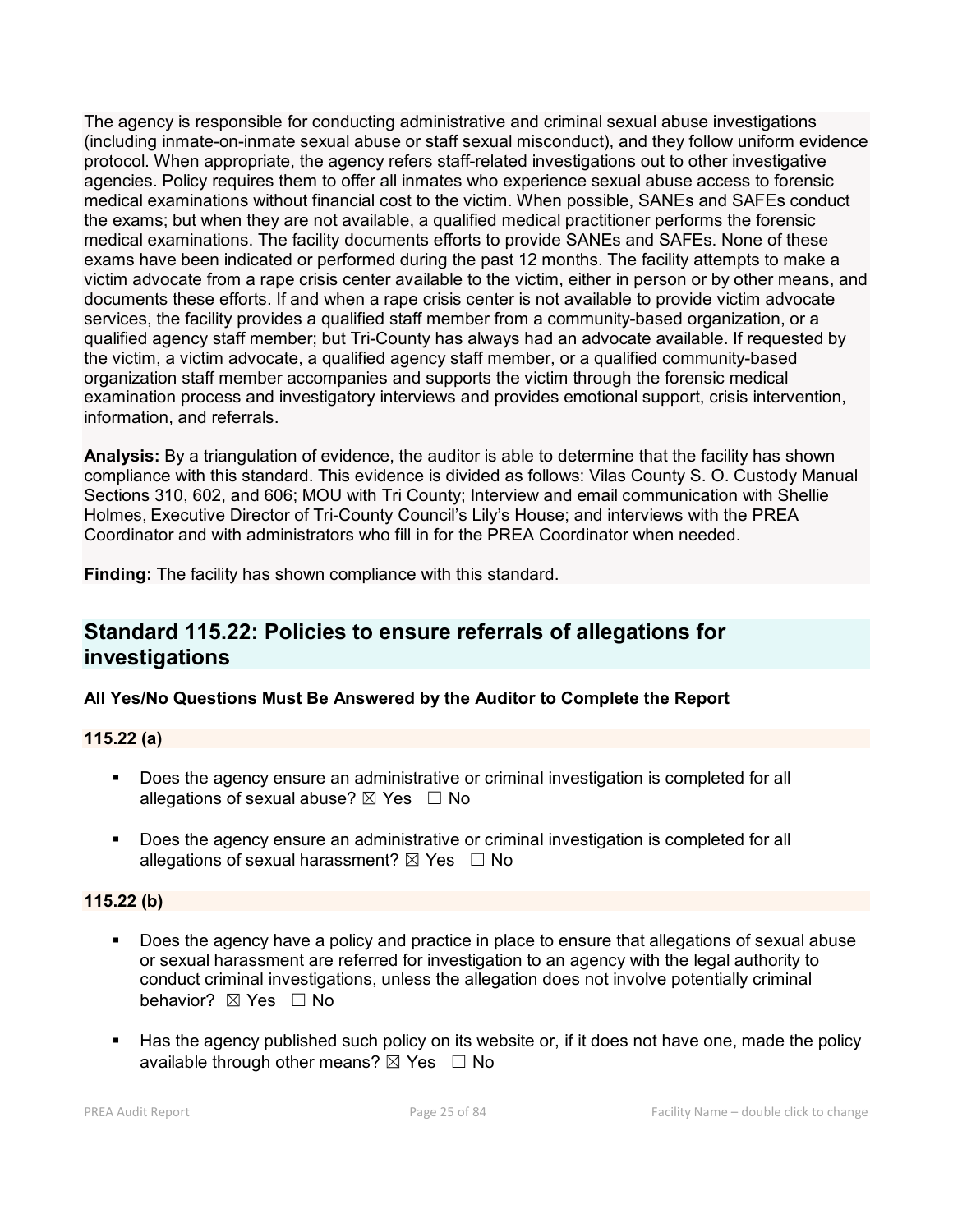Does the agency document all such referrals?  $\boxtimes$  Yes  $\Box$  No

## **115.22 (c)**

 If a separate entity is responsible for conducting criminal investigations, does such publication describe the responsibilities of both the agency and the investigating entity? [N/A if the agency/facility is responsible for criminal investigations. See 115.21(a).]  $\boxtimes$  Yes  $\Box$  No  $\Box$  NA

### **115.22 (d)**

Auditor is not required to audit this provision.

### **115.22 (e)**

Auditor is not required to audit this provision.

### **Auditor Overall Compliance Determination**

- ☐ **Exceeds Standard** (*Substantially exceeds requirement of standards*)
- ☒ **Meets Standard** (*Substantial compliance; complies in all material ways with the standard for the relevant review period*)
- ☐ **Does Not Meet Standard** (*Requires Corrective Action*)

## **Instructions for Overall Compliance Determination Narrative**

*The narrative below must include a comprehensive discussion of all the evidence relied upon in making the compliance or non-compliance determination, the auditor's analysis and reasoning, and the auditor's conclusions. This discussion must also include corrective action recommendations where the facility does not meet the standard. These recommendations must be included in the Final Report, accompanied by information on specific corrective actions taken by the facility.*

The agency ensures that an administrative or criminal investigation is completed for all allegations of sexual abuse and sexual harassment. There were two investigations in the past 12 months. The facility completes administrative investigations, and the sheriff's department completes criminal investigations.

**Analysis:** By a triangulation of evidence, the auditor is able to determine that the facility has shown compliance with this standard. This evidence is divided as follows: Website; Vilas County S. O. Custody Manual Section 606.7; both investigations completed in the past 12 months; and interviews with the PREA Coordinator and investigative staff.

**Finding:** The facility has shown compliance with this standard.

# **TRAINING AND EDUCATION**

## **Standard 115.31: Employee training**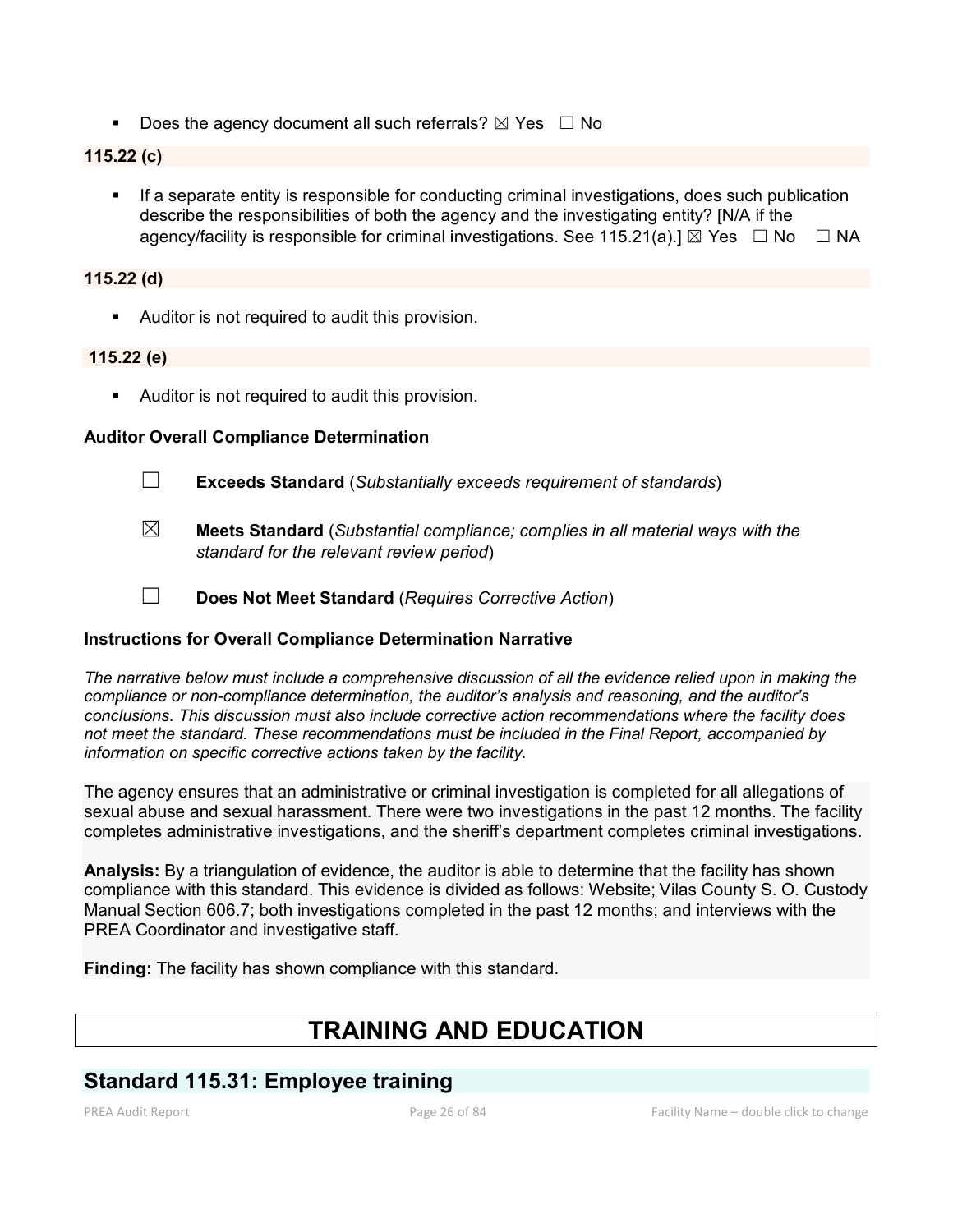## **All Yes/No Questions Must Be Answered by the Auditor to Complete the Report**

#### **115.31 (a)**

- Does the agency train all employees who may have contact with inmates on its zero-tolerance policy for sexual abuse and sexual harassment?  $\boxtimes$  Yes  $\Box$  No
- Does the agency train all employees who may have contact with inmates on how to fulfill their responsibilities under agency sexual abuse and sexual harassment prevention, detection, reporting, and response policies and procedures?  $\boxtimes$  Yes  $\Box$  No
- Does the agency train all employees who may have contact with inmates on inmates' right to be free from sexual abuse and sexual harassment  $\boxtimes$  Yes  $\Box$  No
- Does the agency train all employees who may have contact with inmates on the right of inmates and employees to be free from retaliation for reporting sexual abuse and sexual harassment?  $\boxtimes$  Yes  $\Box$  No
- Does the agency train all employees who may have contact with inmates on the dynamics of sexual abuse and sexual harassment in confinement?  $\boxtimes$  Yes  $\Box$  No
- Does the agency train all employees who may have contact with inmates on the common reactions of sexual abuse and sexual harassment victims?  $\boxtimes$  Yes  $\Box$  No
- Does the agency train all employees who may have contact with inmates on how to detect and respond to signs of threatened and actual sexual abuse?  $\boxtimes$  Yes  $\Box$  No
- Does the agency train all employees who may have contact with inmates on how to avoid inappropriate relationships with inmates?  $\boxtimes$  Yes  $\Box$  No
- Does the agency train all employees who may have contact with inmates on how to communicate effectively and professionally with inmates, including lesbian, gay, bisexual, transgender, intersex, or gender nonconforming inmates?  $\boxtimes$  Yes  $\Box$  No
- Does the agency train all employees who may have contact with inmates on how to comply with relevant laws related to mandatory reporting of sexual abuse to outside authorities? ☒ Yes ☐ No

#### **115.31 (b)**

- Is such training tailored to the gender of the inmates at the employee's facility?  $\boxtimes$  Yes  $\Box$  No
- **Have employees received additional training if reassigned from a facility that houses only male** inmates to a facility that houses only female inmates, or vice versa?  $\boxtimes$  Yes  $\Box$  No

## **115.31 (c)**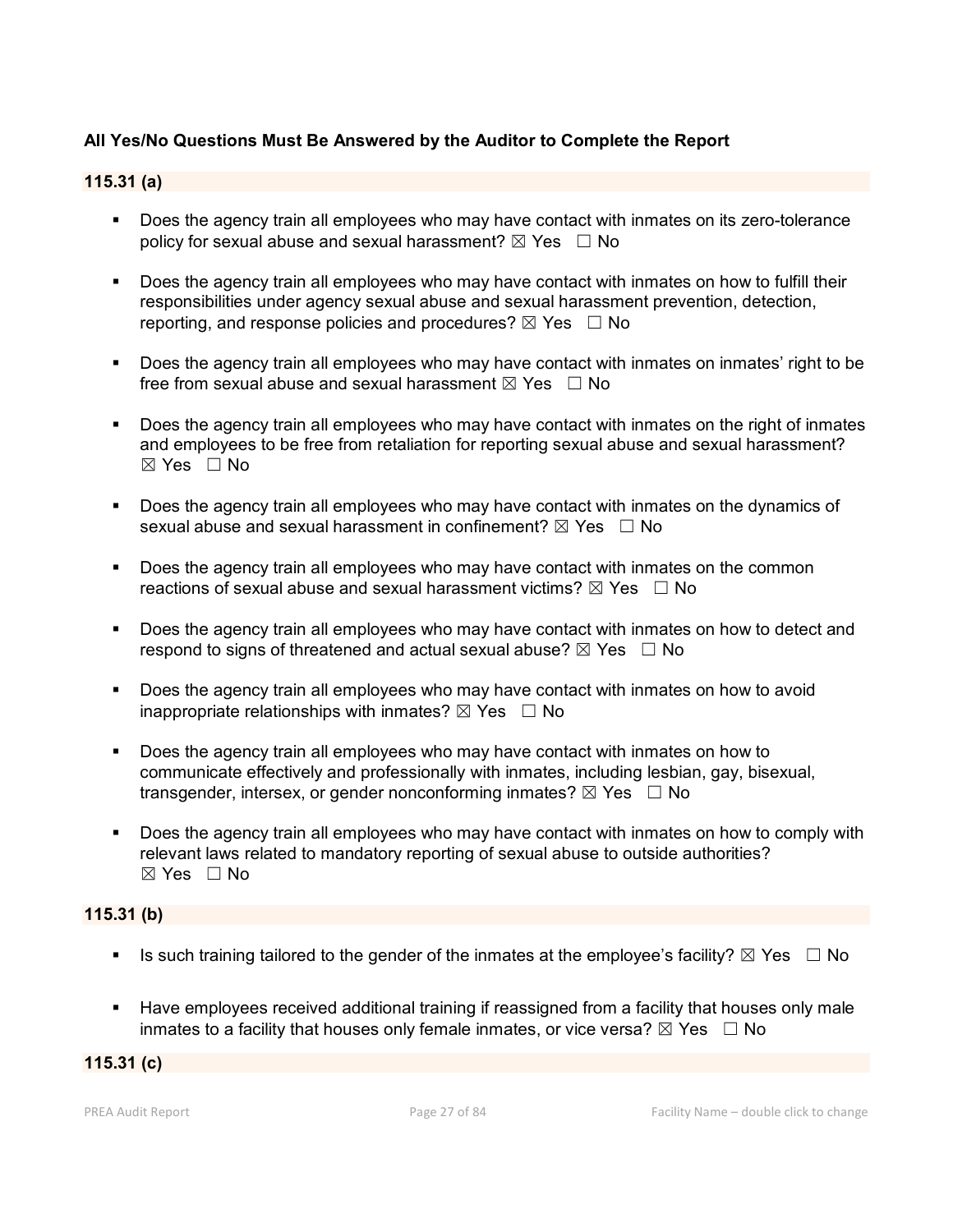- Have all current employees who may have contact with inmates received such training?  $\boxtimes$  Yes  $\Box$  No
- Does the agency provide each employee with refresher training every two years to ensure that all employees know the agency's current sexual abuse and sexual harassment policies and procedures?  $\boxtimes$  Yes  $\Box$  No
- In years in which an employee does not receive refresher training, does the agency provide refresher information on current sexual abuse and sexual harassment policies?  $\boxtimes$  Yes  $\Box$  No

#### **115.31 (d)**

Does the agency document, through employee signature or electronic verification, that employees understand the training they have received?  $\boxtimes$  Yes  $\Box$  No

#### **Auditor Overall Compliance Determination**

- ☐ **Exceeds Standard** (*Substantially exceeds requirement of standards*)
- ☒ **Meets Standard** (*Substantial compliance; complies in all material ways with the standard for the relevant review period*)
- ☐ **Does Not Meet Standard** (*Requires Corrective Action*)

#### **Instructions for Overall Compliance Determination Narrative**

*The narrative below must include a comprehensive discussion of all the evidence relied upon in making the compliance or non-compliance determination, the auditor's analysis and reasoning, and the auditor's conclusions. This discussion must also include corrective action recommendations where the facility does not meet the standard. These recommendations must be included in the Final Report, accompanied by information on specific corrective actions taken by the facility.*

Vilas County Jail trains all employees who may have contact with inmates on all the matters required in this standard. Between trainings, the agency provides employees who may have contact with inmates with refresher information about current policies regarding sexual abuse and sexual harassment, at least annually and when there are changes. The agency uses electronic employee signatures to document that employees who may have contact with inmates understand the training they have received.

**Analysis:** By a triangulation of evidence, the auditor is able to determine that the facility has shown compliance with this standard. This evidence is divided as follows: Interviews with random employees; Training Policy (Vilas County S. O. Custody Manual Sections 310 and 606); employee training acknowledgements with training log; Daily Training Bulletins; and policy (Custody Manual) updates training and acknowledgements.

**Finding:** The facility has shown compliance with this standard.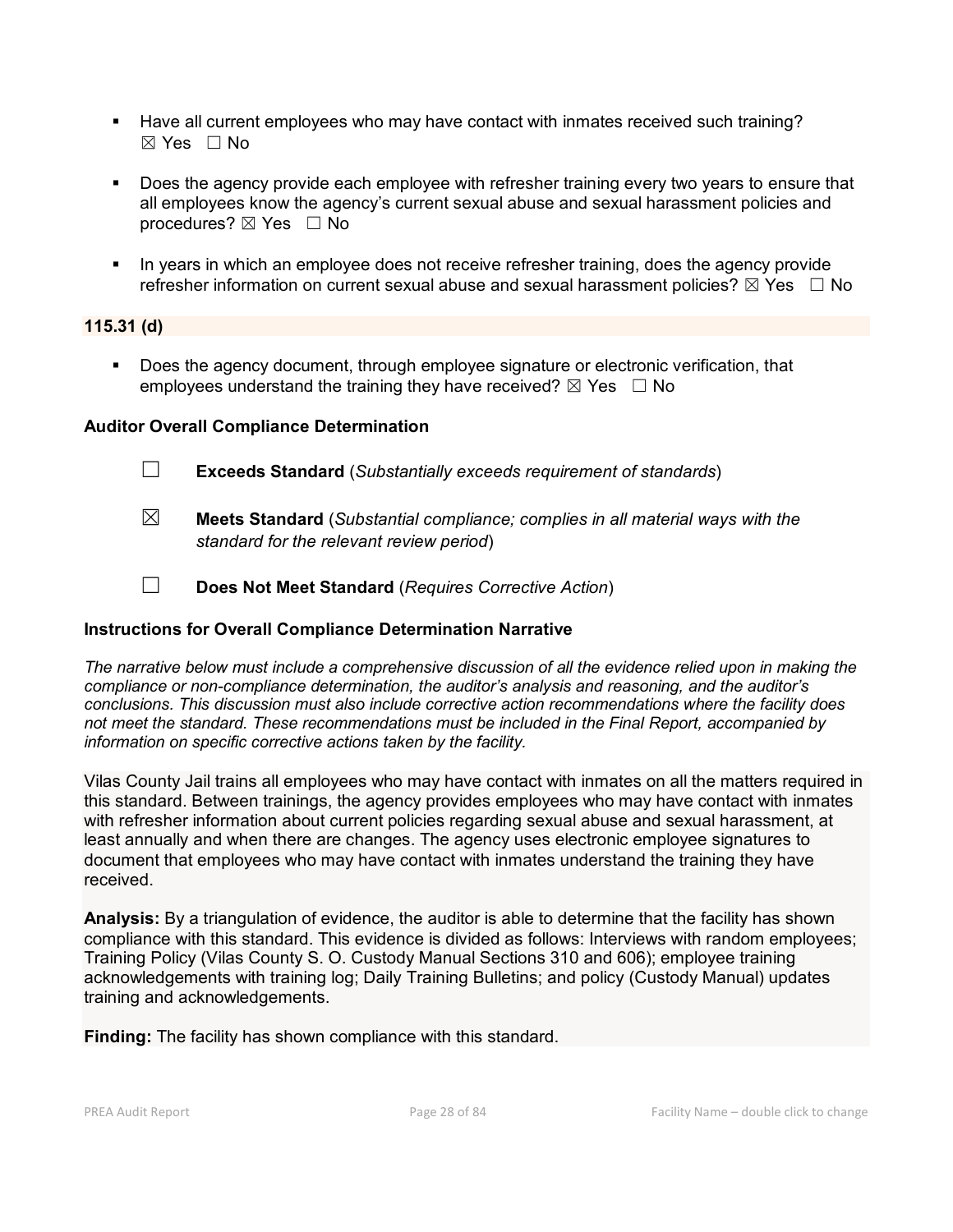## **Standard 115.32: Volunteer and contractor training**

### **All Yes/No Questions Must Be Answered by the Auditor to Complete the Report**

### **115.32 (a)**

 Has the agency ensured that all volunteers and contractors who have contact with inmates have been trained on their responsibilities under the agency's sexual abuse and sexual harassment prevention, detection, and response policies and procedures?  $\boxtimes$  Yes  $\Box$  No

#### **115.32 (b)**

 Have all volunteers and contractors who have contact with inmates been notified of the agency's zero-tolerance policy regarding sexual abuse and sexual harassment and informed how to report such incidents (the level and type of training provided to volunteers and contractors shall be based on the services they provide and level of contact they have with inmates)?  $\boxtimes$  Yes  $\Box$  No

#### **115.32 (c)**

 Does the agency maintain documentation confirming that volunteers and contractors understand the training they have received?  $\boxtimes$  Yes  $\Box$  No

#### **Auditor Overall Compliance Determination**

- ☐ **Exceeds Standard** (*Substantially exceeds requirement of standards*)
- ☒ **Meets Standard** (*Substantial compliance; complies in all material ways with the standard for the relevant review period*)
- ☐ **Does Not Meet Standard** (*Requires Corrective Action*)

#### **Instructions for Overall Compliance Determination Narrative**

*The narrative below must include a comprehensive discussion of all the evidence relied upon in making the compliance or non-compliance determination, the auditor's analysis and reasoning, and the auditor's conclusions. This discussion must also include corrective action recommendations where the facility does not meet the standard. These recommendations must be included in the Final Report, accompanied by information on specific corrective actions taken by the facility.*

Volunteers and contractors who have contact with inmates have been trained on their responsibilities under the agency's policies and procedures regarding sexual abuse/harassment prevention, detection, and response. The level and type of training provided to volunteers and contractors is based on the services they provide and on the level of contact they have with inmates. All volunteers and contractors who have contact with inmates have been notified of the agency's zero-tolerance policy regarding sexual abuse and sexual harassment and have been informed how to report such incidents. The agency maintains documentation confirming that volunteers/contractors understand the training they have received.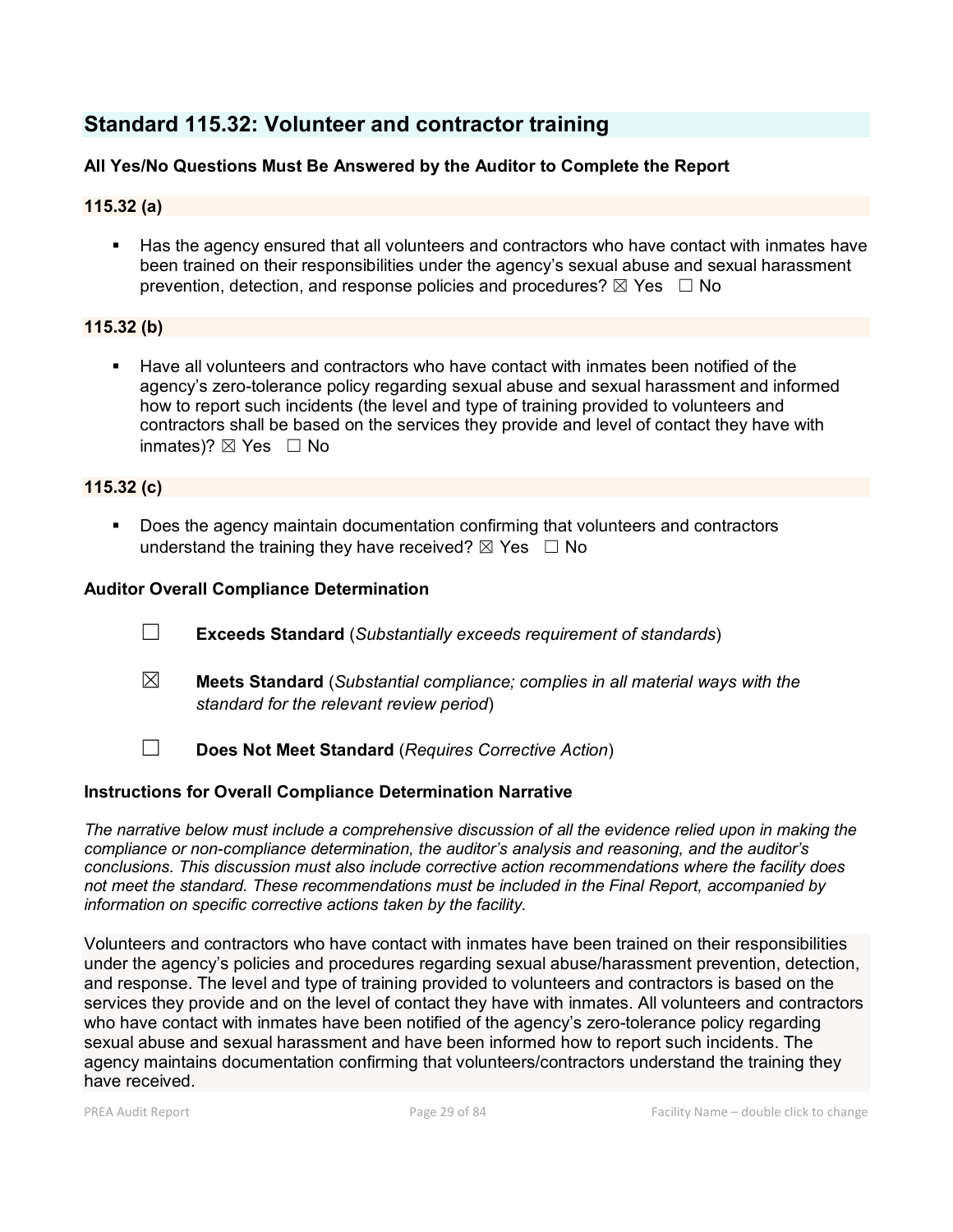**Analysis:** By a triangulation of evidence, the auditor is able to determine that the facility has shown compliance with this standard. This evidence is divided as follows: Interviews with administrators who manage and supervise contractors; Training Policy (Vilas County S. O. Custody Manual Sections 310 and 606); contractor/volunteer training acknowledgements with training log; and updated training and acknowledgements.

**Finding:** The facility has shown compliance with this standard.

## **Standard 115.33: Inmate education**

#### **All Yes/No Questions Must Be Answered by the Auditor to Complete the Report**

#### **115.33 (a)**

- During intake, do inmates receive information explaining the agency's zero-tolerance policy regarding sexual abuse and sexual harassment?  $\boxtimes$  Yes  $\Box$  No
- During intake, do inmates receive information explaining how to report incidents or suspicions of sexual abuse or sexual harassment?  $\boxtimes$  Yes  $\Box$  No

#### **115.33 (b)**

- Within 30 days of intake, does the agency provide comprehensive education to inmates either in person or through video regarding: Their rights to be free from sexual abuse and sexual harassment?  $\boxtimes$  Yes  $\Box$  No
- Within 30 days of intake, does the agency provide comprehensive education to inmates either in person or through video regarding: Their rights to be free from retaliation for reporting such incidents? ⊠ Yes □ No
- Within 30 days of intake, does the agency provide comprehensive education to inmates either in person or through video regarding: Agency policies and procedures for responding to such incidents? ☒ Yes ☐ No

#### **115.33 (c)**

- **Have all inmates received such education?**  $\boxtimes$  Yes  $\Box$  No
- Do inmates receive education upon transfer to a different facility to the extent that the policies and procedures of the inmate's new facility differ from those of the previous facility?  $\boxtimes$  Yes  $\Box$  No

#### **115.33 (d)**

**Does the agency provide inmate education in formats accessible to all inmates including those** who are limited English proficient?  $\boxtimes$  Yes  $\Box$  No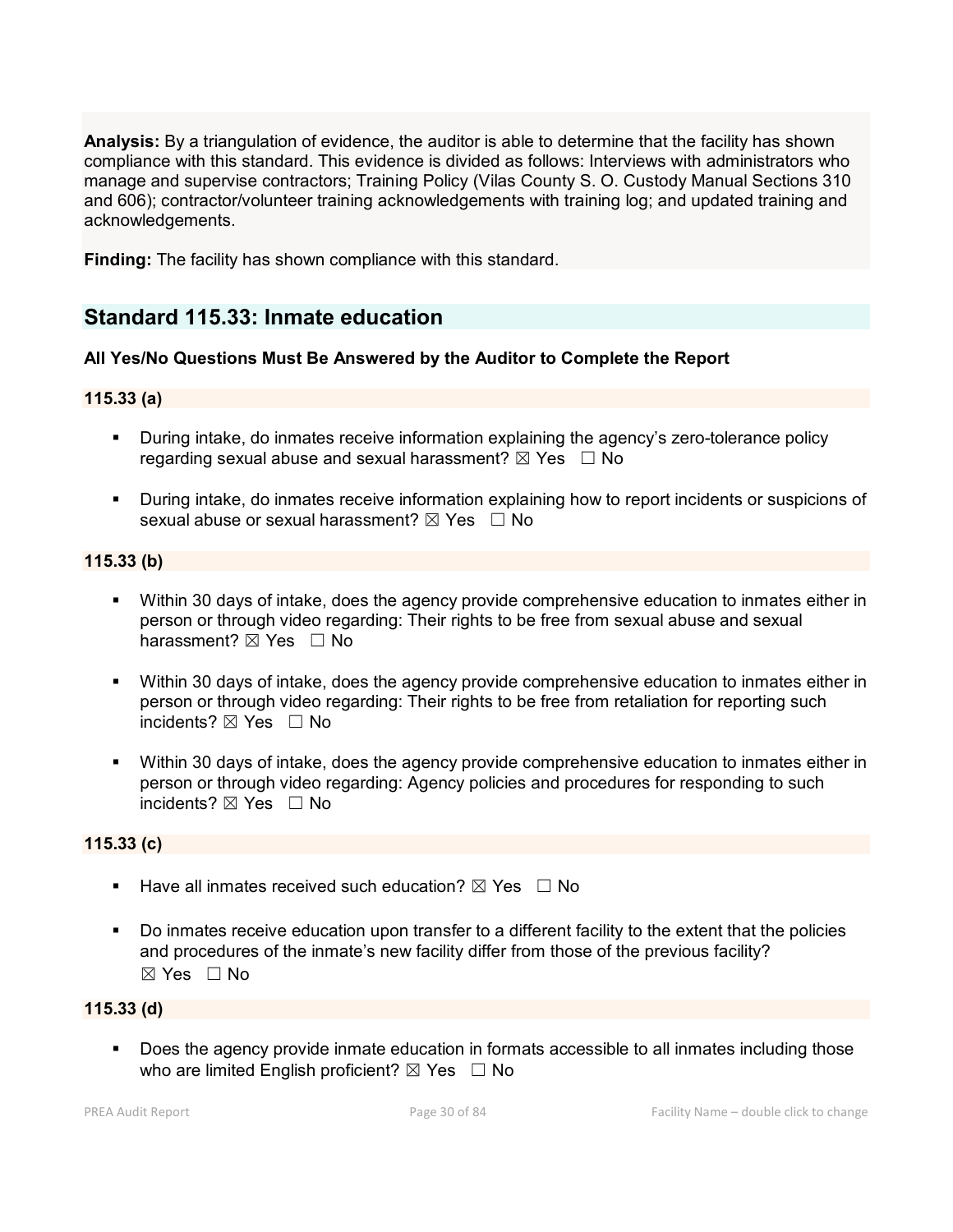- Does the agency provide inmate education in formats accessible to all inmates including those who are deaf?  $\boxtimes$  Yes  $\Box$  No
- Does the agency provide inmate education in formats accessible to all inmates including those who are visually impaired?  $\boxtimes$  Yes  $\Box$  No
- Does the agency provide inmate education in formats accessible to all inmates including those who are otherwise disabled?  $\boxtimes$  Yes  $\Box$  No
- Does the agency provide inmate education in formats accessible to all inmates including those who have limited reading skills?  $\boxtimes$  Yes  $\Box$  No

**115.33 (e)**

 Does the agency maintain documentation of inmate participation in these education sessions? ☒ Yes ☐ No

#### **115.33 (f)**

 In addition to providing such education, does the agency ensure that key information is continuously and readily available or visible to inmates through posters, inmate handbooks, or other written formats?  $\boxtimes$  Yes  $\Box$  No

#### **Auditor Overall Compliance Determination**

- ☐ **Exceeds Standard** (*Substantially exceeds requirement of standards*)
- ☒ **Meets Standard** (*Substantial compliance; complies in all material ways with the standard for the relevant review period*)
- ☐ **Does Not Meet Standard** (*Requires Corrective Action*)

#### **Instructions for Overall Compliance Determination Narrative**

*The narrative below must include a comprehensive discussion of all the evidence relied upon in making the compliance or non-compliance determination, the auditor's analysis and reasoning, and the auditor's conclusions. This discussion must also include corrective action recommendations where the facility does not meet the standard. These recommendations must be included in the Final Report, accompanied by information on specific corrective actions taken by the facility.*

Inmates receive information, at time of intake, about the zero-tolerance policy and how to report incidents or suspicions of sexual abuse or harassment. Inmate PREA education is available in accessible formats for all inmates, including those who have limited English proficiency, have deafness, have visual impairment, or are otherwise disabled, and/or who are limited in their reading skills. The agency maintains documentation of inmate participation in PREA education sessions. The agency ensures that key information about the agency's PREA policies is continuously and readily available or visible through posters, inmate handbooks, or other written formats.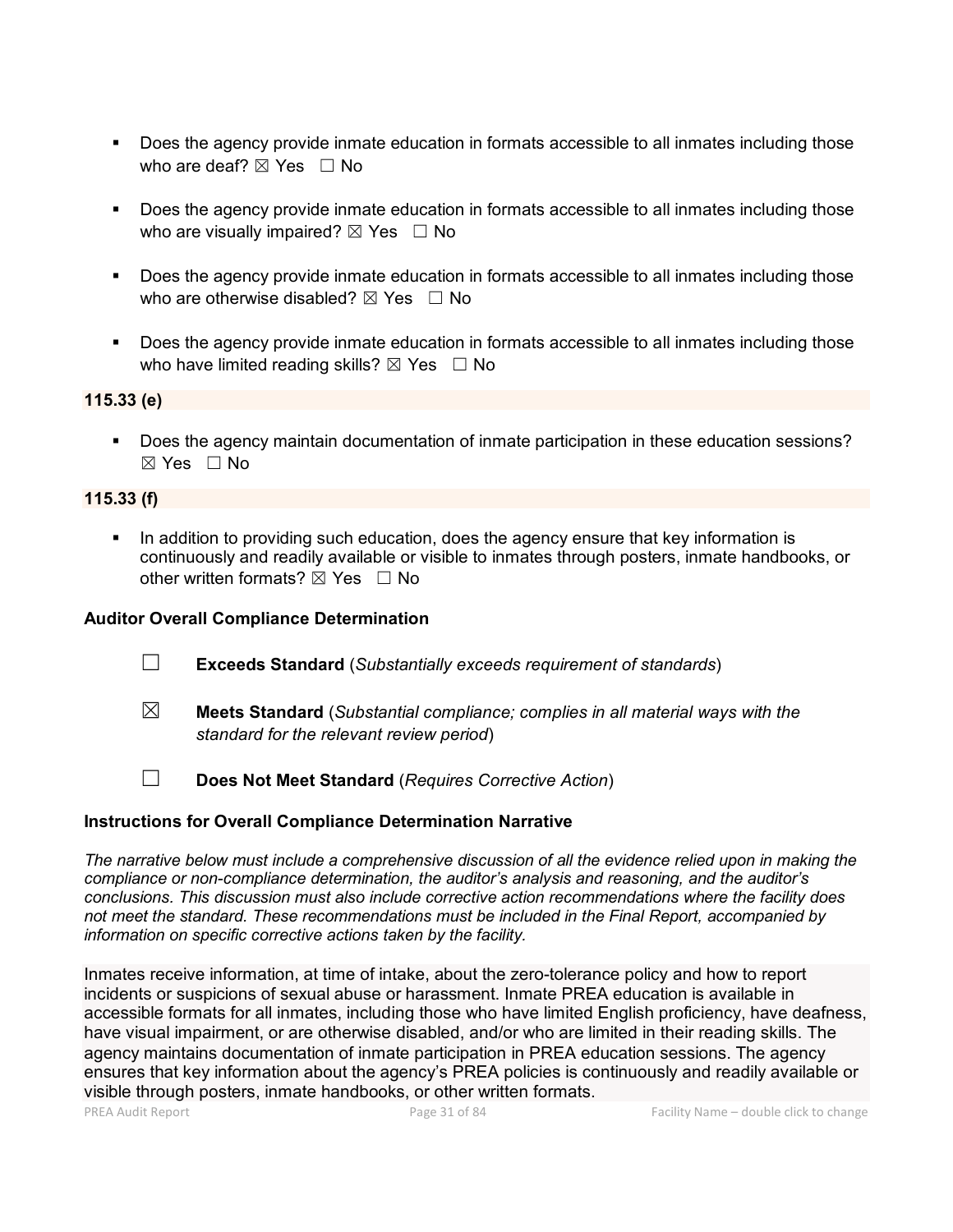**Analysis:** By a triangulation of evidence, the auditor is able to determine that the facility has shown compliance with this standard. This evidence is divided as follows: Site review; interviews with staff and inmates; and logs of inmate educations and examples.

**Finding:** The facility has shown compliance with this standard.

## **Standard 115.34: Specialized training: Investigations**

#### **All Yes/No Questions Must Be Answered by the Auditor to Complete the Report**

#### **115.34 (a)**

In addition to the general training provided to all employees pursuant to  $\S 115.31$ , does the agency ensure that, to the extent the agency itself conducts sexual abuse investigations, its investigators have received training in conducting such investigations in confinement settings? (N/A if the agency does not conduct any form of administrative or criminal sexual abuse investigations. See 115.21(a).)  $\boxtimes$  Yes  $\Box$  No  $\Box$  NA

#### **115.34 (b)**

- Does this specialized training include techniques for interviewing sexual abuse victims? [N/A if the agency does not conduct any form of administrative or criminal sexual abuse investigations. See 115.21(a).]  $\boxtimes$  Yes  $\Box$  No  $\Box$  NA
- Does this specialized training include proper use of Miranda and Garrity warnings? [N/A if the agency does not conduct any form of administrative or criminal sexual abuse investigations. See 115.21(a).]  $\boxtimes$  Yes  $\Box$  No  $\Box$  NA
- Does this specialized training include sexual abuse evidence collection in confinement settings? [N/A if the agency does not conduct any form of administrative or criminal sexual abuse investigations. See 115.21(a).]  $\boxtimes$  Yes  $\Box$  No  $\Box$  NA
- Does this specialized training include the criteria and evidence required to substantiate a case for administrative action or prosecution referral? [N/A if the agency does not conduct any form of administrative or criminal sexual abuse investigations. See 115.21(a).]  $\boxtimes$  Yes  $\Box$  No  $\Box$  NA

#### **115.34 (c)**

 Does the agency maintain documentation that agency investigators have completed the required specialized training in conducting sexual abuse investigations? [N/A if the agency does not conduct any form of administrative or criminal sexual abuse investigations. See 115.21(a).]  $\boxtimes$  Yes  $\Box$  No  $\Box$  NA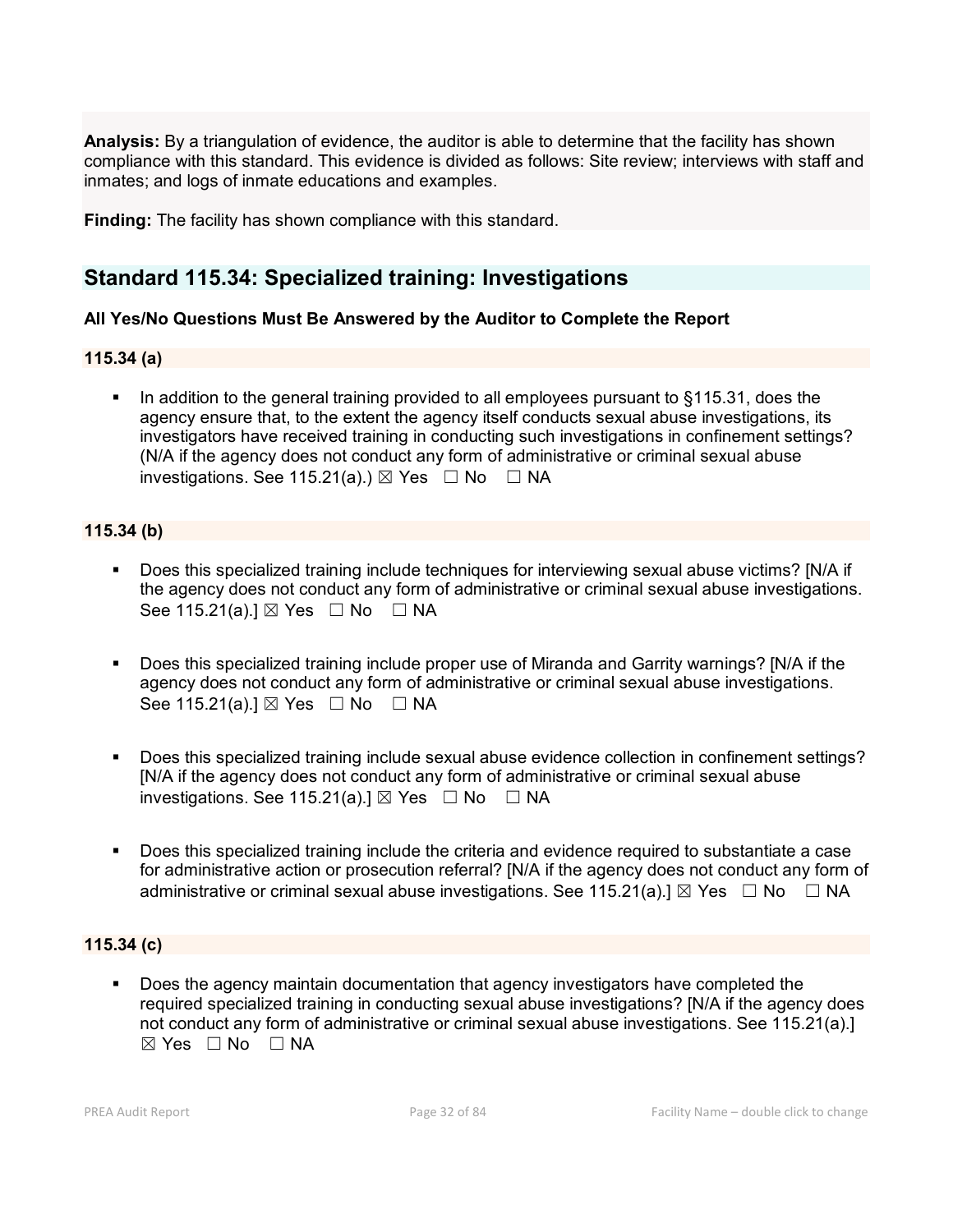#### **115.34 (d)**

Auditor is not required to audit this provision.

#### **Auditor Overall Compliance Determination**

- ☐ **Exceeds Standard** (*Substantially exceeds requirement of standards*)
- ☒ **Meets Standard** (*Substantial compliance; complies in all material ways with the standard for the relevant review period*)
- ☐ **Does Not Meet Standard** (*Requires Corrective Action*)

#### **Instructions for Overall Compliance Determination Narrative**

*The narrative below must include a comprehensive discussion of all the evidence relied upon in making the compliance or non-compliance determination, the auditor's analysis and reasoning, and the auditor's conclusions. This discussion must also include corrective action recommendations where the facility does not meet the standard. These recommendations must be included in the Final Report, accompanied by information on specific corrective actions taken by the facility.*

Investigators are trained, and the training includes techniques for interviewing victims, proper use of Miranda and Garrity warnings, evidence collection, criteria and evidence required to substantiate a case or to refer it for prosecution, and documentation.

**Analysis:** Through triangulation of evidence, the auditor is able to determine that the facility has shown compliance with this standard. This evidence is divided as follows: Interviews with investigators; Training Policy (Vilas County S. O. Custody Manual Sections 310 and 606); and investigator training certificates and curriculum. In addition, the auditor was able to review investigations that demonstrated training being followed in practice.

**Finding:** The facility has shown compliance with this standard.

## **Standard 115.35: Specialized training: Medical and mental health care**

#### **All Yes/No Questions Must Be Answered by the Auditor to Complete the Report**

#### **115.35 (a)**

- Does the agency ensure that all full- and part-time medical and mental health care practitioners who work regularly in its facilities have been trained in how to detect and assess signs of sexual abuse and sexual harassment?  $\boxtimes$  Yes  $\Box$  No
- Does the agency ensure that all full- and part-time medical and mental health care practitioners who work regularly in its facilities have been trained in how to preserve physical evidence of sexual abuse?  $\boxtimes$  Yes  $\Box$  No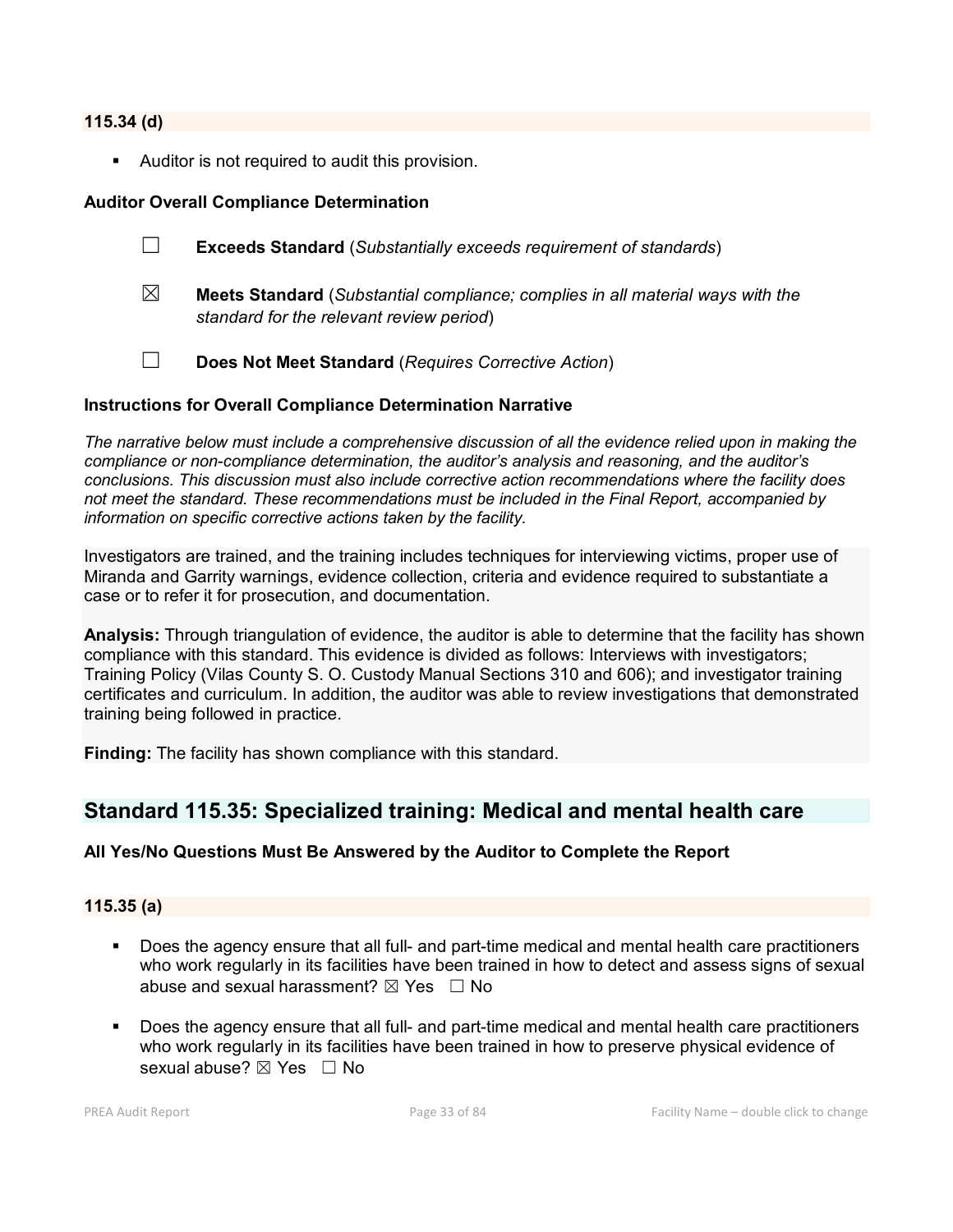- Does the agency ensure that all full- and part-time medical and mental health care practitioners who work regularly in its facilities have been trained in how to respond effectively and professionally to victims of sexual abuse and sexual harassment?  $\boxtimes$  Yes  $\Box$  No
- Does the agency ensure that all full- and part-time medical and mental health care practitioners who work regularly in its facilities have been trained in how and to whom to report allegations or suspicions of sexual abuse and sexual harassment?  $\boxtimes$  Yes  $\Box$  No

### **115.35 (b)**

 If medical staff employed by the agency conduct forensic examinations, do such medical staff receive appropriate training to conduct such examinations? (N/A if agency medical staff at the facility do not conduct forensic exams.)  $\Box$  Yes  $\Box$  No  $\boxtimes$  NA

#### **115.35 (c)**

 Does the agency maintain documentation that medical and mental health practitioners have received the training referenced in this standard either from the agency or elsewhere?  $\boxtimes$  Yes  $\Box$  No

### **115.35 (d)**

- Do medical and mental health care practitioners employed by the agency also receive training mandated for employees by §115.31?  $\boxtimes$  Yes  $\Box$  No
- Do medical and mental health care practitioners contracted by and volunteering for the agency also receive training mandated for contractors and volunteers by §115.32?  $\boxtimes$  Yes  $\Box$  No

#### **Auditor Overall Compliance Determination**

- ☐ **Exceeds Standard** (*Substantially exceeds requirement of standards*)
- ☒ **Meets Standard** (*Substantial compliance; complies in all material ways with the standard for the relevant review period*)
- ☐ **Does Not Meet Standard** (*Requires Corrective Action*)

#### **Instructions for Overall Compliance Determination Narrative**

*The narrative below must include a comprehensive discussion of all the evidence relied upon in making the compliance or non-compliance determination, the auditor's analysis and reasoning, and the auditor's conclusions. This discussion must also include corrective action recommendations where the facility does not meet the standard. These recommendations must be included in the Final Report, accompanied by information on specific corrective actions taken by the facility.*

All 5 medical and mental health care practitioners who work with inmates received the training required by agency policy, and it is documented.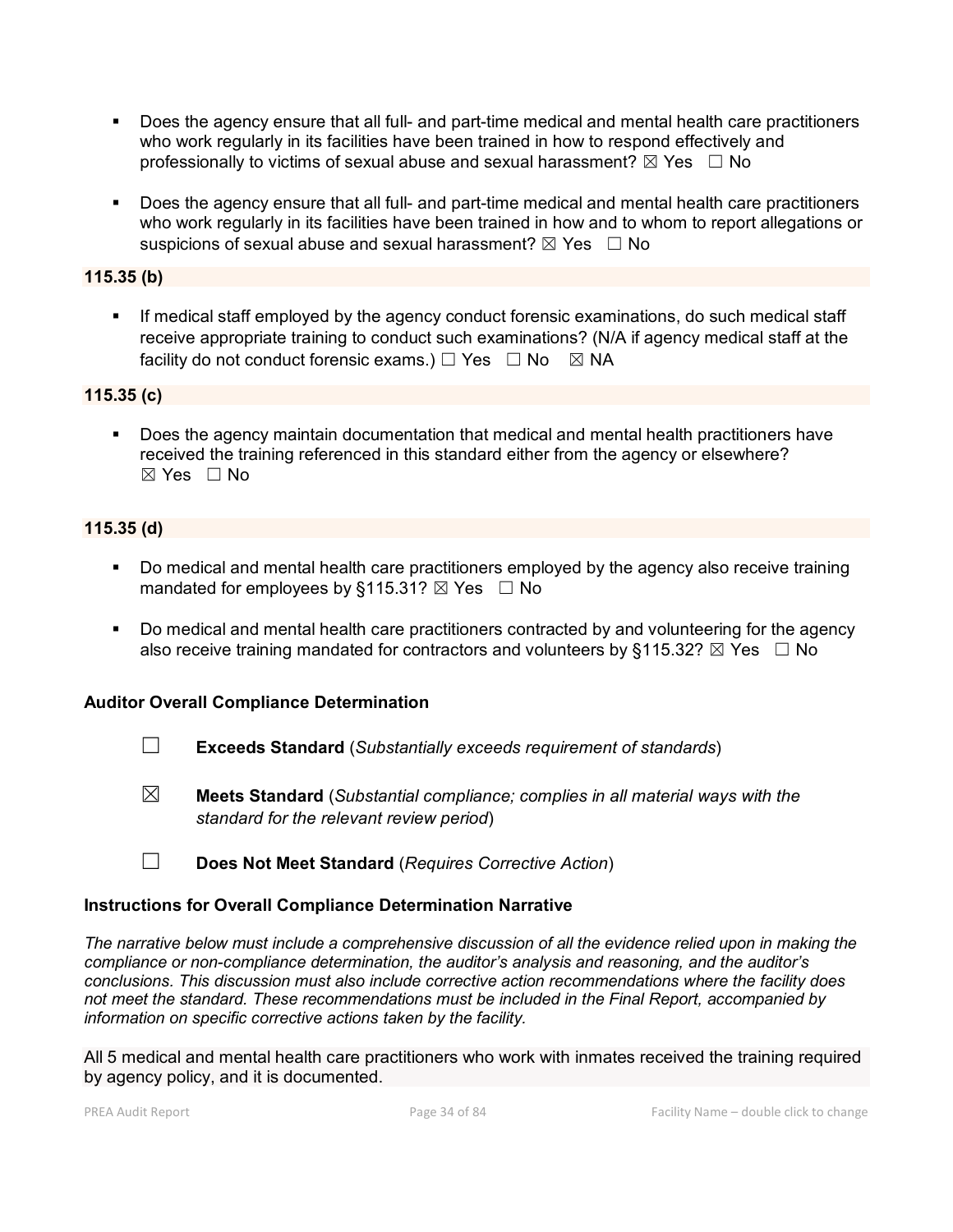**Analysis:** Through triangulation of evidence, the auditor is able to determine that the facility has shown compliance with this standard. This evidence is divided as follows: Interview with nurse; Training Policy (Vilas County S. O. Custody Manual Sections 310 and 606); training verifications; and Custody Manual updates along with training and acknowledgements regarding those updates.

**Finding:** The facility has shown compliance with this standard.

# **SCREENING FOR RISK OF SEXUAL VICTIMIZATION AND ABUSIVENESS**

## **Standard 115.41: Screening for risk of victimization and abusiveness**

## **All Yes/No Questions Must Be Answered by the Auditor to Complete the Report**

## **115.41 (a)**

- Are all inmates assessed during an intake screening for their risk of being sexually abused by other inmates or sexually abusive toward other inmates?  $\boxtimes$  Yes  $\Box$  No
- Are all inmates assessed upon transfer to another facility for their risk of being sexually abused by other inmates or sexually abusive toward other inmates?  $\boxtimes$  Yes  $\Box$  No

#### **115.41 (b)**

 Do intake screenings ordinarily take place within 72 hours of arrival at the facility?  $\boxtimes$  Yes  $\Box$  No

#### **115.41 (c)**

 Are all PREA screening assessments conducted using an objective screening instrument? ☒ Yes ☐ No

## **115.41 (d)**

- Does the intake screening consider, at a minimum, the following criteria to assess inmates for risk of sexual victimization: (1) Whether the inmate has a mental, physical, or developmental disability?  $\boxtimes$  Yes  $\Box$  No
- Does the intake screening consider, at a minimum, the following criteria to assess inmates for risk of sexual victimization: (2) The age of the inmate?  $\boxtimes$  Yes  $\Box$  No
- Does the intake screening consider, at a minimum, the following criteria to assess inmates for risk of sexual victimization: (3) The physical build of the inmate?  $\boxtimes$  Yes  $\Box$  No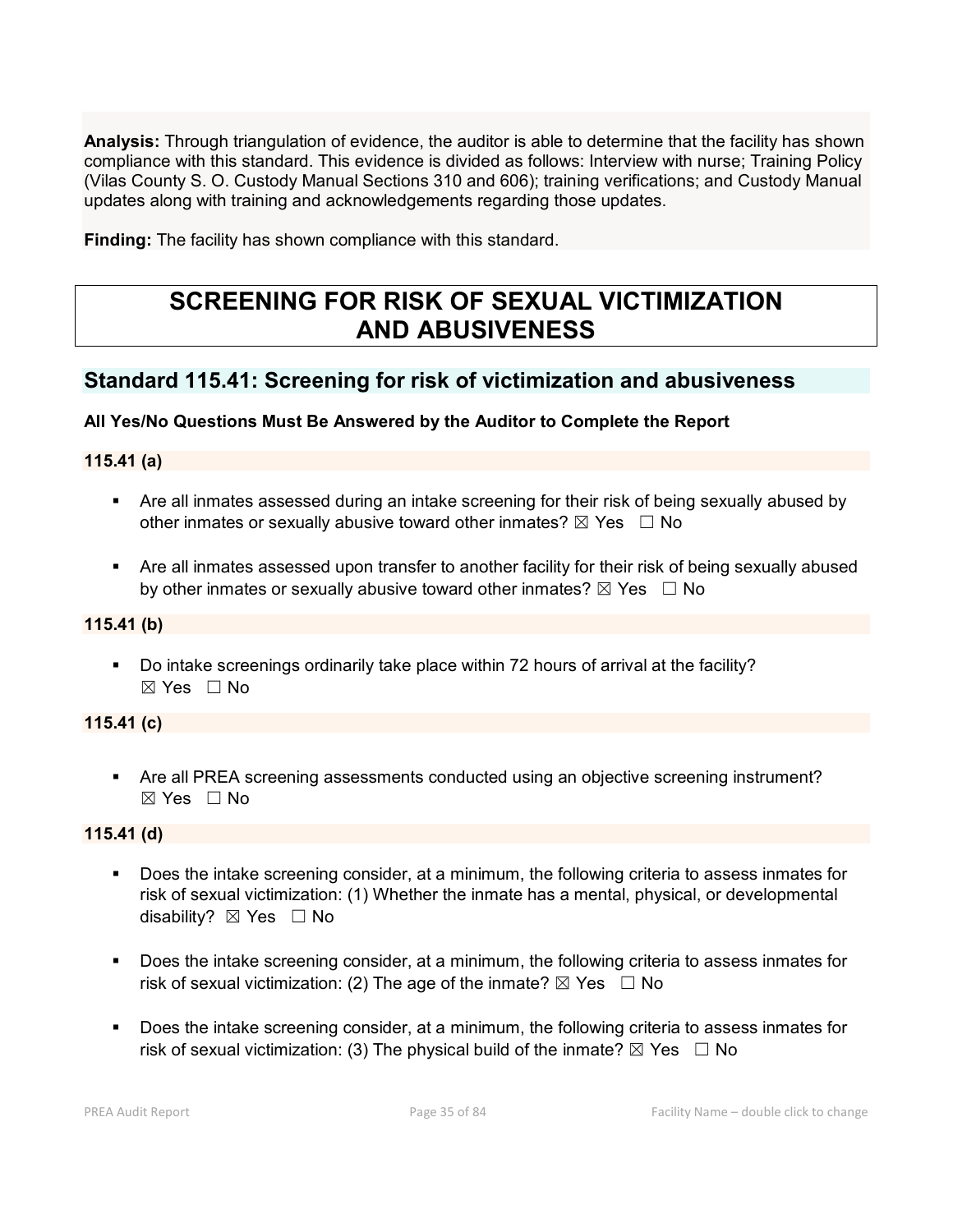- Does the intake screening consider, at a minimum, the following criteria to assess inmates for risk of sexual victimization: (4) Whether the inmate has previously been incarcerated?  $\boxtimes$  Yes  $\Box$  No
- Does the intake screening consider, at a minimum, the following criteria to assess inmates for risk of sexual victimization: (5) Whether the inmate's criminal history is exclusively nonviolent?  $\boxtimes$  Yes  $\Box$  No
- Does the intake screening consider, at a minimum, the following criteria to assess inmates for risk of sexual victimization: (6) Whether the inmate has prior convictions for sex offenses against an adult or child?  $\boxtimes$  Yes  $\Box$  No
- Does the intake screening consider, at a minimum, the following criteria to assess inmates for risk of sexual victimization: (7) Whether the inmate is or is perceived to be gay, lesbian, bisexual, transgender, intersex, or gender nonconforming (the facility affirmatively asks the inmate about his/her sexual orientation and gender identity AND makes a subjective determination based on the screener's perception whether the inmate is gender non-conforming or otherwise may be perceived to be LGBTI)?  $\boxtimes$  Yes  $\Box$  No
- Does the intake screening consider, at a minimum, the following criteria to assess inmates for risk of sexual victimization: (8) Whether the inmate has previously experienced sexual victimization?  $\boxtimes$  Yes  $\Box$  No
- Does the intake screening consider, at a minimum, the following criteria to assess inmates for risk of sexual victimization: (9) The inmate's own perception of vulnerability?  $\boxtimes$  Yes  $\Box$  No
- Does the intake screening consider, at a minimum, the following criteria to assess inmates for risk of sexual victimization: (10) Whether the inmate is detained solely for civil immigration purposes? ⊠ Yes □ No

#### **115.41 (e)**

- In assessing inmates for risk of being sexually abusive, does the initial PREA risk screening consider, when known to the agency: prior acts of sexual abuse?  $\boxtimes$  Yes  $\Box$  No
- In assessing inmates for risk of being sexually abusive, does the initial PREA risk screening consider, when known to the agency: prior convictions for violent offenses?  $\boxtimes$  Yes  $\Box$  No
- In assessing inmates for risk of being sexually abusive, does the initial PREA risk screening consider, when known to the agency: history of prior institutional violence or sexual abuse? ☒ Yes ☐ No

#### **115.41 (f)**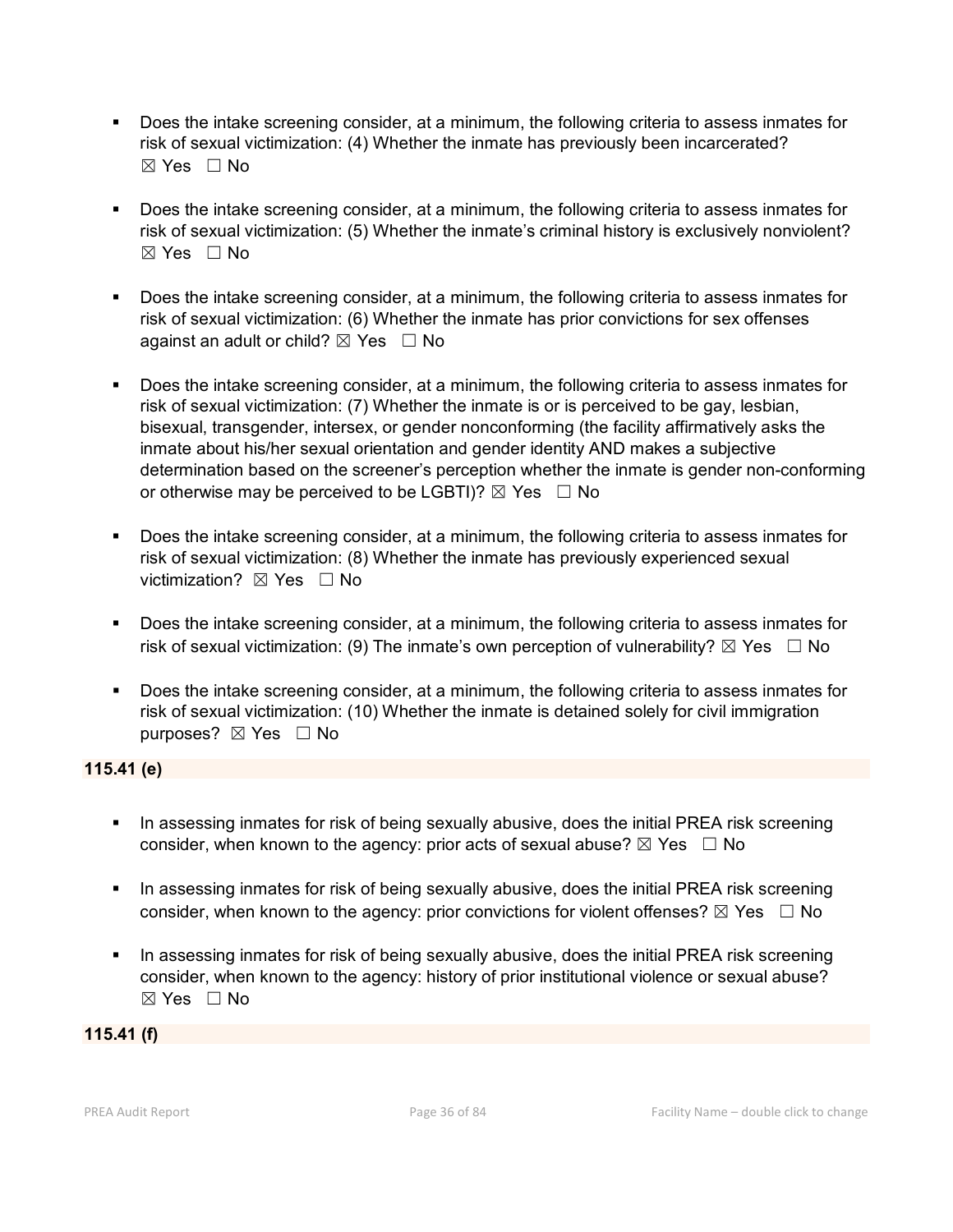Within a set time period not more than 30 days from the inmate's arrival at the facility, does the facility reassess the inmate's risk of victimization or abusiveness based upon any additional, relevant information received by the facility since the intake screening?  $\boxtimes$  Yes  $\Box$  No

## **115.41 (g)**

- Does the facility reassess an inmate's risk level when warranted due to a: Referral?  $\boxtimes$  Yes  $\Box$  No
- Does the facility reassess an inmate's risk level when warranted due to a: Request?  $\boxtimes$  Yes  $\Box$  No
- Does the facility reassess an inmate's risk level when warranted due to a: Incident of sexual abuse?  $\boxtimes$  Yes  $\Box$  No
- Does the facility reassess an inmate's risk level when warranted due to a: Receipt of additional information that bears on the inmate's risk of sexual victimization or abusiveness?  $\boxtimes$  Yes  $\Box$  No

### **115.41 (h)**

Is it the case that inmates are not ever disciplined for refusing to answer, or for not disclosing complete information in response to, questions asked pursuant to paragraphs (d)(1), (d)(7), (d)(8), or (d)(9) of this section?  $\boxtimes$  Yes  $\Box$  No

#### **115.41 (i)**

 Has the agency implemented appropriate controls on the dissemination within the facility of responses to questions asked pursuant to this standard in order to ensure that sensitive information is not exploited to the inmate's detriment by staff or other inmates?  $\boxtimes$  Yes  $\Box$  No

### **Auditor Overall Compliance Determination**

- ☐ **Exceeds Standard** (*Substantially exceeds requirement of standards*)
- ☒ **Meets Standard** (*Substantial compliance; complies in all material ways with the standard for the relevant review period*)
- ☐ **Does Not Meet Standard** (*Requires Corrective Action*)

### **Instructions for Overall Compliance Determination Narrative**

*The narrative below must include a comprehensive discussion of all the evidence relied upon in making the compliance or non-compliance determination, the auditor's analysis and reasoning, and the auditor's conclusions. This discussion must also include corrective action recommendations where the facility does not meet the standard. These recommendations must be included in the Final Report, accompanied by information on specific corrective actions taken by the facility.*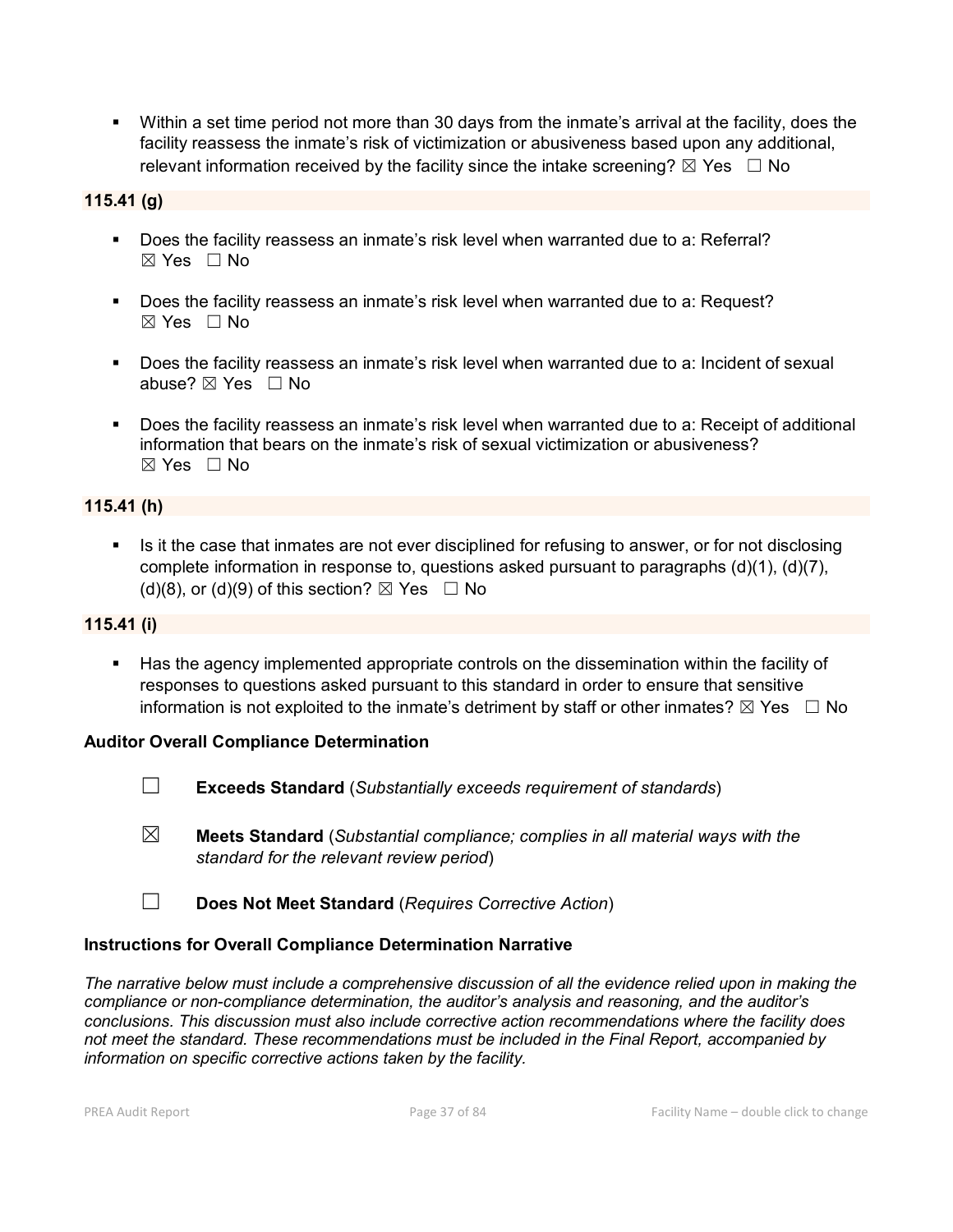The agency has a policy that requires screening, upon admission to the facility, for risk of sexual abuse victimization or sexual abusiveness toward other inmates. The policy requires that inmates be screened for risk of sexual victimization or risk of sexually abusing other inmates within 24 hours of their intake, and this process is closely aligned with the classification process when a volume of other information is collected. Risk assessment is conducted using an objective screening instrument, which was reviewed by the auditor, which considers all the requirements of the sub-sections of this standard. The policy requires that the facility reassess each inmate's risk of victimization or abusiveness within the first 30 days after the inmate's arrival at the facility, based upon any additional, relevant information received by the facility since the intake screening. The facility will reassess the inmate's risk of victimization or abusiveness based upon any additional, relevant information received by the facility. Although the screening process is deeply engrained in the facility culture and practice, along with the classification process, the screening form itself (called the "Prisoner Vulnerability Assessment-Victim and Prisoner Vulnerability Assessment-Predator") underwent some revision during the course of the audit to tweak the questions (and instructions to screeners). The form asked several questions about whether the inmate had been a victim of rape or sexual assault "in the past 10 years", or whether the inmate had been sexually or physically abusive towards others "in the past 10 years." These questions do not contain the phrase "in the past 10 years" on the revised form that is currently in use. A question was added to both the potential victim and potential predator sections of the form to prompt the screener to document "override considerations" in case something came up during the screening that should be considered as a possible risk factor but was not addressed in the other questions. In addition, a statement was added at the beginning of the form, as a reminder to the screener, that inmates are not required to answer all questions.

**Analysis:** By a triangulation of evidence, the auditor is able to determine that the facility has shown compliance with this standard. This evidence is divided as follows: updated screening forms, and proof of implementation; updated PREA Screenings (5 Examples) and 5 reassessments; interviews with officers who complete screenings; interviews with PREA Coordinator/Jail Administrator; Vilas County S. O. Custody Manual Section 508; and interviews with random inmates about the screening they underwent upon arrival at the facility.

**Finding:** The facility has shown compliance with this standard.

# **Standard 115.42: Use of screening information**

# **All Yes/No Questions Must Be Answered by the Auditor to Complete the Report**

# **115.42 (a)**

- Does the agency use information from the risk screening required by § 115.41, with the goal of keeping separate those inmates at high risk of being sexually victimized from those at high risk of being sexually abusive, to inform: Housing Assignments?  $\boxtimes$  Yes  $\Box$  No
- Does the agency use information from the risk screening required by § 115.41, with the goal of keeping separate those inmates at high risk of being sexually victimized from those at high risk of being sexually abusive, to inform: Bed assignments?  $\boxtimes$  Yes  $\Box$  No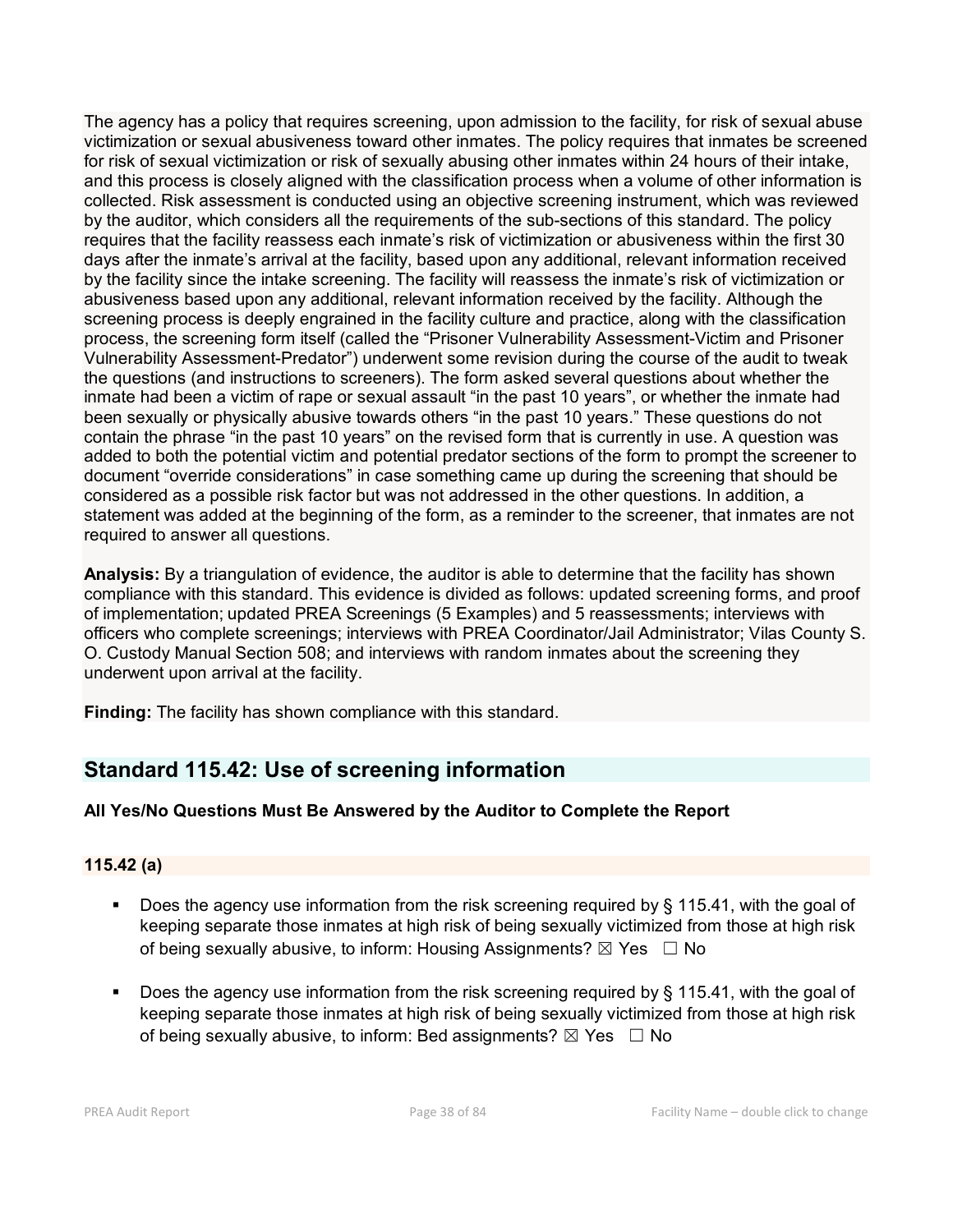- Does the agency use information from the risk screening required by § 115.41, with the goal of keeping separate those inmates at high risk of being sexually victimized from those at high risk of being sexually abusive, to inform: Work Assignments?  $\boxtimes$  Yes  $\Box$  No
- Does the agency use information from the risk screening required by § 115.41, with the goal of keeping separate those inmates at high risk of being sexually victimized from those at high risk of being sexually abusive, to inform: Education Assignments?  $\boxtimes$  Yes  $\Box$  No
- Does the agency use information from the risk screening required by § 115.41, with the goal of keeping separate those inmates at high risk of being sexually victimized from those at high risk of being sexually abusive, to inform: Program Assignments?  $\boxtimes$  Yes  $\Box$  No

## **115.42 (b)**

 Does the agency make individualized determinations about how to ensure the safety of each inmate?  $\boxtimes$  Yes  $\Box$  No

## **115.42 (c)**

- When deciding whether to assign a transgender or intersex inmate to a facility for male or female inmates, does the agency consider on a case-by-case basis whether a placement would ensure the inmate's health and safety, and whether a placement would present management or security problems (NOTE: if an agency by policy or practice assigns inmates to a male or female facility on the basis of anatomy alone, that agency is not in compliance with this standard)?  $\boxtimes$  Yes  $\Box$  No
- When making housing or other program assignments for transgender or intersex inmates, does the agency consider on a case-by-case basis whether a placement would ensure the inmate's health and safety, and whether a placement would present management or security problems? ☒ Yes ☐ No

# **115.42 (d)**

 Are placement and programming assignments for each transgender or intersex inmate reassessed at least twice each year to review any threats to safety experienced by the inmate?  $\boxtimes$  Yes  $\Box$  No

### **115.42 (e)**

 Are each transgender or intersex inmate's own views with respect to his or her own safety given serious consideration when making facility and housing placement decisions and programming assignments?  $\boxtimes$  Yes  $\Box$  No

### **115.42 (f)**

 Are transgender and intersex inmates given the opportunity to shower separately from other inmates?  $\boxtimes$  Yes  $\Box$  No

### **115.42 (g)**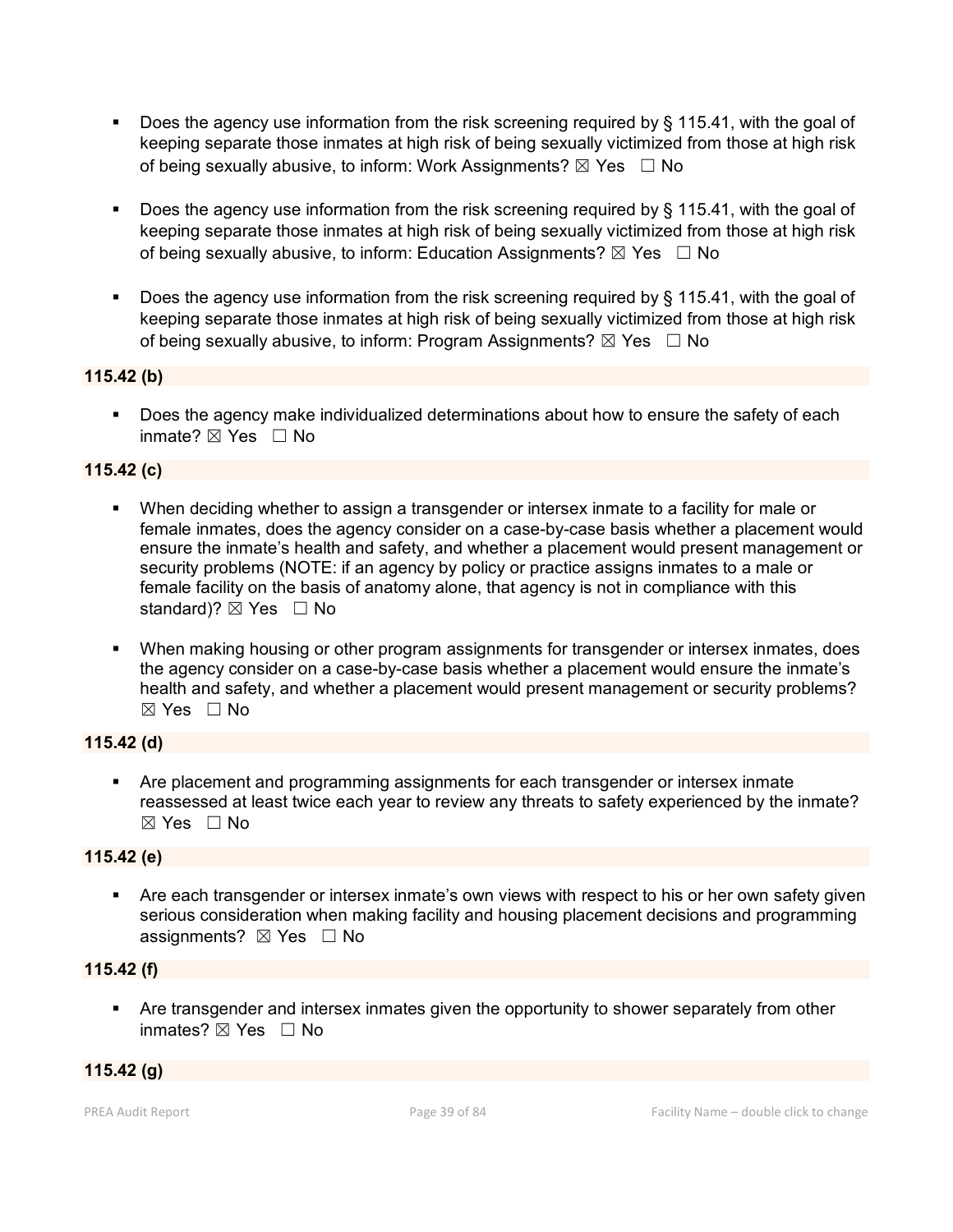- Unless placement is in a dedicated facility, unit, or wing established in connection with a consent decree, legal settlement, or legal judgment for the purpose of protecting lesbian, gay, bisexual, transgender, or intersex inmates, does the agency always refrain from placing: lesbian, gay, and bisexual inmates in dedicated facilities, units, or wings solely on the basis of such identification or status?  $\boxtimes$  Yes  $\Box$  No
- Unless placement is in a dedicated facility, unit, or wing established in connection with a consent decree, legal settlement, or legal judgment for the purpose of protecting lesbian, gay, bisexual, transgender, or intersex inmates, does the agency always refrain from placing: transgender inmates in dedicated facilities, units, or wings solely on the basis of such identification or status?  $\boxtimes$  Yes  $\Box$  No
- Unless placement is in a dedicated facility, unit, or wing established in connection with a consent decree, legal settlement, or legal judgment for the purpose of protecting lesbian, gay, bisexual, transgender, or intersex inmates, does the agency always refrain from placing: intersex inmates in dedicated facilities, units, or wings solely on the basis of such identification or status? ⊠ Yes □ No

### **Auditor Overall Compliance Determination**

- ☐ **Exceeds Standard** (*Substantially exceeds requirement of standards*)
- ☒ **Meets Standard** (*Substantial compliance; complies in all material ways with the standard for the relevant review period*)
- ☐ **Does Not Meet Standard** (*Requires Corrective Action*)

# **Instructions for Overall Compliance Determination Narrative**

*The narrative below must include a comprehensive discussion of all the evidence relied upon in making the compliance or non-compliance determination, the auditor's analysis and reasoning, and the auditor's conclusions. This discussion must also include corrective action recommendations where the facility does not meet the standard. These recommendations must be included in the Final Report, accompanied by information on specific corrective actions taken by the facility.*

The jail uses information from the risk screening required by § 115.41 to inform housing, bed, work, education, and program assignments, with the goal of keeping separate those inmates at high risk of being sexually victimized from those at high risk of being sexually abusive. The facility makes individualized determinations about how to ensure the safety of each inmate. The facility makes housing and program assignments for transgender or intersex inmates in the facility on a case-by-case basis. Placement and programming assignments for each transgender or intersex inmate is reassessed at least twice each year to review any threats to safety experienced by the inmate. A transgender or intersex inmate's own views with respect to his or her own safety shall be given serious consideration. Transgender and intersex inmates are given the opportunity to shower separately from other inmates. Lesbian, gay, bisexual, transgender, or intersex inmates are not placed in dedicated facilities, units, or wings solely on the basis of such identification or status. Interviews indicated these policies are followed, but 5 inmates revealed a belief that LGBTI inmates, if known, are likely to be teased or harassed.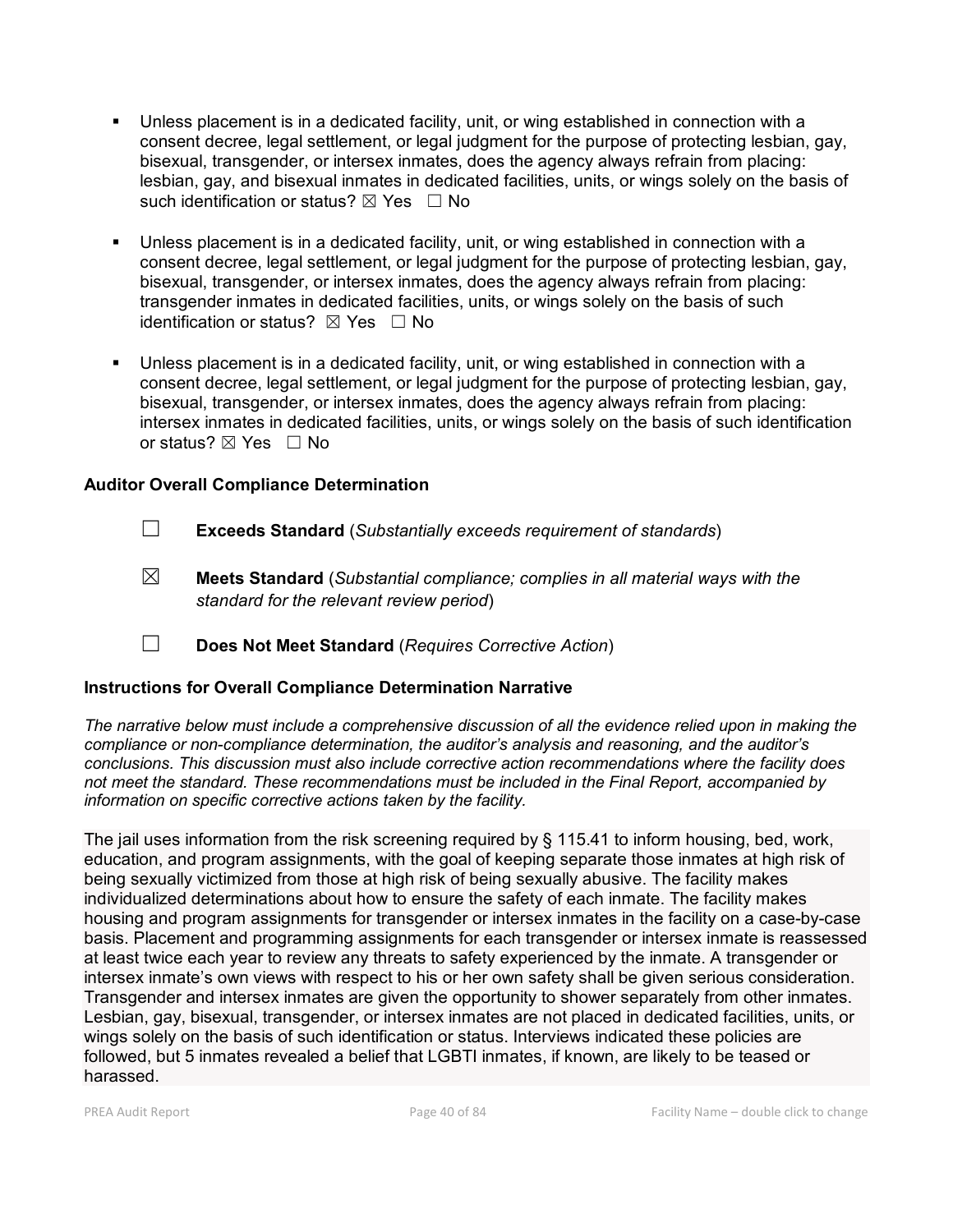**Analysis:** By a triangulation of evidence, the auditor is able to determine that the facility has shown compliance with this standard. This evidence is divided as follows: Vilas County S. O. Custody Manual Section 508; interviews with random inmates and random staff about whether confidentiality is honored at the facility; and interviews with administrators, regarding (a) the steps they take to protect sensitive information, so it will not be used to harm inmates, and (b) the ways they make sure information is shared in a limited but appropriate manner, so it can be used to protect inmates.

**Finding:** The facility has shown compliance with this standard.

# **Standard 115.43: Protective Custody**

## **All Yes/No Questions Must Be Answered by the Auditor to Complete the Report**

### **115.43 (a)**

- Does the facility always refrain from placing inmates at high risk for sexual victimization in involuntary segregated housing unless an assessment of all available alternatives has been made, and a determination has been made that there is no available alternative means of separation from likely abusers?  $\boxtimes$  Yes  $\Box$  No
- If a facility cannot conduct such an assessment immediately, does the facility hold the inmate in involuntary segregated housing for less than 24 hours while completing the assessment?  $\boxtimes$  Yes  $\Box$  No

## **115.43 (b)**

- Do inmates who are placed in segregated housing because they are at high risk of sexual victimization have access to: Programs to the extent possible?  $\boxtimes$  Yes  $\Box$  No
- Do inmates who are placed in segregated housing because they are at high risk of sexual victimization have access to: Privileges to the extent possible?  $\boxtimes$  Yes  $\Box$  No
- Do inmates who are placed in segregated housing because they are at high risk of sexual victimization have access to: Education to the extent possible?  $\boxtimes$  Yes  $\Box$  No
- Do inmates who are placed in segregated housing because they are at high risk of sexual victimization have access to: Work opportunities to the extent possible?  $\boxtimes$  Yes  $\Box$  No
- If the facility restricts access to programs, privileges, education, or work opportunities, does the facility document: The opportunities that have been limited?  $\boxtimes$  Yes  $\Box$  No
- If the facility restricts access to programs, privileges, education, or work opportunities, does the facility document: The duration of the limitation?  $\boxtimes$  Yes  $\Box$  No
- If the facility restricts access to programs, privileges, education, or work opportunities, does the facility document: The reasons for such limitations?  $\boxtimes$  Yes  $\Box$  No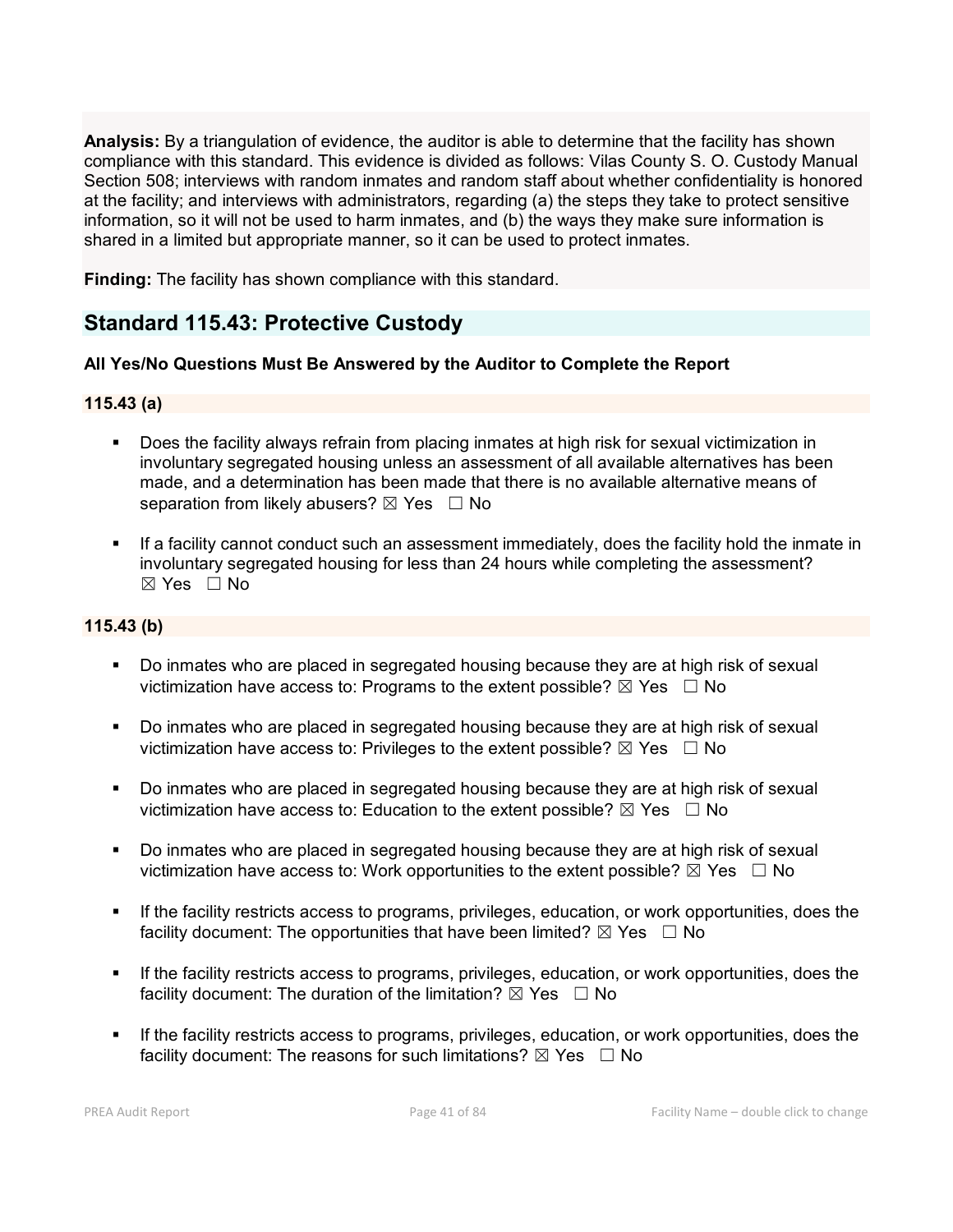#### **115.43 (c)**

- Does the facility assign inmates at high risk of sexual victimization to involuntary segregated housing only until an alternative means of separation from likely abusers can be arranged?  $\boxtimes$  Yes  $\Box$  No
- Does such an assignment not ordinarily exceed a period of 30 days?  $\boxtimes$  Yes  $\Box$  No

#### **115.43 (d)**

- If an involuntary segregated housing assignment is made pursuant to paragraph (a) of this section, does the facility clearly document: The basis for the facility's concern for the inmate's safety? ⊠ Yes □ No
- If an involuntary segregated housing assignment is made pursuant to paragraph (a) of this section, does the facility clearly document: The reason why no alternative means of separation can be arranged?  $\boxtimes$  Yes  $\Box$  No

#### **115.43 (e)**

 In the case of each inmate who is placed in involuntary segregation because he/she is at high risk of sexual victimization, does the facility afford a review to determine whether there is a continuing need for separation from the general population EVERY 30 DAYS?  $\boxtimes$  Yes  $\Box$  No

#### **Auditor Overall Compliance Determination**

- ☐ **Exceeds Standard** (*Substantially exceeds requirement of standards*)
- ☒ **Meets Standard** (*Substantial compliance; complies in all material ways with the standard for the relevant review period*)
- ☐ **Does Not Meet Standard** (*Requires Corrective Action*)

#### **Instructions for Overall Compliance Determination Narrative**

*The narrative below must include a comprehensive discussion of all the evidence relied upon in making the compliance or non-compliance determination, the auditor's analysis and reasoning, and the auditor's conclusions. This discussion must also include corrective action recommendations where the facility does not meet the standard. These recommendations must be included in the Final Report, accompanied by information on specific corrective actions taken by the facility.*

The agency has a policy prohibiting the placement of inmates at high risk for sexual victimization in involuntary segregated housing unless an assessment of all available alternatives has been made and a determination has been made that there is no available alternative means of separation from likely abusers. There have been no inmates who were held in involuntary segregated housing due to risk of sexual abuse in the past 12 months. Policy and procedure assure that inmates placed in segregated housing for this purpose shall have access to programs, privileges, education, and work opportunities to the extent possible. If the facility restricts access to programs, privileges, education, or work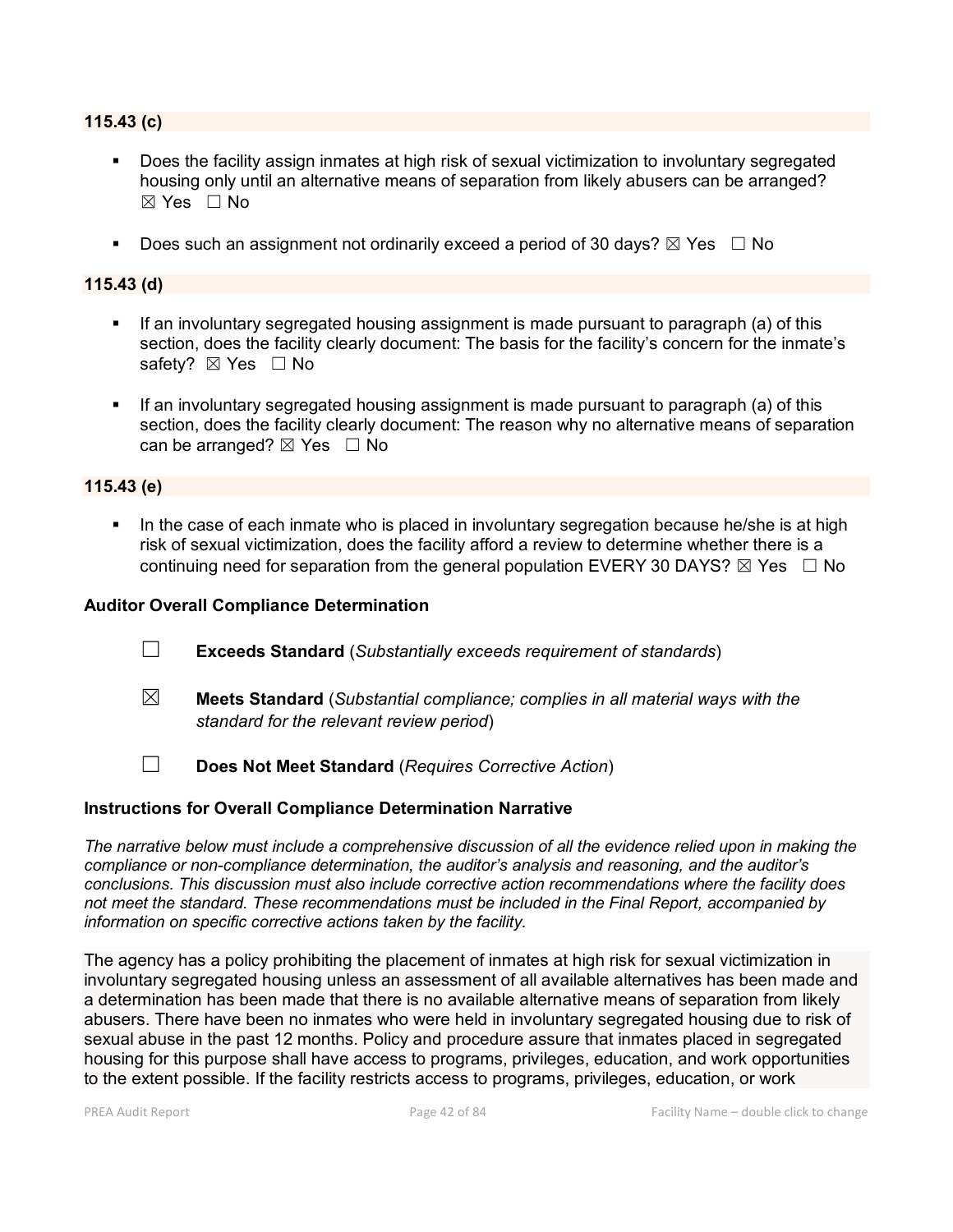opportunities, the facility will document: (1) The opportunities that have been limited; (2) The duration of the limitation; and (3) The reasons for such limitations. Inmates in administrative segregation are reviewed every week.

**Analysis:** By a triangulation of evidence, the auditor is able to determine that the facility has shown compliance with this standard. This evidence is divided as follows: interviews with inmates in segregated housing and with inmates who have been in segregated housing recently, although none have been there due to risk of sexual victimization; interviews with administrators and staff who supervise segregated housing; and Vilas County S. O. Custody Manual Sections 606 and 508.

**Finding:** The facility has shown compliance with this standard.

# **REPORTING**

# **Standard 115.51: Inmate reporting**

## **All Yes/No Questions Must Be Answered by the Auditor to Complete the Report**

#### **115.51 (a)**

- Does the agency provide multiple internal ways for inmates to privately report: Sexual abuse and sexual harassment?  $\boxtimes$  Yes  $\Box$  No
- Does the agency provide multiple internal ways for inmates to privately report: Retaliation by other inmates or staff for reporting sexual abuse and sexual harassment?  $\boxtimes$  Yes  $\Box$  No
- Does the agency provide multiple internal ways for inmates to privately report: Staff neglect or violation of responsibilities that may have contributed to such incidents?  $\boxtimes$  Yes  $\Box$  No

## **115.51 (b)**

- Does the agency also provide at least one way for inmates to report sexual abuse or sexual harassment to a public or private entity or office that is not part of the agency?  $\boxtimes$  Yes  $\Box$  No
- **In Allet is that private entity or office able to receive and immediately forward inmate reports of sexual inter**abuse and sexual harassment to agency officials?  $\boxtimes$  Yes  $\Box$  No
- **Does that private entity or office allow the inmate to remain anonymous upon request?**  $\boxtimes$  Yes  $\Box$  No
- Are inmates detained solely for civil immigration purposes provided information on how to contact relevant consular officials and relevant officials at the Department of Homeland Security? ⊠ Yes □ No

#### **115.51 (c)**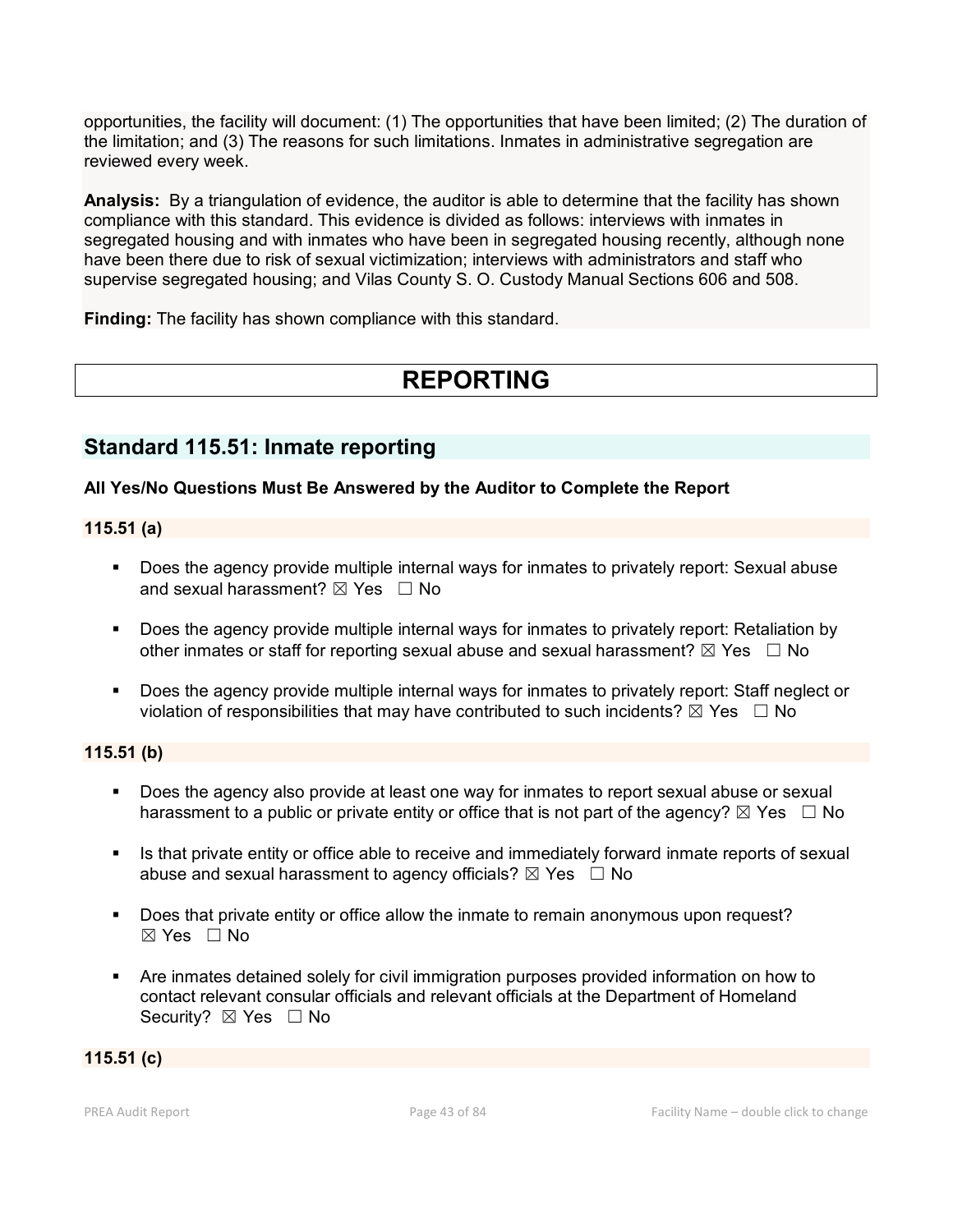- Does staff accept reports of sexual abuse and sexual harassment made verbally, in writing, anonymously, and from third parties?  $\boxtimes$  Yes  $\Box$  No
- Does staff promptly document any verbal reports of sexual abuse and sexual harassment?  $\boxtimes$  Yes  $\Box$  No

### **115.51 (d)**

 Does the agency provide a method for staff to privately report sexual abuse and sexual harassment of inmates?  $\boxtimes$  Yes  $\Box$  No

#### **Auditor Overall Compliance Determination**

- ☐ **Exceeds Standard** (*Substantially exceeds requirement of standards*)
- ☒ **Meets Standard** (*Substantial compliance; complies in all material ways with the standard for the relevant review period*)
- ☐ **Does Not Meet Standard** (*Requires Corrective Action*)

#### **Instructions for Overall Compliance Determination Narrative**

*The narrative below must include a comprehensive discussion of all the evidence relied upon in making the compliance or non-compliance determination, the auditor's analysis and reasoning, and the auditor's conclusions. This discussion must also include corrective action recommendations where the facility does not meet the standard. These recommendations must be included in the Final Report, accompanied by information on specific corrective actions taken by the facility.*

The agency has established procedures allowing for multiple internal ways for inmates to report privately to agency officials about: sexual abuse and sexual harassment, retaliation by other inmates or staff for reporting sexual abuse and sexual harassment, and staff neglect or violation of responsibilities that may have contributed to such incidents. In addition to being encouraged to report to staff and administrators, they are provided the number for the Vilas County Sheriff's Office. The agency has a policy mandating that staff promptly accept reports of sexual abuse and sexual harassment made verbally, in writing, anonymously, and from third parties, and to give these reports promptly to appropriate official(s) for investigation. The agency also provides a way for inmates to report abuse or harassment to a public or private entity or office that is not part of the agency. Vilas County Human Resources, which is not part of the Sheriff's Office, is an outside agency and provides the outside reporting option. Staff and inmates are informed of these procedures in writing, in training, verbally, and through signs posted in the facility. Inmate interviews indicated a significant level of confusion among inmates regarding which calls can be confidential; so, the facility administrator crafted new postings, which include all the reporting numbers, as well as the local advocacy number, explaining in detail how to make the calls, and explicitly stating that these calls are confidential and not recorded.

**Analysis:** By a triangulation of evidence, the auditor is able to determine that the facility has shown compliance with this standard. This evidence is divided as follows: postings observed during site review; verification of updated notices posted after site review; and Vilas County S. O. Custody Manual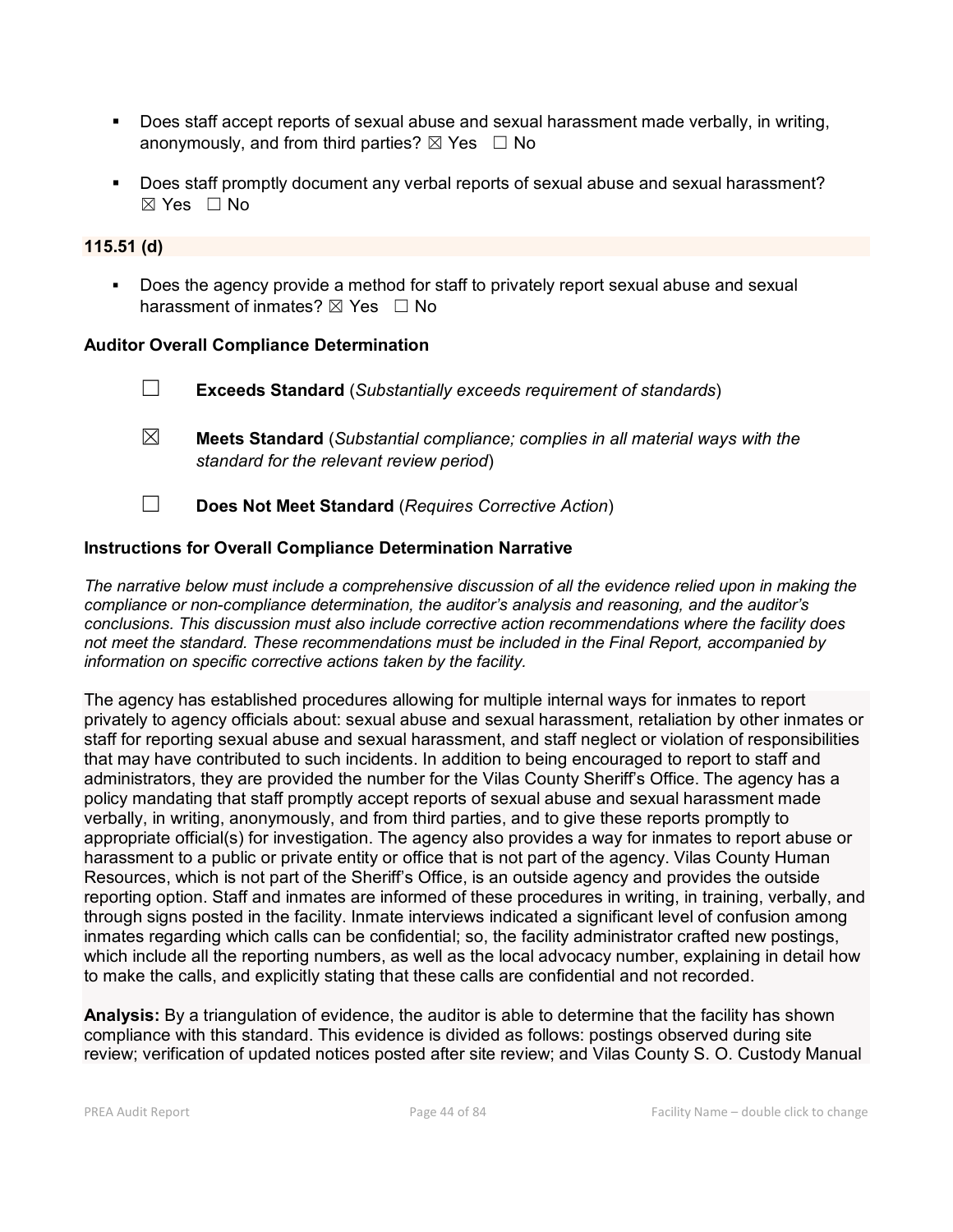Section 606. Also, after the on-site audit, facility staff were provided refresher training regarding these identified issues, and documentation of this training was provided to the audit team.

**Finding:** The facility has shown compliance with this standard.

# **Standard 115.52: Exhaustion of administrative remedies**

## **All Yes/No Questions Must Be Answered by the Auditor to Complete the Report**

## **115.52 (a)**

 Is the agency exempt from this standard? NOTE: The agency is exempt ONLY if it does not have administrative procedures to address inmate grievances regarding sexual abuse. This does not mean the agency is exempt simply because an inmate does not have to or is not ordinarily expected to submit a grievance to report sexual abuse. This means that as a matter of explicit policy, the agency does not have an administrative remedies process to address sexual abuse.  $\Box$  Yes  $\boxtimes$  No  $\Box$  NA

## **115.52 (b)**

- Does the agency permit inmates to submit a grievance regarding an allegation of sexual abuse without any type of time limits? (The agency may apply otherwise-applicable time limits to any portion of a grievance that does not allege an incident of sexual abuse.) (N/A if agency is exempt from this standard.)  $\boxtimes$  Yes  $\Box$  No  $\Box$  NA
- Does the agency always refrain from requiring an inmate to use any informal grievance process, or to otherwise attempt to resolve with staff, an alleged incident of sexual abuse? (N/A if agency is exempt from this standard.)  $\boxtimes$  Yes  $\Box$  No  $\Box$  NA

# **115.52 (c)**

- Does the agency ensure that: An inmate who alleges sexual abuse may submit a grievance without submitting it to a staff member who is the subject of the complaint? (N/A if agency is exempt from this standard.)  $\boxtimes$  Yes  $\Box$  No  $\Box$  NA
- Does the agency ensure that: Such grievance is not referred to a staff member who is the subject of the complaint? (N/A if agency is exempt from this standard.)  $\boxtimes$  Yes  $\Box$  No  $\Box$  NA

# **115.52 (d)**

- Does the agency issue a final agency decision on the merits of any portion of a grievance alleging sexual abuse within 90 days of the initial filing of the grievance? (Computation of the 90-day time period does not include time consumed by inmates in preparing any administrative appeal.) (N/A if agency is exempt from this standard.)  $\boxtimes$  Yes  $\Box$  No  $\Box$  NA
- If the agency claims the maximum allowable extension of time to respond of up to 70 days per 115.52(d)(3) when the normal time period for response is insufficient to make an appropriate decision, does the agency notify the inmate in writing of any such extension and provide a date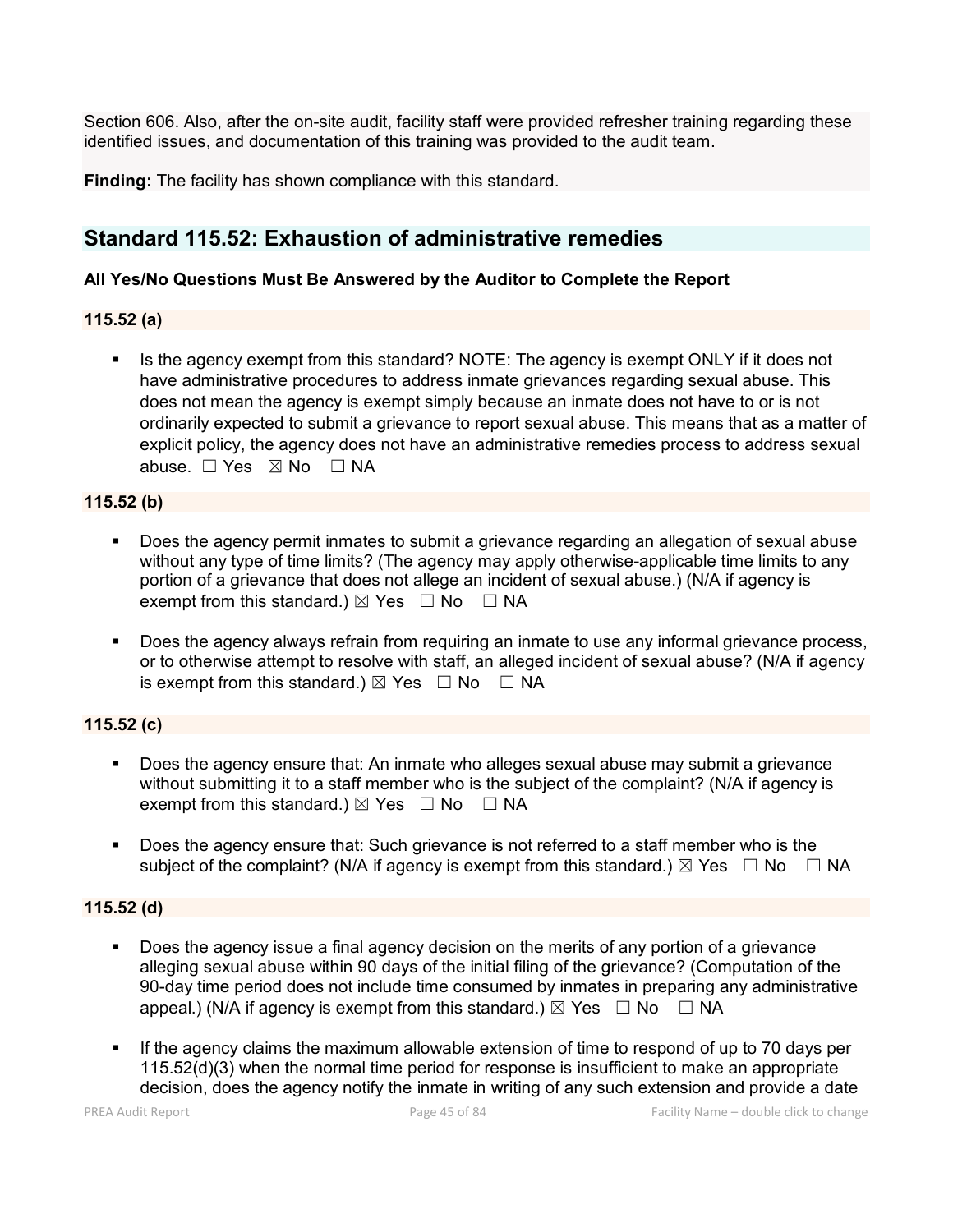by which a decision will be made? (N/A if agency is exempt from this standard.)  $\boxtimes$  Yes  $\Box$  No  $\Box$  NA

 At any level of the administrative process, including the final level, if the inmate does not receive a response within the time allotted for reply, including any properly noticed extension, may an inmate consider the absence of a response to be a denial at that level? (N/A if agency is exempt from this standard.)  $\boxtimes$  Yes  $\Box$  No  $\Box$  NA

# **115.52 (e)**

- Are third parties, including fellow inmates, staff members, family members, attorneys, and outside advocates, permitted to assist inmates in filing requests for administrative remedies relating to allegations of sexual abuse? (N/A if agency is exempt from this standard.)  $\boxtimes$  Yes  $\Box$  No  $\Box$  NA
- Are those third parties also permitted to file such requests on behalf of inmates? (If a third-party files such a request on behalf of an inmate, the facility may require as a condition of processing the request that the alleged victim agree to have the request filed on his or her behalf, and may also require the alleged victim to personally pursue any subsequent steps in the administrative remedy process.) (N/A if agency is exempt from this standard.)  $\boxtimes$  Yes  $\Box$  No  $\Box$  NA
- If the inmate declines to have the request processed on his or her behalf, does the agency document the inmate's decision? (N/A if agency is exempt from this standard.)  $\boxtimes$  Yes  $\Box$  No  $\Box$  NA

# **115.52 (f)**

- Has the agency established procedures for the filing of an emergency grievance alleging that an inmate is subject to a substantial risk of imminent sexual abuse? (N/A if agency is exempt from this standard.)  $\boxtimes$  Yes  $\Box$  No  $\Box$  NA
- After receiving an emergency grievance alleging an inmate is subject to a substantial risk of imminent sexual abuse, does the agency immediately forward the grievance (or any portion thereof that alleges the substantial risk of imminent sexual abuse) to a level of review at which immediate corrective action may be taken? (N/A if agency is exempt from this standard.).  $\boxtimes$  Yes  $\Box$  No  $\Box$  NA
- After receiving an emergency grievance described above, does the agency provide an initial response within 48 hours? (N/A if agency is exempt from this standard.)  $\boxtimes$  Yes  $\Box$  No  $\Box$  NA
- After receiving an emergency grievance described above, does the agency issue a final agency decision within 5 calendar days? (N/A if agency is exempt from this standard.)  $\boxtimes$  Yes  $\Box$  No  $\Box$  NA
- Does the initial response and final agency decision document the agency's determination whether the inmate is in substantial risk of imminent sexual abuse? (N/A if agency is exempt from this standard.)  $\boxtimes$  Yes  $\Box$  No  $\Box$  NA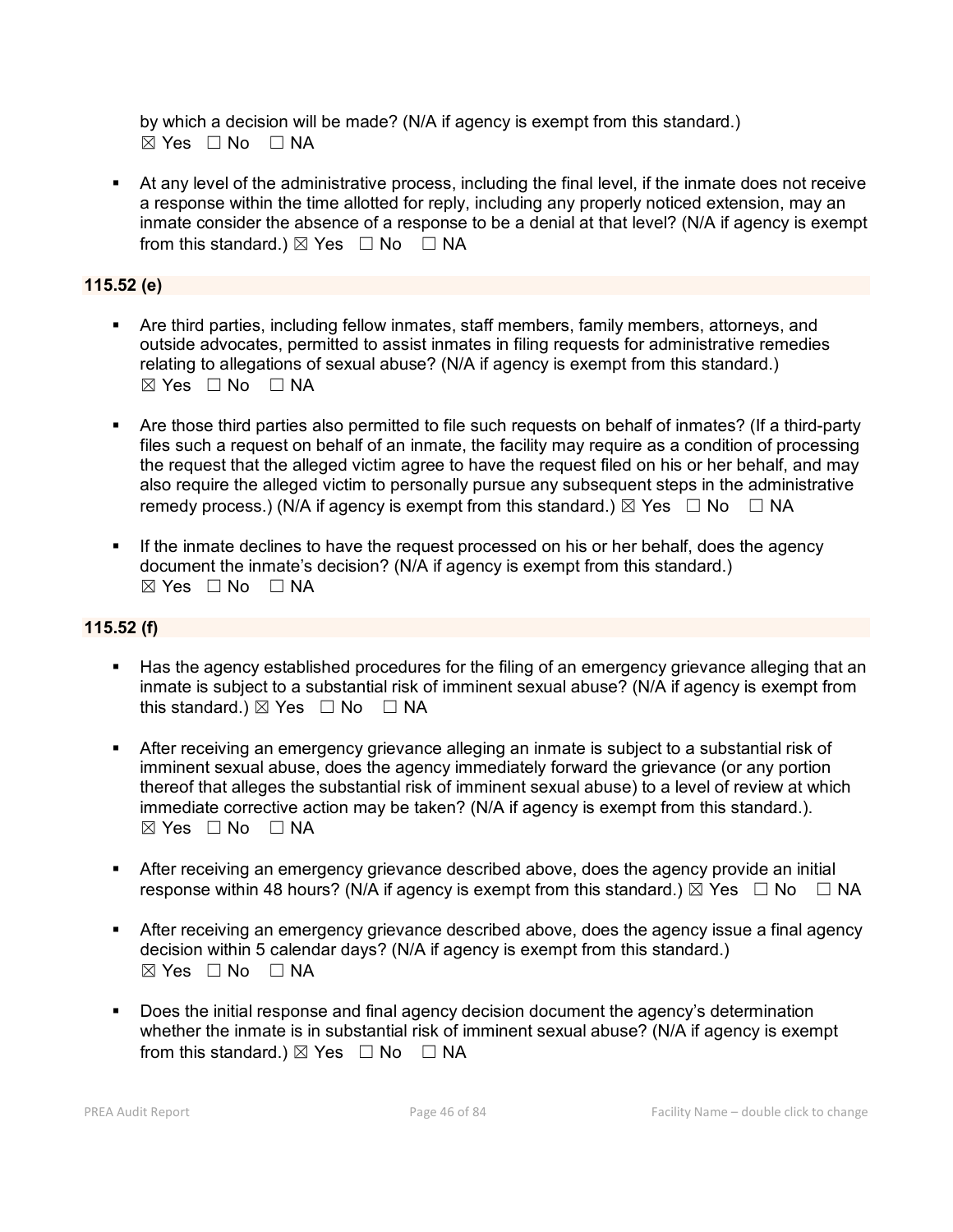- Does the initial response document the agency's action(s) taken in response to the emergency grievance? (N/A if agency is exempt from this standard.)  $\boxtimes$  Yes  $\Box$  No  $\Box$  NA
- Does the agency's final decision document the agency's action(s) taken in response to the emergency grievance? (N/A if agency is exempt from this standard.)  $\boxtimes$  Yes  $\Box$  No  $\Box$  NA

## **115.52 (g)**

 If the agency disciplines an inmate for filing a grievance related to alleged sexual abuse, does it do so ONLY where the agency demonstrates that the inmate filed the grievance in bad faith? (N/A if agency is exempt from this standard.)  $\boxtimes$  Yes  $\Box$  No  $\Box$  NA

#### **Auditor Overall Compliance Determination**

- ☐ **Exceeds Standard** (*Substantially exceeds requirement of standards*)
- ☒ **Meets Standard** (*Substantial compliance; complies in all material ways with the standard for the relevant review period*)
- ☐ **Does Not Meet Standard** (*Requires Corrective Action*)

### **Instructions for Overall Compliance Determination Narrative**

*The narrative below must include a comprehensive discussion of all the evidence relied upon in making the compliance or non-compliance determination, the auditor's analysis and reasoning, and the auditor's conclusions. This discussion must also include corrective action recommendations where the facility does not meet the standard. These recommendations must be included in the Final Report, accompanied by information on specific corrective actions taken by the facility.*

The agency has a procedure for dealing with inmate grievances regarding sexual abuse consistent with this standard. There have been no grievances alleging sexual abuse filed in the past 12 months.

**Analysis:** By a triangulation of evidence, the auditor is able to determine that the facility has shown compliance with this standard. This evidence is divided as follows: Vilas County S. O. Custody Manual Section 609, and interviews with administrators who process grievances. Although no grievances regarding sexual abuse have been filed, the audit team asked some of the randomly selected inmates about the grievance process, and they indicated knowledge that it is available to them, and that the process is explained to them, along with their other rights, upon inmate booking into the facility.

**Finding:** The facility has shown compliance with this standard.

# **Standard 115.53: Inmate access to outside confidential support services**

### **All Yes/No Questions Must Be Answered by the Auditor to Complete the Report**

#### **115.53 (a)**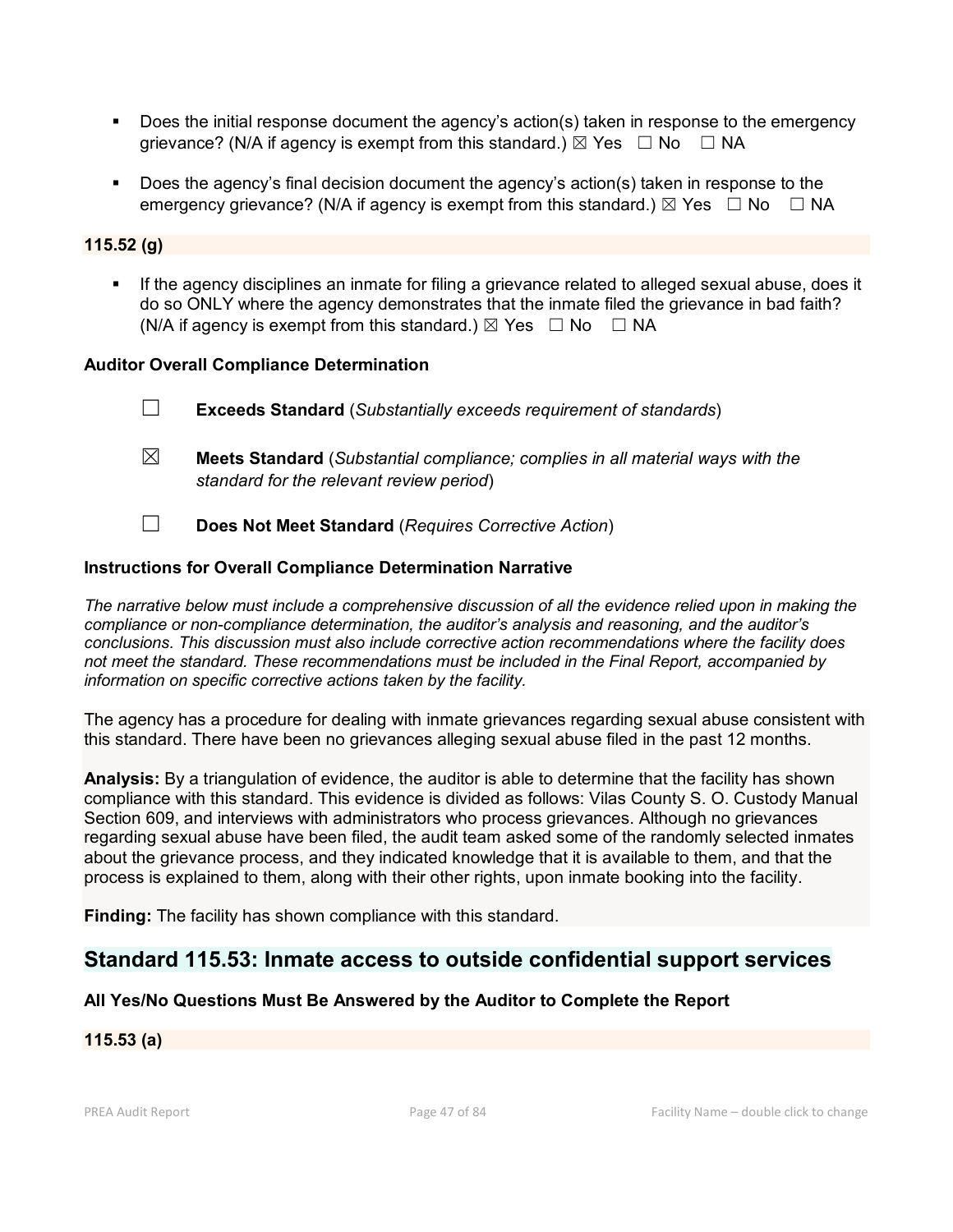- Does the facility provide inmates with access to outside victim advocates for emotional support services related to sexual abuse by giving inmates mailing addresses and telephone numbers, including toll-free hotline numbers where available, of local, State, or national victim advocacy or rape crisis organizations?  $\boxtimes$  Yes  $\Box$  No
- **Does the facility provide persons detained solely for civil immigration purposes mailing** addresses and telephone numbers, including toll-free hotline numbers where available of local, State, or national immigrant services agencies?  $\boxtimes$  Yes  $\Box$  No
- **Does the facility enable reasonable communication between inmates and these organizations** and agencies, in as confidential a manner as possible?  $\boxtimes$  Yes  $\Box$  No

### **115.53 (b)**

Does the facility inform inmates, prior to giving them access, of the extent to which such communications will be monitored and the extent to which reports of abuse will be forwarded to authorities in accordance with mandatory reporting laws?  $\boxtimes$  Yes  $\Box$  No

### **115.53 (c)**

- Does the agency maintain or attempt to enter into memoranda of understanding or other agreements with community service providers that are able to provide inmates with confidential emotional support services related to sexual abuse?  $\boxtimes$  Yes  $\Box$  No
- Does the agency maintain copies of agreements or documentation showing attempts to enter into such agreements?  $\boxtimes$  Yes  $\Box$  No

#### **Auditor Overall Compliance Determination**

- ☐ **Exceeds Standard** (*Substantially exceeds requirement of standards*)
- ☒ **Meets Standard** (*Substantial compliance; complies in all material ways with the standard for the relevant review period*)
- ☐ **Does Not Meet Standard** (*Requires Corrective Action*)

#### **Instructions for Overall Compliance Determination Narrative**

*The narrative below must include a comprehensive discussion of all the evidence relied upon in making the compliance or non-compliance determination, the auditor's analysis and reasoning, and the auditor's conclusions. This discussion must also include corrective action recommendations where the facility does not meet the standard. These recommendations must be included in the Final Report, accompanied by information on specific corrective actions taken by the facility.*

The facility provides inmates with access to outside victim advocates for emotional support services related to sexual abuse, by giving inmates mailing addresses and telephone numbers for local, state, or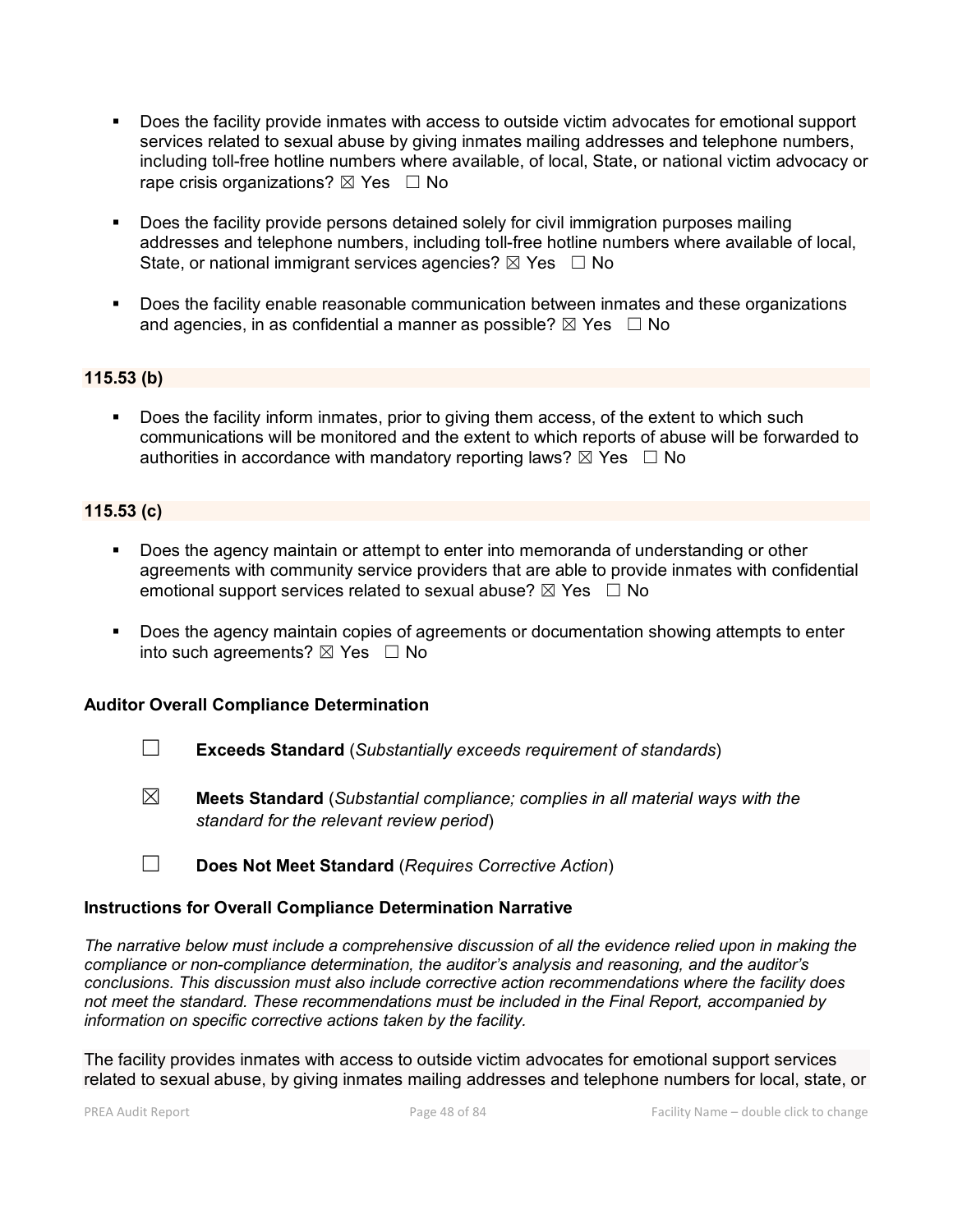national victim advocacy or rape crisis organizations, and by enabling reasonable communication between inmates and these organizations in as confidential a manner as possible. The facility informs inmates, prior to giving them access to outside support services, of the extent to which such communications will be monitored, and about the mandatory reporting rules governing privacy, confidentiality, and/or privilege that apply to disclosures of sexual abuse made to outside victim advocates, including any limits to confidentiality under relevant federal, state, or local law.

**Analysis:** By a triangulation of evidence, the auditor is able to determine that the facility has shown compliance with this standard. This evidence is divided as follows: review of MOU with Tri-County Council; interview with Shellie Holmes, Executive Director, Tri-County Council's Lily's House, Rhinelander, WI; and review of Vilas County S. O. Custody Manual Section 606.

**Finding:** The facility has shown compliance with this standard.

# **Standard 115.54: Third-party reporting**

## **All Yes/No Questions Must Be Answered by the Auditor to Complete the Report**

## **115.54 (a)**

- Has the agency established a method to receive third-party reports of sexual abuse and sexual harassment? ⊠ Yes □ No
- Has the agency distributed publicly information on how to report sexual abuse and sexual harassment on behalf of an inmate?  $\boxtimes$  Yes  $\Box$  No

### **Auditor Overall Compliance Determination**

- ☐ **Exceeds Standard** (*Substantially exceeds requirement of standards*)
- ☒ **Meets Standard** (*Substantial compliance; complies in all material ways with the standard for the relevant review period*)
- ☐ **Does Not Meet Standard** (*Requires Corrective Action*)

### **Instructions for Overall Compliance Determination Narrative**

*The narrative below must include a comprehensive discussion of all the evidence relied upon in making the compliance or non-compliance determination, the auditor's analysis and reasoning, and the auditor's conclusions. This discussion must also include corrective action recommendations where the facility does not meet the standard. These recommendations must be included in the Final Report, accompanied by information on specific corrective actions taken by the facility.*

The agency provides a method to receive third-party reports of inmate sexual abuse or sexual harassment, and they publish this on their website and on postings at the facility.

PREA Audit Report Page 49 of 84 Facility Name – double click to change **Analysis:** By a triangulation of evidence, the auditor is able to determine that the facility has shown compliance with this standard. This evidence is divided as follows: Vilas County S. O. Custody Manual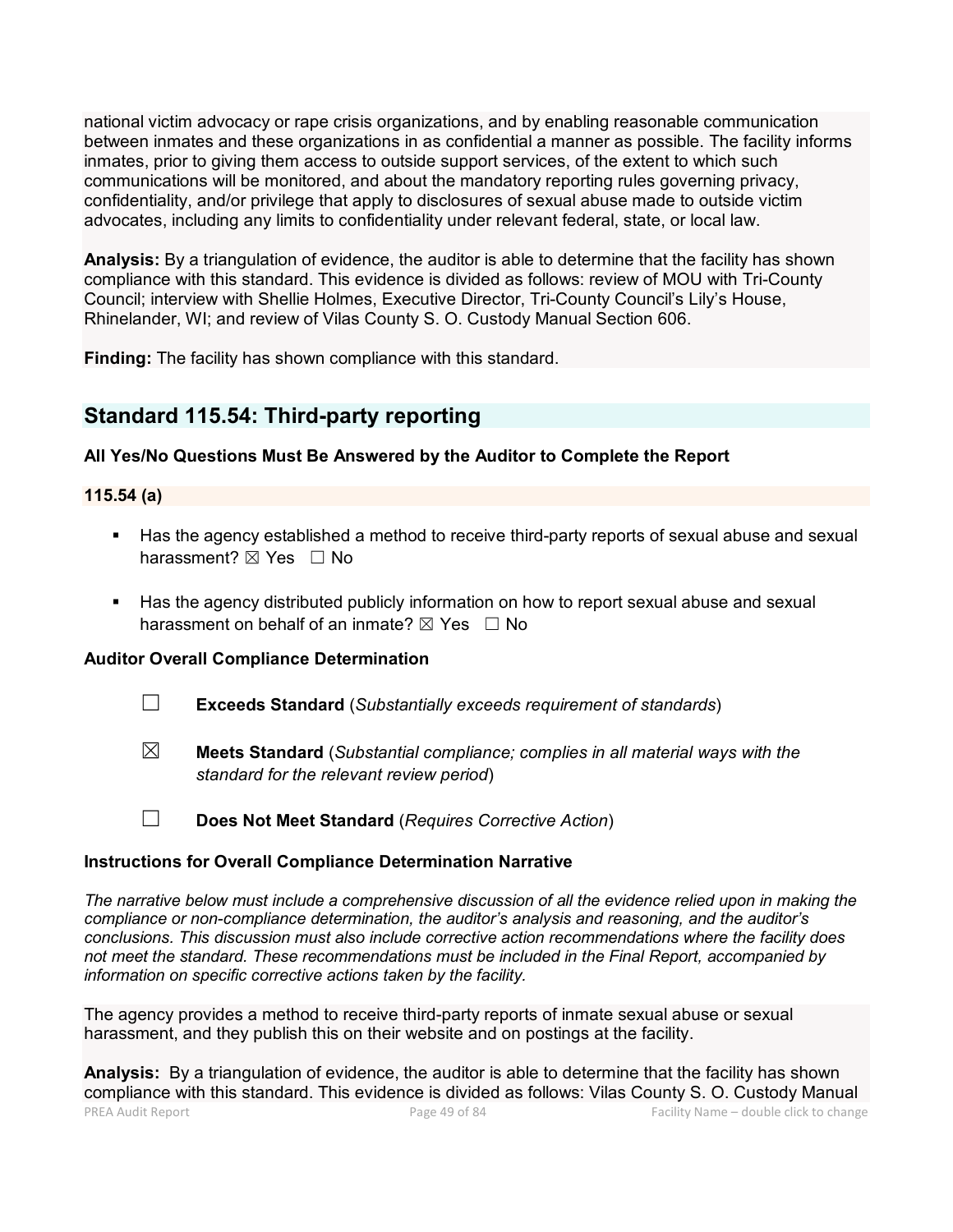Section 606; postings reviewed during the site review, and updated notices posted after on-site audit; and interviews with staff and inmates.

**Finding:** The facility has shown compliance with this standard.

# **OFFICIAL RESPONSE FOLLOWING AN INMATE REPORT**

# **Standard 115.61: Staff and agency reporting duties**

### **All Yes/No Questions Must Be Answered by the Auditor to Complete the Report**

#### **115.61 (a)**

- Does the agency require all staff to report immediately and according to agency policy any knowledge, suspicion, or information regarding an incident of sexual abuse or sexual harassment that occurred in a facility, whether or not it is part of the agency?  $\boxtimes$  Yes  $\Box$  No
- Does the agency require all staff to report immediately and according to agency policy any knowledge, suspicion, or information regarding retaliation against inmates or staff who reported an incident of sexual abuse or sexual harassment?  $\boxtimes$  Yes  $\Box$  No
- Does the agency require all staff to report immediately and according to agency policy any knowledge, suspicion, or information regarding any staff neglect or violation of responsibilities that may have contributed to an incident of sexual abuse or sexual harassment or retaliation?  $\boxtimes$  Yes  $\Box$  No

### **115.61 (b)**

 Apart from reporting to designated supervisors or officials, does staff always refrain from revealing any information related to a sexual abuse report to anyone other than to the extent necessary, as specified in agency policy, to make treatment, investigation, and other security and management decisions?  $\boxtimes$  Yes  $\Box$  No

#### **115.61 (c)**

- Unless otherwise precluded by Federal, State, or local law, are medical and mental health practitioners required to report sexual abuse pursuant to paragraph (a) of this section?  $\boxtimes$  Yes  $\Box$  No
- Are medical and mental health practitioners required to inform inmates of the practitioner's duty to report, and the limitations of confidentiality, at the initiation of services?  $\boxtimes$  Yes  $\Box$  No

### **115.61 (d)**

 If the alleged victim is under the age of 18 or considered a vulnerable adult under a State or local vulnerable persons statute, does the agency report the allegation to the designated State or local services agency under applicable mandatory reporting laws?  $\boxtimes$  Yes  $\Box$  No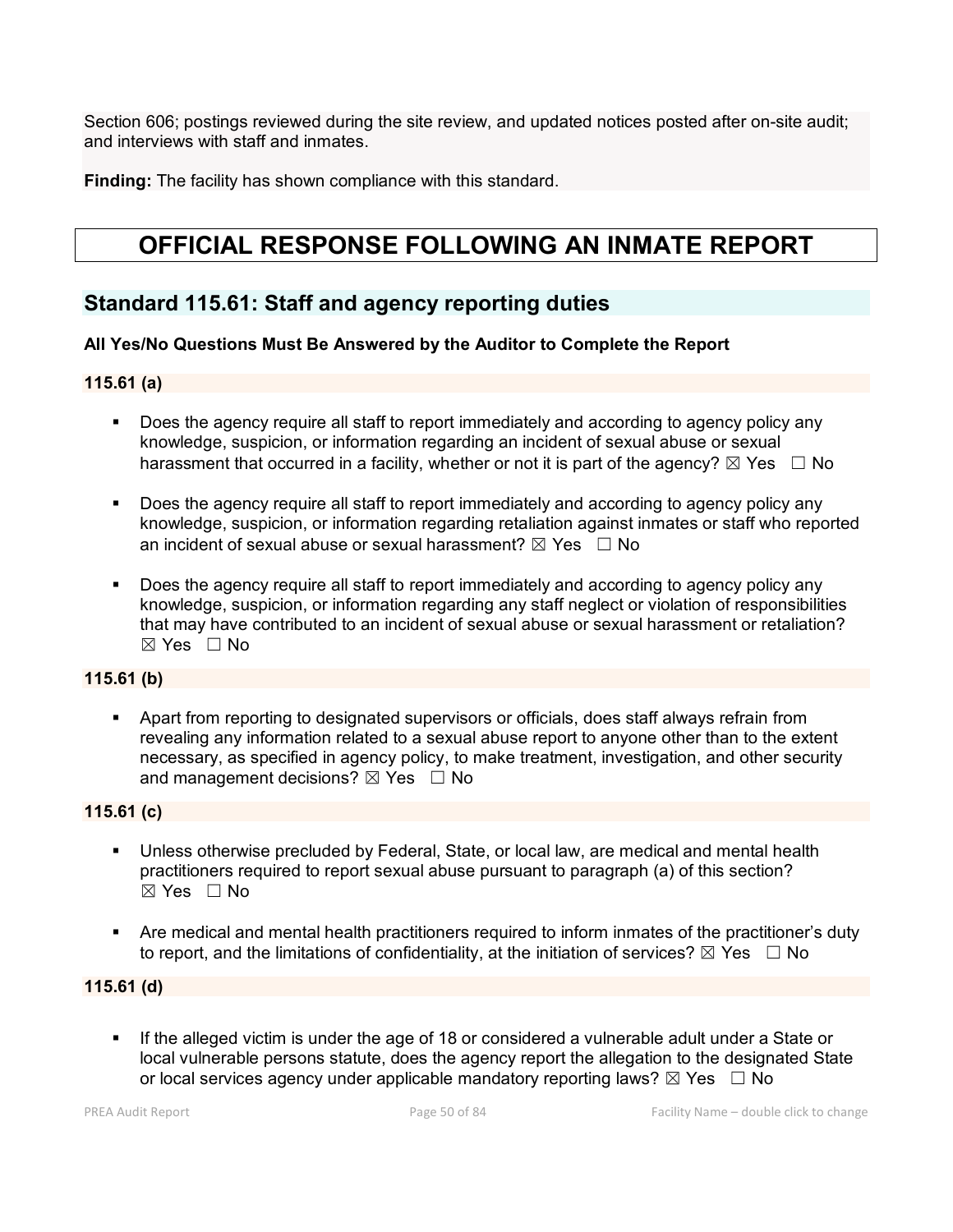#### **115.61 (e)**

 Does the facility report all allegations of sexual abuse and sexual harassment, including thirdparty and anonymous reports, to the facility's designated investigators?  $\boxtimes$  Yes  $\Box$  No

#### **Auditor Overall Compliance Determination**

- ☐ **Exceeds Standard** (*Substantially exceeds requirement of standards*)
- ☒ **Meets Standard** (*Substantial compliance; complies in all material ways with the standard for the relevant review period*)
- ☐ **Does Not Meet Standard** (*Requires Corrective Action*)

#### **Instructions for Overall Compliance Determination Narrative**

*The narrative below must include a comprehensive discussion of all the evidence relied upon in making the compliance or non-compliance determination, the auditor's analysis and reasoning, and the auditor's conclusions. This discussion must also include corrective action recommendations where the facility does not meet the standard. These recommendations must be included in the Final Report, accompanied by information on specific corrective actions taken by the facility.*

Policy requires all staff to report immediately and according to agency policy any knowledge, suspicion, or information they receive regarding an incident of sexual abuse or sexual harassment that occurred in a facility, whether or not it is part of the agency. They are also to report any retaliation against inmates or staff who reported such an incident. In addition, they are to report any staff neglect or violation of responsibilities that may have contributed to an incident or retaliation. Apart from reporting to designated supervisors or officials and designated state or local service agencies, agency policy prohibits staff from revealing any information related to a sexual abuse report to anyone other than to the extent necessary to make treatment, investigation, and other security and management decisions. Medical and mental health practitioners are required to report sexual abuse and to inform inmates of the practitioner's duty to report, and of the limitations of confidentiality, when they initiate services. If the alleged victim is under the age of 18, and/or is considered a vulnerable adult under a State or local vulnerable persons statute, the agency shall report the allegation to the designated State or local services agency, under applicable mandatory reporting laws.

**Analysis:** By a triangulation of evidence, the auditor is able to determine that the facility has shown compliance with this standard. This evidence is divided as follows: Vilas County S. O. Custody Manual Section 606.7; both investigations completed in the past 12 months; and interviews with the PREA Coordinator and with investigative staff. Also, interviews with random staff added assurance that they know their reporting duties.

**Finding:** The facility has shown compliance with this standard.

# **Standard 115.62: Agency protection duties**

**All Yes/No Questions Must Be Answered by the Auditor to Complete the Report**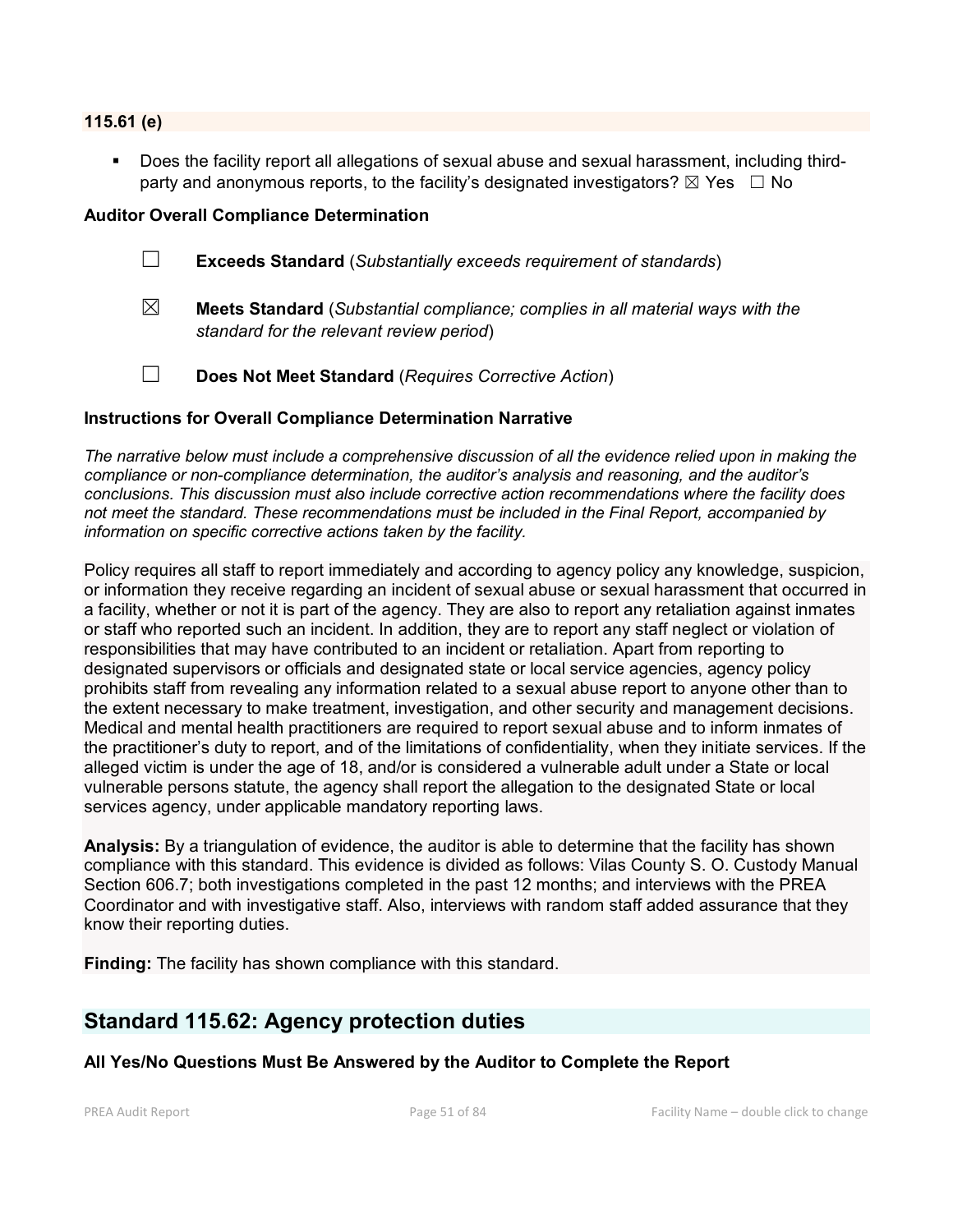#### **115.62 (a)**

 When the agency learns that an inmate is subject to a substantial risk of imminent sexual abuse, does it take immediate action to protect the inmate?  $\boxtimes$  Yes  $\Box$  No

#### **Auditor Overall Compliance Determination**

- ☐ **Exceeds Standard** (*Substantially exceeds requirement of standards*)
- ☒ **Meets Standard** (*Substantial compliance; complies in all material ways with the standard for the relevant review period*)
- ☐ **Does Not Meet Standard** (*Requires Corrective Action*)

#### **Instructions for Overall Compliance Determination Narrative**

*The narrative below must include a comprehensive discussion of all the evidence relied upon in making the compliance or non-compliance determination, the auditor's analysis and reasoning, and the auditor's conclusions. This discussion must also include corrective action recommendations where the facility does not meet the standard. These recommendations must be included in the Final Report, accompanied by information on specific corrective actions taken by the facility.*

When the agency or facility learns that an inmate is subject to a substantial risk of imminent sexual abuse, it takes immediate action to protect the inmate.

**Analysis:** By a triangulation of evidence, the auditor is able to determine that the facility has shown compliance with this standard. This evidence is divided as follows: Interviews with randomly selected staff indicate a commitment to take immediate action when there are indications of risk of imminent abuse. Vilas County S. O. Custody Manual Section 606 makes the requirements of this standard clear. Interviews with the Jail Administrator also verify the jail's commitment to this standard.

**Finding:** The facility has shown compliance with this standard.

# **Standard 115.63: Reporting to other confinement facilities**

### **All Yes/No Questions Must Be Answered by the Auditor to Complete the Report**

#### **115.63 (a)**

 Upon receiving an allegation that an inmate was sexually abused while confined at another facility, does the head of the facility that received the allegation notify the head of the facility or appropriate office of the agency where the alleged abuse occurred?  $\boxtimes$  Yes  $\Box$  No

#### **115.63 (b)**

Is such notification provided as soon as possible, but no later than 72 hours after receiving the allegation?  $\boxtimes$  Yes  $\Box$  No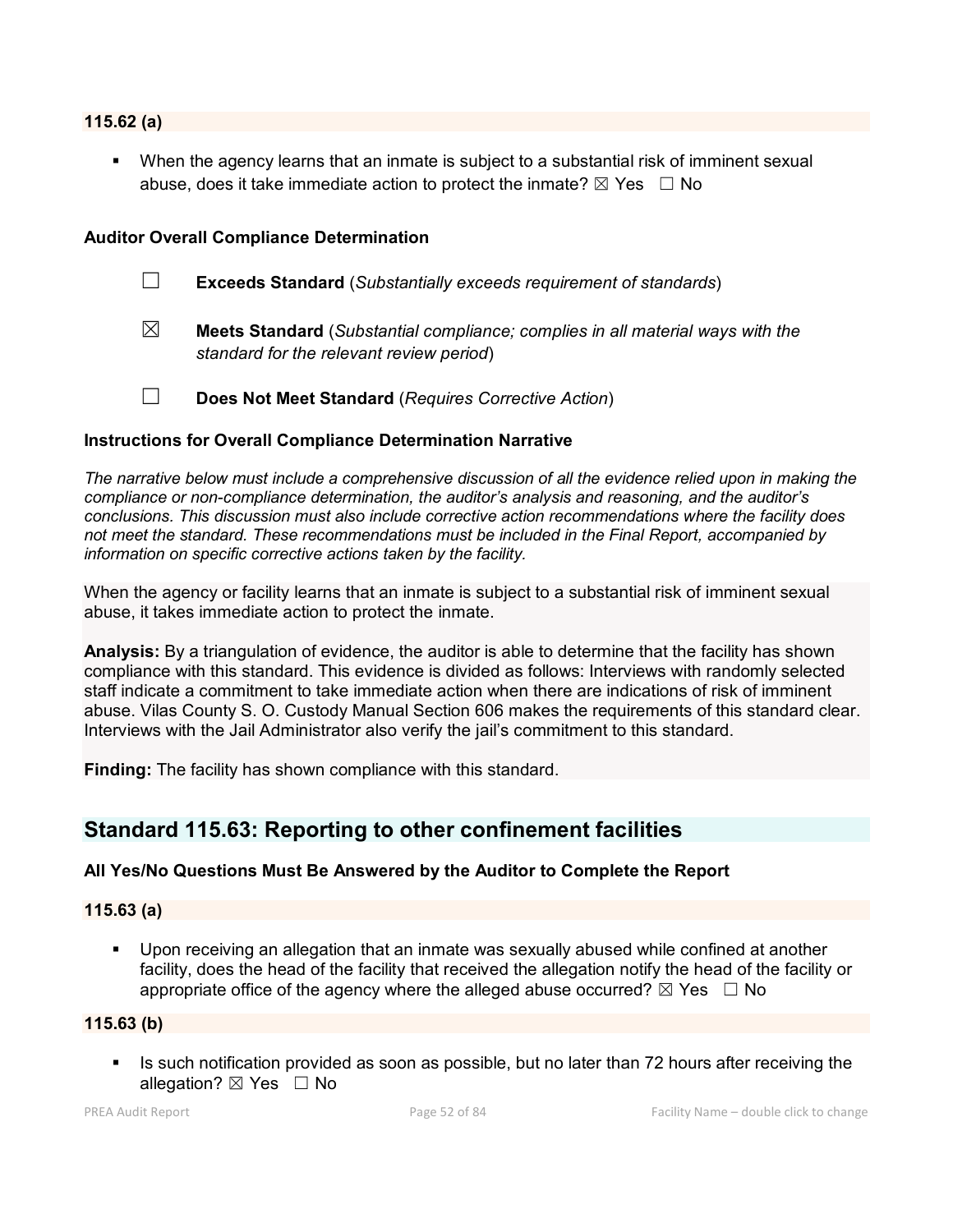#### **115.63 (c)**

Does the agency document that it has provided such notification?  $\boxtimes$  Yes  $\Box$  No

#### **115.63 (d)**

**Does the facility head or agency office that receives such notification ensure that the allegation** is investigated in accordance with these standards?  $\boxtimes$  Yes  $\Box$  No

#### **Auditor Overall Compliance Determination**

- ☐ **Exceeds Standard** (*Substantially exceeds requirement of standards*)
- ☒ **Meets Standard** (*Substantial compliance; complies in all material ways with the standard for the relevant review period*)
- ☐ **Does Not Meet Standard** (*Requires Corrective Action*)

#### **Instructions for Overall Compliance Determination Narrative**

*The narrative below must include a comprehensive discussion of all the evidence relied upon in making the compliance or non-compliance determination, the auditor's analysis and reasoning, and the auditor's conclusions. This discussion must also include corrective action recommendations where the facility does not meet the standard. These recommendations must be included in the Final Report, accompanied by information on specific corrective actions taken by the facility.*

Policy requires that, upon receiving an allegation that an inmate was sexually abused while confined at another facility, the head of the facility must notify the head of the external facility, or the appropriate office of the agency or facility at which sexual abuse is alleged to have occurred. Agency policy requires the facility head to provide such notification as soon as possible, but no later than 72 hours after receiving the allegation. The facility documents that it has provided such notification within 72 hours of receiving the allegation. The agency or facility policy requires that allegations received from other facilities/agencies are investigated in accordance with the PREA standards.

**Analysis:** Due to a triangulation of evidence, the auditor is able to determine that the facility has shown compliance with this standard. This evidence is divided as follows: Vilas County S. O. Custody Manual Section 606 makes the requirements of this standard clear. Interviews with the Jail Administrator also verify the jail's commitment to this standard. The Pre-Audit Questionnaire documentation and interviews conducted during the audit indicate that no such allegations have been received in the past 12 months.

**Finding:** The facility has shown compliance with this standard.

# **Standard 115.64: Staff first responder duties**

#### **All Yes/No Questions Must Be Answered by the Auditor to Complete the Report**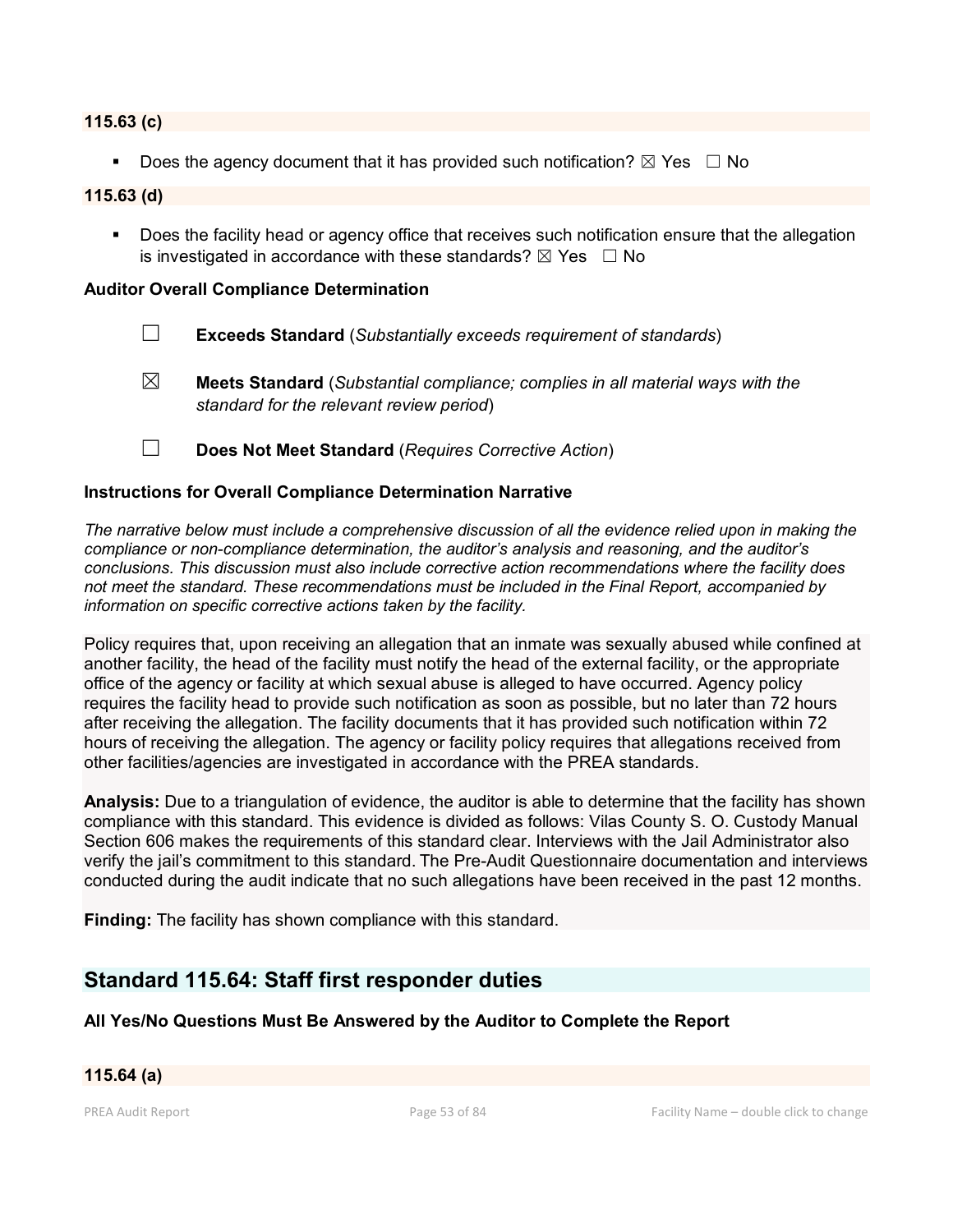- Upon learning of an allegation that an inmate was sexually abused, is the first security staff member to respond to the report required to: Separate the alleged victim and abuser?  $\boxtimes$  Yes  $\Box$  No
- Upon learning of an allegation that an inmate was sexually abused, is the first security staff member to respond to the report required to: Preserve and protect any crime scene until appropriate steps can be taken to collect any evidence?  $\boxtimes$  Yes  $\Box$  No
- Upon learning of an allegation that an inmate was sexually abused, is the first security staff member to respond to the report required to: Request that the alleged victim not take any actions that could destroy physical evidence, including, as appropriate, washing, brushing teeth, changing clothes, urinating, defecating, smoking, drinking, or eating, if the abuse occurred within a time period that still allows for the collection of physical evidence?  $\boxtimes$  Yes  $\Box$  No
- Upon learning of an allegation that an inmate was sexually abused, is the first security staff member to respond to the report required to: Ensure that the alleged abuser does not take any actions that could destroy physical evidence, including, as appropriate, washing, brushing teeth, changing clothes, urinating, defecating, smoking, drinking, or eating, if the abuse occurred within a time period that still allows for the collection of physical evidence?  $\boxtimes$  Yes  $\Box$  No

#### **115.64 (b)**

 If the first staff responder is not a security staff member, is the responder required to request that the alleged victim not take any actions that could destroy physical evidence, and then notify security staff?  $\boxtimes$  Yes  $\Box$  No

### **Auditor Overall Compliance Determination**

- ☐ **Exceeds Standard** (*Substantially exceeds requirement of standards*)
- ☒ **Meets Standard** (*Substantial compliance; complies in all material ways with the standard for the relevant review period*)
- ☐ **Does Not Meet Standard** (*Requires Corrective Action*)

#### **Instructions for Overall Compliance Determination Narrative**

*The narrative below must include a comprehensive discussion of all the evidence relied upon in making the compliance or non-compliance determination, the auditor's analysis and reasoning, and the auditor's conclusions. This discussion must also include corrective action recommendations where the facility does not meet the standard. These recommendations must be included in the Final Report, accompanied by information on specific corrective actions taken by the facility.*

The agency has a First Responder policy for allegations of sexual abuse consistent with this standard. Recent staff refresher training reviewed these duties.

PREA Audit Report Page 54 of 84 Facility Name – double click to change **Analysis:** By a triangulation of evidence, the auditor is able to determine that the facility has shown compliance with this standard. This evidence is divided as follows: Vilas County S. O. Custody Manual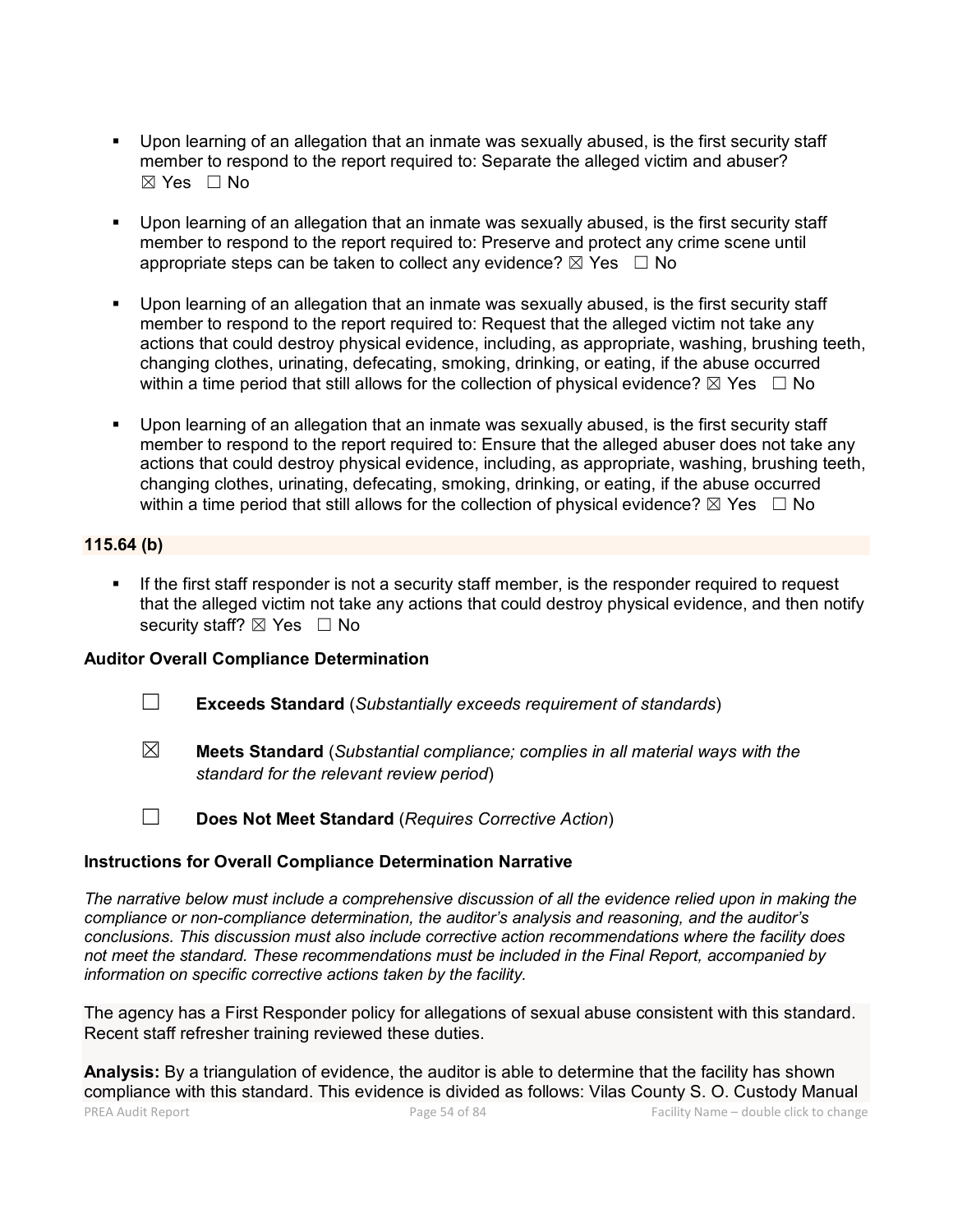Section 606; First Responder Cards issued to officers; refresher training and acknowledgements; and interviews with random staff.

**Finding:** The facility has shown compliance with this standard.

# **Standard 115.65: Coordinated response**

## **All Yes/No Questions Must Be Answered by the Auditor to Complete the Report**

#### **115.65 (a)**

 Has the facility developed a written institutional plan to coordinate actions among staff first responders, medical and mental health practitioners, investigators, and facility leadership taken in response to an incident of sexual abuse?  $\boxtimes$  Yes  $\Box$  No

#### **Auditor Overall Compliance Determination**

- ☐ **Exceeds Standard** (*Substantially exceeds requirement of standards*)
- ☒ **Meets Standard** (*Substantial compliance; complies in all material ways with the standard for the relevant review period*)
- ☐ **Does Not Meet Standard** (*Requires Corrective Action*)

### **Instructions for Overall Compliance Determination Narrative**

*The narrative below must include a comprehensive discussion of all the evidence relied upon in making the compliance or non-compliance determination, the auditor's analysis and reasoning, and the auditor's conclusions. This discussion must also include corrective action recommendations where the facility does not meet the standard. These recommendations must be included in the Final Report, accompanied by information on specific corrective actions taken by the facility.*

The facility has developed a written institutional plan to coordinate actions, taken in response to an incident of sexual abuse, among staff first responders, medical and mental health practitioners, investigators, and facility leadership.

**Analysis:** By a triangulation of evidence, the auditor is able to determine that the facility has shown compliance with this standard. This evidence is divided as follows: Section 606 of the Vilas County S. O. Custody Manual; the Coordinated Response Plan; and the MOU; along with interviews with administrators and staff.

**Finding:** The facility has shown compliance with this standard.

# **Standard 115.66: Preservation of ability to protect inmates from contact with abusers**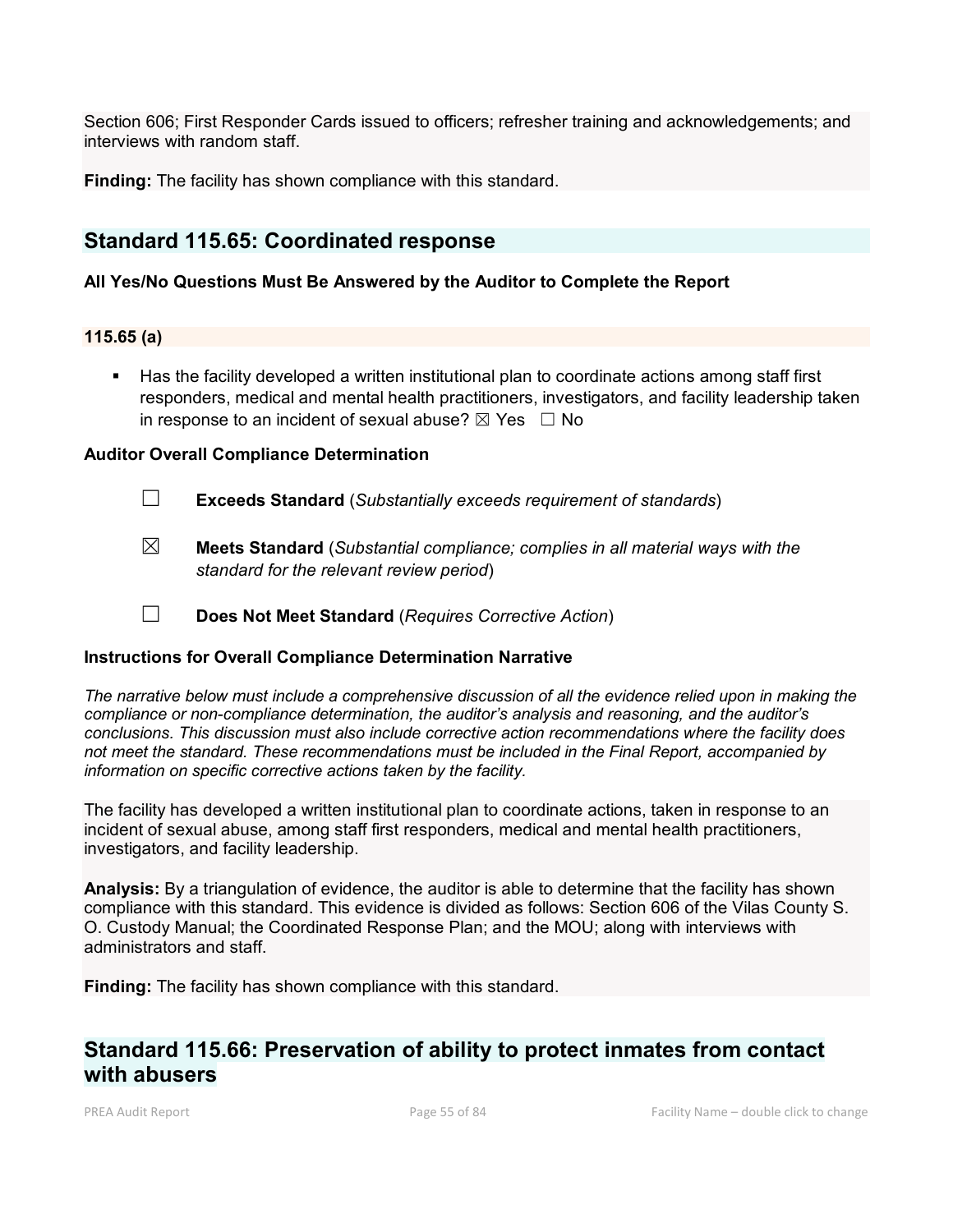## **All Yes/No Questions Must Be Answered by the Auditor to Complete the Report**

#### **115.66 (a)**

 Are both the agency and any other governmental entities responsible for collective bargaining on the agency's behalf prohibited from entering into or renewing any collective bargaining agreement or other agreement that limits the agency's ability to remove alleged staff sexual abusers from contact with any inmates pending the outcome of an investigation or of a determination of whether and to what extent discipline is warranted?  $\boxtimes$  Yes  $\Box$  No

#### **115.66 (b)**

Auditor is not required to audit this provision.

#### **Auditor Overall Compliance Determination**

- ☐ **Exceeds Standard** (*Substantially exceeds requirement of standards*)
- ☒ **Meets Standard** (*Substantial compliance; complies in all material ways with the standard for the relevant review period*)
- ☐ **Does Not Meet Standard** (*Requires Corrective Action*)

#### **Instructions for Overall Compliance Determination Narrative**

*The narrative below must include a comprehensive discussion of all the evidence relied upon in making the compliance or non-compliance determination, the auditor's analysis and reasoning, and the auditor's conclusions. This discussion must also include corrective action recommendations where the facility does not meet the standard. These recommendations must be included in the Final Report, accompanied by information on specific corrective actions taken by the facility.*

The agency has not entered into or renewed any collective bargaining agreement or other agreement since August 20, 2012. This agency maintains the ability to protect inmates from contact with abusers.

**Analysis:** Polices, PAQ documentation, and interviews with administrators verify that there are no agreements in place that would pose a barrier to protecting inmate victims. Vilas County S. O. Custody Manual Section 606.15 states, "The Department shall not enter into or renew any collective bargaining labor agreement or other agreement that limits the department's ability to remove alleged staff sexual abusers from contact with any inmates pending the outcome of an investigation or of a determination of whether and to what extent discipline is warranted (28 CFR 115.66)."

**Finding:** The facility has shown compliance with this standard.

# **Standard 115.67: Agency protection against retaliation**

#### **All Yes/No Questions Must Be Answered by the Auditor to Complete the Report**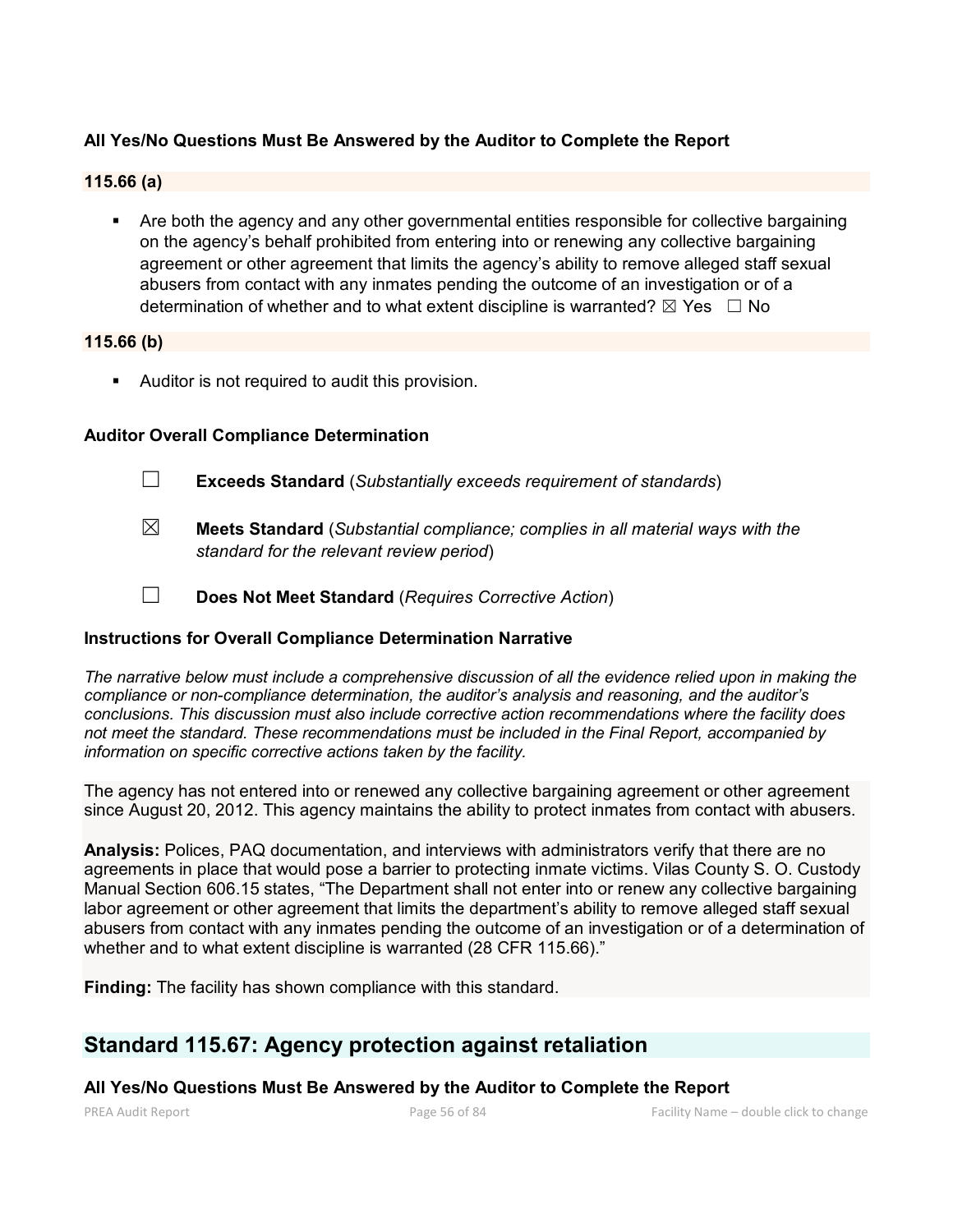## **115.67 (a)**

- Has the agency established a policy to protect all inmates and staff who report sexual abuse or sexual harassment or cooperate with sexual abuse or sexual harassment investigations from retaliation by other inmates or staff?  $\boxtimes$  Yes  $\Box$  No
- Has the agency designated which staff members or departments are charged with monitoring retaliation?  $\boxtimes$  Yes  $\Box$  No

### **115.67 (b)**

 Does the agency employ multiple protection measures, such as housing changes or transfers for inmate victims or abusers, removal of alleged staff or inmate abusers from contact with victims, and emotional support services for inmates or staff who fear retaliation for reporting sexual abuse or sexual harassment or for cooperating with investigations?  $\boxtimes$  Yes  $\Box$  No

## **115.67 (c)**

- Except in instances where the agency determines that a report of sexual abuse is unfounded, for at least 90 days following a report of sexual abuse, does the agency: Monitor the conduct and treatment of inmates or staff who reported the sexual abuse to see if there are changes that may suggest possible retaliation by inmates or staff?  $\boxtimes$  Yes  $\Box$  No
- Except in instances where the agency determines that a report of sexual abuse is unfounded, for at least 90 days following a report of sexual abuse, does the agency: Monitor the conduct and treatment of inmates who were reported to have suffered sexual abuse to see if there are changes that may suggest possible retaliation by inmates or staff?  $\boxtimes$  Yes  $\Box$  No
- Except in instances where the agency determines that a report of sexual abuse is unfounded, for at least 90 days following a report of sexual abuse, does the agency: Act promptly to remedy any such retaliation?  $\boxtimes$  Yes  $\Box$  No
- Except in instances where the agency determines that a report of sexual abuse is unfounded, for at least 90 days following a report of sexual abuse, does the agency: Monitor any inmate disciplinary reports?  $\boxtimes$  Yes  $\Box$  No
- Except in instances where the agency determines that a report of sexual abuse is unfounded, for at least 90 days following a report of sexual abuse, does the agency: Monitor inmate housing changes? ☒ Yes ☐ No
- Except in instances where the agency determines that a report of sexual abuse is unfounded, for at least 90 days following a report of sexual abuse, does the agency: Monitor inmate program changes?  $\boxtimes$  Yes  $\Box$  No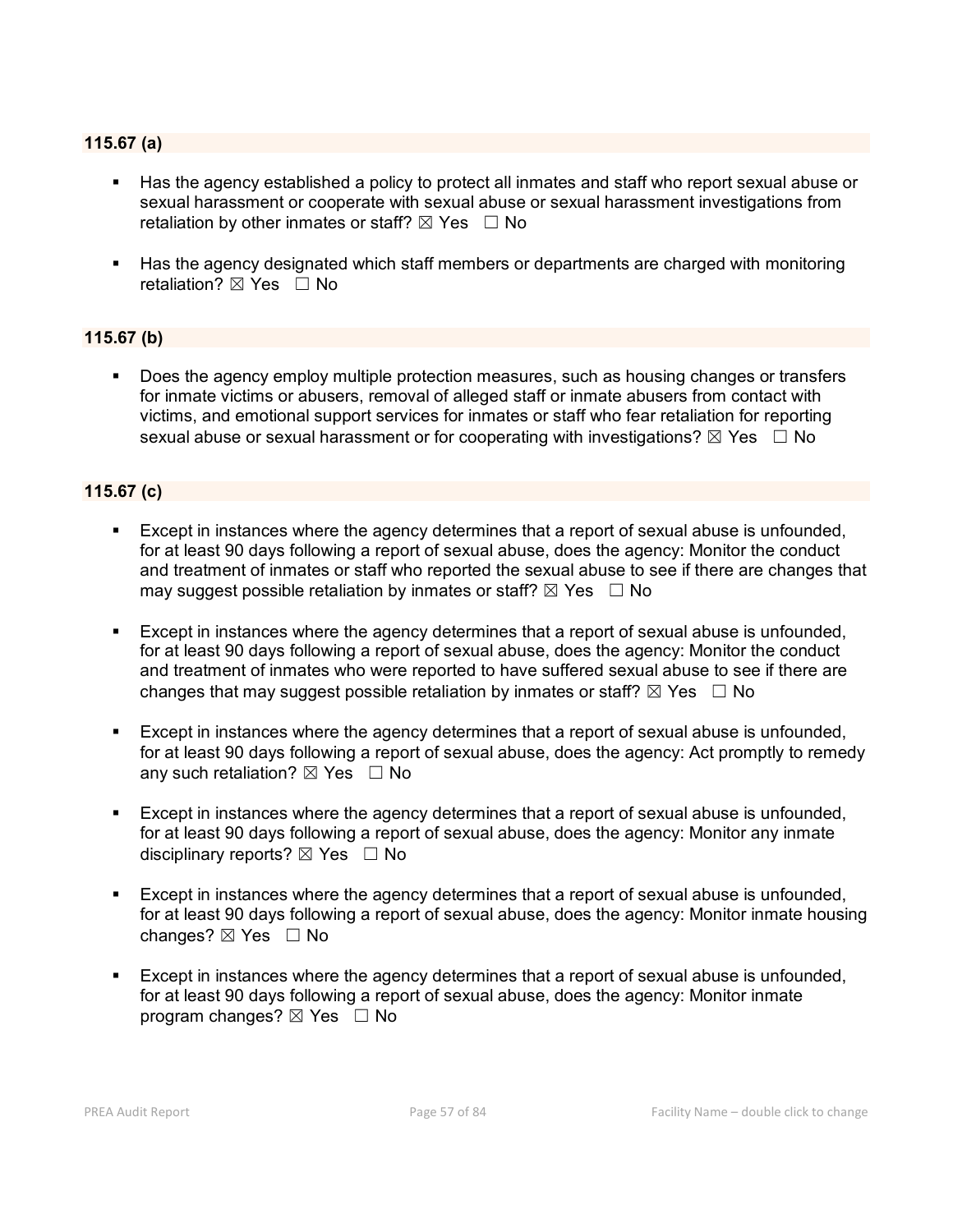- Except in instances where the agency determines that a report of sexual abuse is unfounded, for at least 90 days following a report of sexual abuse, does the agency: Monitor negative performance reviews of staff?  $\boxtimes$  Yes  $\Box$  No
- Except in instances where the agency determines that a report of sexual abuse is unfounded, for at least 90 days following a report of sexual abuse, does the agency: Monitor reassignments of staff?  $\boxtimes$  Yes  $\Box$  No
- Does the agency continue such monitoring beyond 90 days if the initial monitoring indicates a continuing need?  $\boxtimes$  Yes  $\Box$  No

#### **115.67 (d)**

In the case of inmates, does such monitoring also include periodic status checks?  $\boxtimes$  Yes  $\Box$  No

### **115.67 (e)**

 If any other individual who cooperates with an investigation expresses a fear of retaliation, does the agency take appropriate measures to protect that individual against retaliation? ☒ Yes ☐ No

### **115.67 (f)**

Auditor is not required to audit this provision.

### **Auditor Overall Compliance Determination**

- ☐ **Exceeds Standard** (*Substantially exceeds requirement of standards*)
- ☒ **Meets Standard** (*Substantial compliance; complies in all material ways with the standard for the relevant review period*)
- 
- ☐ **Does Not Meet Standard** (*Requires Corrective Action*)

#### **Instructions for Overall Compliance Determination Narrative**

*The narrative below must include a comprehensive discussion of all the evidence relied upon in making the compliance or non-compliance determination, the auditor's analysis and reasoning, and the auditor's conclusions. This discussion must also include corrective action recommendations where the facility does not meet the standard. These recommendations must be included in the Final Report, accompanied by information on specific corrective actions taken by the facility.*

Vilas County Jail has a policy to protect all inmates and staff who report sexual abuse or sexual harassment, and/or who cooperate with sexual abuse or sexual harassment investigations, from retaliation by other inmates or staff. The agency designates staff member(s) as responsible for monitoring for possible retaliation. Jail Administrator and PREA Coordinator Bill Weiss personally oversees retaliation monitoring, delegating duties as indicated. For at least 90 days, the agency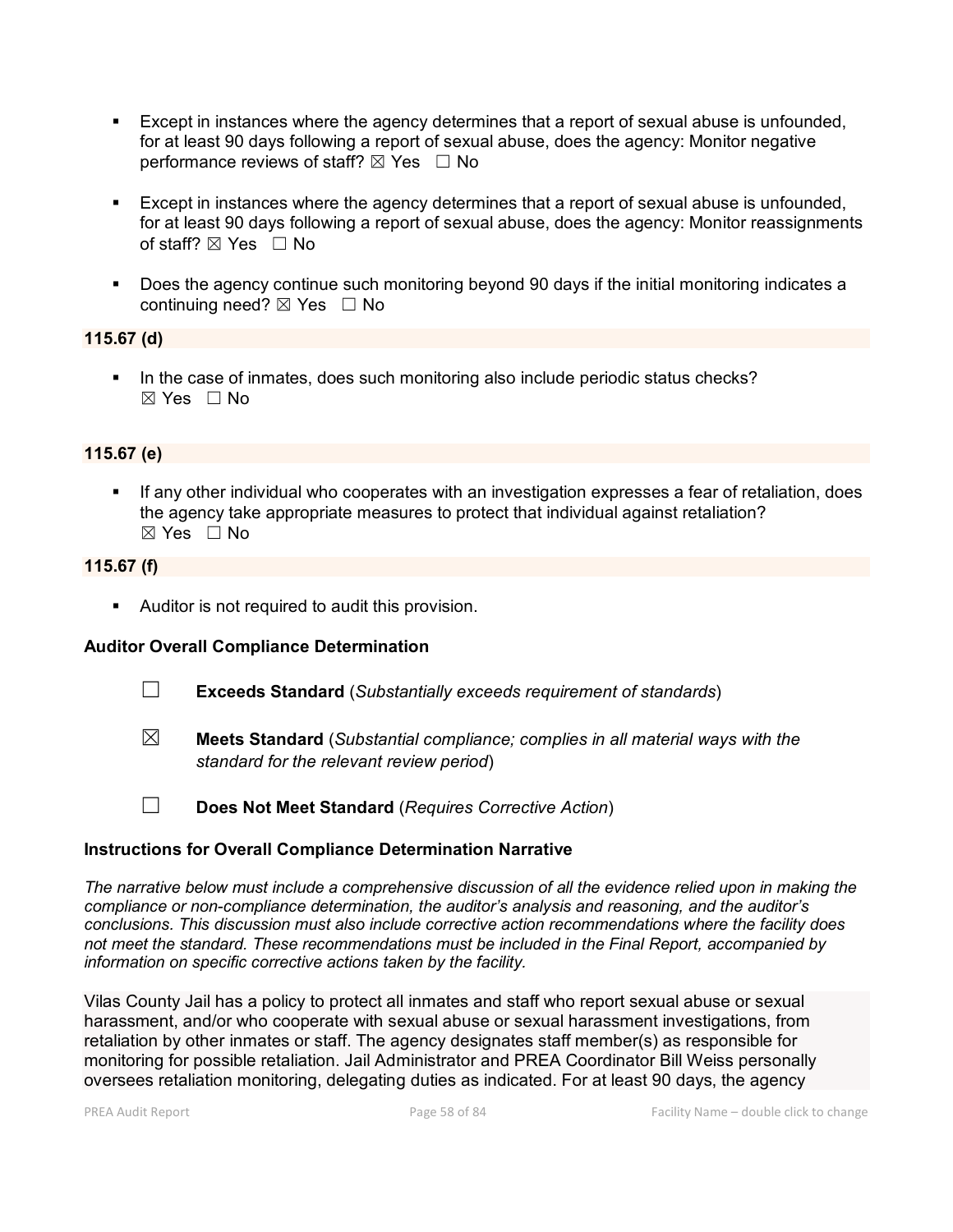monitors housing changes or transfers for inmate victims or abusers, removal of alleged staff or inmate abusers from contact with victims, and emotional support services for inmates or staff who fear retaliation for reporting sexual abuse or sexual harassment or for cooperating with investigations. In the case of inmates, such monitoring also includes periodic status checks. If any other individual who cooperates with an investigation expresses a fear of retaliation, the agency takes appropriate measures to protect that individual against retaliation. The agency acts promptly to remedy retaliation and continues to monitor longer 90 days, if needed.

**Analysis:** By a triangulation of evidence, the auditor is able to determine that the facility has shown compliance with this standard. This evidence is divided as follows: The agency had two investigations during the past year, and it provided retaliation monitoring records, as required. One investigation is recent, and initial monitoring was completed as indicated by the standard. The other case has concluded, and complete records were available for more than 90 days. Logs documenting retaliation monitoring for this case, and other follow-up activity, were provided to the auditor, and were summarized by PREA Coordinator Weiss as follows: "Protective measures including housing changes, removal of alleged abuser from contact with victim, administrative reassignment/reassignment of the victim and alleged perpetrator to another housing area and support services for inmates (mental health) occurred with this case." Also, documentation was provided, establishing that the alleged victim and alleged perpetrator are on an ongoing "keep separate" list, with no expiration date. In addition, there was a new allegation that came in during the on-site audit; so, it is not part of this audit, because the investigation is ongoing. However, Mr. Weiss provided initial retaliation monitoring for that alleged victim, including a status check, to assist in showing compliance with this standard. All sub-sections of this standard are found in the Vilas County S. O. Custody Manual in section 606.5, which has not required updates or revisions since 2015.

**Finding:** The facility has shown compliance with this standard.

# **Standard 115.68: Post-allegation protective custody**

# **All Yes/No Questions Must Be Answered by the Auditor to Complete the Report**

### **115.68 (a)**

 Is any and all use of segregated housing to protect an inmate who is alleged to have suffered sexual abuse subject to the requirements of § 115.43?  $\boxtimes$  Yes  $\Box$  No

### **Auditor Overall Compliance Determination**

- ☐ **Exceeds Standard** (*Substantially exceeds requirement of standards*)
- ☒ **Meets Standard** (*Substantial compliance; complies in all material ways with the standard for the relevant review period*)
- ☐ **Does Not Meet Standard** (*Requires Corrective Action*)

#### **Instructions for Overall Compliance Determination Narrative**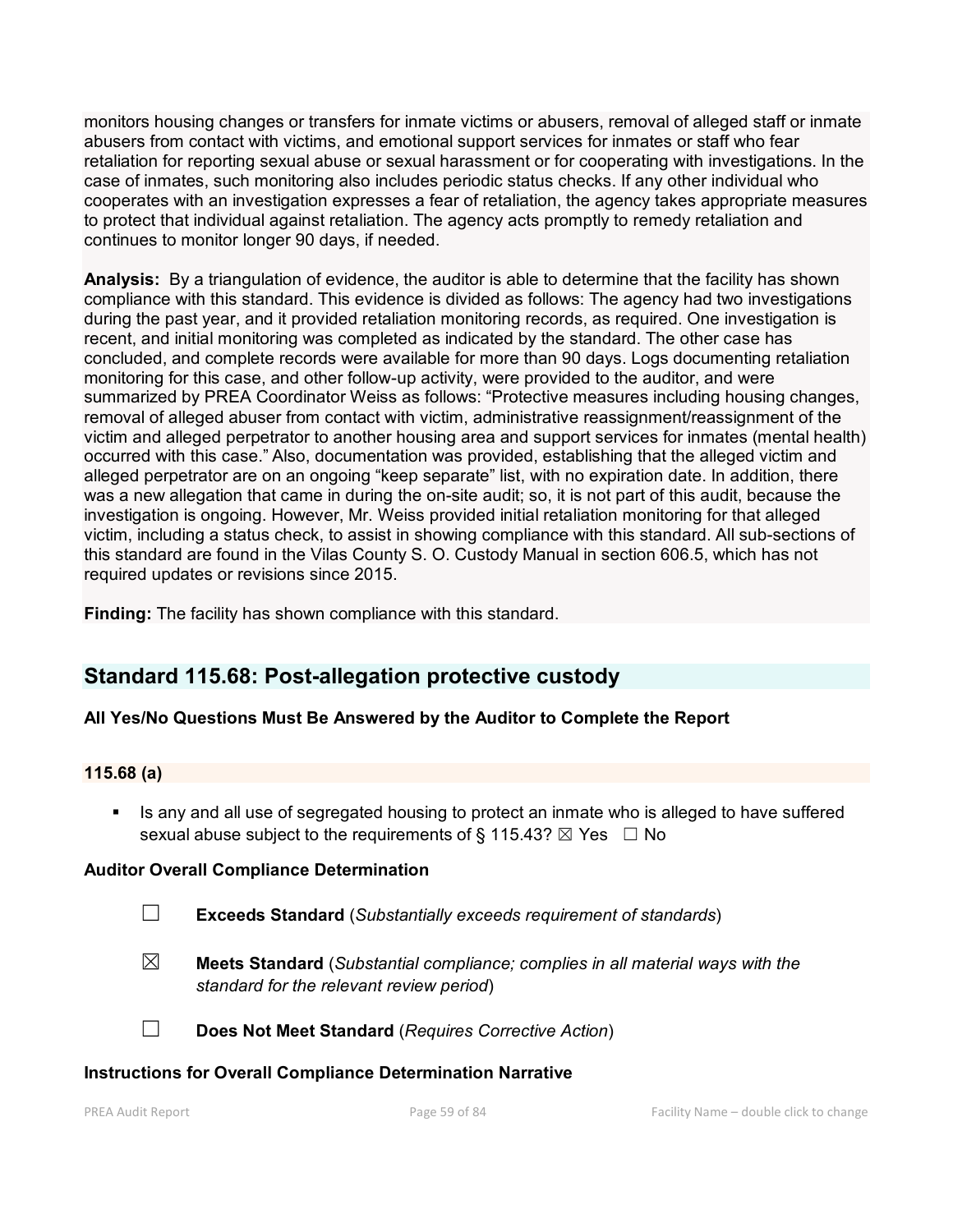*The narrative below must include a comprehensive discussion of all the evidence relied upon in making the compliance or non-compliance determination, the auditor's analysis and reasoning, and the auditor's conclusions. This discussion must also include corrective action recommendations where the facility does not meet the standard. These recommendations must be included in the Final Report, accompanied by information on specific corrective actions taken by the facility.*

The agency has a policy prohibiting the placement of inmates who allege to have suffered sexual abuse in involuntary segregated housing, unless an assessment of all available alternatives has been made, and a determination has been made that there is no available alternative means of separation from likely abusers. In the past 12 months, no inmates were assigned to involuntary segregated housing for protection against sexual abuse. If an involuntary segregated housing assignment is made, the facility allocates to each such inmate a review every week, to determine whether there is a continuing need for separation from the general population, and it documents these reviews.

**Analysis:** By a triangulation of evidence, the auditor is able to determine that the facility has shown compliance with this standard. This evidence is divided as follows: interviews with inmates in segregated housing, and inmates who have been in segregated housing recently, although none have been there due to risk of sexual victimization; interviews with administrators and staff who supervise segregated housing; and Vilas County S. O. Custody Manual Sections 606 and 508.

**Finding:** The facility has shown compliance with this standard.

# **INVESTIGATIONS**

# **Standard 115.71: Criminal and administrative agency investigations**

# **All Yes/No Questions Must Be Answered by the Auditor to Complete the Report**

# **115.71 (a)**

- When the agency conducts its own investigations into allegations of sexual abuse and sexual harassment, does it do so promptly, thoroughly, and objectively? [N/A if the agency/facility is not responsible for conducting any form of criminal OR administrative sexual abuse investigations. See 115.21(a).]  $\boxtimes$  Yes  $\Box$  No  $\Box$  NA
- Does the agency conduct such investigations for all allegations, including third party and anonymous reports? [N/A if the agency/facility is not responsible for conducting any form of criminal OR administrative sexual abuse investigations. See 115.21(a).]  $\boxtimes$  Yes  $\Box$  No  $\Box$  NA

# **115.71 (b)**

 Where sexual abuse is alleged, does the agency use investigators who have received specialized training in sexual abuse investigations as required by 115.34?  $\boxtimes$  Yes  $\Box$  No

# **115.71 (c)**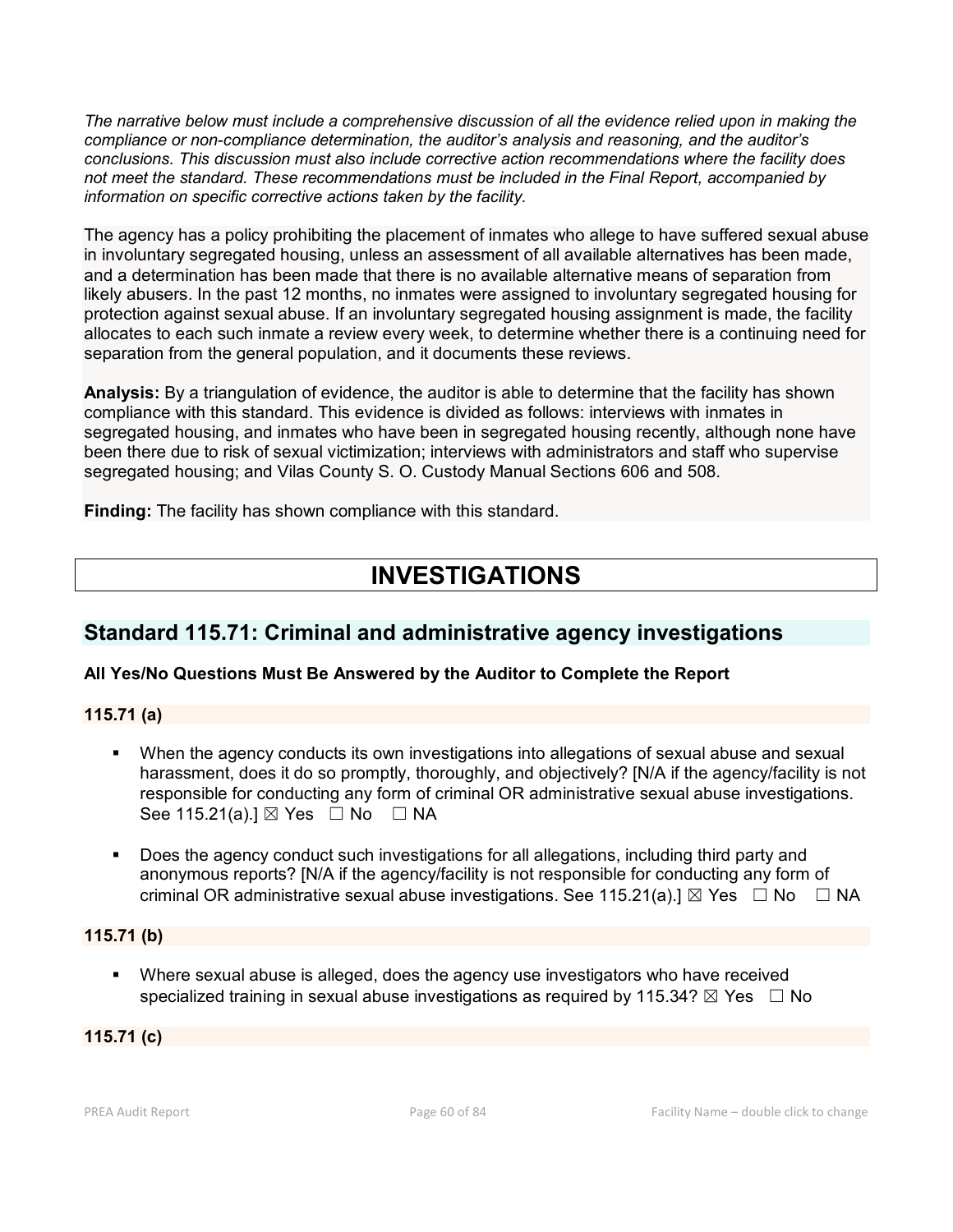- Do investigators gather and preserve direct and circumstantial evidence, including any available physical and DNA evidence and any available electronic monitoring data?  $\boxtimes$  Yes  $\Box$  No
- Do investigators interview alleged victims, suspected perpetrators, and witnesses?  $\boxtimes$  Yes  $\Box$  No
- Do investigators review prior reports and complaints of sexual abuse involving the suspected perpetrator?  $\boxtimes$  Yes  $\Box$  No

## **115.71 (d)**

 When the quality of evidence appears to support criminal prosecution, does the agency conduct compelled interviews only after consulting with prosecutors as to whether compelled interviews may be an obstacle for subsequent criminal prosecution?  $\boxtimes$  Yes  $\Box$  No

#### **115.71 (e)**

- Do agency investigators assess the credibility of an alleged victim, suspect, or witness on an individual basis and not on the basis of that individual's status as inmate or staff?  $\boxtimes$  Yes  $\Box$  No
- **Does the agency investigate allegations of sexual abuse without requiring an inmate who** alleges sexual abuse to submit to a polygraph examination or other truth-telling device as a condition for proceeding?  $\boxtimes$  Yes  $\Box$  No

#### **115.71 (f)**

- Do administrative investigations include an effort to determine whether staff actions or failures to act contributed to the abuse?  $\boxtimes$  Yes  $\Box$  No
- Are administrative investigations documented in written reports that include a description of the physical evidence and testimonial evidence, the reasoning behind credibility assessments, and investigative facts and findings?  $\boxtimes$  Yes  $\Box$  No

#### **115.71 (g)**

 Are criminal investigations documented in a written report that contains a thorough description of the physical, testimonial, and documentary evidence and attaches copies of all documentary evidence where feasible?  $\boxtimes$  Yes  $\Box$  No

#### **115.71 (h)**

 Are all substantiated allegations of conduct that appears to be criminal referred for prosecution? ☒ Yes ☐ No

#### **115.71 (i)**

Does the agency retain all written reports referenced in 115.71(f) and (q) for as long as the alleged abuser is incarcerated or employed by the agency, plus five years?  $\boxtimes$  Yes  $\Box$  No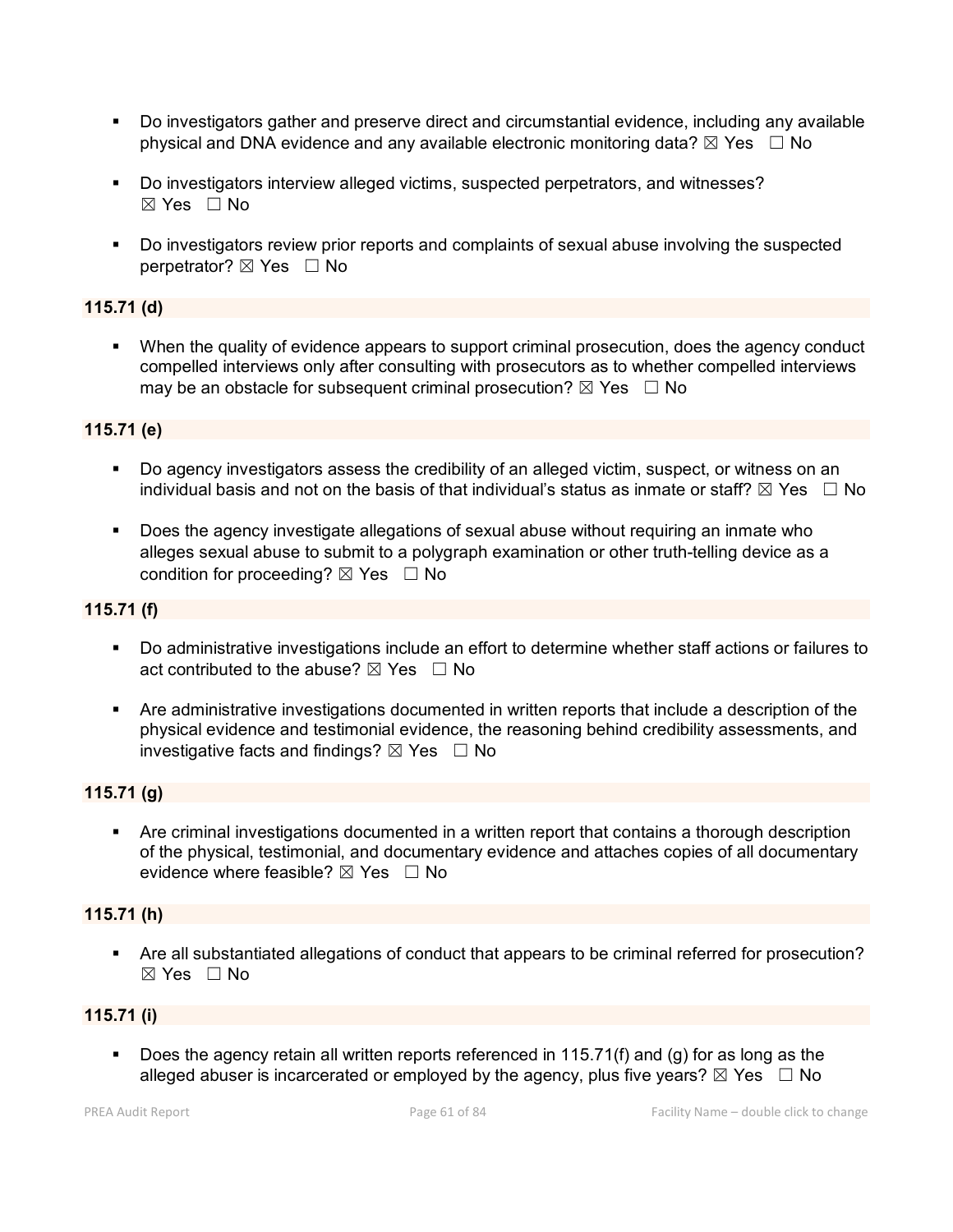#### **115.71 (j)**

 Does the agency ensure that the departure of an alleged abuser or victim from the employment or control of the agency does not provide a basis for terminating an investigation?  $\boxtimes$  Yes  $\Box$  No

#### **115.71 (k)**

Auditor is not required to audit this provision.

#### **115.71 (l)**

 When an outside entity investigates sexual abuse, does the facility cooperate with outside investigators and endeavor to remain informed about the progress of the investigation? (N/A if an outside agency does not conduct administrative or criminal sexual abuse investigations. See 115.21(a).)  $\boxtimes$  Yes  $\Box$  No  $\Box$  NA

#### **Auditor Overall Compliance Determination**



- ☒ **Meets Standard** (*Substantial compliance; complies in all material ways with the standard for the relevant review period*)
- ☐ **Does Not Meet Standard** (*Requires Corrective Action*)

#### **Instructions for Overall Compliance Determination Narrative**

*The narrative below must include a comprehensive discussion of all the evidence relied upon in making the compliance or non-compliance determination, the auditor's analysis and reasoning, and the auditor's conclusions. This discussion must also include corrective action recommendations where the facility does not meet the standard. These recommendations must be included in the Final Report, accompanied by information on specific corrective actions taken by the facility.*

Vilas County has policies that cover all parts of this standard and conducts investigations consistent with the standard. Both investigations completed in the past 12 months were reviewed. Both were administrative, although one involved a criminal investigation that was assigned out to a neighboring county due to the alleged involvement of an employee. The facility coordinated well with the criminal investigators, while actively protecting inmates and documenting observations and facts. Both investigations were prompt, thorough, and objective. They followed the evidence and checked on issues that came up, in the course of the investigations, that were related to the allegations, such checking on whether inmate medication protocols were violated, and researching a situation regarding inmate money. They checked regarding whether other staff might have been involved and documented a number of dynamics and contexts, which enriched the credibility assessments and incident reviews.

**Analysis:** By a triangulation of evidence, the auditor is able to determine that the facility has shown compliance with this standard. This evidence is divided as follows: Vilas County S. O. Custody Manual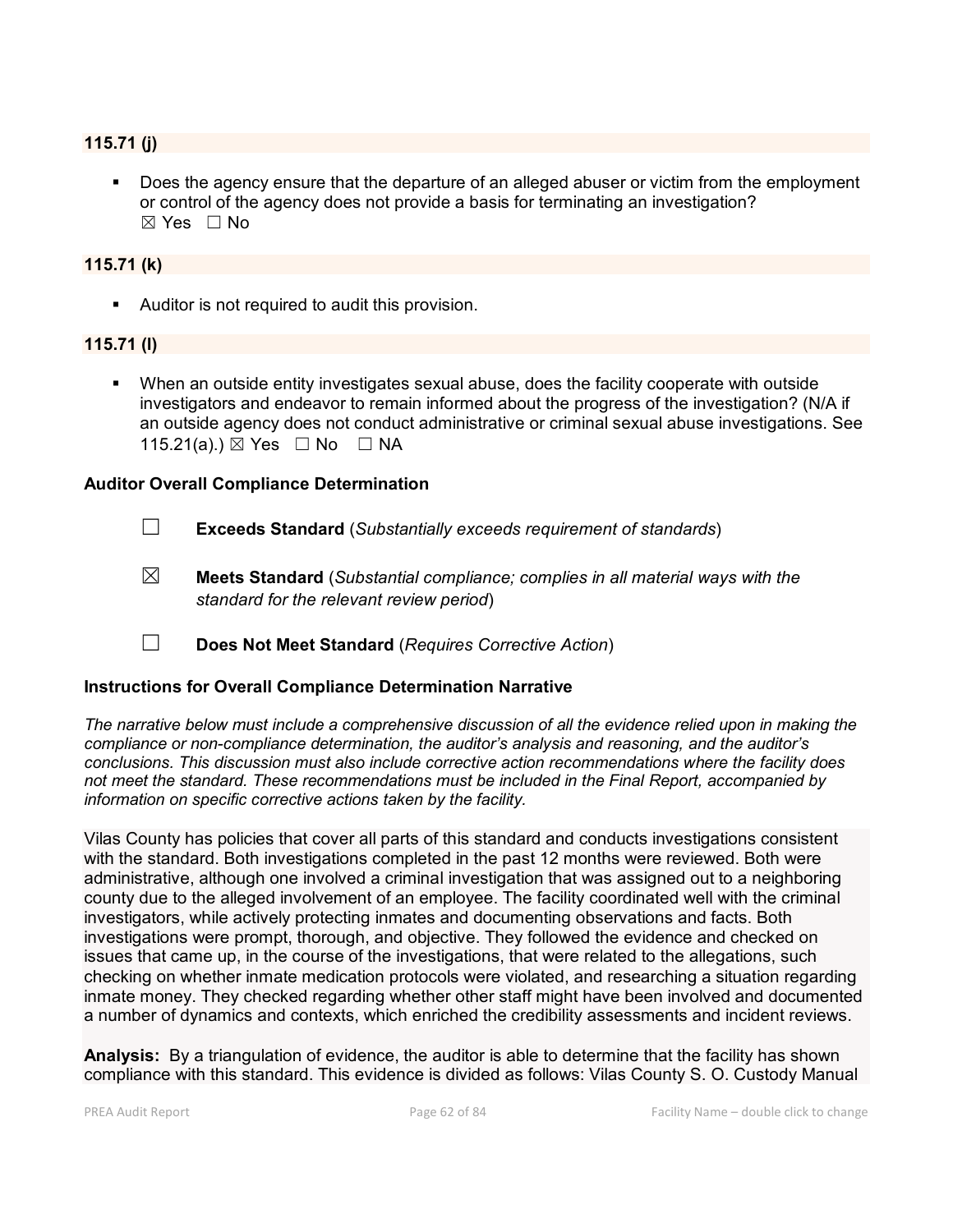Section 606.7; both investigations completed in the past 12 months; and interviews with the PREA Coordinator and with investigative staff.

**Finding:** The facility has shown compliance with this standard.

# **Standard 115.72: Evidentiary standard for administrative investigations**

## **All Yes/No Questions Must Be Answered by the Auditor to Complete the Report**

**115.72 (a)**

Is it true that the agency does not impose a standard higher than a preponderance of the evidence in determining whether allegations of sexual abuse or sexual harassment are substantiated?  $\boxtimes$  Yes  $\Box$  No

### **Auditor Overall Compliance Determination**

- ☐ **Exceeds Standard** (*Substantially exceeds requirement of standards*)
- ☒ **Meets Standard** (*Substantial compliance; complies in all material ways with the standard for the relevant review period*)
- ☐ **Does Not Meet Standard** (*Requires Corrective Action*)

### **Instructions for Overall Compliance Determination Narrative**

*The narrative below must include a comprehensive discussion of all the evidence relied upon in making the compliance or non-compliance determination, the auditor's analysis and reasoning, and the auditor's conclusions. This discussion must also include corrective action recommendations where the facility does not meet the standard. These recommendations must be included in the Final Report, accompanied by information on specific corrective actions taken by the facility.*

Policy requires investigators impose no standard higher than preponderance of the evidence in determining whether allegations of sexual abuse or sexual harassment are substantiated.

**Analysis:** By a triangulation of evidence, the auditor is able to determine that the facility has shown compliance with this standard. This evidence is divided as follows: Vilas County S. O. Custody Manual Section 606.7; both investigations completed in the past 12 months; and interviews with the PREA Coordinator and with investigative staff.

**Finding:** The facility has shown compliance with this standard.

# **Standard 115.73: Reporting to inmates**

# **All Yes/No Questions Must Be Answered by the Auditor to Complete the Report**

# **115.73 (a)**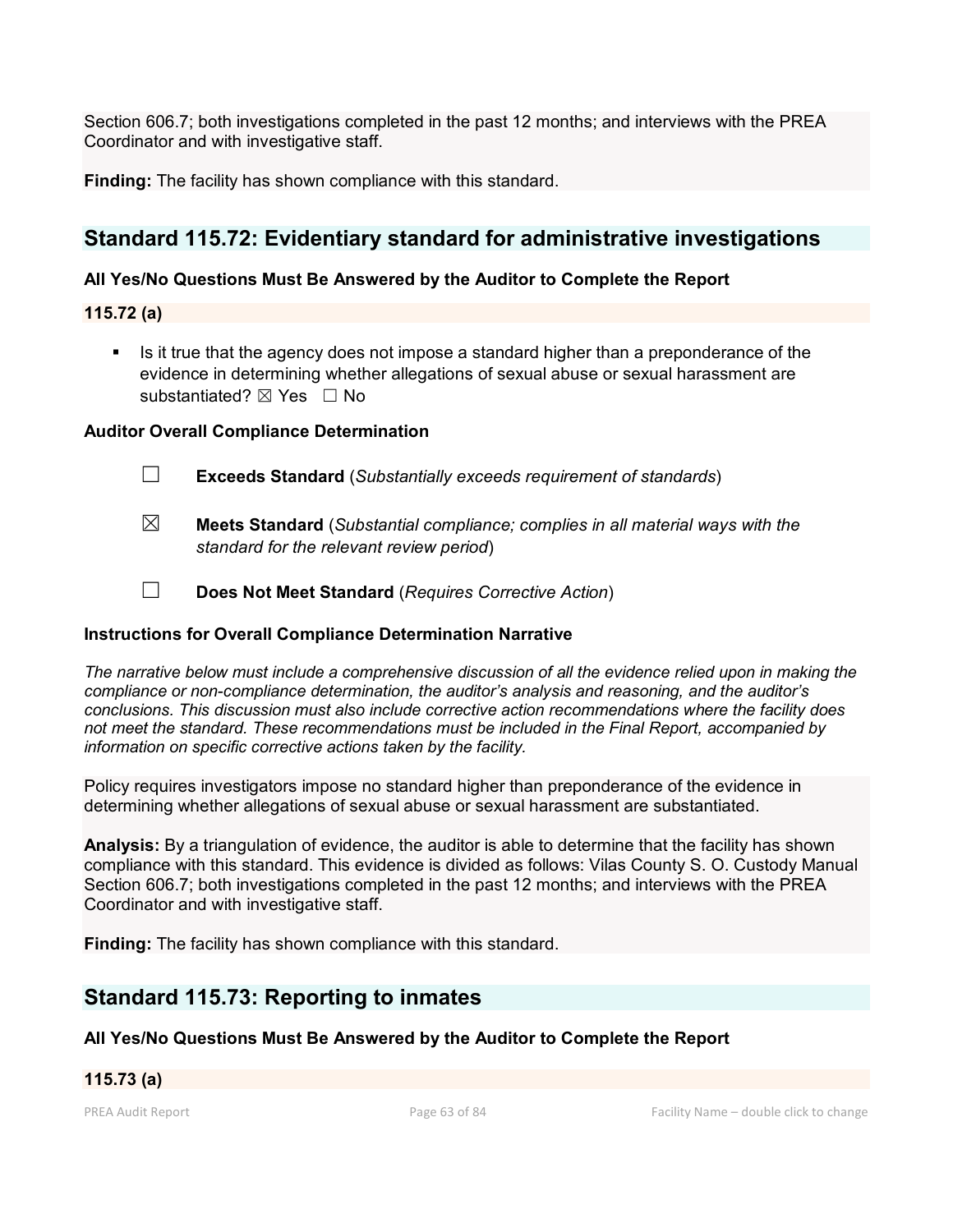Following an investigation into an inmate's allegation that he or she suffered sexual abuse in an agency facility, does the agency inform the inmate as to whether the allegation has been determined to be substantiated, unsubstantiated, or unfounded?  $\boxtimes$  Yes  $\Box$  No

# **115.73 (b)**

 If the agency did not conduct the investigation into an inmate's allegation of sexual abuse in an agency facility, does the agency request the relevant information from the investigative agency in order to inform the inmate? (N/A if the agency/facility is responsible for conducting administrative and criminal investigations.)  $\boxtimes$  Yes  $\Box$  No  $\Box$  NA

## **115.73 (c)**

- Following an inmate's allegation that a staff member has committed sexual abuse against the inmate, unless the agency has determined that the allegation is unfounded, or unless the inmate has been released from custody, does the agency subsequently inform the inmate whenever: The staff member is no longer posted within the inmate's unit?  $\boxtimes$  Yes  $\Box$  No
- Following an inmate's allegation that a staff member has committed sexual abuse against the inmate, unless the agency has determined that the allegation is unfounded, or unless the inmate has been released from custody, does the agency subsequently inform the inmate whenever: The staff member is no longer employed at the facility?  $\boxtimes$  Yes  $\Box$  No
- Following an inmate's allegation that a staff member has committed sexual abuse against the inmate, unless the agency has determined that the allegation is unfounded, or unless the inmate has been released from custody, does the agency subsequently inform the inmate whenever: The agency learns that the staff member has been indicted on a charge related to sexual abuse in the facility?  $\boxtimes$  Yes  $\Box$  No
- Following an inmate's allegation that a staff member has committed sexual abuse against the inmate, unless the agency has determined that the allegation is unfounded, or unless the inmate has been released from custody, does the agency subsequently inform the inmate whenever: The agency learns that the staff member has been convicted on a charge related to sexual abuse within the facility?  $\boxtimes$  Yes  $\Box$  No

# **115.73 (d)**

- Following an inmate's allegation that he or she has been sexually abused by another inmate, does the agency subsequently inform the alleged victim whenever: The agency learns that the alleged abuser has been indicted on a charge related to sexual abuse within the facility?  $\boxtimes$  Yes  $\Box$  No
- Following an inmate's allegation that he or she has been sexually abused by another inmate, does the agency subsequently inform the alleged victim whenever: The agency learns that the alleged abuser has been convicted on a charge related to sexual abuse within the facility?  $\boxtimes$  Yes  $\Box$  No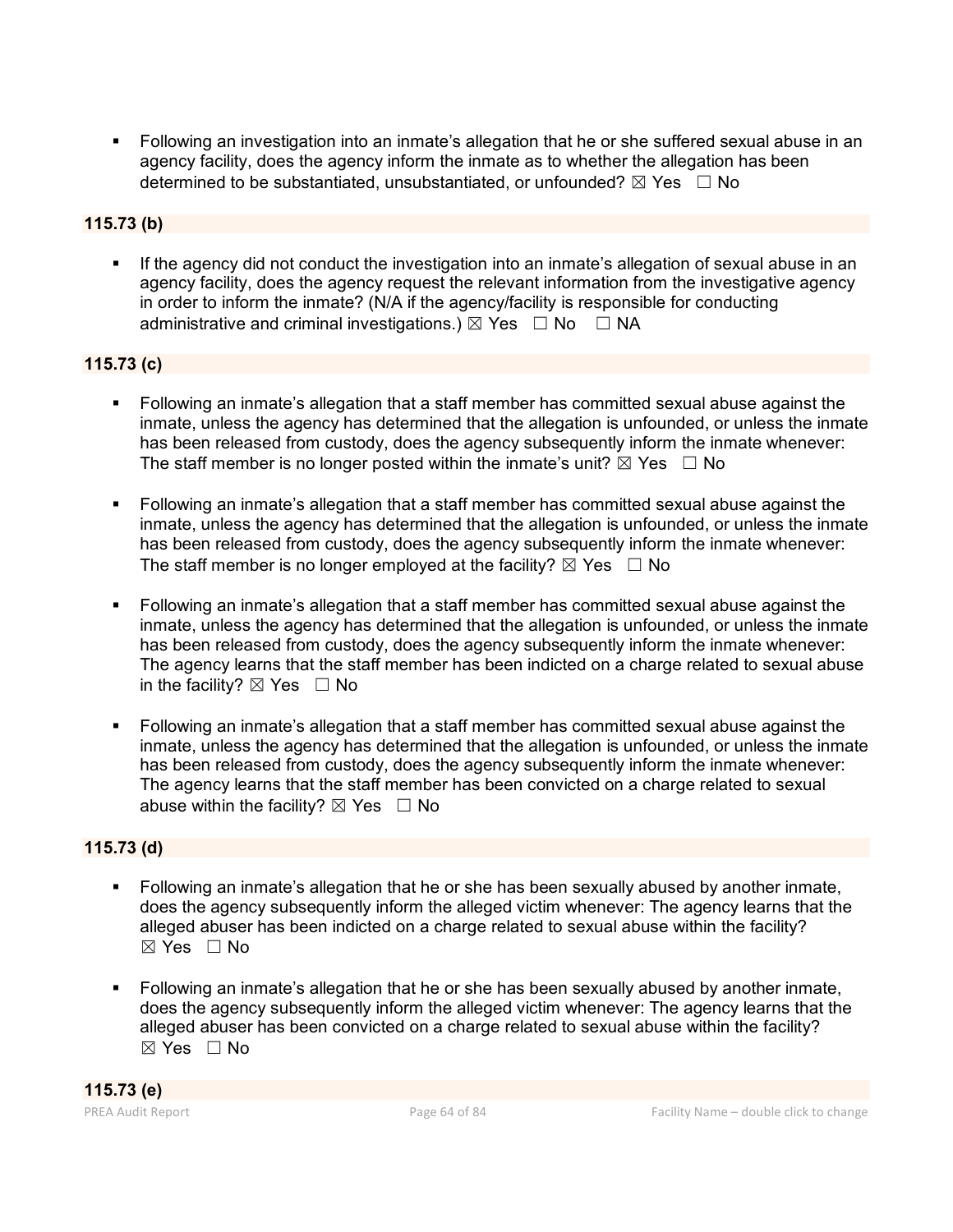Does the agency document all such notifications or attempted notifications?  $\boxtimes$  Yes  $\Box$  No

## **115.73 (f)**

Auditor is not required to audit this provision.

#### **Auditor Overall Compliance Determination**

- ☐ **Exceeds Standard** (*Substantially exceeds requirement of standards*)
- ☒ **Meets Standard** (*Substantial compliance; complies in all material ways with the standard for the relevant review period*)
- ☐ **Does Not Meet Standard** (*Requires Corrective Action*)

### **Instructions for Overall Compliance Determination Narrative**

*The narrative below must include a comprehensive discussion of all the evidence relied upon in making the compliance or non-compliance determination, the auditor's analysis and reasoning, and the auditor's conclusions. This discussion must also include corrective action recommendations where the facility does not meet the standard. These recommendations must be included in the Final Report, accompanied by information on specific corrective actions taken by the facility.*

Policy requires that any inmate who makes an allegation that he or she suffered sexual abuse in an agency facility is informed as to whether the allegation has been determined to be substantiated, unsubstantiated, or unfounded following an investigation by the agency. If an outside entity conducts such investigation, the agency requests the relevant information from the investigative entity in order to inform the inmate of the outcome of the investigation. Following an inmate's allegation that a staff member has committed sexual abuse against the inmate, the agency/facility subsequently informs the inmate (unless the agency has determined that the allegation is unfounded) whenever: (1) The staff member is no longer posted within the inmate's unit; (2) The staff member is no longer employed at the facility; (3) The agency learns that the staff member has been indicted on a charge related to sexual abuse within the facility; or (4) The agency learns that the staff member has been convicted on a charge related to sexual abuse within the facility. Following an inmate's allegation that he or she has been sexually abused by another inmate in an agency facility, the agency subsequently informs the alleged victim whenever: The agency learns that the alleged abuser has been indicted on a charge related to sexual abuse within the facility; or, The agency learns that the alleged abuser has been convicted on a charge related to sexual abuse within the facility. The agency has a policy that all notifications to inmates described under this standard are documented.

**Analysis:** By a triangulation of evidence, the auditor is able to determine that the facility has shown compliance with this standard. This evidence is divided as follows: Vilas County S. O. Custody Manual Section 606.7; reviews of both investigations completed in the past 12 months; and interviews with the PREA Coordinator and with investigative staff. Since one investigation involved alleged inmate perpetrators, and the other involved an alleged staff perpetrator, the auditor was able to review documentation of most of the sub-sections of this standard in practice.

**Finding:** The facility has shown compliance with this standard.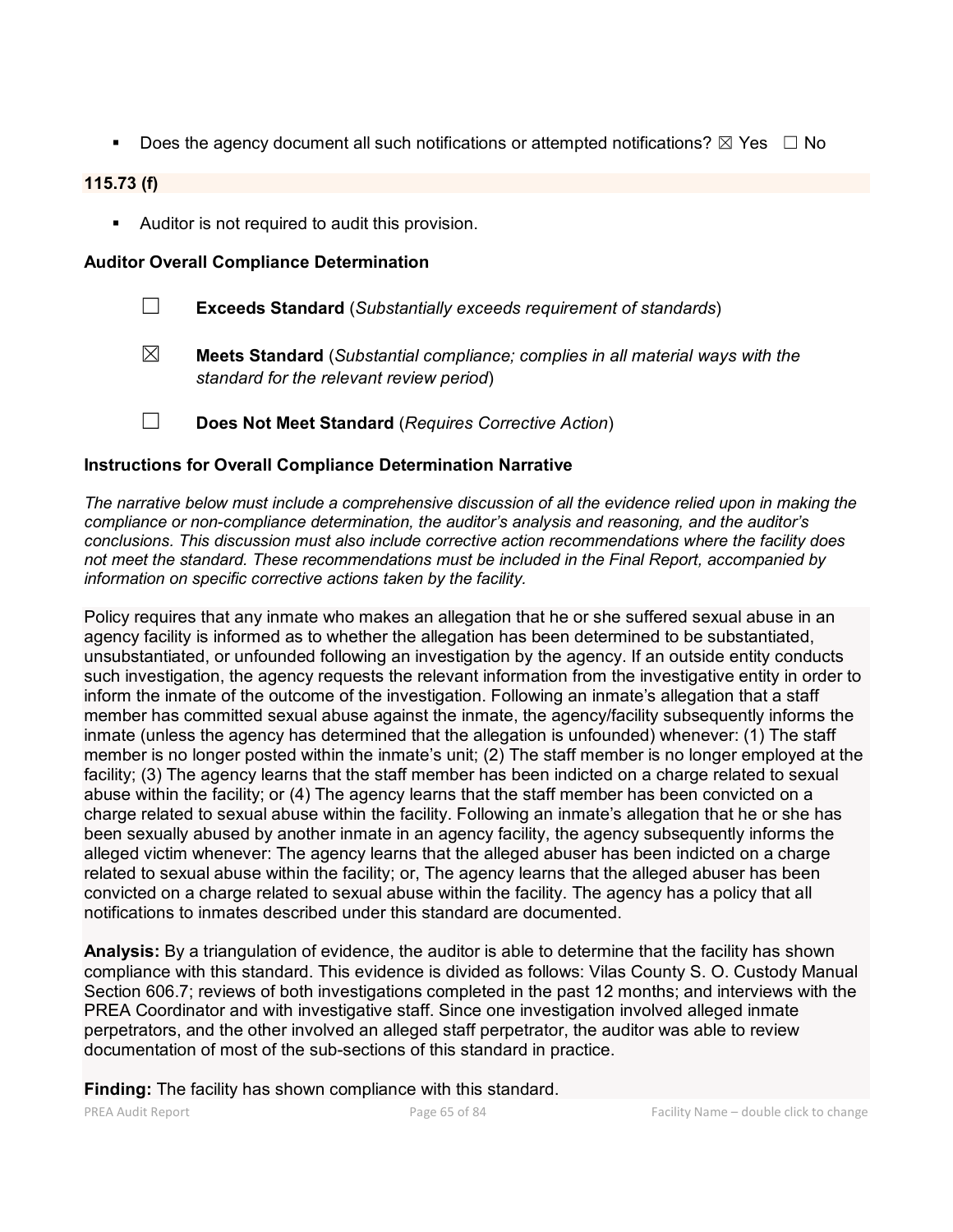# **DISCIPLINE**

# **Standard 115.76: Disciplinary sanctions for staff**

## **All Yes/No Questions Must Be Answered by the Auditor to Complete the Report**

### **115.76 (a)**

 Are staff subject to disciplinary sanctions up to and including termination for violating agency sexual abuse or sexual harassment policies?  $\boxtimes$  Yes  $\Box$  No

#### **115.76 (b)**

 Is termination the presumptive disciplinary sanction for staff who have engaged in sexual abuse?  $\boxtimes$  Yes  $\Box$  No

#### **115.76 (c)**

 Are disciplinary sanctions for violations of agency policies relating to sexual abuse or sexual harassment (other than actually engaging in sexual abuse) commensurate with the nature and circumstances of the acts committed, the staff member's disciplinary history, and the sanctions imposed for comparable offenses by other staff with similar histories?  $\boxtimes$  Yes  $\Box$  No

#### **115.76 (d)**

- Are all terminations for violations of agency sexual abuse or sexual harassment policies, or resignations by staff who would have been terminated if not for their resignation, reported to: Law enforcement agencies (unless the activity was clearly not criminal)?  $\boxtimes$  Yes  $\Box$  No
- Are all terminations for violations of agency sexual abuse or sexual harassment policies, or resignations by staff who would have been terminated if not for their resignation, reported to: Relevant licensing bodies?  $\boxtimes$  Yes  $\Box$  No

### **Auditor Overall Compliance Determination**

- ☐ **Exceeds Standard** (*Substantially exceeds requirement of standards*)
- ☒ **Meets Standard** (*Substantial compliance; complies in all material ways with the standard for the relevant review period*)



☐ **Does Not Meet Standard** (*Requires Corrective Action*)

### **Instructions for Overall Compliance Determination Narrative**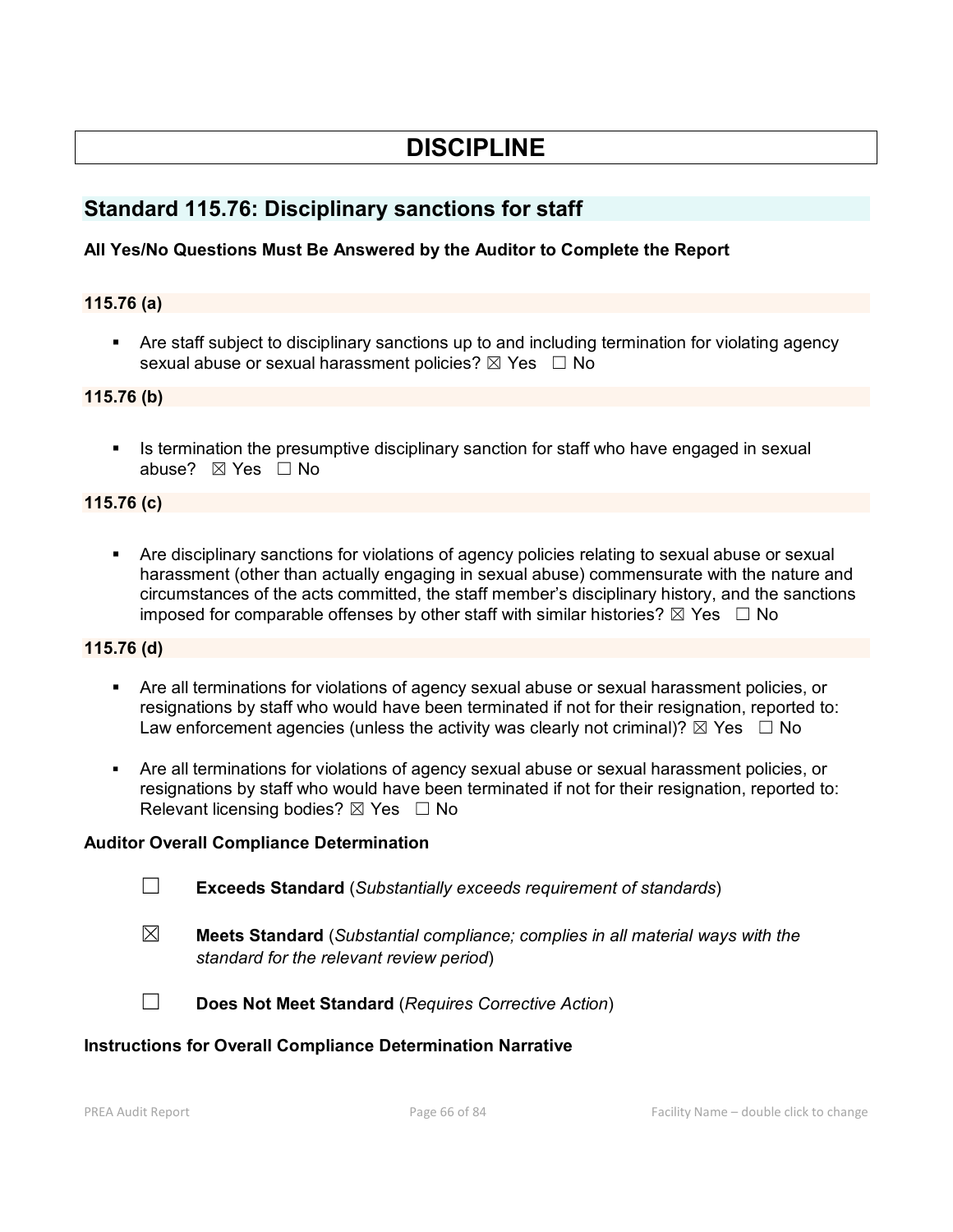*The narrative below must include a comprehensive discussion of all the evidence relied upon in making the compliance or non-compliance determination, the auditor's analysis and reasoning, and the auditor's conclusions. This discussion must also include corrective action recommendations where the facility does not meet the standard. These recommendations must be included in the Final Report, accompanied by information on specific corrective actions taken by the facility.*

Vilas County Jail employees are subject to disciplinary sanctions, up to and including termination and criminal prosecution, for violating agency sexual abuse or sexual harassment policies. Termination is the presumptive disciplinary sanction for staff who have engaged in sexual abuse. One allegation reviewed by the auditor was against a staff member for violation of agency sexual abuse or sexual harassment policies. The staff member resigned, but criminal and administrative investigations were completed anyway. Documentation was completed according to this standard and policy.

**Analysis:** By a triangulation of evidence, the auditor is able to determine that the facility has shown compliance with this standard. This evidence is divided as follows: Vilas County S. O. Custody Manual Sections 600 through 606; both investigations completed in the past 12 months; and interviews with the PREA Coordinator and with investigative staff.

**Finding:** The facility has shown compliance with this standard.

# **Standard 115.77: Corrective action for contractors and volunteers**

# **All Yes/No Questions Must Be Answered by the Auditor to Complete the Report**

## **115.77 (a)**

- Is any contractor or volunteer who engages in sexual abuse prohibited from contact with inmates? ☒ Yes ☐ No
- Is any contractor or volunteer who engages in sexual abuse reported to: Law enforcement agencies (unless the activity was clearly not criminal)?  $\boxtimes$  Yes  $\Box$  No
- Is any contractor or volunteer who engages in sexual abuse reported to: Relevant licensing bodies? ⊠ Yes □ No

# **115.77 (b)**

 In the case of any other violation of agency sexual abuse or sexual harassment policies by a contractor or volunteer, does the facility take appropriate remedial measures, and consider whether to prohibit further contact with inmates?  $\boxtimes$  Yes  $\Box$  No

### **Auditor Overall Compliance Determination**



☐ **Exceeds Standard** (*Substantially exceeds requirement of standards*)



☒ **Meets Standard** (*Substantial compliance; complies in all material ways with the standard for the relevant review period*)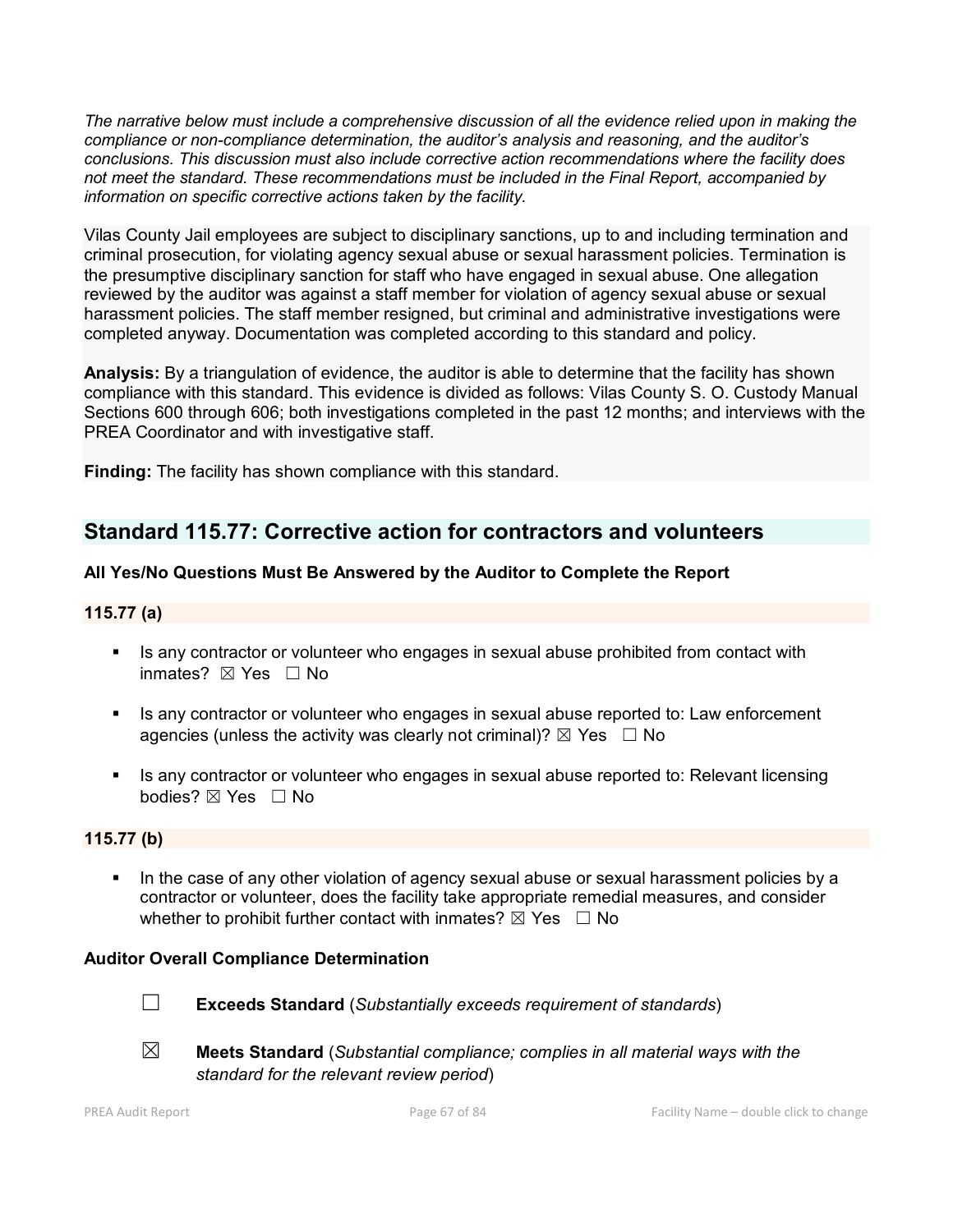## ☐ **Does Not Meet Standard** (*Requires Corrective Action*)

#### **Instructions for Overall Compliance Determination Narrative**

*The narrative below must include a comprehensive discussion of all the evidence relied upon in making the compliance or non-compliance determination, the auditor's analysis and reasoning, and the auditor's conclusions. This discussion must also include corrective action recommendations where the facility does not meet the standard. These recommendations must be included in the Final Report, accompanied by information on specific corrective actions taken by the facility.*

Policy requires that any contractor or volunteer who engages in sexual abuse be reported to law enforcement agencies, unless the activity was clearly not criminal, and to relevant licensing bodies. The policy requires that any contractor or volunteer who engages in sexual abuse be prohibited from contact with inmates. In the past 12 months, contractors or volunteers have not been reported to law enforcement agencies and relevant licensing bodies for engaging in sexual abuse of inmates, because there have been no applicable allegations.

**Analysis:** By a triangulation of evidence, the auditor is able to determine that the facility has shown compliance with this standard. This evidence is divided as follows: Vilas County S. O. Custody Manual Section 606.7; reviews of both investigations completed in the past 12 months; and interviews with the PREA Coordinator and with investigative staff.

**Finding:** The facility has shown compliance with this standard.

# **Standard 115.78: Disciplinary sanctions for inmates**

### **All Yes/No Questions Must Be Answered by the Auditor to Complete the Report**

#### **115.78 (a)**

 Following an administrative finding that an inmate engaged in inmate-on-inmate sexual abuse, or following a criminal finding of guilt for inmate-on-inmate sexual abuse, are inmates subject to disciplinary sanctions pursuant to a formal disciplinary process?  $\boxtimes$  Yes  $\Box$  No

### **115.78 (b)**

 Are sanctions commensurate with the nature and circumstances of the abuse committed, the inmate's disciplinary history, and the sanctions imposed for comparable offenses by other inmates with similar histories?  $\nabla$  Yes  $\Box$  No

### **115.78 (c)**

 When determining what types of sanction, if any, should be imposed, does the disciplinary process consider whether an inmate's mental disabilities or mental illness contributed to his or her behavior?  $\boxtimes$  Yes  $\Box$  No

**115.78 (d)**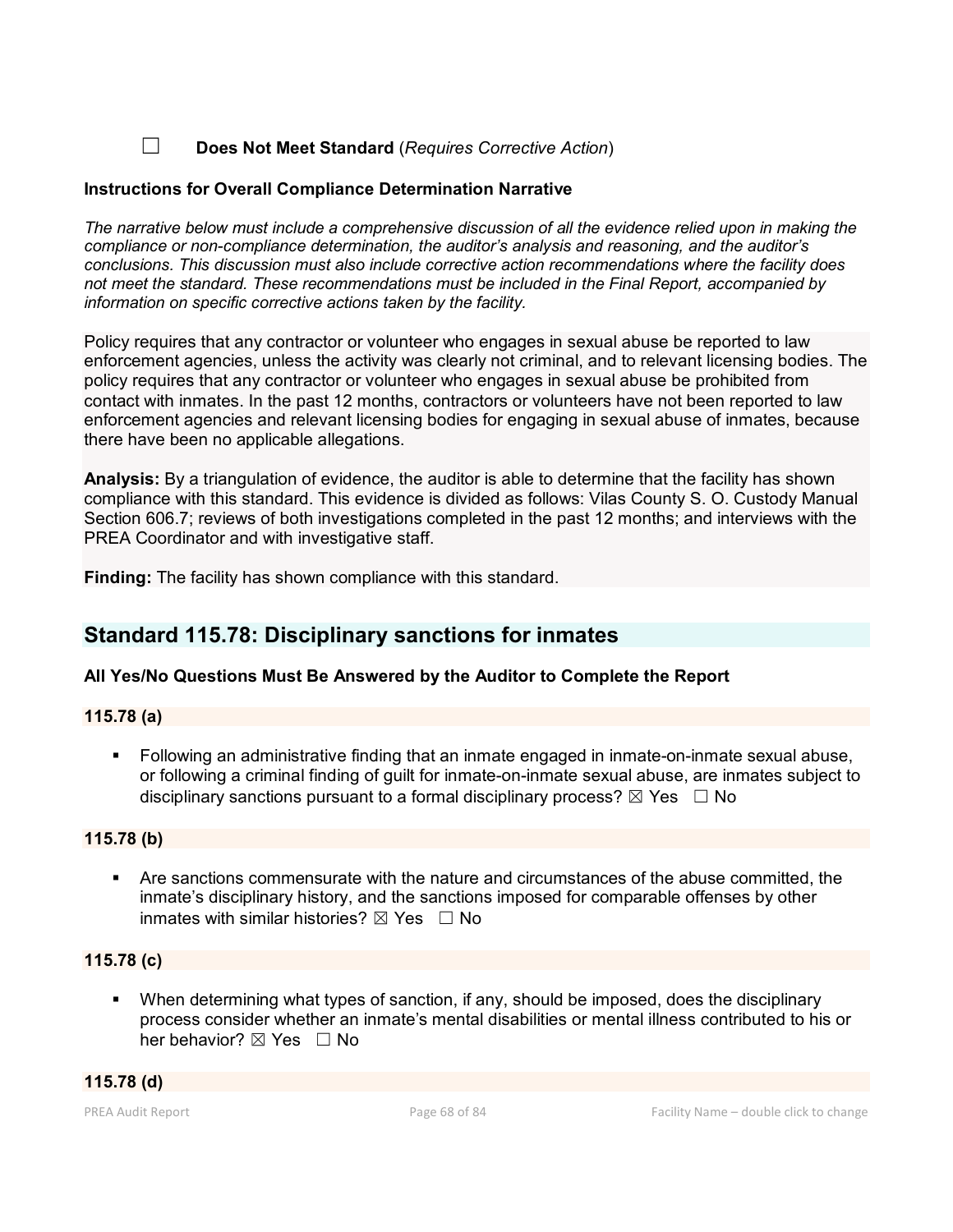If the facility offers therapy, counseling, or other interventions designed to address and correct underlying reasons or motivations for the abuse, does the facility consider whether to require the offending inmate to participate in such interventions as a condition of access to programming and other benefits?  $\boxtimes$  Yes  $\Box$  No

## **115.78 (e)**

 Does the agency discipline an inmate for sexual contact with staff only upon a finding that the staff member did not consent to such contact?  $\boxtimes$  Yes  $\Box$  No

### **115.78 (f)**

 For the purpose of disciplinary action does a report of sexual abuse made in good faith based upon a reasonable belief that the alleged conduct occurred NOT constitute falsely reporting an incident or lying, even if an investigation does not establish evidence sufficient to substantiate the allegation?  $\boxtimes$  Yes  $\Box$  No

### **115.78 (g)**

 Does the agency always refrain from considering non-coercive sexual activity between inmates to be sexual abuse? (N/A if the agency does not prohibit all sexual activity between inmates.)  $\boxtimes$  Yes  $\Box$  No  $\Box$  NA

#### **Auditor Overall Compliance Determination**

- ☐ **Exceeds Standard** (*Substantially exceeds requirement of standards*)
- ☒ **Meets Standard** (*Substantial compliance; complies in all material ways with the standard for the relevant review period*)
- ☐ **Does Not Meet Standard** (*Requires Corrective Action*)

#### **Instructions for Overall Compliance Determination Narrative**

*The narrative below must include a comprehensive discussion of all the evidence relied upon in making the compliance or non-compliance determination, the auditor's analysis and reasoning, and the auditor's conclusions. This discussion must also include corrective action recommendations where the facility does not meet the standard. These recommendations must be included in the Final Report, accompanied by information on specific corrective actions taken by the facility.*

Inmates are subject to disciplinary sanctions only pursuant to a formal disciplinary process following an administrative finding, or criminal finding, that the inmate engaged in inmate-on-inmate sexual abuse. Interviews conducted, and policy reviewed, indicate sanctions are commensurate with the nature and circumstances of the abuse committed, the inmate's disciplinary history, and the sanctions imposed for comparable offenses by other inmates with similar histories. The disciplinary process considers whether an inmate's mental disabilities or mental illness contributed to his or her behavior when determining what type of sanction, if any, should be imposed. The agency disciplines inmates for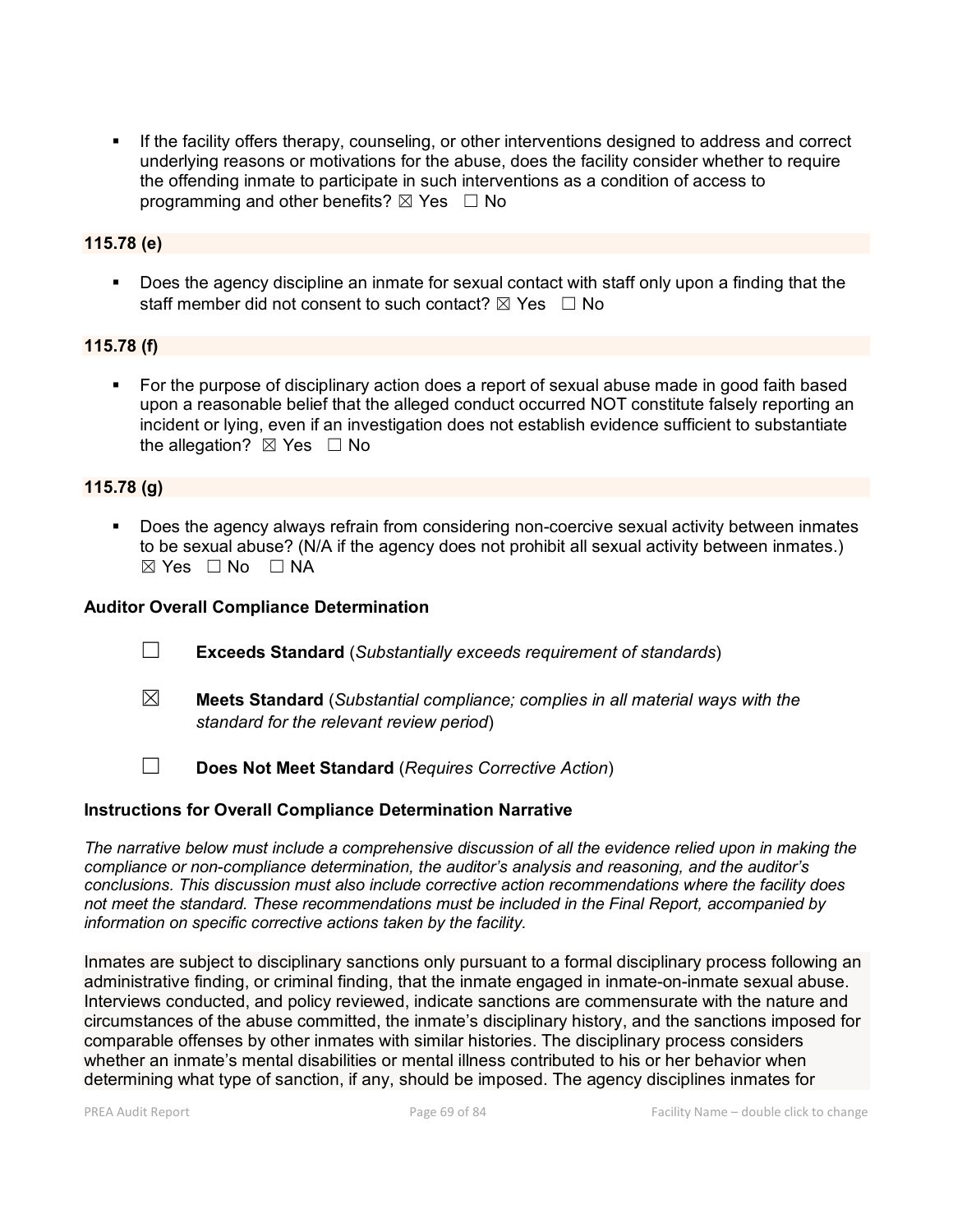sexual conduct with staff only upon finding that the staff member did not consent to such contact. The agency prohibits disciplinary action for a report of sexual abuse made in good faith, based upon a reasonable belief that the alleged conduct occurred, even if an investigation does not establish evidence sufficient to substantiate the allegation.

**Analysis:** By a triangulation of evidence, the auditor is able to determine that the facility has shown compliance with this standard. This evidence is divided as follows: Vilas County S. O. Custody Manual Section 600; reviews of both investigations completed in the past 12 months; and interviews with the PREA Coordinator and with investigative staff. Since one of these investigations involved alleged inmate perpetrators, the auditor was able to review documentation of this standard in practice.

**Finding:** The facility has shown compliance with this standard.

# **MEDICAL AND MENTAL CARE**

# **Standard 115.81: Medical and mental health screenings; history of sexual abuse**

# **All Yes/No Questions Must Be Answered by the Auditor to Complete the Report**

## **115.81 (a)**

 If the screening pursuant to § 115.41 indicates that a prison inmate has experienced prior sexual victimization, whether it occurred in an institutional setting or in the community, do staff ensure that the inmate is offered a follow-up meeting with a medical or mental health practitioner within 14 days of the intake screening? (N/A if the facility is not a prison.) ☐ Yes ☐ No ☒ NA

# **115.81 (b)**

 If the screening pursuant to § 115.41 indicates that a prison inmate has previously perpetrated sexual abuse, whether it occurred in an institutional setting or in the community, do staff ensure that the inmate is offered a follow-up meeting with a mental health practitioner within 14 days of the intake screening? (N/A if the facility is not a prison.)  $\Box$  Yes  $\Box$  No  $\boxtimes$  NA

# **115.81 (c)**

 If the screening pursuant to § 115.41 indicates that a jail inmate has experienced prior sexual victimization, whether it occurred in an institutional setting or in the community, do staff ensure that the inmate is offered a follow-up meeting with a medical or mental health practitioner within 14 days of the intake screening?  $\boxtimes$  Yes  $\Box$  No

# **115.81 (d)**

Is any information related to sexual victimization or abusiveness that occurred in an institutional setting strictly limited to medical and mental health practitioners and other staff as necessary to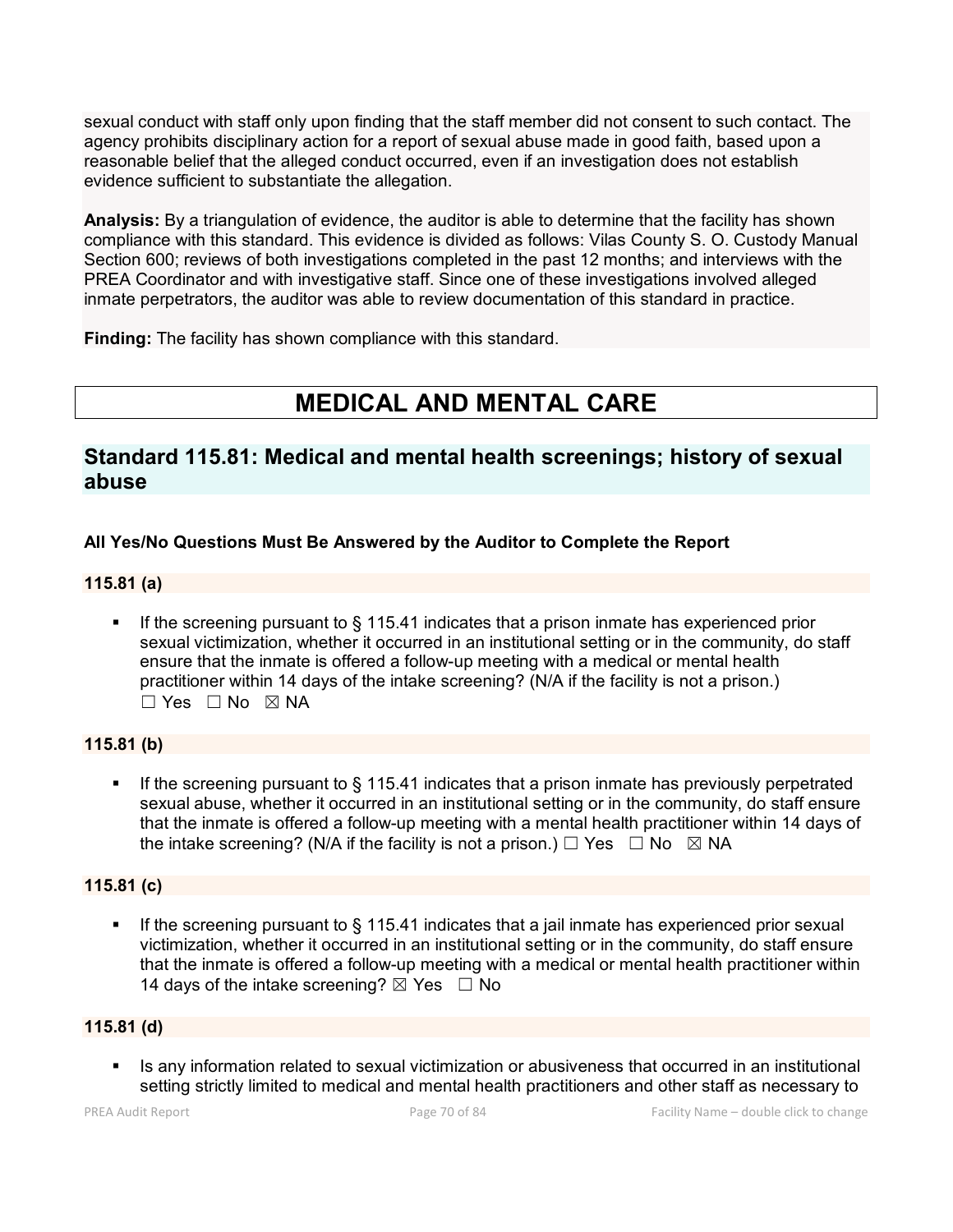inform treatment plans and security management decisions, including housing, bed, work, education, and program assignments, or as otherwise required by Federal, State, or local law?  $\boxtimes$  Yes  $\Box$  No

### **115.81 (e)**

 Do medical and mental health practitioners obtain informed consent from inmates before reporting information about prior sexual victimization that did not occur in an institutional setting, unless the inmate is under the age of 18?  $\boxtimes$  Yes  $\Box$  No

#### **Auditor Overall Compliance Determination**

- ☐ **Exceeds Standard** (*Substantially exceeds requirement of standards*)
- ☒ **Meets Standard** (*Substantial compliance; complies in all material ways with the standard for the relevant review period*)
- ☐ **Does Not Meet Standard** (*Requires Corrective Action*)

#### **Instructions for Overall Compliance Determination Narrative**

*The narrative below must include a comprehensive discussion of all the evidence relied upon in making the compliance or non-compliance determination, the auditor's analysis and reasoning, and the auditor's conclusions. This discussion must also include corrective action recommendations where the facility does not meet the standard. These recommendations must be included in the Final Report, accompanied by information on specific corrective actions taken by the facility.*

Vilas County Jail inmates who have disclosed any prior sexual victimization during a screening pursuant to §115.41 are offered a follow-up meeting with a medical or mental health practitioner within 14 days of the intake screening.

**Analysis:** By a triangulation of evidence, the auditor is able to determine that the facility has shown compliance with this standard. This evidence is divided as follows: Review of Vilas County S. O. Custody Manual Sections 707 and 712; review of screenings for risk of abusiveness and for or risk of victimization; interviews with staff who perform screenings; and interviews with inmates who reported various risk factors.

**Finding:** The facility has shown compliance with this standard.

# **Standard 115.82: Access to emergency medical and mental health services**

### **All Yes/No Questions Must Be Answered by the Auditor to Complete the Report**

#### **115.82 (a)**

 Do inmate victims of sexual abuse receive timely, unimpeded access to emergency medical treatment and crisis intervention services, the nature and scope of which are determined by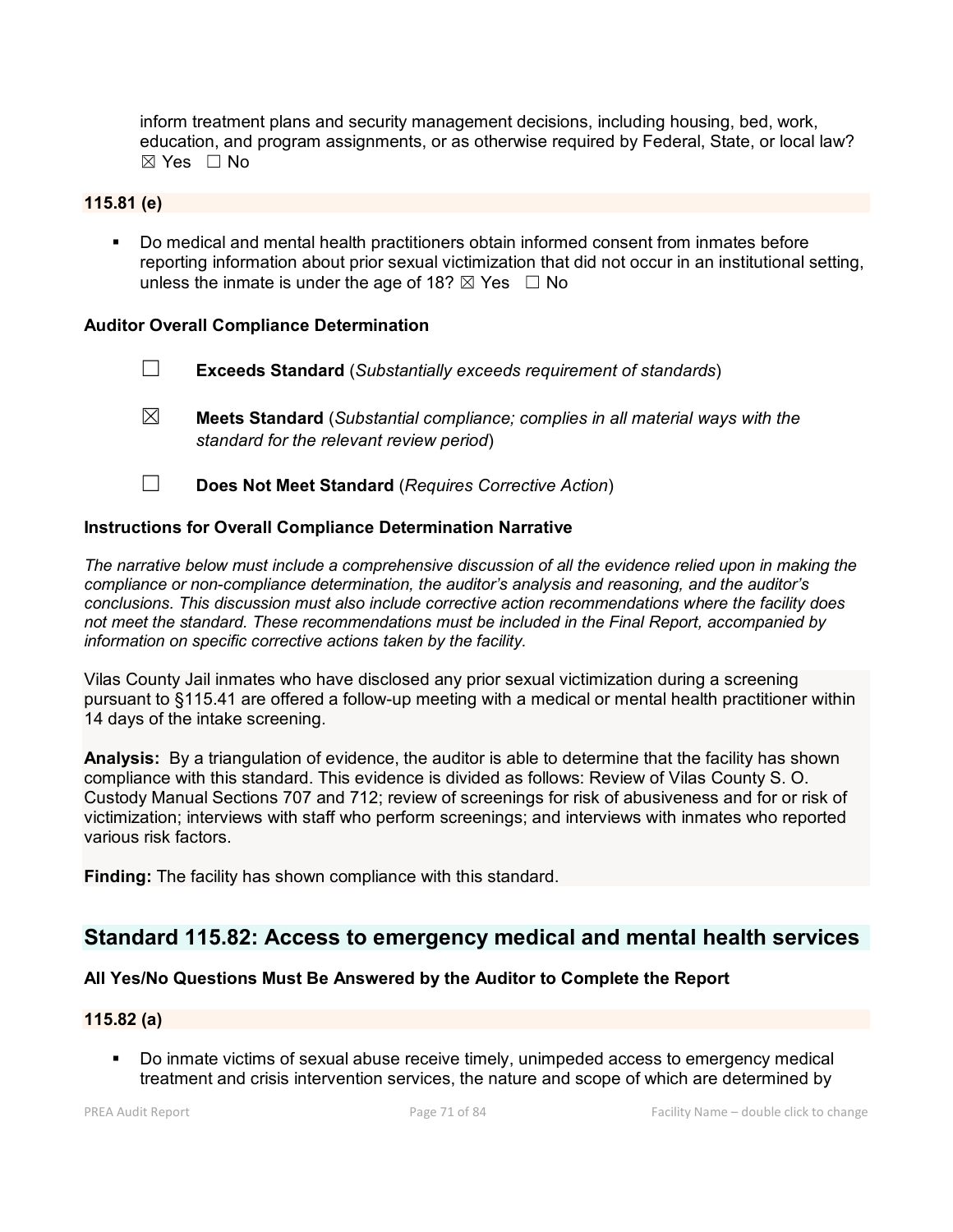medical and mental health practitioners according to their professional judgment?  $\boxtimes$  Yes  $\Box$  No

## **115.82 (b)**

- If no qualified medical or mental health practitioners are on duty at the time a report of recent sexual abuse is made, do security staff first responders take preliminary steps to protect the victim pursuant to § 115.62?  $\boxtimes$  Yes  $\Box$  No
- Do security staff first responders immediately notify the appropriate medical and mental health practitioners?  $\boxtimes$  Yes  $\Box$  No

#### **115.82 (c)**

 Are inmate victims of sexual abuse offered timely information about and timely access to emergency contraception and sexually transmitted infections prophylaxis, in accordance with professionally accepted standards of care, where medically appropriate?  $\boxtimes$  Yes  $\Box$  No

#### **115.82 (d)**

 Are treatment services provided to the victim without financial cost and regardless of whether the victim names the abuser or cooperates with any investigation arising out of the incident?  $\boxtimes$  Yes  $\Box$  No

#### **Auditor Overall Compliance Determination**

- ☐ **Exceeds Standard** (*Substantially exceeds requirement of standards*)
- ☒ **Meets Standard** (*Substantial compliance; complies in all material ways with the standard for the relevant review period*)
- ☐ **Does Not Meet Standard** (*Requires Corrective Action*)

#### **Instructions for Overall Compliance Determination Narrative**

*The narrative below must include a comprehensive discussion of all the evidence relied upon in making the compliance or non-compliance determination, the auditor's analysis and reasoning, and the auditor's conclusions. This discussion must also include corrective action recommendations where the facility does not meet the standard. These recommendations must be included in the Final Report, accompanied by information on specific corrective actions taken by the facility.*

Inmate victims of sexual abuse receive timely, unimpeded access to emergency medical treatment and crisis intervention services. The nature and scope of such services are determined by medical and mental health practitioners according to their professional judgment. If no qualified medical or mental health practitioners are on duty at the time a report of recent abuse is made, security staff first responders take preliminary steps to protect the victim pursuant to § 115.62 and immediately notify the appropriate medical and mental health practitioners. Inmate victims of sexual abuse while incarcerated are offered timely information about and timely access to emergency contraception and sexually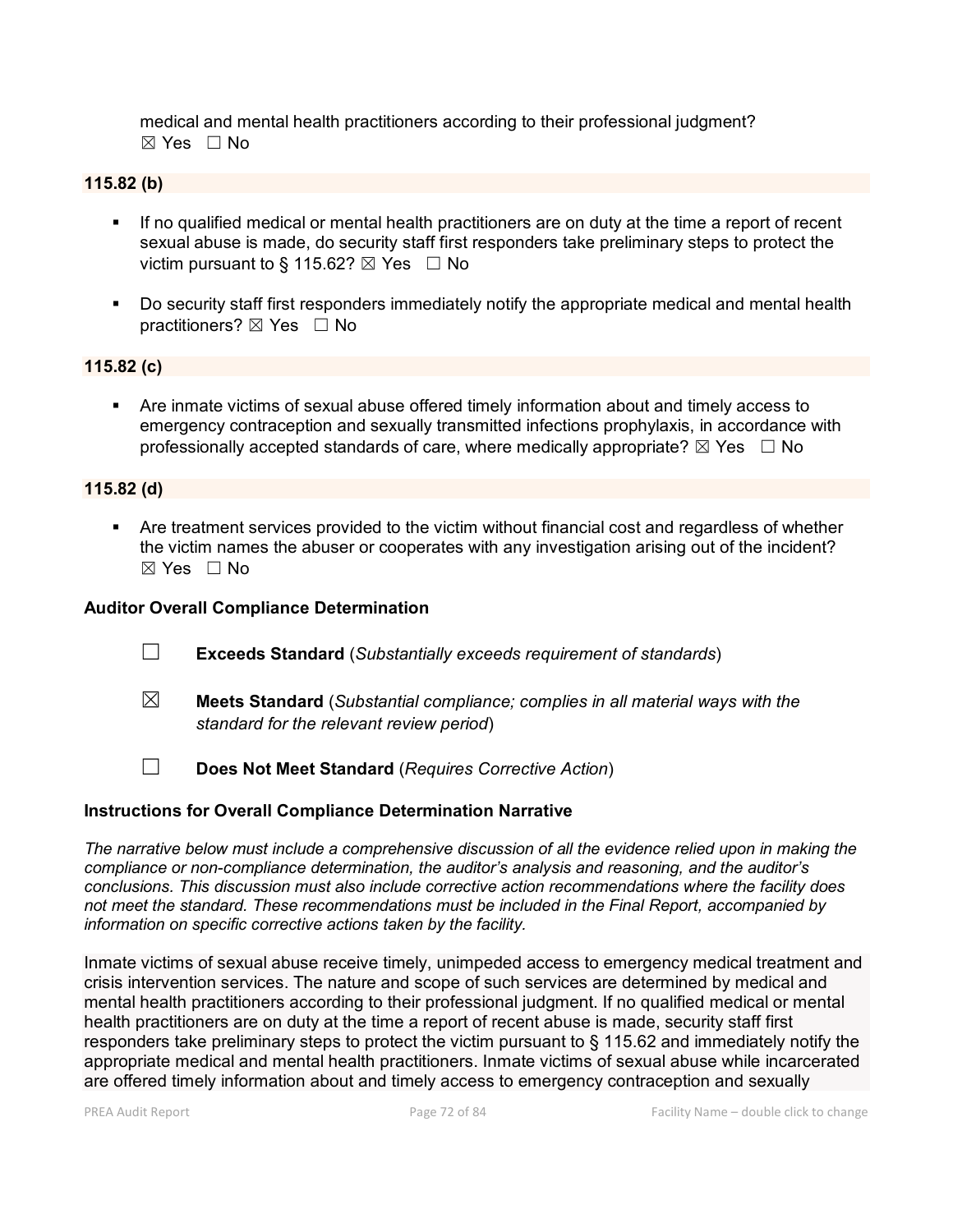transmitted infections prophylaxis, in accordance with professionally accepted standards of care, where medically appropriate. Treatment services are provided to every victim, without financial cost and regardless of whether the victim names the abuser or cooperates with any investigation arising out of the incident. The victim will be transported to Eagle River Memorial Hospital in Eagle River, WI or to Howard Young Medical Center in Woodruff, WI. Those facilities would provide immediate medical treatment for the victim and then assist the facility in locating the closest Medical Center with a SANE on duty. SANE and emergency services were verified through an interview with SANE Examiner Tracy Fremming at Ascension St. Clare's Hospital.

**Analysis:** By a triangulation of evidence, the auditor is able to determine that the facility has shown compliance with this standard. This evidence is divided as follows: Interviews with the nurse and facility administrator; interviews with community providers to verify the MOU with advocates and the availability of SANE; and Vilas County S. O. Custody Manual Section 606.

**Finding:** The facility has shown compliance with this standard.

# **Standard 115.83: Ongoing medical and mental health care for sexual abuse victims and abusers**

# **All Yes/No Questions Must Be Answered by the Auditor to Complete the Report**

# **115.83 (a)**

 Does the facility offer medical and mental health evaluation and, as appropriate, treatment to all inmates who have been victimized by sexual abuse in any prison, jail, lockup, or juvenile facility?  $\boxtimes$  Yes  $\Box$  No

# **115.83 (b)**

 Does the evaluation and treatment of such victims include, as appropriate, follow-up services, treatment plans, and, when necessary, referrals for continued care following their transfer to, or placement in, other facilities, or their release from custody?  $\boxtimes$  Yes  $\Box$  No

# **115.83 (c)**

 Does the facility provide such victims with medical and mental health services consistent with the community level of care?  $\boxtimes$  Yes  $\Box$  No

#### **115.83 (d)**

 Are inmate victims of sexually abusive vaginal penetration while incarcerated offered pregnancy tests? (N/A if all-male facility.)  $\boxtimes$  Yes  $\Box$  No  $\Box$  NA

#### **115.83 (e)**

 If pregnancy results from the conduct described in paragraph § 115.83(d), do such victims receive timely and comprehensive information about and timely access to all lawful pregnancyrelated medical services? (N/A if all-male facility.)  $\boxtimes$  Yes  $\Box$  No  $\Box$  NA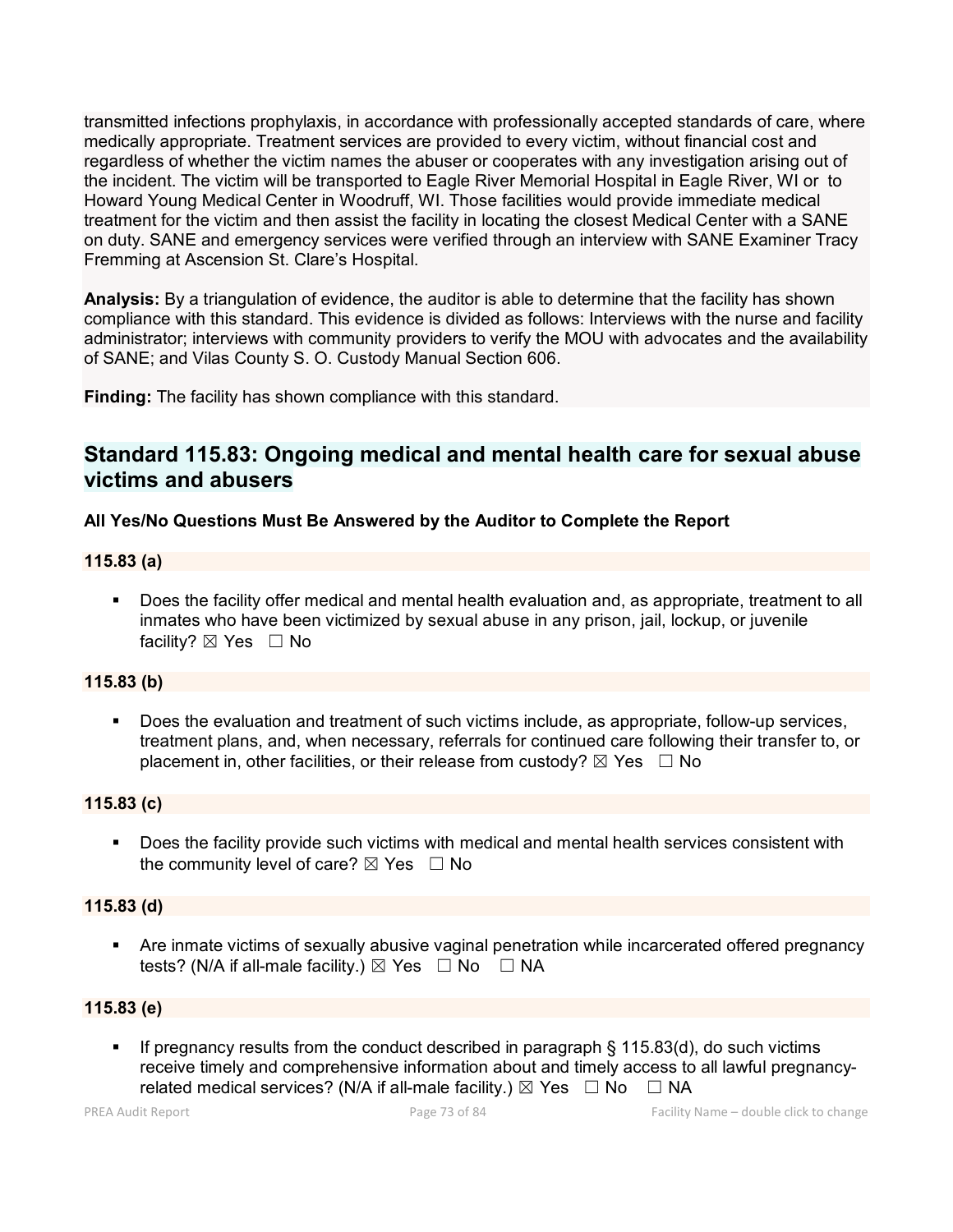#### **115.83 (f)**

 Are inmate victims of sexual abuse while incarcerated offered tests for sexually transmitted infections as medically appropriate?  $\boxtimes$  Yes  $\Box$  No

# **115.83 (g)**

 Are treatment services provided to the victim without financial cost and regardless of whether the victim names the abuser or cooperates with any investigation arising out of the incident?  $\boxtimes$  Yes  $\Box$  No

#### **115.83 (h)**

 If the facility is a prison, does it attempt to conduct a mental health evaluation of all known inmate-on-inmate abusers within 60 days of learning of such abuse history and offer treatment when deemed appropriate by mental health practitioners? (NA if the facility is a jail.)  $\Box$  Yes  $\Box$  No  $\boxtimes$  NA

#### **Auditor Overall Compliance Determination**

- ☐ **Exceeds Standard** (*Substantially exceeds requirement of standards*)
- ☒ **Meets Standard** (*Substantial compliance; complies in all material ways with the standard for the relevant review period*)
- ☐ **Does Not Meet Standard** (*Requires Corrective Action*)

#### **Instructions for Overall Compliance Determination Narrative**

*The narrative below must include a comprehensive discussion of all the evidence relied upon in making the compliance or non-compliance determination, the auditor's analysis and reasoning, and the auditor's conclusions. This discussion must also include corrective action recommendations where the facility does not meet the standard. These recommendations must be included in the Final Report, accompanied by information on specific corrective actions taken by the facility.*

Vilas County Jail offers medical and mental health evaluation and, as appropriate, treatment to all inmates who have been victimized by sexual abuse in any prison, jail, lockup, or juvenile facility. The evaluation and treatment of such victims includes, as appropriate, follow-up services, treatment plans, and, when necessary, referrals for continued care following their transfer to, or placement in, other facilities, or their release from custody. The facility provides such victims with medical and mental health services consistent with the community level of care. Female victims of sexually abusive vaginal penetration while incarcerated are offered pregnancy tests. If pregnancy results from sexual abuse while incarcerated, victims receive timely and comprehensive information about, and timely access to, all lawful pregnancy-related medical services. Inmate victims of sexual abuse while incarcerated are offered tests for sexually transmitted infections as medically appropriate. Treatment services are provided to the victim without financial cost, and regardless of whether the victim names the abuser or cooperates with any investigation arising out of the incident.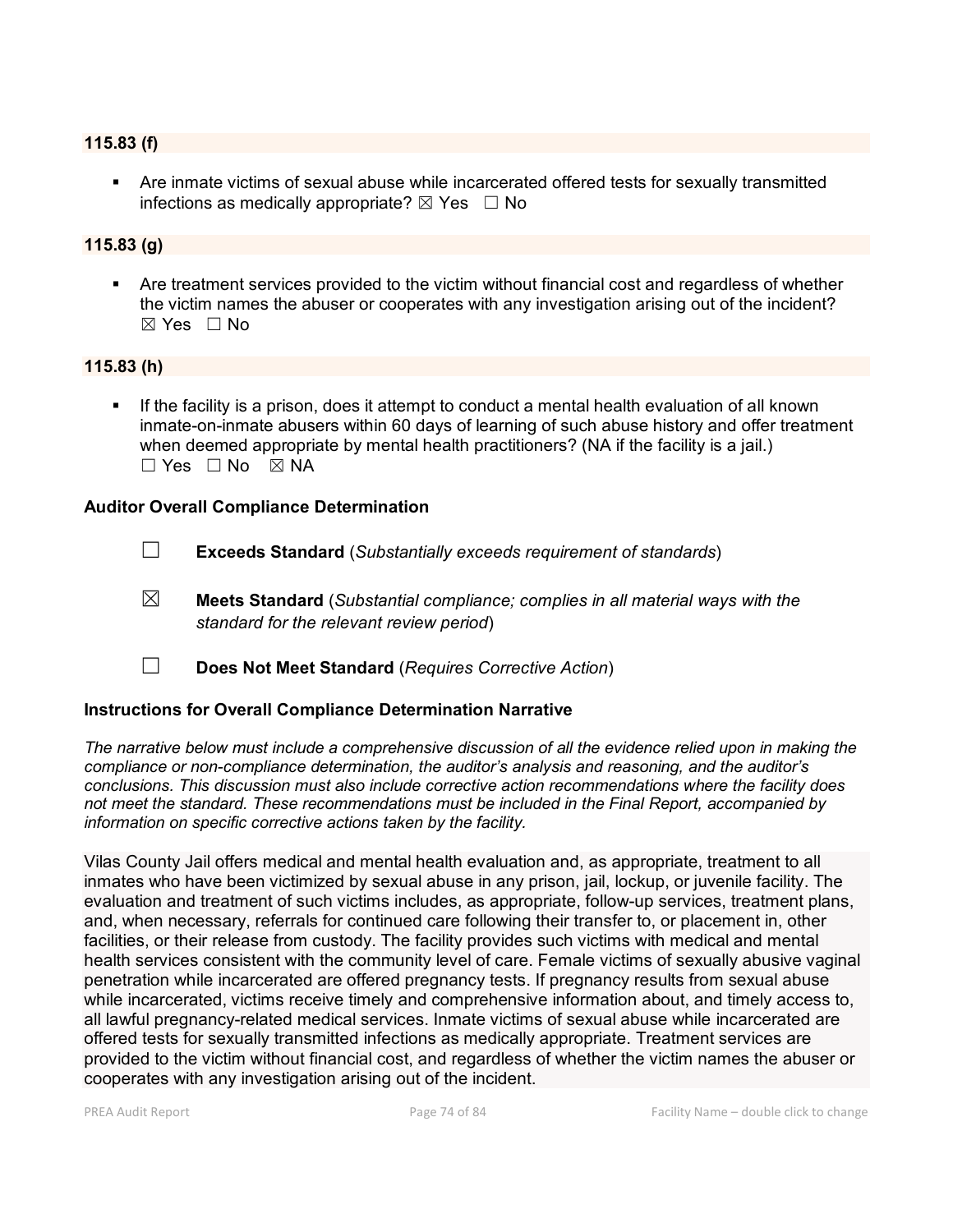**Analysis:** By a triangulation of evidence, the auditor is able to determine that the facility has shown compliance with this standard. This evidence is divided as follows: Interview with the nurse and facility administrator; interviews with community providers to verify MOU with advocates and availability of SANE; and Vilas County S. O. Custody Manual Section 606.

**Finding:** The facility has shown compliance with this standard.

# **DATA COLLECTION AND REVIEW**

# **Standard 115.86: Sexual abuse incident reviews**

# **All Yes/No Questions Must Be Answered by the Auditor to Complete the Report**

# **115.86 (a)**

 Does the facility conduct a sexual abuse incident review at the conclusion of every sexual abuse investigation, including where the allegation has not been substantiated, unless the allegation has been determined to be unfounded?  $\boxtimes$  Yes  $\Box$  No

# **115.86 (b)**

**-** Does such review ordinarily occur within 30 days of the conclusion of the investigation?  $\boxtimes$  Yes  $\Box$  No

# **115.86 (c)**

 Does the review team include upper-level management officials, with input from line supervisors, investigators, and medical or mental health practitioners?  $\boxtimes$  Yes  $\Box$  No

#### **115.86 (d)**

- Does the review team: Consider whether the allegation or investigation indicates a need to change policy or practice to better prevent, detect, or respond to sexual abuse?  $\boxtimes$  Yes  $\Box$  No
- **Does the review team: Consider whether the incident or allegation was motivated by race;** ethnicity; gender identity; lesbian, gay, bisexual, transgender, or intersex identification, status, or perceived status; gang affiliation; or other group dynamics at the facility?  $\boxtimes$  Yes  $\Box$  No
- Does the review team: Examine the area in the facility where the incident allegedly occurred to assess whether physical barriers in the area may enable abuse?  $\boxtimes$  Yes  $\Box$  No
- Does the review team: Assess the adequacy of staffing levels in that area during different shifts? ⊠ Yes □ No
- Does the review team: Assess whether monitoring technology should be deployed or augmented to supplement supervision by staff?  $\boxtimes$  Yes  $\Box$  No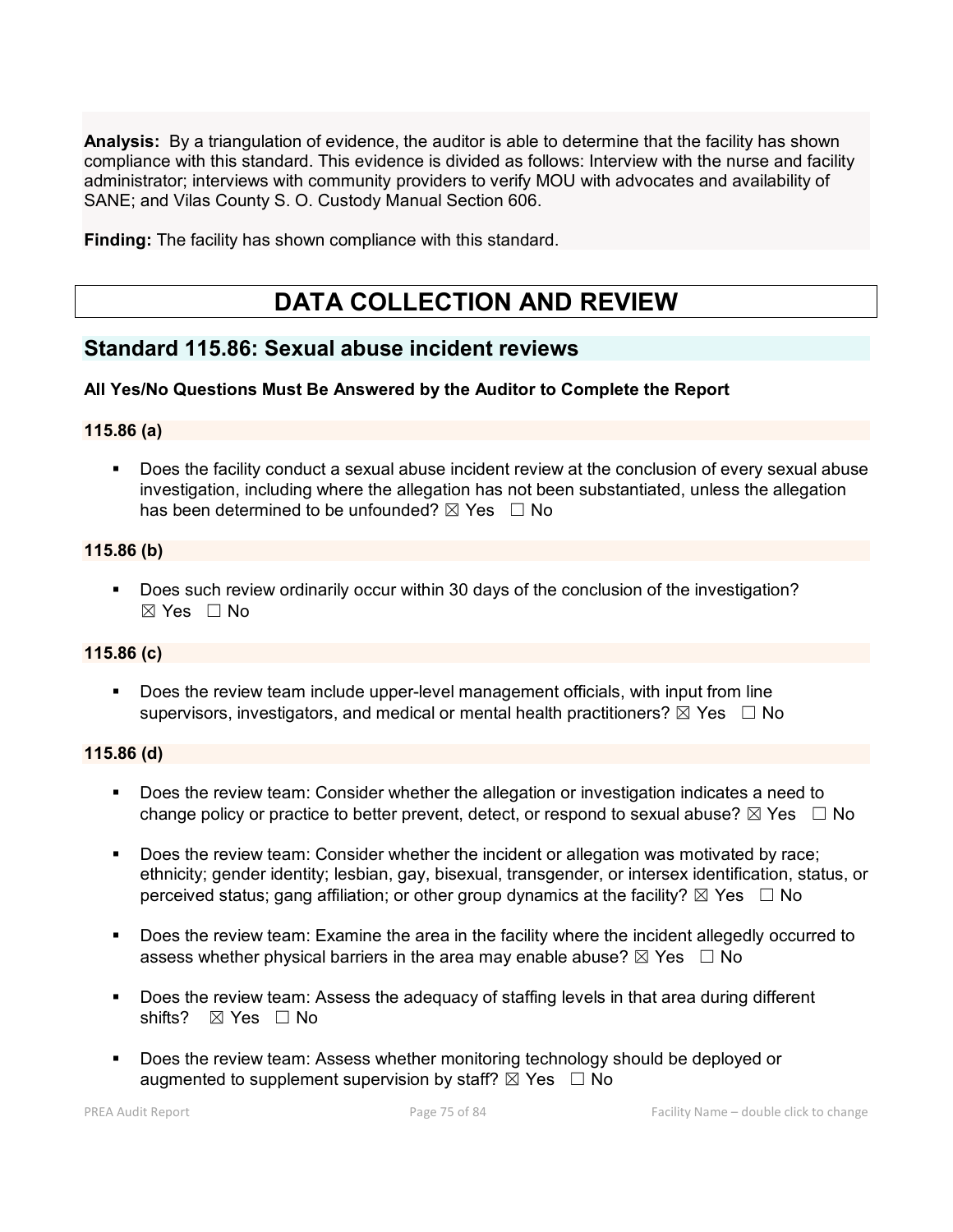Does the review team: Prepare a report of its findings, including but not necessarily limited to determinations made pursuant to §§ 115.86(d)(1) - (d)(5), and any recommendations for improvement and submit such report to the facility head and PREA compliance manager?  $\boxtimes$  Yes  $\Box$  No

# **115.86 (e)**

 Does the facility implement the recommendations for improvement, or document its reasons for not doing so?  $\boxtimes$  Yes  $\Box$  No

#### **Auditor Overall Compliance Determination**

- ☐ **Exceeds Standard** (*Substantially exceeds requirement of standards*)
- ☒ **Meets Standard** (*Substantial compliance; complies in all material ways with the standard for the relevant review period*)
- ☐ **Does Not Meet Standard** (*Requires Corrective Action*)

#### **Instructions for Overall Compliance Determination Narrative**

*The narrative below must include a comprehensive discussion of all the evidence relied upon in making the compliance or non-compliance determination, the auditor's analysis and reasoning, and the auditor's conclusions. This discussion must also include corrective action recommendations where the facility does not meet the standard. These recommendations must be included in the Final Report, accompanied by information on specific corrective actions taken by the facility.*

The facility conducts a sexual abuse incident review at the conclusion of every criminal or administrative sexual abuse investigation, unless the allegation has been determined to be unfounded. The facility ordinarily conducts a sexual abuse incident review within 30 days of the conclusion of the criminal or administrative sexual abuse investigation. The sexual abuse incident review team includes upper-level management officials and allows for input from line supervisors, investigators, and medical or mental health practitioners. The review team will: (1) Consider whether the allegation or investigation indicates a need to change policy or practice to better prevent, detect, or respond to sexual abuse; (2) Consider whether the incident or allegation was motivated by race; ethnicity; gender identity; lesbian, gay, bisexual, transgender, or intersex identification, status, or perceived status; or gang affiliation; or was motivated or otherwise caused by other group dynamics at the facility; (3) Examine the area in the facility where the incident allegedly occurred, to assess whether physical barriers in the area may enable abuse; (4) Assess the adequacy of staffing levels in that area during different shifts; and (5) Assess whether monitoring technology should be deployed or augmented to supplement supervision by staff. The facility prepares a report of its findings from sexual abuse incident reviews, including but not necessarily limited to determinations made pursuant to paragraphs (d)(1)-(d)(5) of this section and any recommendations for improvement, and submits such report to the facility head and to the PREA **Coordinator** 

**Analysis:** By a triangulation of evidence, the auditor is able to determine that the facility has shown compliance with this standard. This evidence is divided as follows: Vilas County S. O. Custody Manual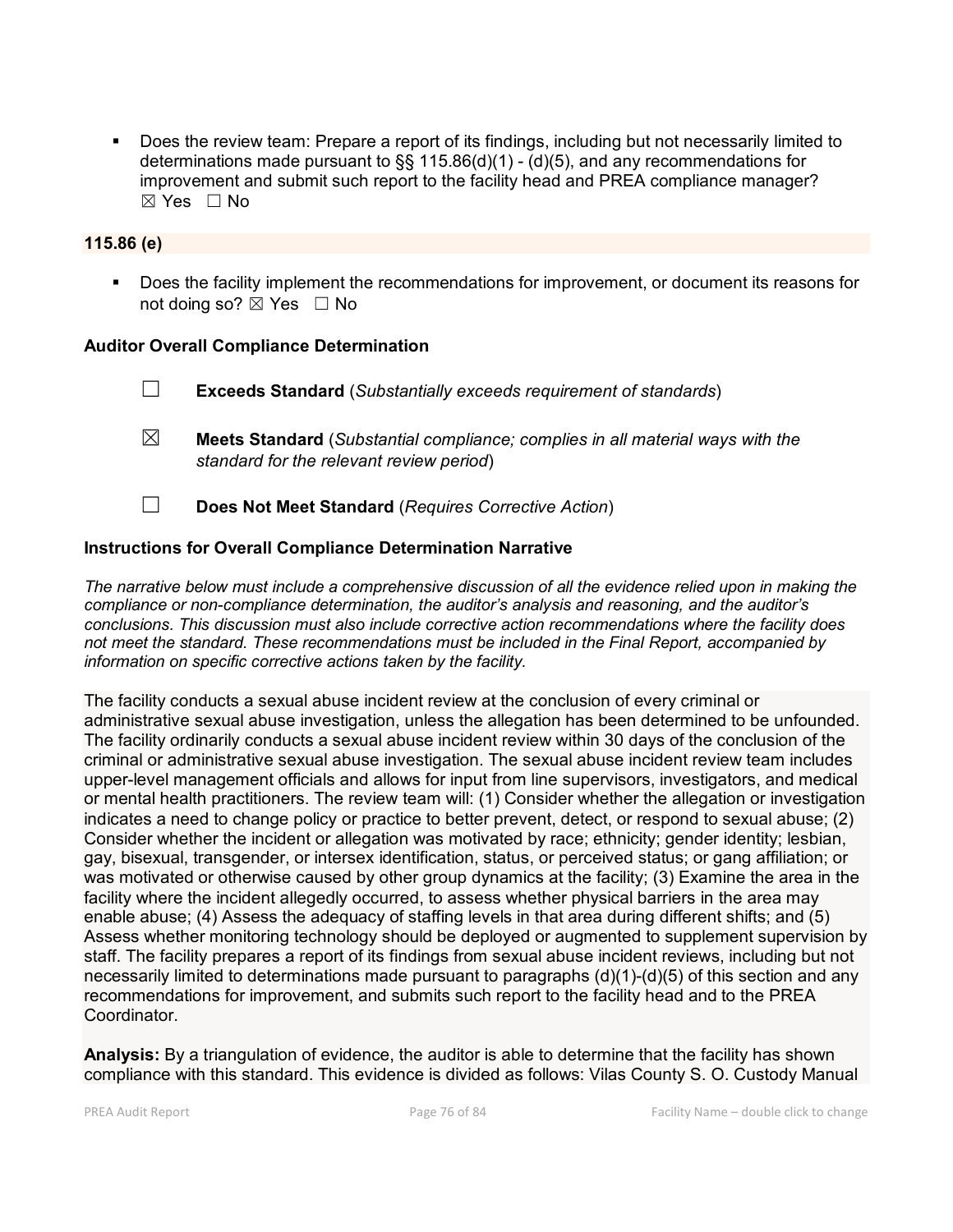Section 606; incident reviews from both investigations completed in the past 12 months; and interviews with the PREA Coordinator and with investigative staff.

**Finding:** The facility has shown compliance with this standard.

# **Standard 115.87: Data collection**

# **All Yes/No Questions Must Be Answered by the Auditor to Complete the Report**

# **115.87 (a)**

**Does the agency collect accurate, uniform data for every allegation of sexual abuse at facilities** under its direct control using a standardized instrument and set of definitions?  $\boxtimes$  Yes  $\Box$  No

# **115.87 (b)**

Does the agency aggregate the incident-based sexual abuse data at least annually?  $\boxtimes$  Yes  $\Box$  No

#### **115.87 (c)**

 Does the incident-based data include, at a minimum, the data necessary to answer all questions from the most recent version of the Survey of Sexual Violence conducted by the Department of Justice? ☒ Yes ☐ No

# **115.87 (d)**

 Does the agency maintain, review, and collect data as needed from all available incident-based documents, including reports, investigation files, and sexual abuse incident reviews?  $\boxtimes$  Yes  $\Box$  No

# **115.87 (e)**

 Does the agency also obtain incident-based and aggregated data from every private facility with which it contracts for the confinement of its inmates? (N/A if agency does not contract for the confinement of its inmates.)  $\Box$  Yes  $\Box$  No  $\boxtimes$  NA

# **115.87 (f)**

 Does the agency, upon request, provide all such data from the previous calendar year to the Department of Justice no later than June 30? (N/A if DOJ has not requested agency data.) ☐ Yes ☐ No ☒ NA

# **Auditor Overall Compliance Determination**



☐ **Exceeds Standard** (*Substantially exceeds requirement of standards*)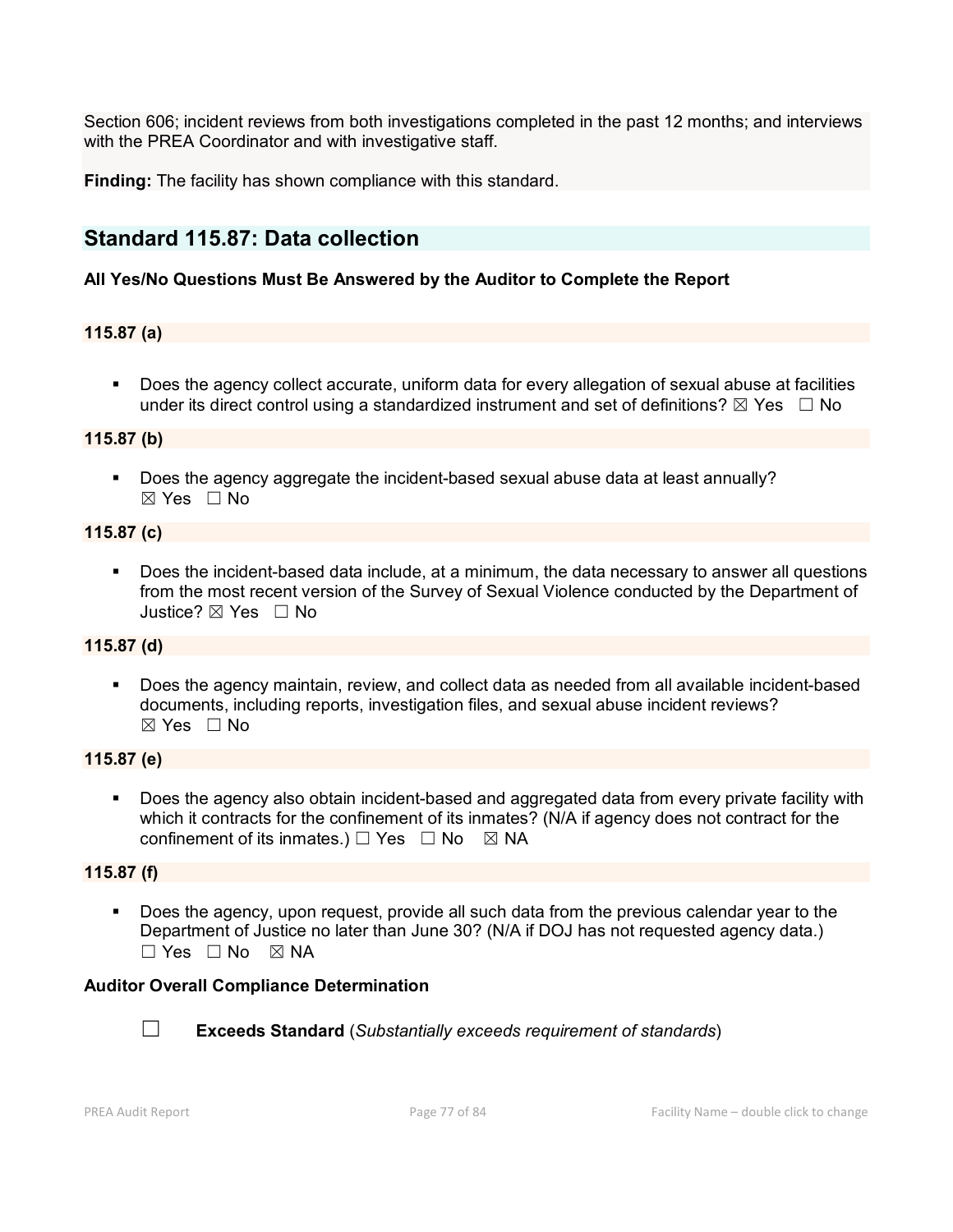☒ **Meets Standard** (*Substantial compliance; complies in all material ways with the standard for the relevant review period*)

☐ **Does Not Meet Standard** (*Requires Corrective Action*)

#### **Instructions for Overall Compliance Determination Narrative**

*The narrative below must include a comprehensive discussion of all the evidence relied upon in making the compliance or non-compliance determination, the auditor's analysis and reasoning, and the auditor's conclusions. This discussion must also include corrective action recommendations where the facility does not meet the standard. These recommendations must be included in the Final Report, accompanied by information on specific corrective actions taken by the facility.*

The agency collects accurate, uniform data for every allegation of sexual abuse using a standardized instrument and a standardized set of definitions. The standardized instrument includes the data necessary to answer all questions from the most recent version of the Survey of Sexual Violence conducted by the Department of Justice. The agency aggregates the incident-based sexual abuse data at least annually. The agency maintains, reviews, and collects data monthly from all available incidentbased documents, including reports, investigation files, and sexual abuse incident reviews, if there are any.

**Analysis:** By a triangulation of evidence, the auditor is able to determine that the facility has shown compliance with this standard. This evidence is divided as follows: Interviews with administrators; data collection; and the agency's annual report.

**Finding:** The facility has shown compliance with this standard.

# **Standard 115.88: Data review for corrective action**

# **All Yes/No Questions Must Be Answered by the Auditor to Complete the Report**

#### **115.88 (a)**

- Does the agency review data collected and aggregated pursuant to § 115.87 in order to assess and improve the effectiveness of its sexual abuse prevention, detection, and response policies, practices, and training, including by: Identifying problem areas?  $\boxtimes$  Yes  $\Box$  No
- Does the agency review data collected and aggregated pursuant to § 115.87 in order to assess and improve the effectiveness of its sexual abuse prevention, detection, and response policies, practices, and training, including by: Taking corrective action on an ongoing basis?  $\boxtimes$  Yes  $\Box$  No
- Does the agency review data collected and aggregated pursuant to § 115.87 in order to assess and improve the effectiveness of its sexual abuse prevention, detection, and response policies, practices, and training, including by: Preparing an annual report of its findings and corrective actions for each facility, as well as the agency as a whole?  $\boxtimes$  Yes  $\Box$  No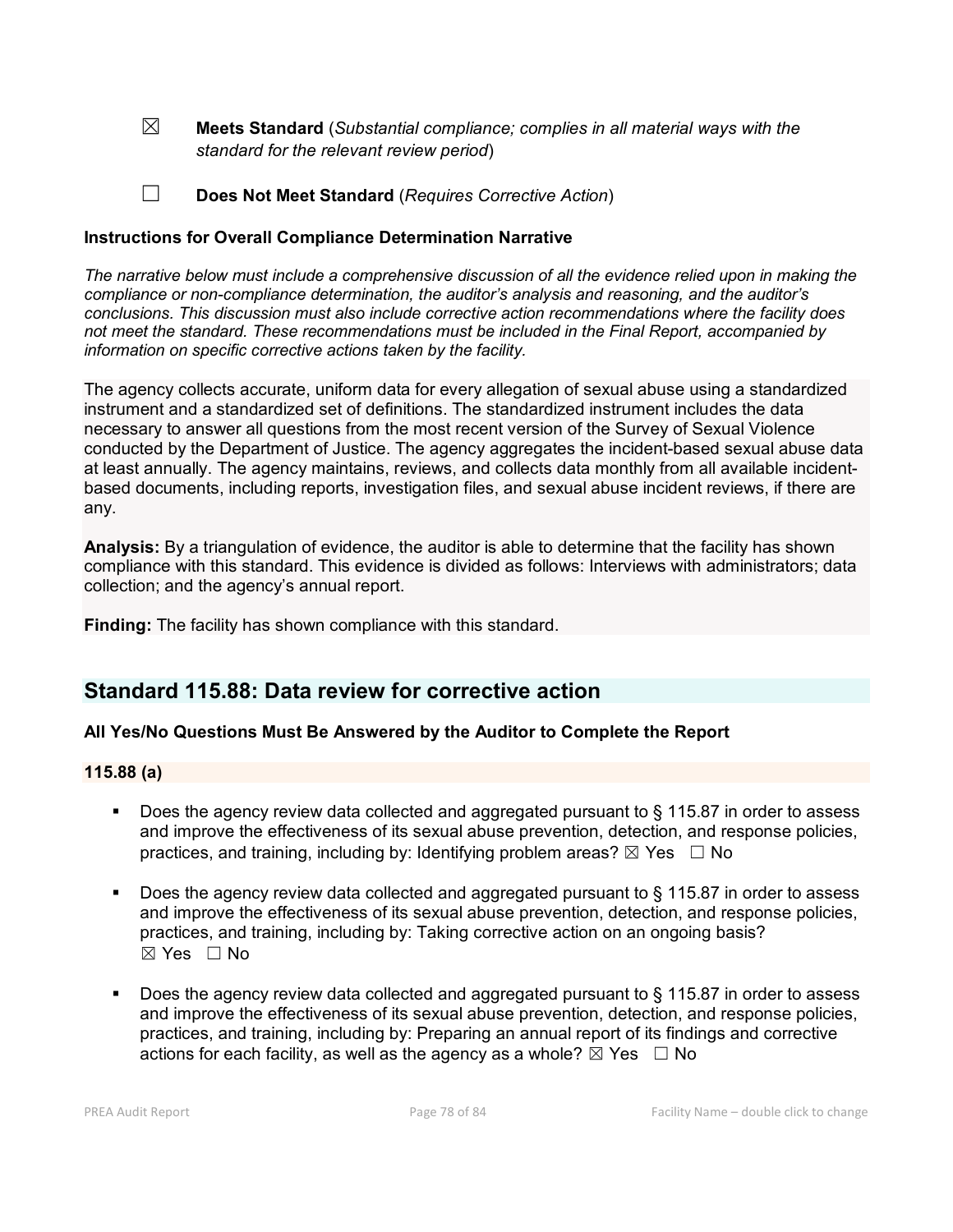#### **115.88 (b)**

 Does the agency's annual report include a comparison of the current year's data and corrective actions with those from prior years and provide an assessment of the agency's progress in addressing sexual abuse  $\boxtimes$  Yes  $\Box$  No

#### **115.88 (c)**

 Is the agency's annual report approved by the agency head and made readily available to the public through its website or, if it does not have one, through other means?  $\boxtimes$  Yes  $\Box$  No

#### **115.88 (d)**

 Does the agency indicate the nature of the material redacted where it redacts specific material from the reports when publication would present a clear and specific threat to the safety and security of a facility?  $\boxtimes$  Yes  $\Box$  No

#### **Auditor Overall Compliance Determination**

- ☐ **Exceeds Standard** (*Substantially exceeds requirement of standards*)
- ☒ **Meets Standard** (*Substantial compliance; complies in all material ways with the standard for the relevant review period*)
- ☐ **Does Not Meet Standard** (*Requires Corrective Action*)

# **Instructions for Overall Compliance Determination Narrative**

*The narrative below must include a comprehensive discussion of all the evidence relied upon in making the compliance or non-compliance determination, the auditor's analysis and reasoning, and the auditor's conclusions. This discussion must also include corrective action recommendations where the facility does not meet the standard. These recommendations must be included in the Final Report, accompanied by information on specific corrective actions taken by the facility.*

The agency reviews data collected and aggregated pursuant to §115.87, in order to assess and improve the effectiveness of its sexual abuse prevention, detection, and response policies, and training, including: (1) Identifying problem areas; (2) Taking corrective action on an ongoing basis; and (3) Preparing an annual report of its findings and corrective actions for the facility. The annual report includes a comparison of the current year's data and corrective actions with those from prior years. The annual report provides an assessment of the agency's progress in addressing sexual abuse. The reports are approved by the agency head.

**Analysis:** By a triangulation of evidence, the auditor is able to determine that the facility has shown compliance with this standard. This evidence is divided as follows: Interviews with administrators; corrective actions taken; and the annual report.

**Finding:** The facility has shown compliance with this standard.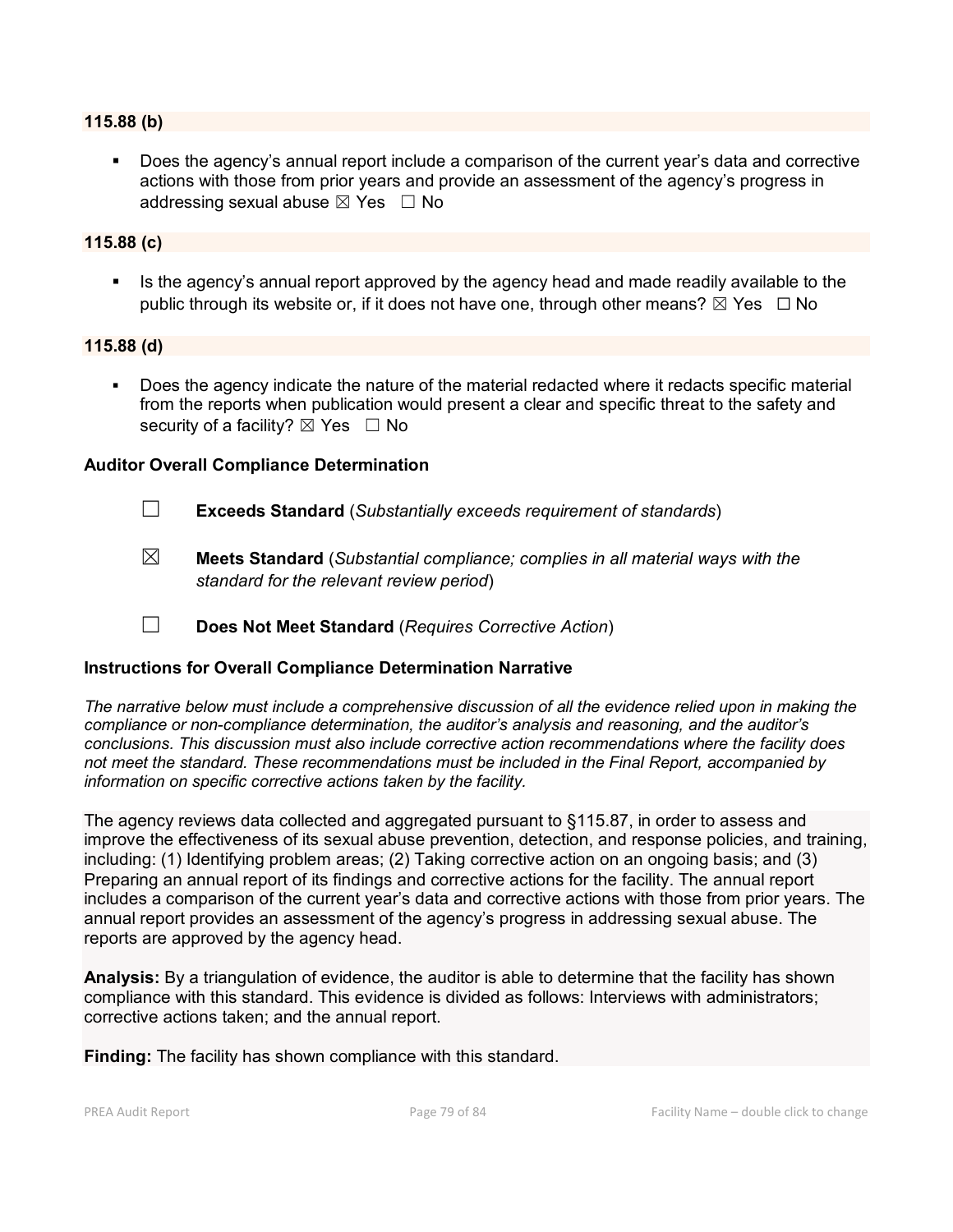# **Standard 115.89: Data storage, publication, and destruction**

# **All Yes/No Questions Must Be Answered by the Auditor to Complete the Report**

### **115.89 (a)**

Does the agency ensure that data collected pursuant to § 115.87 are securely retained? ☒ Yes ☐ No

# **115.89 (b)**

 Does the agency make all aggregated sexual abuse data, from facilities under its direct control and private facilities with which it contracts, readily available to the public at least annually through its website or, if it does not have one, through other means?  $\boxtimes$  Yes  $\Box$  No

#### **115.89 (c)**

 Does the agency remove all personal identifiers before making aggregated sexual abuse data publicly available?  $\boxtimes$  Yes  $\Box$  No

#### **115.89 (d)**

 Does the agency maintain sexual abuse data collected pursuant to § 115.87 for at least 10 years after the date of the initial collection, unless Federal, State, or local law requires otherwise?  $\boxtimes$  Yes  $\Box$  No

# **Auditor Overall Compliance Determination**

- ☐ **Exceeds Standard** (*Substantially exceeds requirement of standards*)
- ☒ **Meets Standard** (*Substantial compliance; complies in all material ways with the standard for the relevant review period*)
- ☐ **Does Not Meet Standard** (*Requires Corrective Action*)

# **Instructions for Overall Compliance Determination Narrative**

*The narrative below must include a comprehensive discussion of all the evidence relied upon in making the compliance or non-compliance determination, the auditor's analysis and reasoning, and the auditor's conclusions. This discussion must also include corrective action recommendations where the facility does not meet the standard. These recommendations must be included in the Final Report, accompanied by information on specific corrective actions taken by the facility.*

Policy and procedure ensure that incident-based and aggregate data are securely retained, requiring that aggregated sexual abuse data be made readily available to the public, at least annually. Before making aggregated sexual abuse data publicly available, the agency removes all personal identifiers. The agency maintains sexual abuse data collected pursuant to §115.87 for at least 10 years after the date of initial collection, unless federal, state, or local law requires otherwise.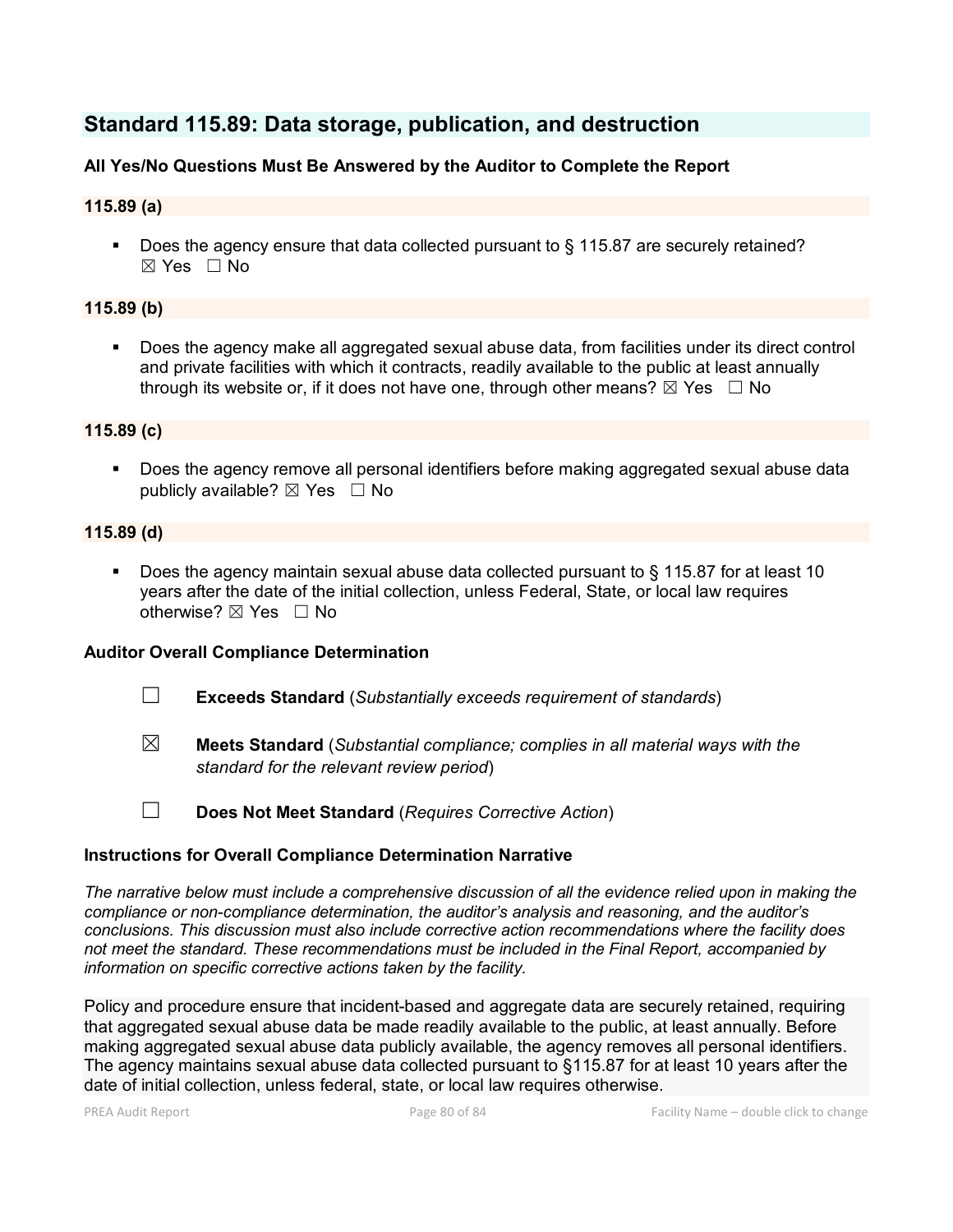**Analysis:** By a triangulation of evidence, the auditor is able to determine that the facility has shown compliance with this standard. This evidence is divided as follows: Interviews with administrators; the agency's website; and the annual report.

**Finding:** The facility has shown compliance with this standard.

# **AUDITING AND CORRECTIVE ACTION**

# **Standard 115.401: Frequency and scope of audits**

# **All Yes/No Questions Must Be Answered by the Auditor to Complete the Report**

#### **115.401 (a)**

 During the prior three-year audit period, did the agency ensure that each facility operated by the agency, or by a private organization on behalf of the agency, was audited at least once? (*Note: The response here is purely informational. A "no" response does not impact overall compliance with this standard.*) □ Yes ⊠ No

#### **115.401 (b)**

- Is this the first year of the current audit cycle? (*Note: a "no" response does not impact overall compliance with this standard.*)  $\Box$  Yes  $\boxtimes$  No
- If this is the second year of the current audit cycle, did the agency ensure that at least one-third of each facility type operated by the agency, or by a private organization on behalf of the agency, was audited during the first year of the current audit cycle? (N/A if this is **not** the *second* year of the current audit cycle.)  $\Box$  Yes  $\Box$  No  $\boxtimes$  NA
- If this is the third year of the current audit cycle, did the agency ensure that at least two-thirds of each facility type operated by the agency, or by a private organization on behalf of the agency, were audited during the first two years of the current audit cycle? (N/A if this is **not** the *third* year of the current audit cycle.)  $\Box$  Yes  $\boxtimes$  No  $\Box$  NA

#### **115.401 (h)**

 Did the auditor have access to, and the ability to observe, all areas of the audited facility? ☒ Yes ☐ No

# **115.401 (i)**

 Was the auditor permitted to request and receive copies of any relevant documents (including electronically stored information)?  $\boxtimes$  Yes  $\Box$  No

# **115.401 (m)**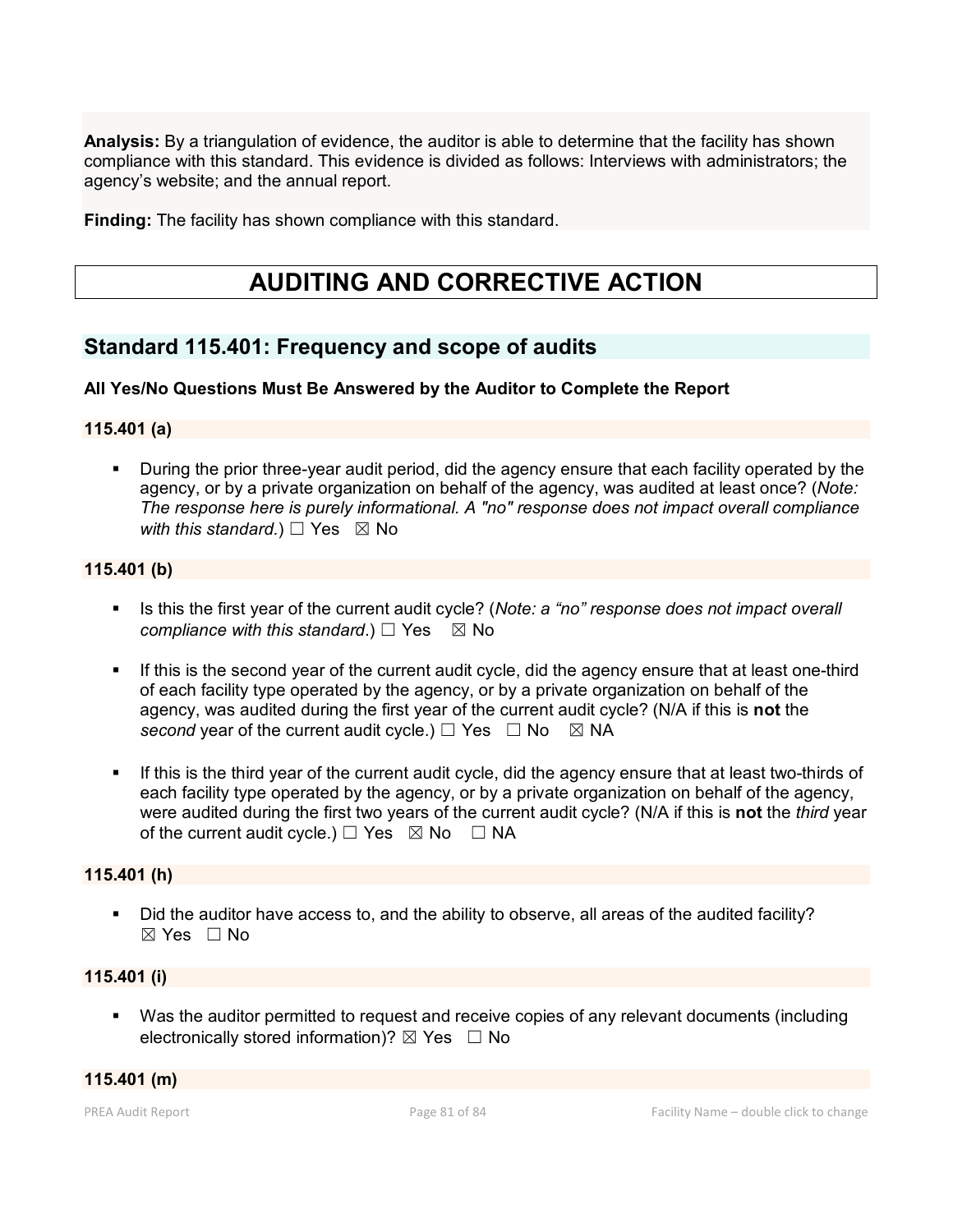Was the auditor permitted to conduct private interviews with inmates, residents, and detainees?  $\boxtimes$  Yes  $\Box$  No

### **115.401 (n)**

 Were inmates permitted to send confidential information or correspondence to the auditor in the same manner as if they were communicating with legal counsel?  $\boxtimes$  Yes  $\Box$  No

#### **Auditor Overall Compliance Determination**

- ☐ **Exceeds Standard** (*Substantially exceeds requirement of standards*)
- ☒ **Meets Standard** (*Substantial compliance; complies in all material ways with the standard for the relevant review period*)
- ☐ **Does Not Meet Standard** (*Requires Corrective Action*)

#### **Instructions for Overall Compliance Determination Narrative**

*The narrative below must include a comprehensive discussion of all the evidence relied upon in making the compliance or non-compliance determination, the auditor's analysis and reasoning, and the auditor's conclusions. This discussion must also include corrective action recommendations where the facility does not meet the standard. These recommendations must be included in the Final Report, accompanied by information on specific corrective actions taken by the facility.*

This is the first PREA Audit of the facility. An official from the PREA Resource Center has confirmed with the auditor, by email, that a corrective action is not always required when a facility is not compliant with subsections a and b of this standard.

**Analysis:** The Vilas County Jail has not previously been compliant with subsections a and b this standard. Although completion of this audit brings the jail into compliance with the auditing requirement for the  $2^{nd}$  audit cycle, the jail is required to be audited again in the first year of the  $3^{rd}$  audit cycle. August 20, 2019 is the first day of the first year of the  $3<sup>rd</sup>$  audit cycle.

**Finding:** The facility is considered to be in compliance with this standard, since the audit is now complete, and no corrective action is required.

# **Standard 115.403: Audit contents and findings**

# **All Yes/No Questions Must Be Answered by the Auditor to Complete the Report**

#### **115.403 (f)**

 The agency has published on its agency website, if it has one, or has otherwise made publicly available, all Final Audit Reports within 90 days of issuance by auditor. The review period is for prior audits completed during the past three years PRECEDING THIS AGENCY AUDIT. In the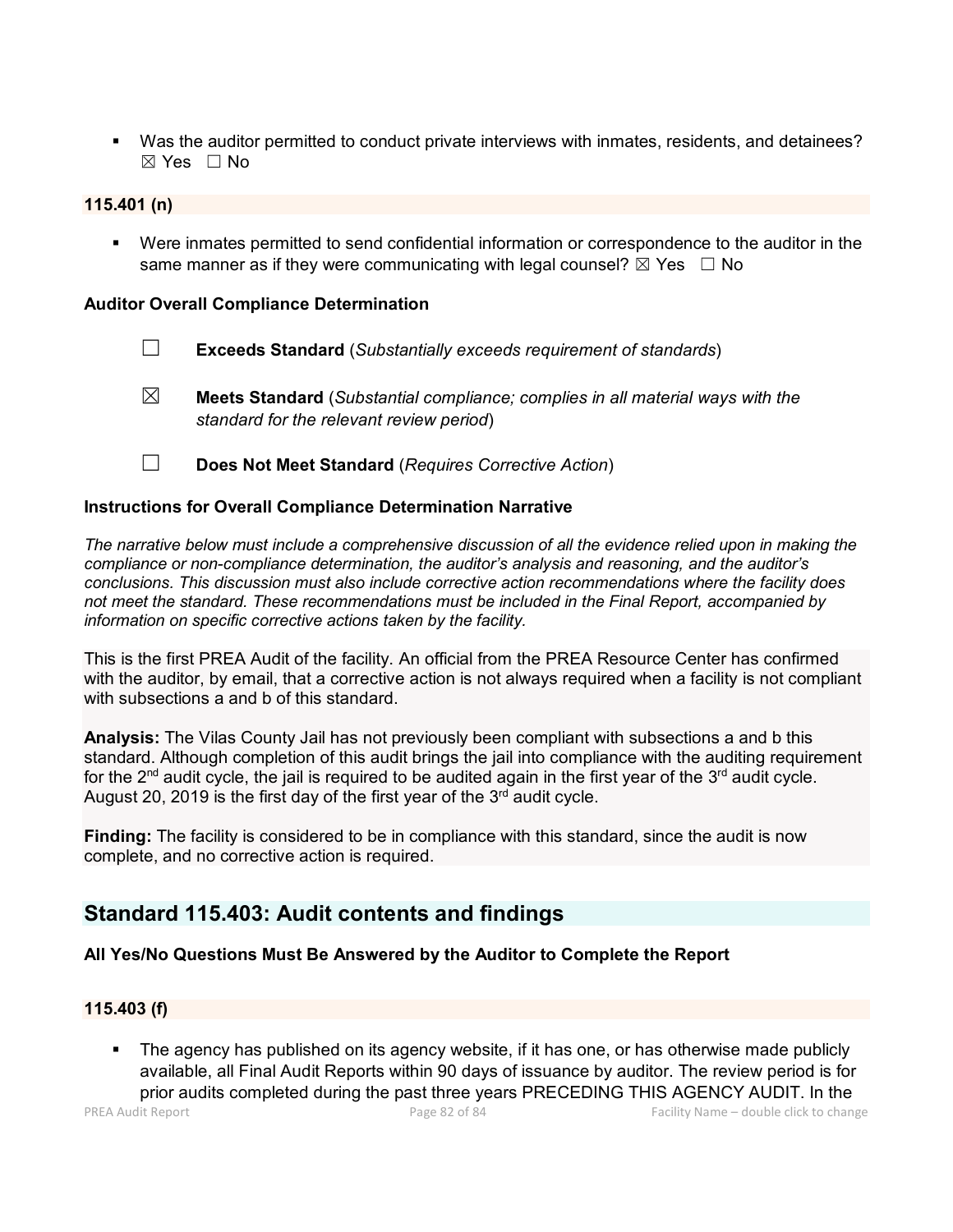case of single facility agencies, the auditor shall ensure that the facility's last audit report was published. The pendency of any agency appeal pursuant to 28 C.F.R. § 115.405 does not excuse noncompliance with this provision. (N/A if there have been no Final Audit Reports issued in the past three years, or in the case of single facility agencies that there has never been a Final Audit Report issued.)  $\Box$  Yes  $\Box$  No  $\boxtimes$  NA

### **Auditor Overall Compliance Determination**

- ☐ **Exceeds Standard** (*Substantially exceeds requirement of standards*)
- ☒ **Meets Standard** (*Substantial compliance; complies in all material ways with the standard for the relevant review period*)
- ☐ **Does Not Meet Standard** (*Requires Corrective Action*)

#### **Instructions for Overall Compliance Determination Narrative**

*The narrative below must include a comprehensive discussion of all the evidence relied upon in making the compliance or non-compliance determination, the auditor's analysis and reasoning, and the auditor's conclusions. This discussion must also include corrective action recommendations where the facility does not meet the standard. These recommendations must be included in the Final Report, accompanied by information on specific corrective actions taken by the facility.*

This is the first PREA Audit Final Report for this facility.

**Analysis:** The requirement to publish the PREA Audit Final Report begins within 90 days after the agency receives this report.

**Finding:** The facility has shown compliance with this standard.